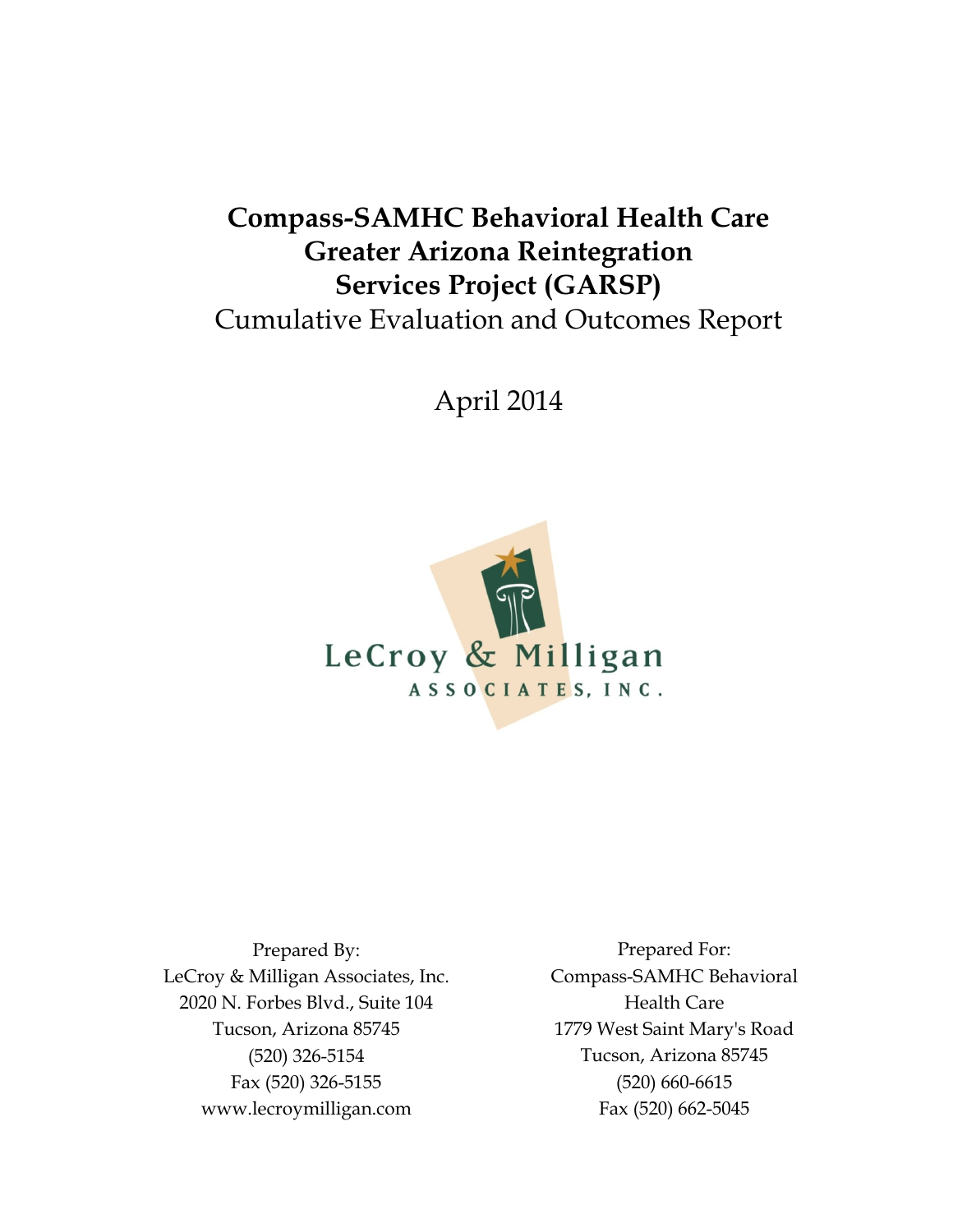#### **Acknowledgements**



<span id="page-1-0"></span>Founded in 1991, LeCroy & Milligan Associates, Inc. is a consulting firm specializing in social services and education program evaluation and training that is comprehensive, research-driven and useful. Our goal is to provide effective program evaluation and training that enables stakeholders to document outcomes, provide accountability, and engage in continuous program improvement. With central offices located in Tucson, Arizona, LeCroy & Milligan Associates has worked at the local, state and national level with a broad spectrum of social services, criminal justice, education and behavioral health programs.

The evaluation of GARSP has been dynamic and rewarding. We thank Elaine Herman, Project Director, and James Bissell, Project Coordinator and Therapist, for their guidance, insight, and responsiveness. We also appreciate Recovery and Support Specialists (RSS) Heather Bond and several former RSS staff for their contribution to this evaluation. We thank the GARSP collaborators and clients who participated in interviews to provide information for this report. The evaluation team of LeCroy & Milligan Associates includes Michele Schmidt, MPA, Steven Wind, Ph.D., Michel Lahti, Ph.D., and Olga Valenzuela, BA.

**Suggested Citation**: LeCroy & Milligan Associates, Inc. (2014). *Compass-SAMHC Behavioral Health Care Greater Arizona Reintegration Services Project (GARSP) Final Evaluation Report – March 2014.* Tucson, AZ: Author.

#### **List of Acronyms Common in this Report:**

ASPC = Arizona State Prison Complex GARSP = Greater Arizona Reintegration Services Project SAMHSA = Substance Abuse and Mental Health Services Administration GPRA = Government Performance and Results Act RSS = Recovery and Support Specialist ADOC = Arizona Department of Corrections ORP = Offender Reentry Project SAIS = Services Accountability Improvement System

LeCroy & Milligan Associates, Inc. \_ Greater Arizona Reintegration Services Project Cumulative Evaluation and Outcomes Report - April 2014 1

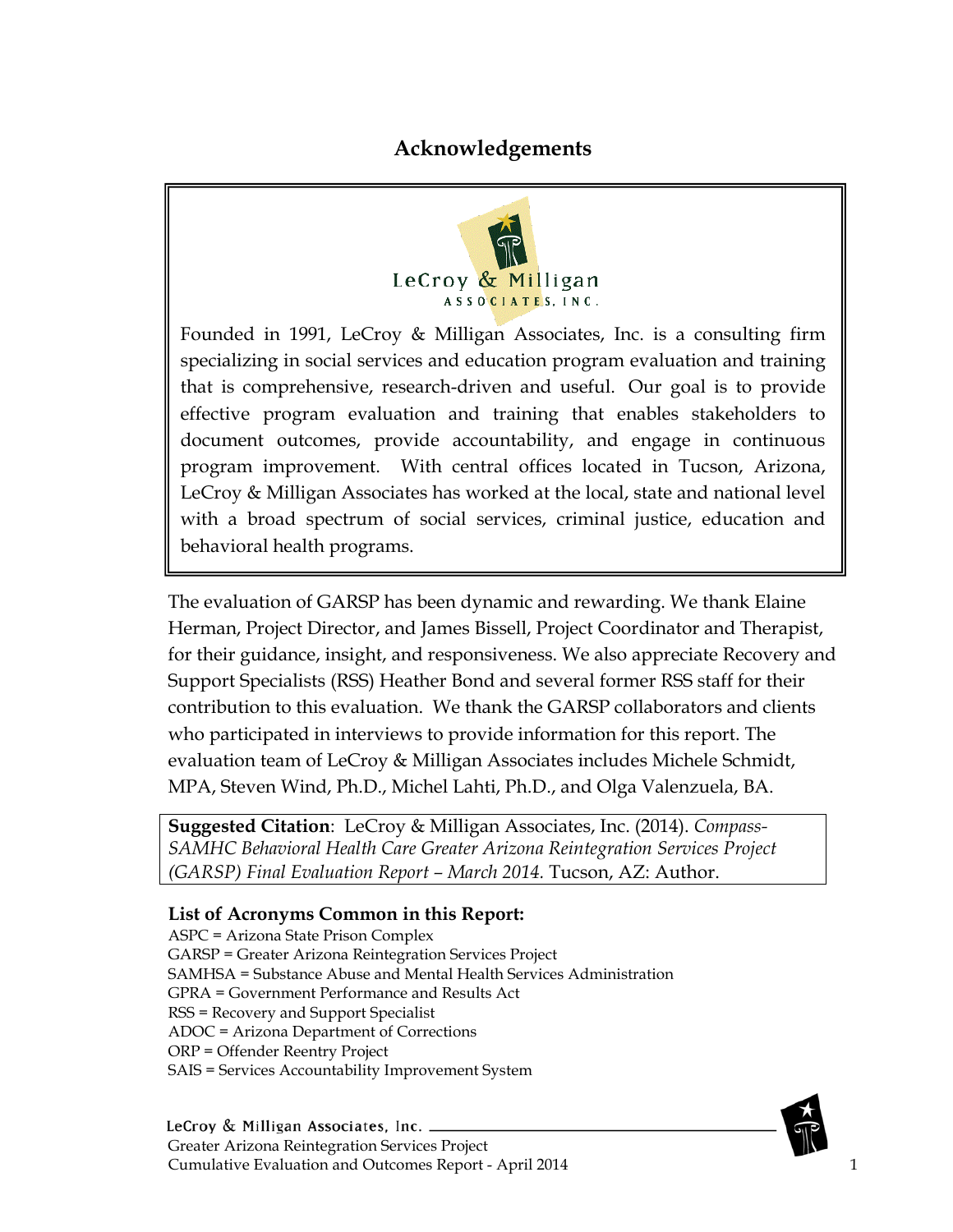### **Table of Contents**

| Completion of Follow-up GPRA Interviews and Client Discharge10     |  |
|--------------------------------------------------------------------|--|
|                                                                    |  |
|                                                                    |  |
| Goal 2: Promote Sobriety and Improved Mental Health Status 11      |  |
| Goals 3 & 4: Provide a Continuum of Treatment and Support Services |  |
|                                                                    |  |
|                                                                    |  |
|                                                                    |  |
|                                                                    |  |
|                                                                    |  |
|                                                                    |  |
|                                                                    |  |
|                                                                    |  |
|                                                                    |  |
|                                                                    |  |
|                                                                    |  |
|                                                                    |  |
|                                                                    |  |
|                                                                    |  |
|                                                                    |  |
|                                                                    |  |
|                                                                    |  |
|                                                                    |  |
|                                                                    |  |
|                                                                    |  |
|                                                                    |  |
|                                                                    |  |
|                                                                    |  |
|                                                                    |  |
|                                                                    |  |
| Greater Arizona Reintegration Services Project                     |  |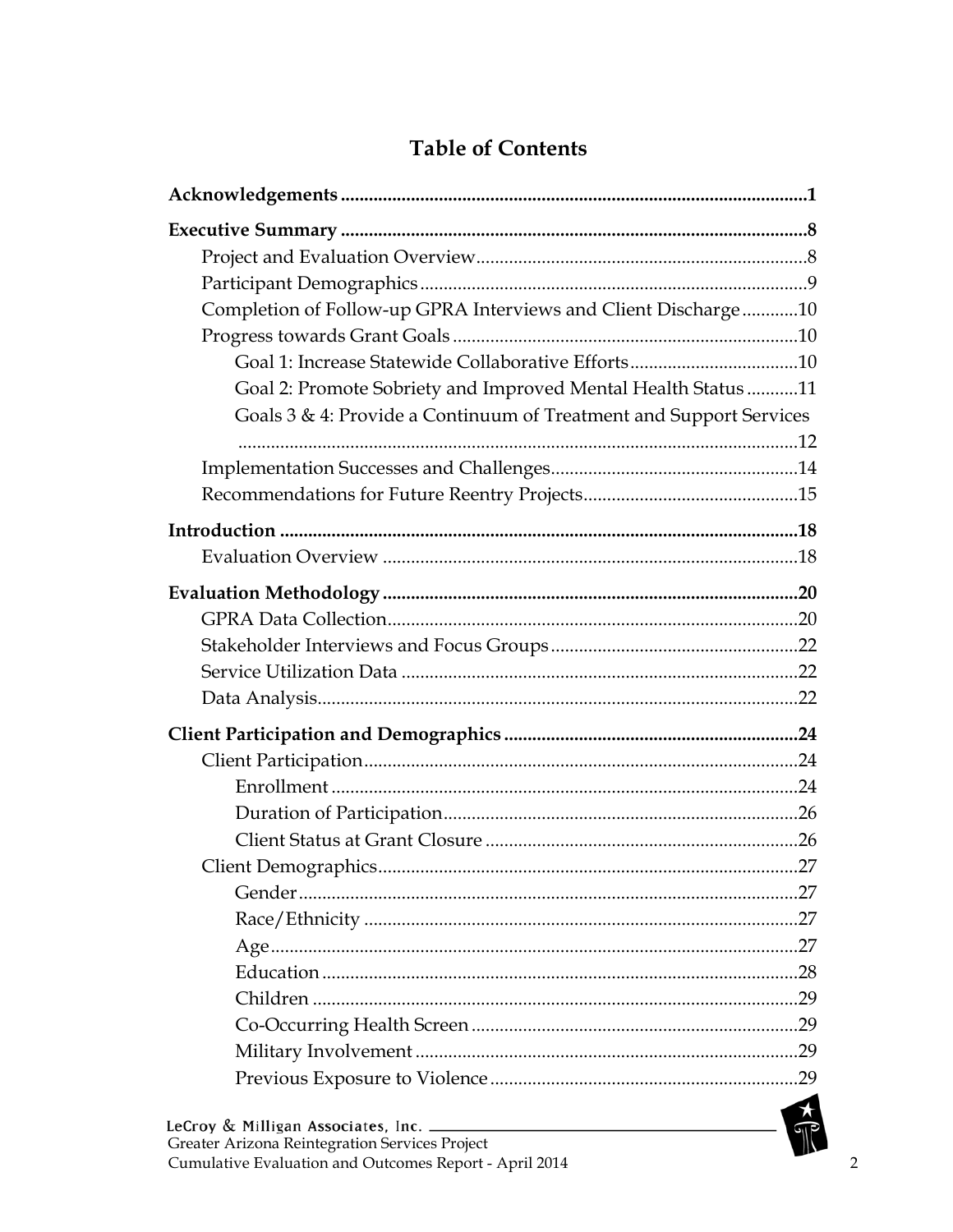| How many clients completed the intake/admissions GPRA assessment       |  |
|------------------------------------------------------------------------|--|
| but did not receive treatment from project staff? 32                   |  |
| How many clients were discharged from the project before completion?   |  |
|                                                                        |  |
| How many clients graduated from the project (i.e., clients who         |  |
|                                                                        |  |
|                                                                        |  |
|                                                                        |  |
|                                                                        |  |
|                                                                        |  |
|                                                                        |  |
|                                                                        |  |
|                                                                        |  |
|                                                                        |  |
| Goal 2: Promote Sobriety and Improved Mental Health Status 43          |  |
|                                                                        |  |
|                                                                        |  |
|                                                                        |  |
|                                                                        |  |
| Goals 3 & 4: Provide a Continuum of Treatment and Support Services  57 |  |
| Overview of Services Provided to GARSP Clients57                       |  |
|                                                                        |  |
|                                                                        |  |
|                                                                        |  |
|                                                                        |  |
|                                                                        |  |
|                                                                        |  |

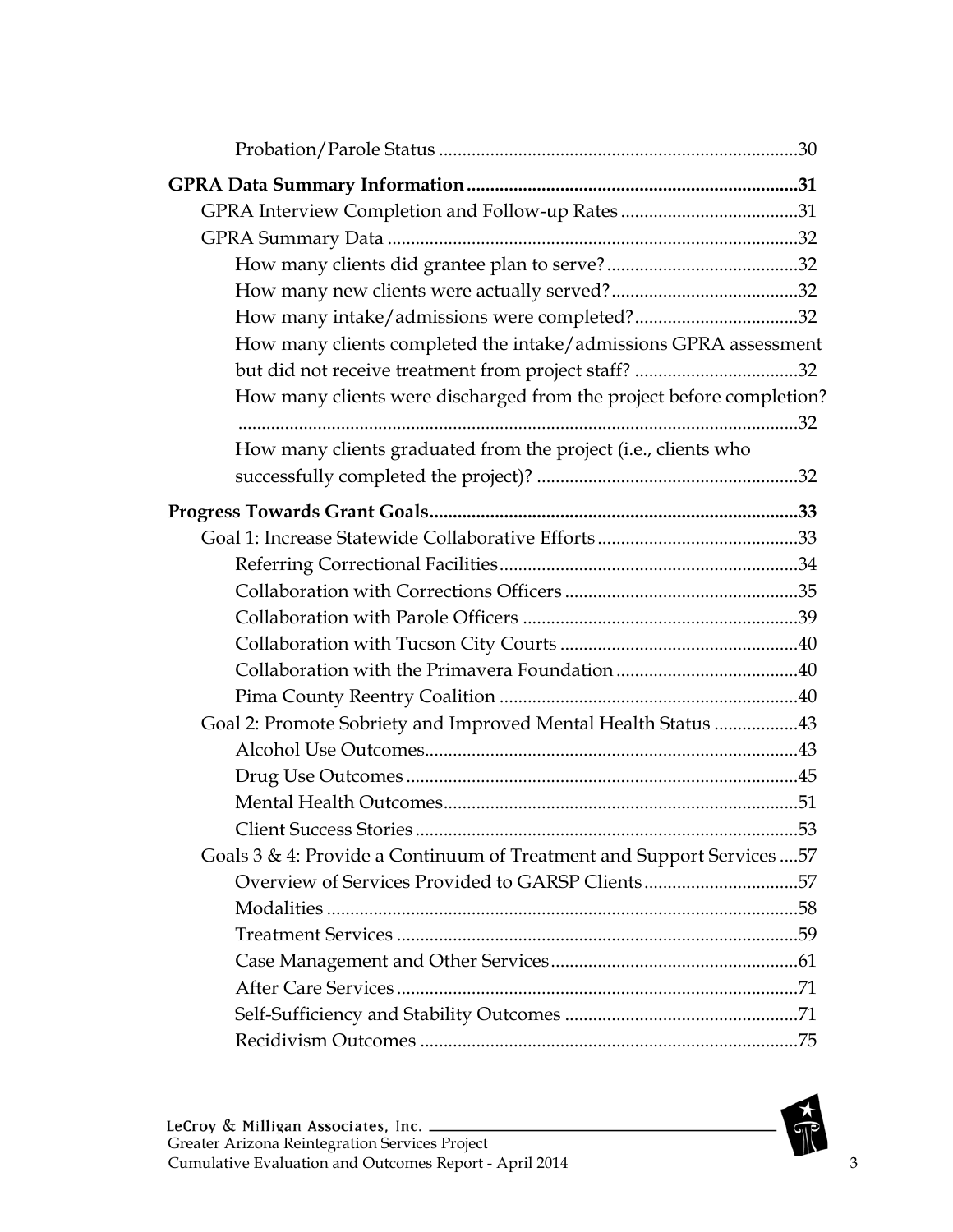| GARSP Outcomes Study: Relationships between Client Characteristics,  |  |
|----------------------------------------------------------------------|--|
|                                                                      |  |
|                                                                      |  |
|                                                                      |  |
|                                                                      |  |
|                                                                      |  |
|                                                                      |  |
|                                                                      |  |
|                                                                      |  |
|                                                                      |  |
| Ongoing Development of Efficiencies in the Enrollment Process92      |  |
| Improved Procedures for Tracking and Completing GPRA Interviews      |  |
|                                                                      |  |
| Ensure that Project Staffing Incudes Strong Administrative Skills93  |  |
|                                                                      |  |
|                                                                      |  |
| Transitioning of Clients from Homeless Court to Tucson City Court.94 |  |
|                                                                      |  |
|                                                                      |  |
|                                                                      |  |
|                                                                      |  |
| Limited Economic Resources and Access to Housing at Release95        |  |
|                                                                      |  |
| Primavera Foundation Services Not Used to Full Potential 96          |  |
|                                                                      |  |
|                                                                      |  |
| Recommended Promising Practices for Future Reentry Projects 98       |  |
|                                                                      |  |
|                                                                      |  |

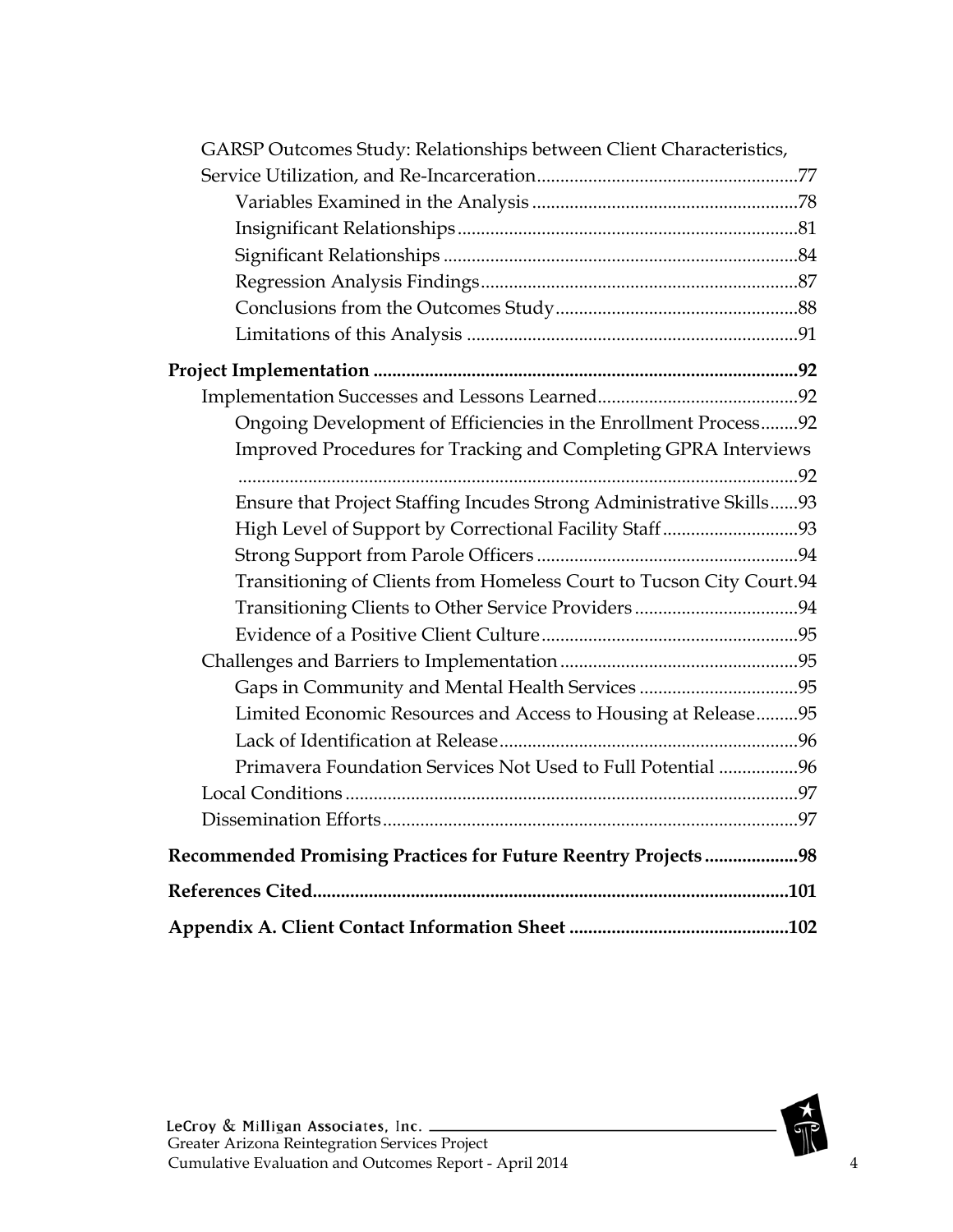### **List of Exhibits**

| Exhibit 3. Monthly Participant Enrollment Data, 10/1/2010 - 1/31/201425         |
|---------------------------------------------------------------------------------|
| Exhibit 4. Quarterly Participant Enrollment Data, 10/1/2010 - 1/31/201425       |
| Exhibit 5. Histogram of Number of Days Clients were Enrolled in GARSP26         |
| Exhibit 6. Client Status Compared by Enrollment Statistics26                    |
| Exhibit 7. Race and Ethnicity of Clients Served, 10/1/2010 - 1/31/201427        |
|                                                                                 |
| Exhibit 9. Education Completed by Clients Served, $10/1/2010 - 1/31/2014$ 28    |
|                                                                                 |
| Exhibit 11. 180-day GPRA Interview Completion Rates, 2011-2014 31               |
| Exhibit 12. Number and Percentage of Referrals from Facilities34                |
| Exhibit 13. Participants of the Pima County Reentry Coalition41                 |
| Exhibit 14. Alcohol Use in Past 90 Days at Pre-Incarceration, 90-Day, and 180-  |
| Exhibit 15. Average Days of Alcohol Use in Past 90 Days at Pre-Incarceration,   |
| Exhibit 16. Average Days of Alcohol Consumption and Intoxication, Pre-          |
| Exhibit 17. Drug Use in Past 90 Days at Pre-Incarceration, 90-Day, and 180- Day |
| Exhibit 18. Average Days of Drug Use in Past 90 Days at Pre-Incarceration, 90-  |
| Exhibit 19. Type of Drugs Used in Past 90 Days at Pre-Incarceration, 90-Day,    |
| Exhibit 20. Average Days of Drug Use at Pre-Incarceration and 180-Day Follow-   |

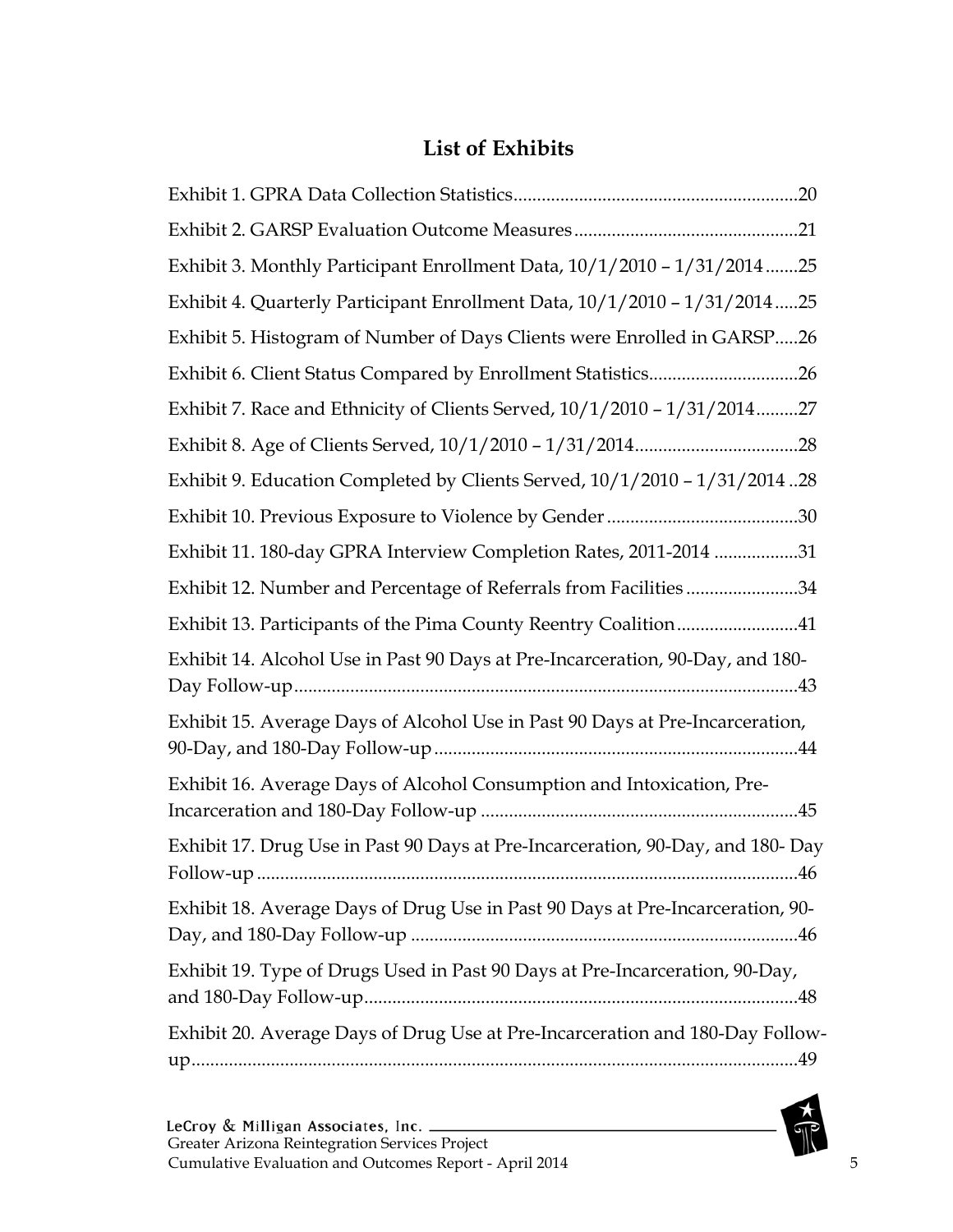| Exhibit 21. Injected Drugs and Shared Needles in Past 90 Days at Pre-            |
|----------------------------------------------------------------------------------|
| Exhibit 22. Health Status Report at Intake and 180-Day Follow-up51               |
| Exhibit 23. Use of Medical Services in Past 30 Days at 90-Day and 180-Day        |
| Exhibit 24. Self-Report of Medical Conditions in Past 30 Days at Intake and 180- |
| Exhibit 26. Number of Services Used with GARSP Clients57                         |
| Exhibit 25. Number of Modalities Used with GARSP Clients 57                      |
| Exhibit 27. Modalities Received by Discharged Clients59                          |
|                                                                                  |
|                                                                                  |
| Exhibit 30. Case Management and Other Services Received by Discharged            |
| Exhibit 31. Summary Statistics of Case Management and Other Services61           |
|                                                                                  |
| Exhibit 33. Food Card Distribution for Clients, 4/1/2013 - 1/31/201464           |
| Exhibit 32. Bus Pass Distribution to Clients, 10/1/2012 - 1/31/2014 66           |
| Exhibit 35. Employment Coaching Outcomes from the Primavera Foundation68         |
| Exhibit 36. Living Situation Compared by Initial and Second Follow-up GPRA       |
| Exhibit 37. Employment Status Compared by Initial and Second Follow-up           |
| Exhibit 38. Sources of Income Earned in Past 30 Days at Intake, 90-Day, and      |
| Exhibit 39. Total Income Earned in Past 30 Days at Intake, 90-Day, and 180-Day   |
| Exhibit 40. Social Connectedness of GARSP Clients at Intake, 90-Day, and 180-    |

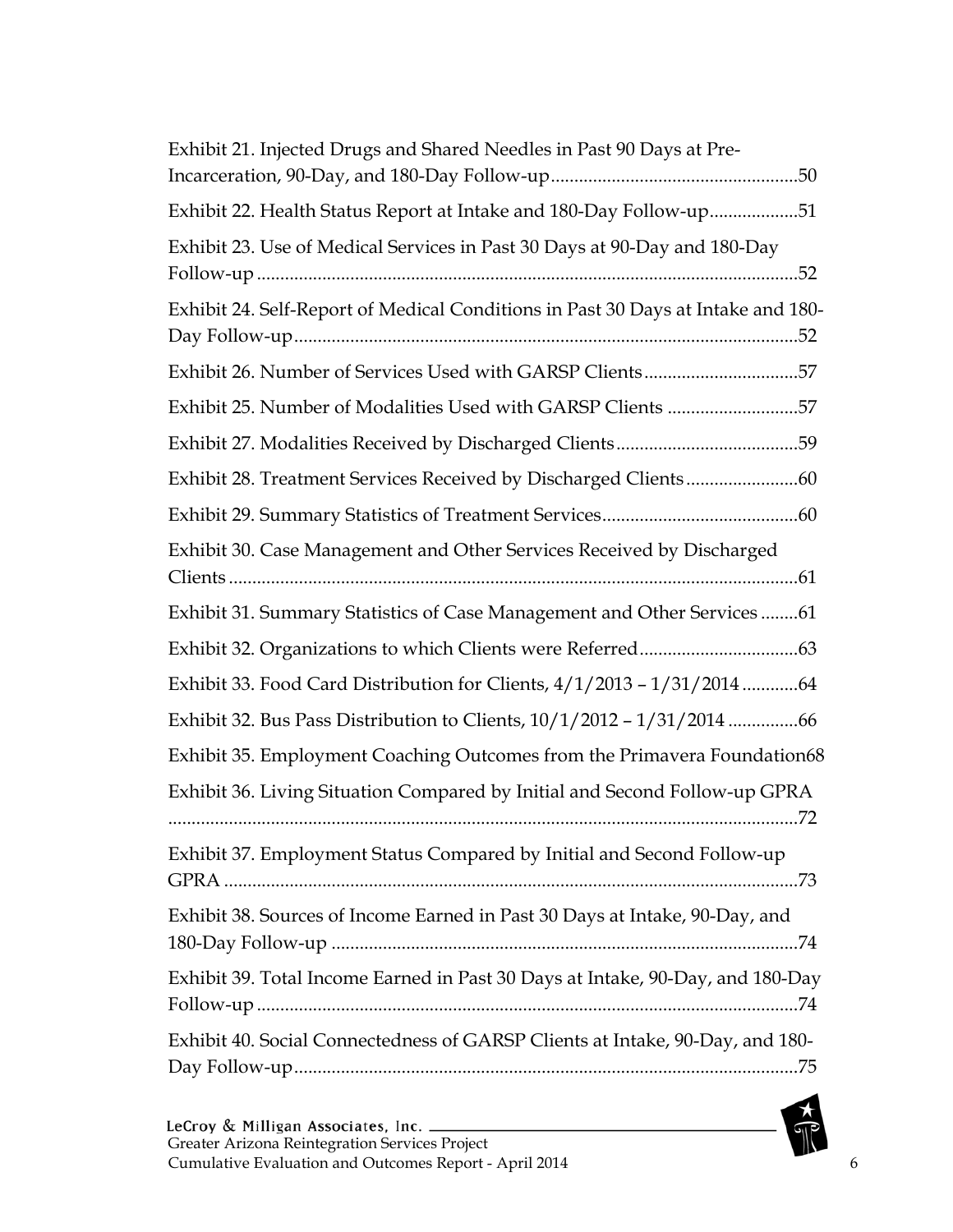| Exhibit 41. Rates of Re-arrest and Re-incarceration at 90-Day and 180-Day       |
|---------------------------------------------------------------------------------|
| Exhibit 42. Re-Incarceration Status, 30 Days Prior to 90 Day or 180 Day Follow- |
| Exhibit 43. Client Characteristics Included as Independent Variables 79         |
|                                                                                 |
|                                                                                 |
|                                                                                 |
|                                                                                 |
|                                                                                 |
|                                                                                 |
|                                                                                 |
|                                                                                 |
|                                                                                 |
|                                                                                 |
| Exhibit 54. Interactions with People who Support Recovery by Re-Incarceration   |
| Exhibit 55. Program Discharge Status by Re-Incarceration Status 85              |
|                                                                                 |
|                                                                                 |
|                                                                                 |

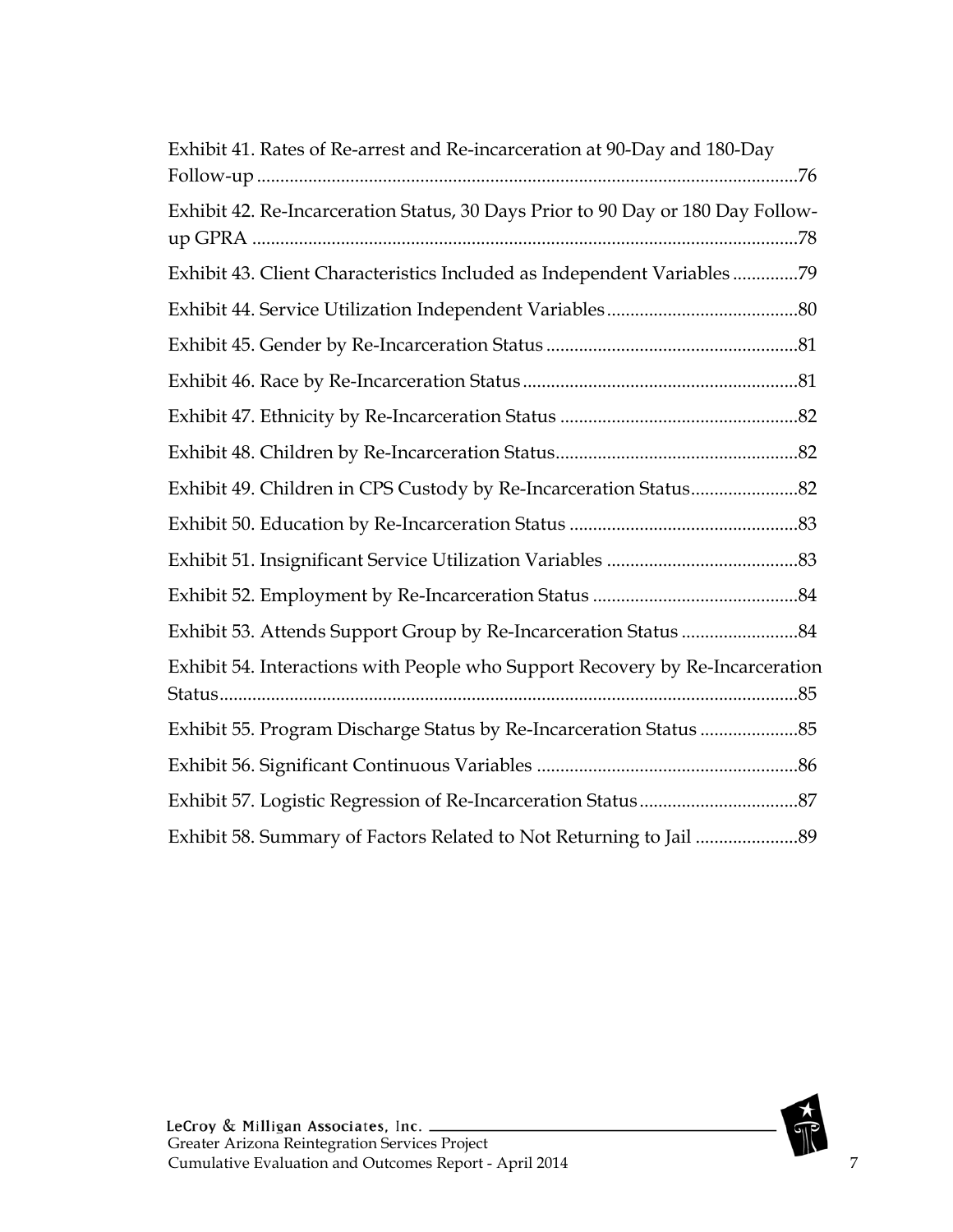### **Executive Summary**

<span id="page-8-0"></span>This report presents the cumulative findings of the Greater Arizona Reintegration Services Project (GARSP) evaluation for the three-year grant time frame from October 1, 2010 to September 30, 2013 and no-cost extension through January 31, 2014. GARSP is a project of Compass Behavioral Health Care (Compass-SAMHC) and is funded by a grant from the Substance Abuse and Mental Health Services Administration (SAMHSA). This report presents cumulative quantitative and qualitative data on project implementation and client outcomes.

#### <span id="page-8-1"></span>**Project and Evaluation Overview**

Compass-SAMHC was awarded an Offender Reentry Project (ORP) grant from SAMHSA to expand and enhance substance abuse treatment and related recovery and reentry services to adult offenders (ages 18 and over), returning to Pima County from several Arizona prisons. GARSP has four primary goals of: 1) increasing statewide collaborative efforts to reduce recidivism, substance abuse/use and increase self-sufficiency and stability among the offender population; 2) promoting sobriety and improved mental health status among participants; 3) providing participants with a continuum of treatment and supportive services; and 4) providing treatment and support services with evidence-based practices to improve the ability of each individual to achieve selfsufficiency and stability.

The evaluation of GARSP includes process and outcome components to assess project implementation, progress towards project goals, and provide feedback for continuous project improvement. This report provides the cumulative findings of evaluation data collected over the course of the grant. Areas covered include:

- Project implementation, the continuum of treatment, end-of-project transition procedures, and collaboration efforts;
- Participant recruitment, enrollment, and demographic characteristics;
- Government Performance and Results Act (GPRA) data;
- Client outcomes comparing intake and follow-up GPRA data.
- Assessment of project successes and barriers to implementation; and
- Promising practices learned from this project.

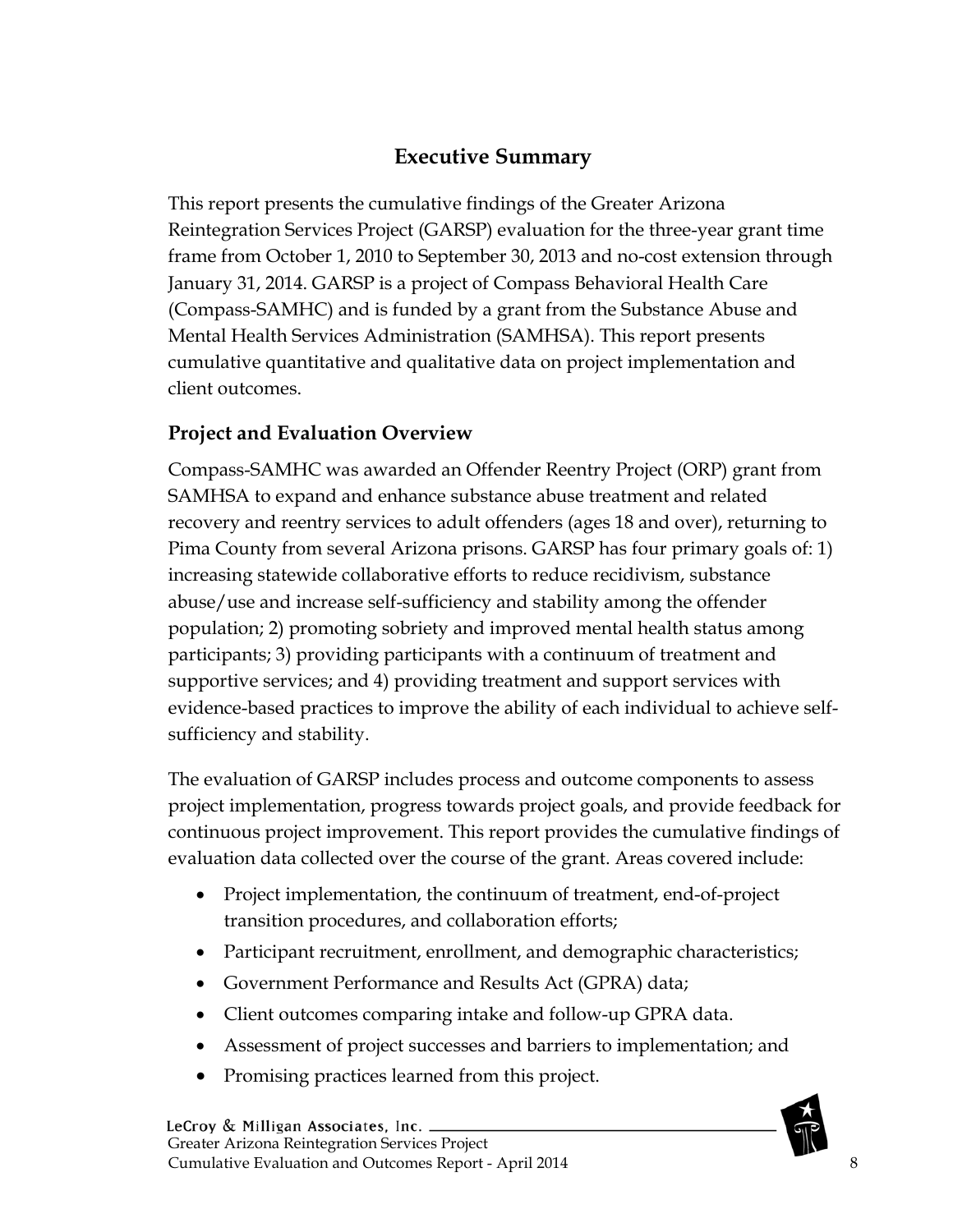#### <span id="page-9-0"></span>**Participant Demographics**

A total of 517 participants completed their GPRA intake interview with staff between March 1, 2011 and December 31, 2013. The grant originally proposed to enroll 1,200 clients into the program, which was later reduced by the Project Officer to 1,140 clients; an average monthly enrollment of approximately 32 participants. The majority of participant enrollment occurred between the third quarter of the first year and the third quarter of the second year; this timing reflects the need for adequate grant start-up and relationship building with referring institutions prior to enrollment. During the time period from March 2011 to June 2012, GARSP enrolled an average of 22 participants per month. In the third year of the grant, enrollment averaged 10 participants per month, as staff placed greater emphasis during this period on completing 90, 180, and discharge GPRA interviews. Enrollment continued into December 2013 and discontinued in January 2014, as staff focused on discharging and transitioning clients as the end of the grant approached.

Males constituted 58% of the population served by GARSP and females made up 42%. One person identified as transgender (.02%). More than half of clients (54%) identified as white, non-Hispanic and 29% identified as Hispanic/Latino. The majority of clients (83%) fall into the age range of 25 years to 54 years of age. More than two thirds (68%) of GARSP participants had a high school diploma/equivalent or less education at intake. Almost three quarters (74%) of GARSP participants served have children, of which 24% at intake had children who are living with someone else due to a child protection order and 23% had lost their parental rights for at least one child. At client intake, more than two thirds (68%) screened positively for a co-occurring mental health and substance use disorder. Additionally, 67% reported having experienced or witnessed violence or trauma in their lives. Women were significantly more likely than men to have experienced trauma or violence.

As of January 31, 2014, 343 clients successfully graduated from the project; 134 clients were discharged from the project before completion, involuntarily due to nonparticipation; and 38 people were referred to another program with satisfactory progress at the end of the grant.

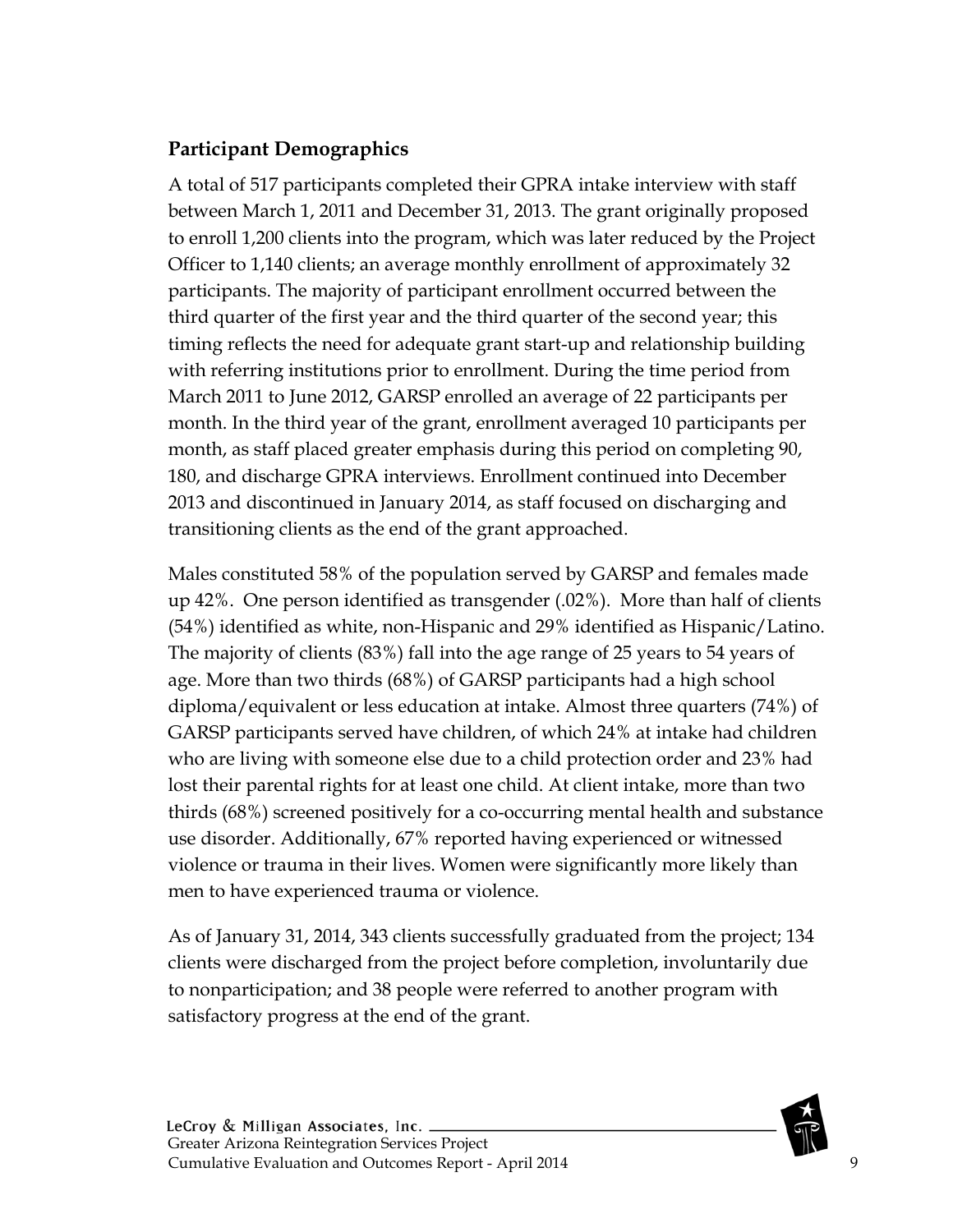### <span id="page-10-0"></span>**Completion of Follow-up GPRA Interviews and Client Discharge**

Throughout the course of the grant:

- 517 clients were enrolled into the GARSP project and completed the GPRA intake interview;
- 450 clients completed their 3-month follow-up GPRA interview;
- 441 clients completed their 6-month follow-up GPRA interview; and
- 515 clients were discharged from the project.

GARSP began conducting client's 180-day GPRA interview in March 2011. The program's 180-day GPRA completion rate steadily increased over time, with an overall average completion rate of 62.1%.

### <span id="page-10-1"></span>**Progress towards Grant Goals**

### <span id="page-10-2"></span>*Goal 1: Increase Statewide Collaborative Efforts*

The first goal of GARSP is to increase statewide collaborative efforts to reduce recidivism, substance abuse/use, and increase self-sufficiency and stability among the offender population. A critical statewide collaboration that GARSP Therapists developed in FY1 (October 1, 2010 – September 30, 2011) and maintained and strengthened in FY2 (2011-12) and FY3 (2012-13) is their relationship with referring correctional facilities throughout the state of Arizona. Additionally, GARSP staff forged relationships with probation officers, clerks and judges of the Tucson City Court, and Job Developers at the Primavera Foundation, in efforts to better serve clients. The GARSP Project Director and Lead RSS staff also participated in the Pima County Reentry Coalition.

Through collaboration with the Arizona Department of Corrections, and specifically corrections officers, the majority of referrals came from Arizona State Prison Complex (ASPC) at Perryville (33%), followed by ASPC Tucson (18%), and ASPC Douglas (14%). Factors that contributed to strong collaboration with correctional facilities include: having a well-staffed project; consistent and regular visits made by therapists assigned to correctional facilities; improved relationships with referring corrections staff; and strong word-of-mouth referrals among inmates.

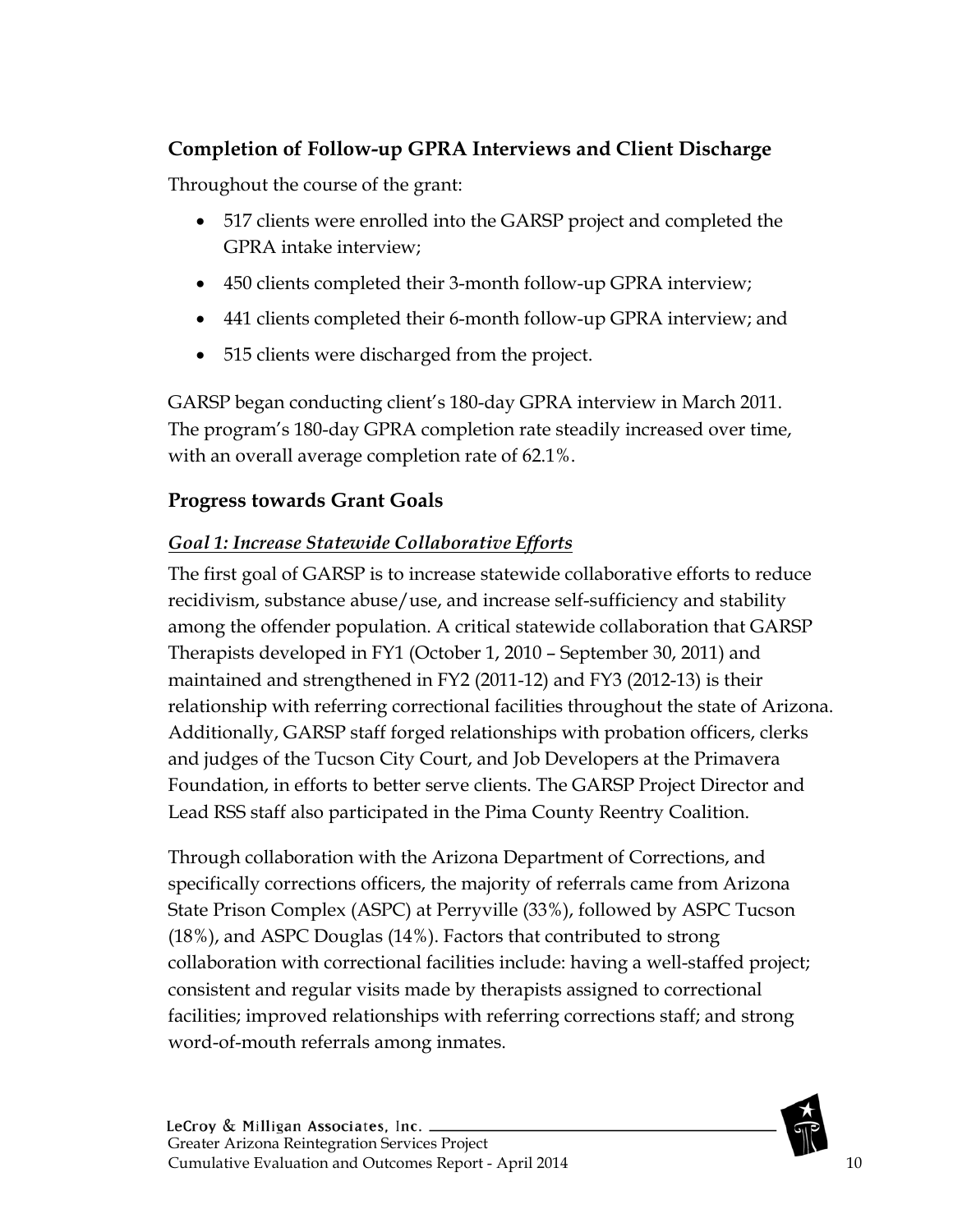### <span id="page-11-0"></span>*Goal 2: Promote Sobriety and Improved Mental Health Status*

The second goal of GARSP is to promote sobriety and improved mental health status among participants. Several notable program outcomes were achieved in support of clients' sobriety and mental health status.

### **Alcohol Use**

Data collected on client alcohol consumption during the 90 days prior to incarceration (asked at intake), and at 90 and 180 days post release from prison, shows a significant decrease in consumption, both in general and drinking to intoxication, from pre-incarceration to 90 and 180 days post. Prior to incarceration, 47% of GARSP clients reported drinking for an average of 41 days (out of 90) and 27% drank for all 90 days. At 90 days post intake, 91% reported sobriety and at 180 days, 88% reported sobriety. Those who did consume alcohol at 180 days did so in greater moderation compared to preincarceration, with an average of 8 out of 90 days, and the largest proportion (25%) reported drinking for 2 out of the 90 days.

### **Drug Use**

Client drug use followed a similar decreasing trend. At intake to the program, 57% of GARSP clients reported having used drugs during the 90 days prior to incarceration. At the 90 day interview, 91% reported sobriety and at 180 days, 87% reported sobriety (in the last 90 days). The average number of days using drugs declined over time, from 66 days (out of 90) at pre-incarceration, to an average of 9 days at 90 days post intake, and an average of 10 days at 180 days post intake. Overall, the data on drug and alcohol use suggests that changes made at 90 days were sustained through 180 days for the majority of clients.

### **Mental Health**

At intake into the program, 68% screened positively for a co-occurring substance abuse and mental health disorder. Overall, the majority of clients reported having consistently good or improved health at 180 days post return from prison. Of clients who reported good to excellent health at intake, 87% felt the same at their 180 day GPRA. On the other hand, 42% of those reporting poor health at intake also indicated poor health at 180 days. This portion of the GARSP population that did not report improved health over time is significantly more likely to have screened positively for a co-occurring disorder

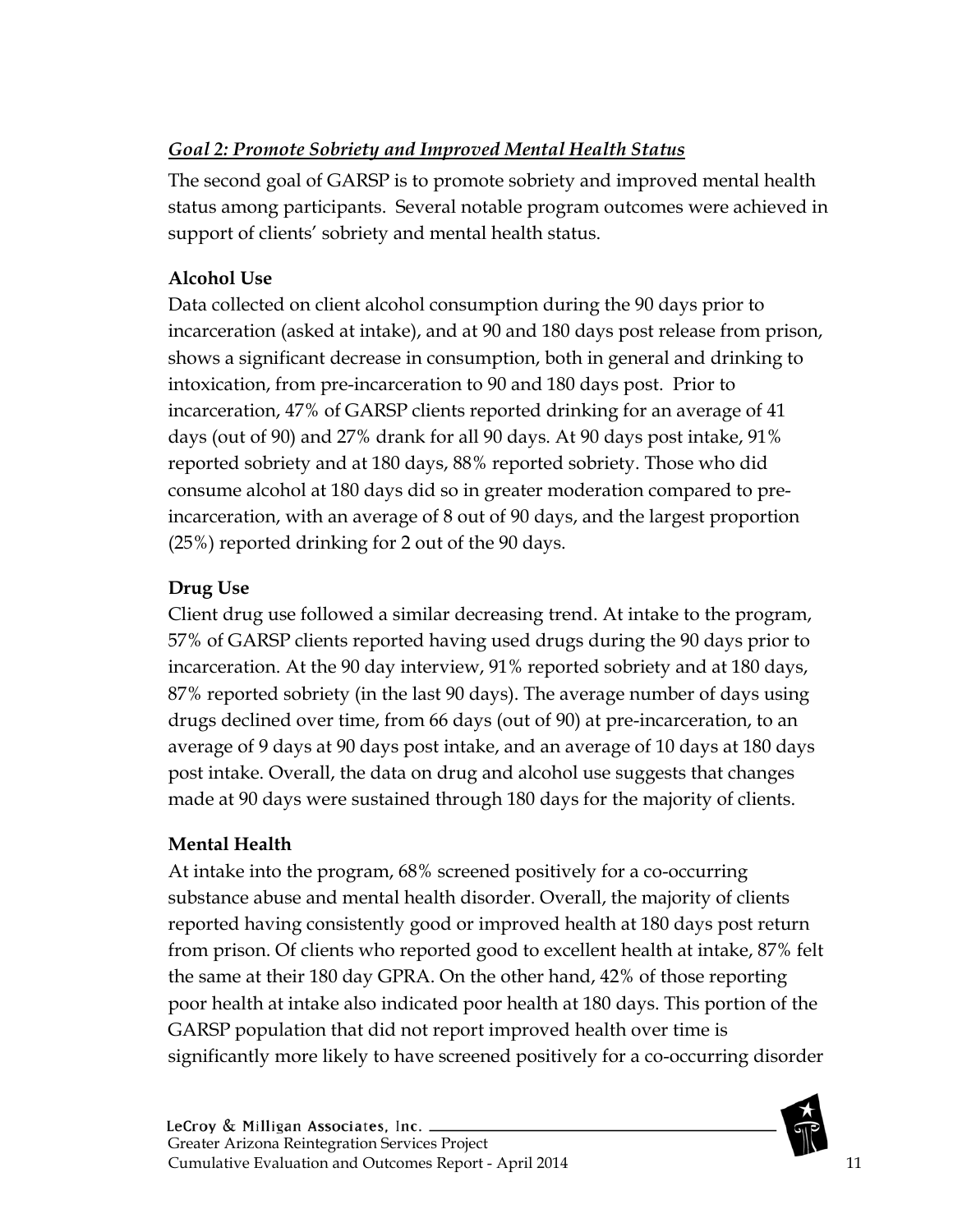at intake. Cross tabulation of inpatient, outpatient, and emergency room service use by co-occurring status at intake reveals that those who screened positive are more commonly the recipient of medical services; however this finding was significant only for increased use of the ER at 180 days post intake.

#### <span id="page-12-0"></span>*Goals 3 & 4: Provide a Continuum of Treatment and Support Services*

The third goal of GARSP is to provide persons with a continuum of treatment and supportive services designed to promote sobriety and prevent recidivism into the criminal justice system. Likewise, the fourth goal of GARSP is to provide treatment and support services with evidence-based practices to improve the ability of each individual to achieve self-sufficiency and stability. A total of 6 modalities and 27 treatment, case management, and education services were provided to clients over the course of the grant. All clients received case management services from RSS staff, linking them to services at Compass-SAMHC and other community-based resources and services. Additionally, over 90% of GARSP clients received outreach services, outpatient treatment, recovery support, after care services, and residential detoxification. As part of outpatient and recover support, 59% of clients participated in individual counseling and 29% in group counseling.

Additionally, RSS staff supported clients to access resources and services include: pre-employment and employment services; housing and half way houses; clothing and hygiene; house furnishings and goods; medical, behavioral, and dental health services provides as well as eye glasses; HIV/ AIDS testing and services; services specifically for women; assistance with obtaining funds for ID cards and utility bills; provision of SunGO smart cards to enable use of the Tucson bus system; computer use and resources; access to food; and access to a prepaid cellular phone.

#### **Self-sufficiency and Stability**

Notable outcomes achieved in support of clients' self-sufficiency and stability include:

- 94% of GARSP clients completed the Homeless Court program to regain their driver's license and pay off fines.
- 80% of clients received support for accessing transportation resources.

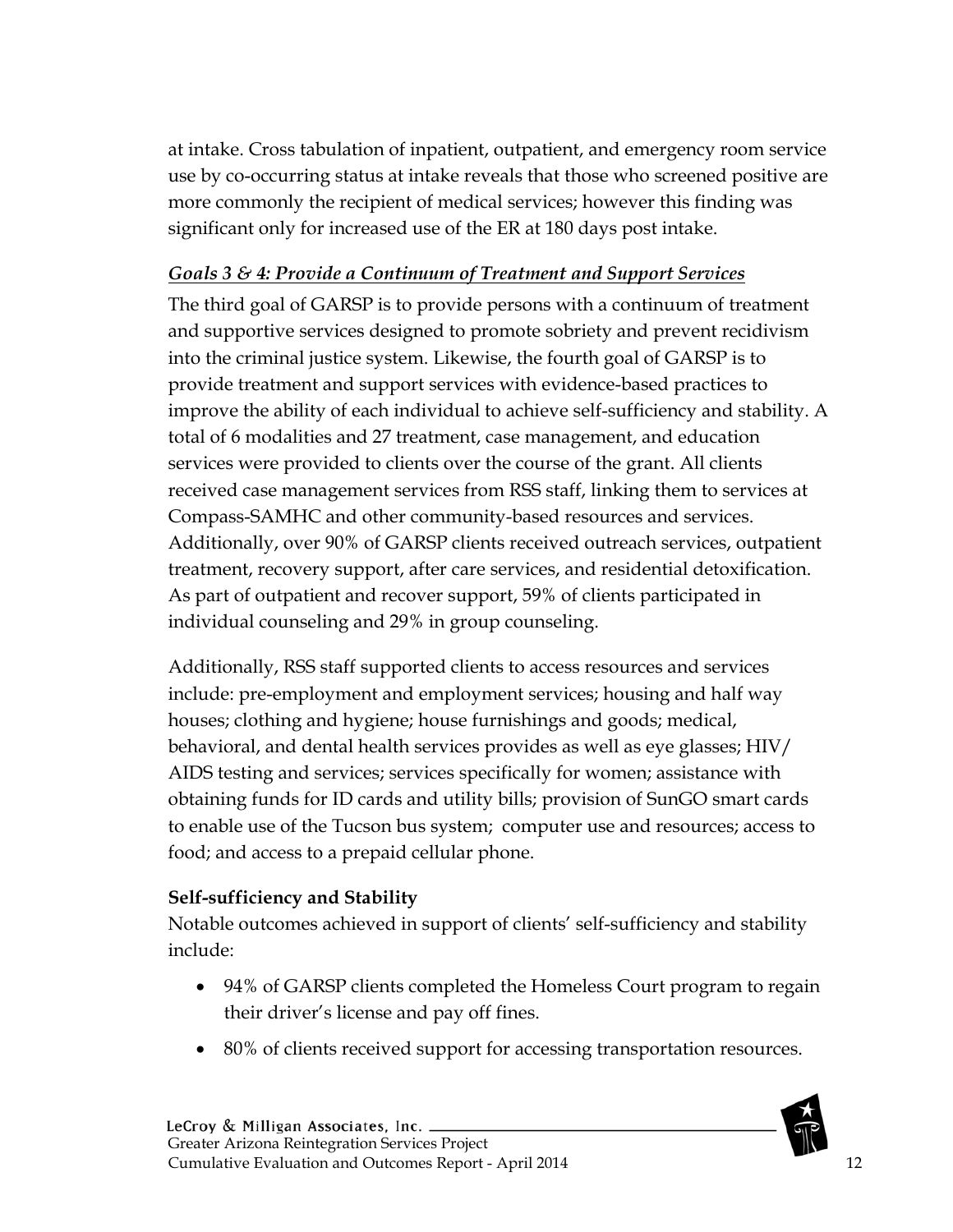- 78% of clients worked with their RSS to find and maintain living arrangements that were affordable, safe, and would best meet the needs of the individual.
- At clients' latest follow-up GPRA interview (at least 3-months post intake), 62% of clients reported living in housing, 34% were living in an institution (medical or corrections), and 4% were living in a shelter or were homeless.
- 61% of GARSP clients received testing for HIV/AIDS and, if needed, medical support through the grant partnership with Southern Arizona AIDS Foundation (SAAF).
- The project distributed over 500 monthly bus passes to clients from October 2012 to January 2014, at a steady distribution of an average of 32 cards per month. The program's utilization of the SunGo fare card supports clients beyond the life of the grant as it is valid for up to four years from date of receipt and clients may re-load their card at the cost of \$.50 per ride or \$15 for 30 days of unlimited rides.
- To meet short-term transportation needs, GARSP distributed 1,838 tworide bus passes from October 2012 to June 2013 and 190 one-day bus passes from July 2013 to January 2014.
- A total of 228 clients were referred to the Primavera Foundation for employment coaching and support; 72% of clients served experienced a favorable outcome: obtaining employment (25%); being hired through Primavera Works (6%); completing an application/ resume and searching for job leads (26%); attending a Primavera workshop (3%); and returning to school (2%). Additionally, 10% were referred to other services to address more pressing needs, some of which limited their employability.
- Analysis of GPRA data suggests that clients that were successful at finding employment after reentry were more likely to keep their employment. However, those who could not find employment were more likely to remain unemployed.
- 60% of discharged clients received aftercare recovery coaching and 51% received aftercare relapse prevention support.

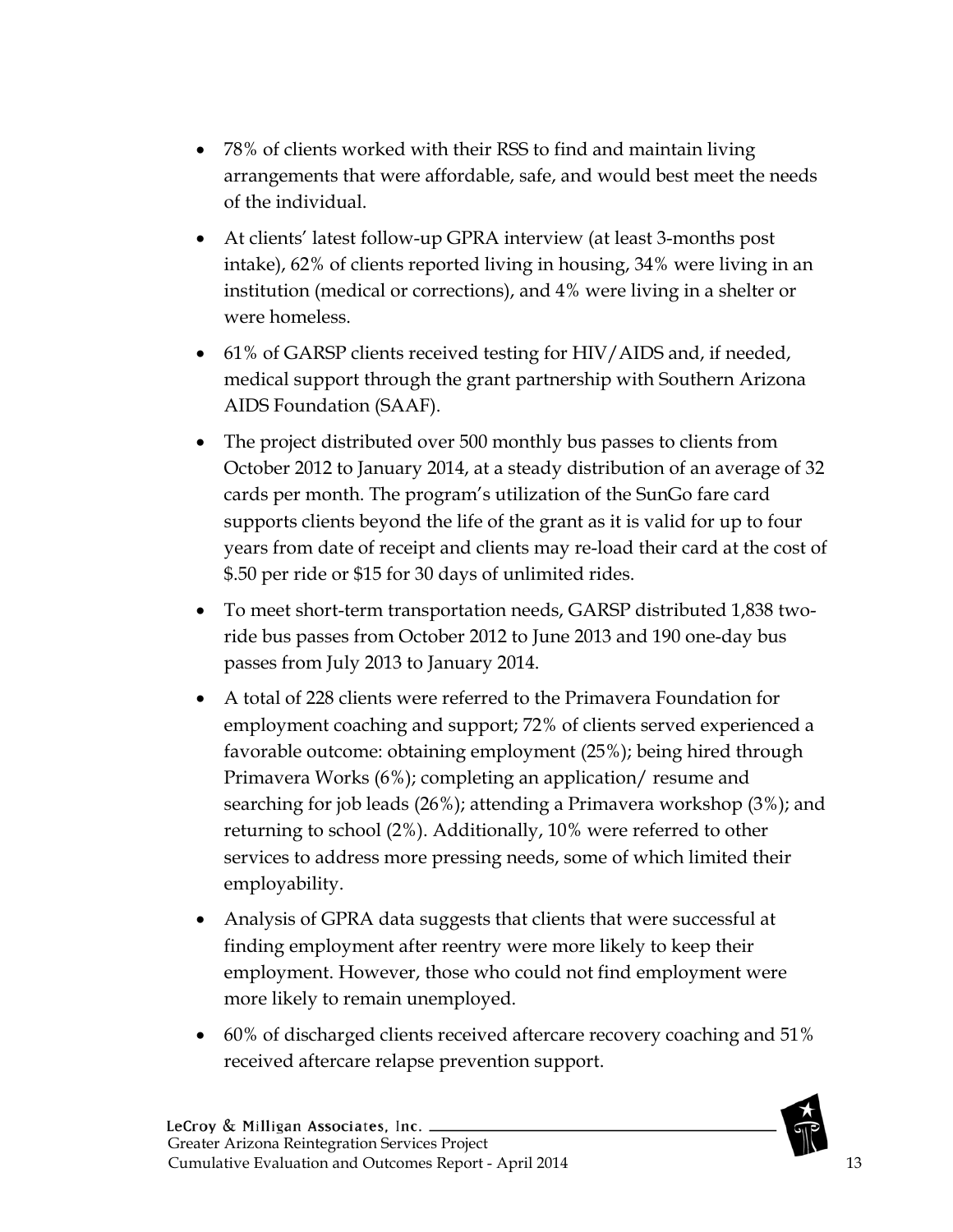#### **Recidivism**

Notable outcomes achieved in support of reducing client recidivism into the criminal justice system include:

- At 90 days post reentry, 97% of clients had not been arrested in the 30 days prior, avoiding involvement in the criminal justice system for a new crime. At 180 days post reentry, this figure remained fairly steady at 96% avoiding re-arrest in the 30 days prior.
- GARSP clients also showed a reduction in the number of days spent in jail from 3-months to 6-months post release. At 90 days post reentry,  $51\%$ had not been re-incarcerated, which increased to 66% at 180 days post reentry. When comparing responses of clients that completed both a 90 day and 180-day GPRA (N=284), clients reported being incarcerated for significantly fewer days at the six month mark. This significant finding suggests that GARSP clients who are spending time in jail after their release from prison, are spending fewer days in jail from three to six months post release.
- The results of a logistic regression model reveals that five factors are significant predictors of re-incarceration for these study participants. These factors are; employment status, amount of interactions with family/friends, status at completion of program, attendance at support group, and receipt of peer coaching and or mentoring. Overall these factors in the model accounts for 38% of the variance in re-incarceration.

#### <span id="page-14-0"></span>**Implementation Successes and Challenges**

GARSP staff achieved numerous successes in project implementation, through mid-course corrections and a result of the "maturation" of the project. Key successes include:

- Ongoing development of efficient processes for client enrollment, activity tracking, and GPRA interview completion;
- Well-established interest in project from 3-years of operation;
- Strong support received from corrections staff and parole officers;
- Transitioning activities in place to support clients post grant funding; and
- Evidence of a positive client culture and successful re-entry of participants.

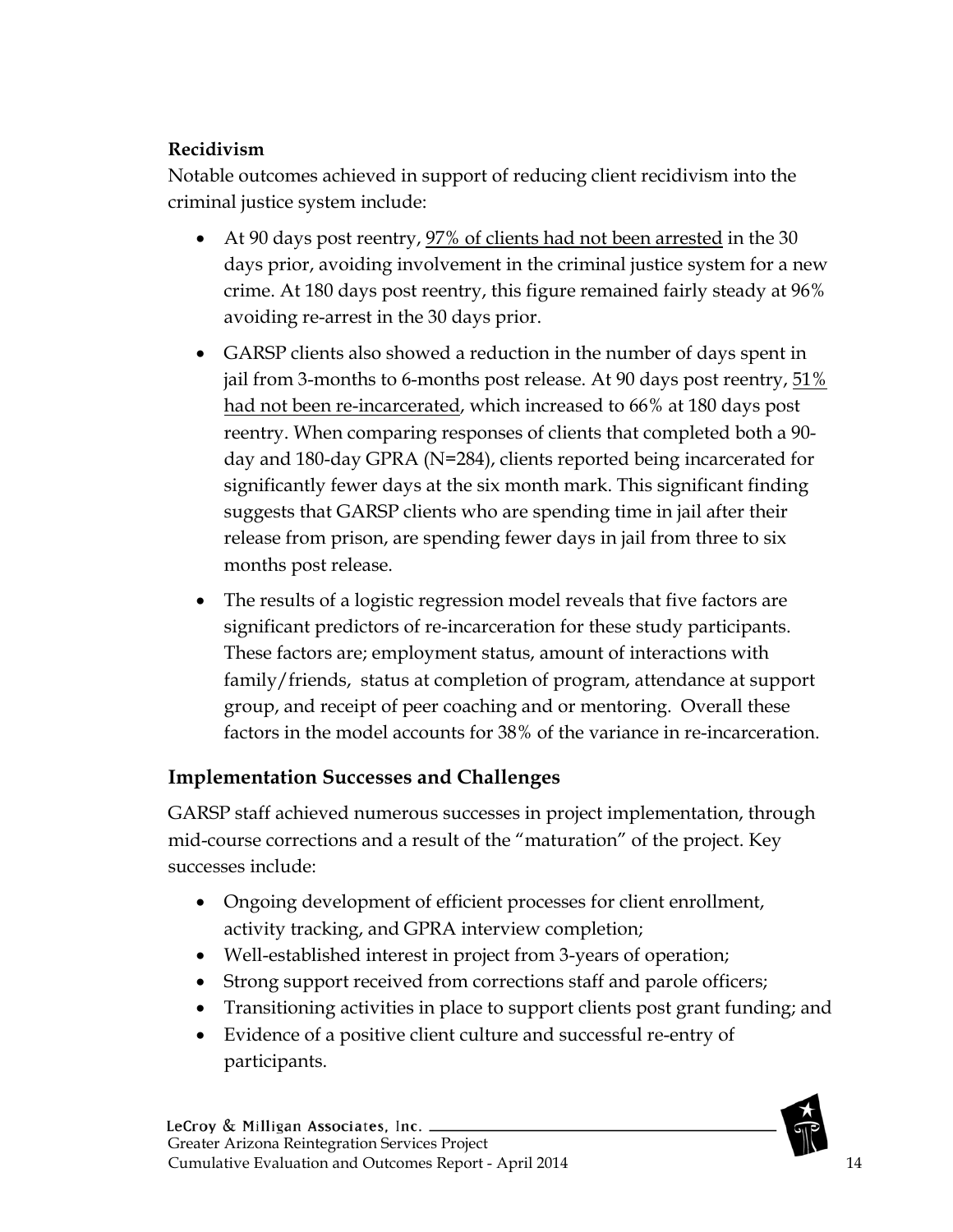Ongoing challenges of project implementation include:

- Gaps in community and needed mental health services for people who lack medical insurance to pay for medication;
- Limited economic resources and access to housing at release, such as availability of funds for short-term assistance;
- Lack of legal documentation upon re-entry; and
- Clients not using services of the Primavera Foundation to the fullest potential.

### <span id="page-15-0"></span>**Recommendations for Future Reentry Projects**

Based on best practices learned from GARSP, the evaluation team recommends that future reentry projects consider the following strategies to promote program success:

- Projects should enroll clients after their release from prison, rather than while incarcerated, to ensure commitment to the program and improve GPRA follow-up completion rates.
- Projects should use multiple methods to optimize GPRA completion: development of efficient GPRA tracking databases from the beginning of a project, ongoing efforts by case managers to keep participant contact information current, formal GPRA administration for staff, and effective budgeted incentives for participants who complete the final GPRA. GARSP should continue the practice of discharging and/or graduating clients from the project, as appropriate, and track the number that exit with and without completion of their treatment plan.
- Staffing should include a staff member with broad administrative skills or, at least, projects should develop such processes and adequately train staff in using them.
- Projects should continuously build and nurture relationships with key community partners to better serve client needs. GARSP staff forged strong and trusting relationships with corrections staff by consistently working with all levels of corrections staff. GARSP staff also formed relationships with parole officers and clerks and judges of local city courts. Through this project, staff also further built relationships with other community service providers, such as employment and housing

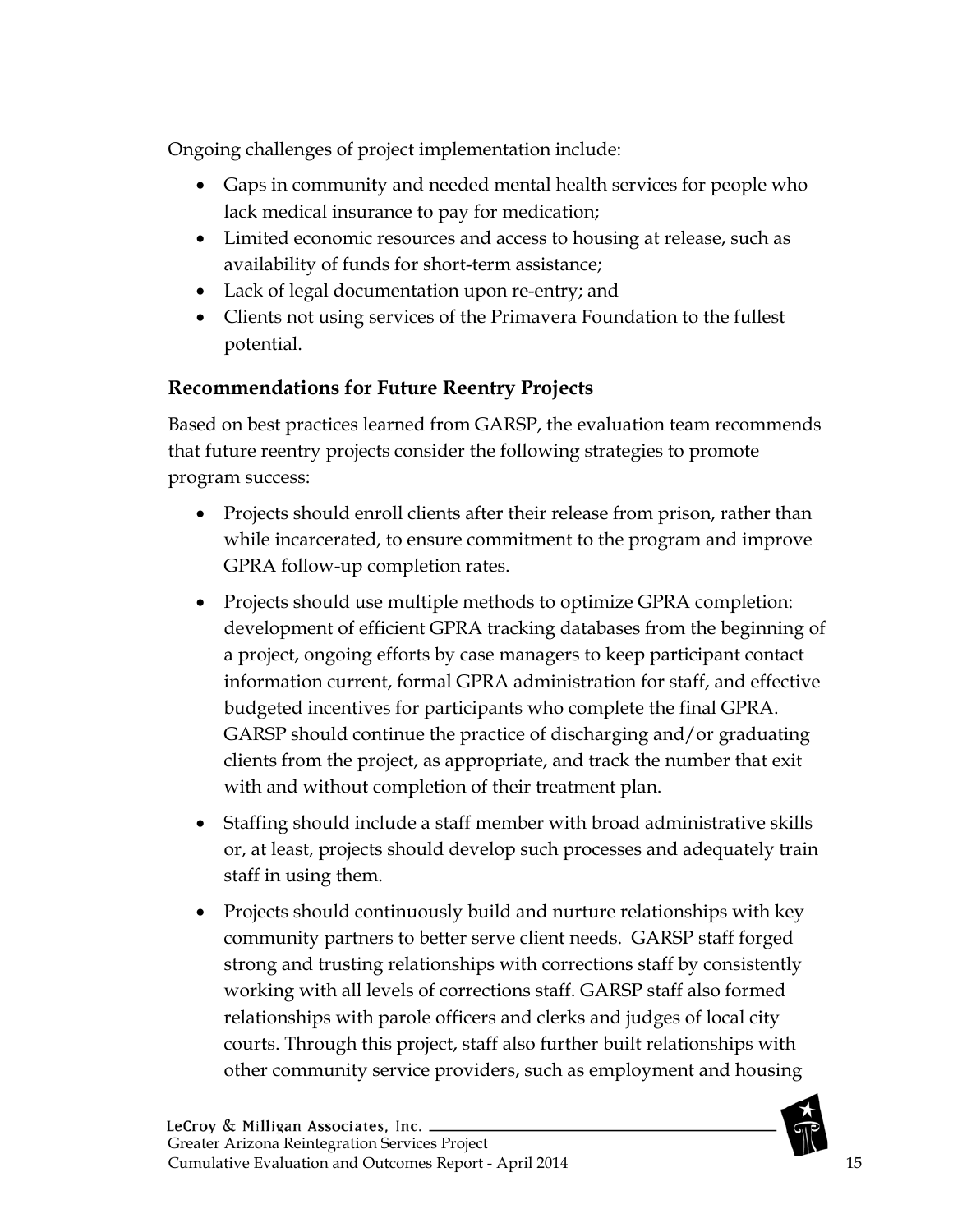services, to which clients were referred for resources and support. The Project Director and Lead RSS also attended meetings of the Pima County Reentry Coalition. These partnerships can provide a forum for disseminating information about projects and determining strategies to address gaps in services needed by clients.

- Projects should identify the conditions that signify a client has "graduated" (or should be terminated) from the program. Projects should implement the practice of discharging and/or graduating clients from the project, as appropriate, and track the number that exit with and without completion of their treatment plan.
- Projects should transition clients to work with other service providers in the community and encourage them to develop more long-term support systems, so they are in place upon graduation.
- Projects should partner with an employment services provider in the community to support clients' obtainment of employment post reentry. Primavera staff interviewed offered several recommendations that future projects should consider:
	- o Situate job assistance services at the location where primary project services are delivered to allow for greater accessibility, including "walk-ins."
	- o Hold job assistance workshops or individual sessions in a private space so that participants feel more comfortable attending and disclosing information.
	- o Offer clients pre-employment training and tools, such as computer literacy for conducting web-based employment searches.
- The results of the GARSP logistic regression model suggest several areas that prisoner re-entry programs can emphasize to support clients in not returning to jail. Recommended areas include:
	- o Utilization of the RSS and peer-to-peer coaching model;
	- o Encouragement of clients to connect with and build a recovery support system through RSS mentoring and coaching, engaging in community based support groups, and connecting with family and friends who support recovery;

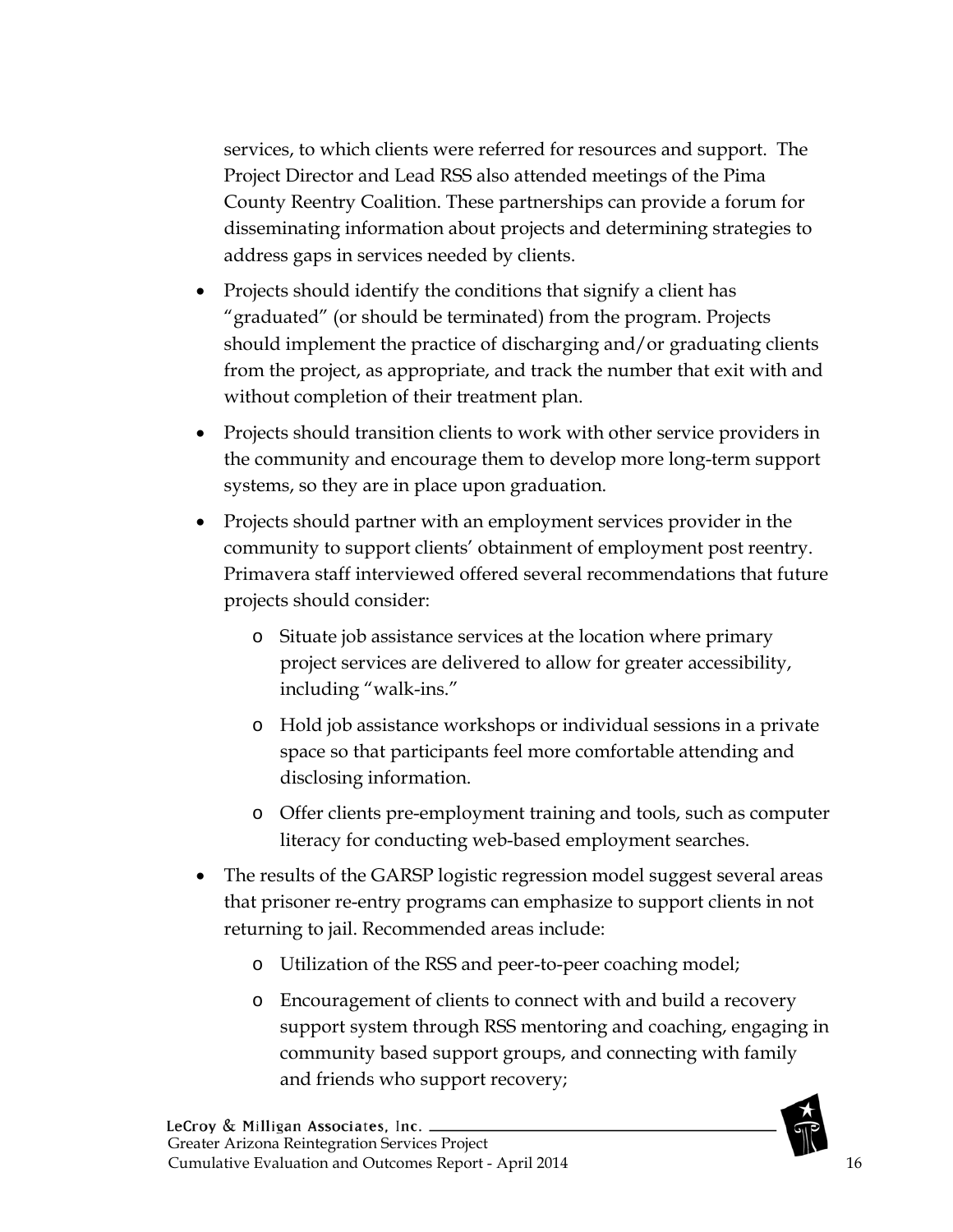- o Utilization of after care services, such as relapse prevention strategies;
- o Utilization of pre-employment and employment coaching services to assist clients in obtaining employment; and
- o Accurately identifying and diagnosing clients with co-occurring disorders; and
- o Providing clients who face mental health issues with extra clinical and therapeutic support, as well as referrals to external resources.
- Current and past GARSP participants provided the following recommendations that future projects should consider:
	- o All people interviewed had a strong desire to work but struggled to obtain employment. Projects should consider providing parolees with specific information on where to look online for employment; and provide them with a list of businesses that will hire ex-felons. Similarly, participants could benefit from gaining basic computer literacy skills to aid in applying for positions online and communicating via email.
	- o Projects should consider hosting a social outing for the group, such as a BBQ or a picnic, so that people can get to know each other better. This type of interaction can help new people enter the group more easily and help everyone feel more comfortable about talking openly and less guarded about disclosing information.
	- o Projects should consider offering parolees a class or series that explicitly helps people build "life skills" so they can "function in the world" post prison and learn strategies to avoid relapse and have a successful re-entry. Examples of life skills include dressing professionally, improving one's interactions and communication with people, and learning how to make better choices and decisions. Examples of strategies for successful re-entry include learning and identifying one's triggers, avoiding those triggers or learning to make better choices around them, and building a support system of positive people.

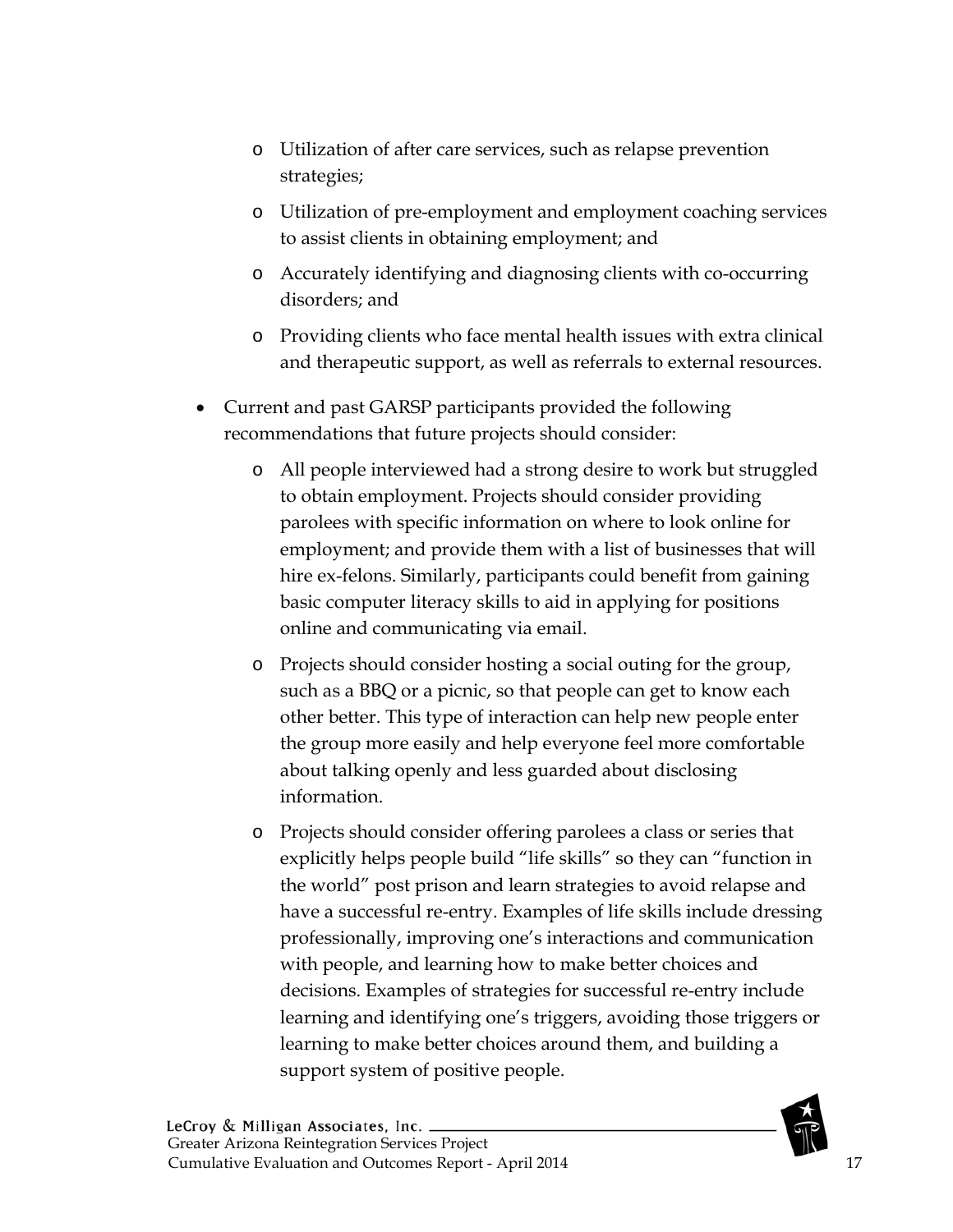### **Introduction**

<span id="page-18-0"></span>Compass-SAMHC Behavioral Healthcare was awarded a three-year grant from the Substance Abuse and Mental Health Services Administration (SAMHSA) to expand and enhance substance abuse treatment and related recovery and reentry services to adult offenders (ages 18 and over) who are returning to Pima County from several Arizona prisons. This initiative is called the Greater Arizona Reintegration Services Project (GARSP) and the grant time frame is from October 1, 2010 to September 30, 2013 (with a no-cost extension through January 31, 2014). The following are the primary goals of this project:

- 1. Increase statewide collaborative efforts to reduce recidivism, substance abuse/use and increase self-sufficiency and stability among the offender population;
- 2. Promote sobriety and improved mental health status among participants;
- 3. Provide people with a continuum of treatment and supportive services designed to promote sobriety and prevent recidivism into the criminal justice system; and
- 4. Provide treatment and support services with evidence-based practices to improve the ability of each individual to achieve self-sufficiency and stability.

#### <span id="page-18-1"></span>**Evaluation Overview**

LeCroy & Milligan Associate, Inc. performed the evaluation of GARSP. The design of the evaluation includes process and outcome components to: 1) assess project implementation; 2) monitor progress towards project goals; 3) determine client outcomes; 4) provide feedback to the Project Director for continuous project improvement; and 5) identify best practices for future reentry programs. This report presents the cumulative evaluation findings of the GARSP evaluation for the three-year grant time frame from October 1, 2010 to September 30, 2013 and no-cost extension period through January 31, 2014.

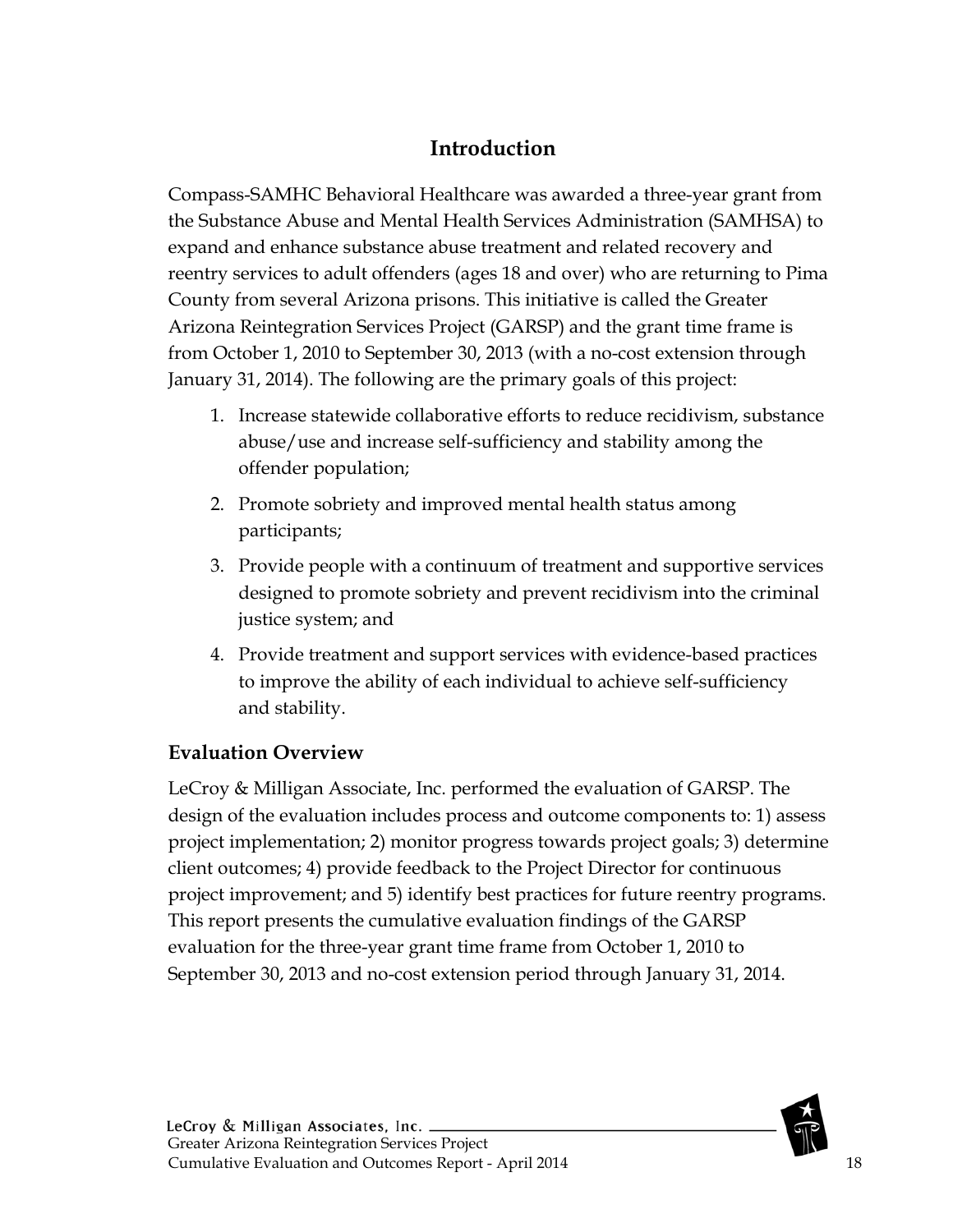Areas covered in this report include:

- Project implementation, the continuum of treatment, end-of-project transition procedures, and collaboration efforts;
- Participant recruitment, enrollment, and demographic characteristics;
- Government Performance and Results Act (GPRA) data, including follow-up interview completion rate;
- Client outcomes comparing intake and 6-month GPRA data.
- Assessment of project successes and barriers to implementation; and
- Best practices learned from this project.

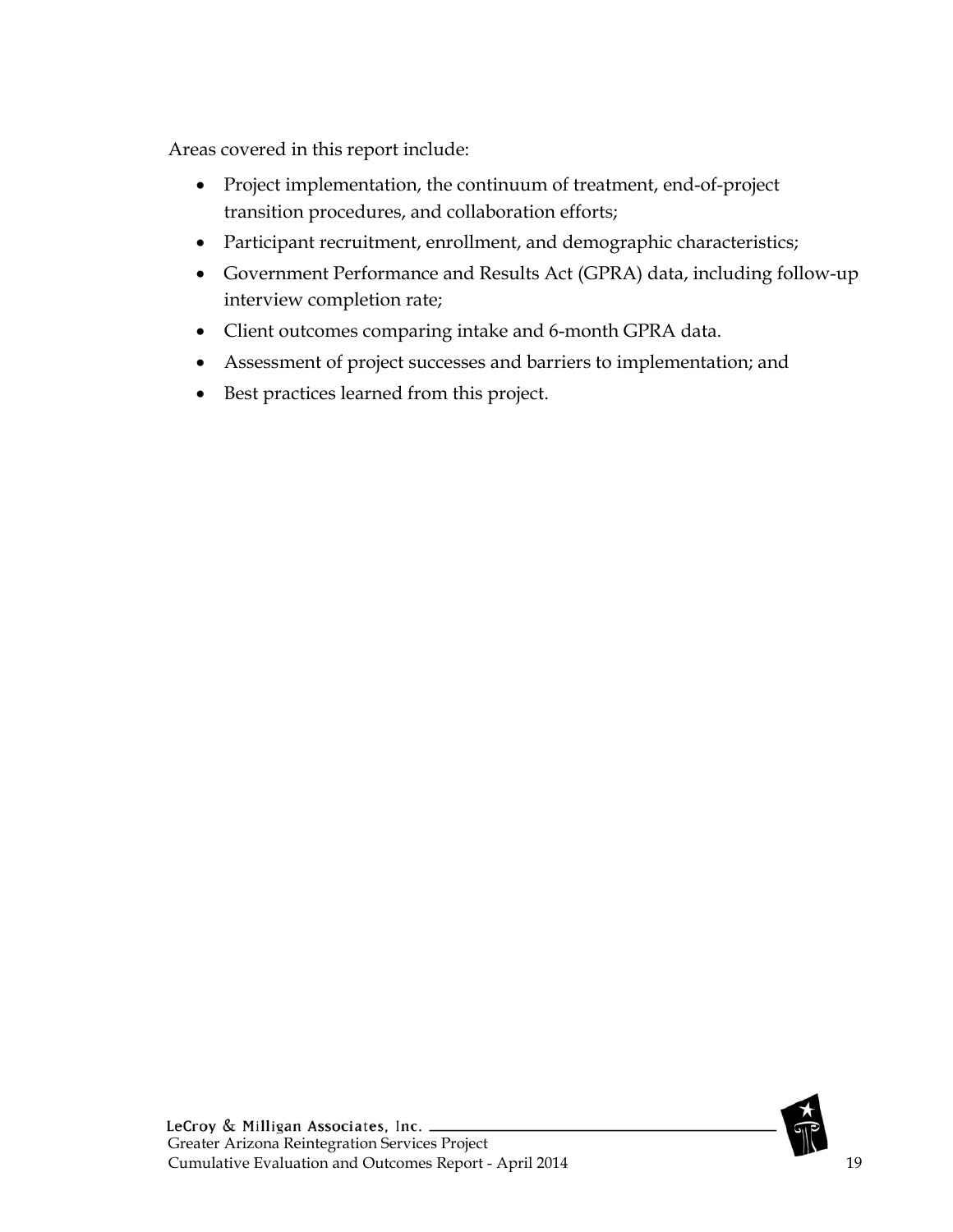### **Evaluation Methodology**

<span id="page-20-0"></span>The evaluation of GARSP includes quantitative and qualitative data, collected through multiple methods and from several informants, including: intake, 90, 180, and discharge GPRA interviews with participants; focus groups with project staff; interviews with community partners; in-depth interviews with current and past participants; and analysis of data on client service receipt. All data collection tools, protocols, and related documents (e.g., informed consent form) were reviewed and approved by project staff, as well as Argus Independent Review Board, Inc.

Throughout the course of the grant, the evaluation team met periodically with GARSP staff and maintained regular communication by e-mail and phone regarding project and evaluation planning and updates. The evaluation team also worked with the Project Director and Lead RSS staff to analyze preliminary client data and determine variables that are included in the outcome analysis presented in this report.

### <span id="page-20-1"></span>**GPRA Data Collection**

The GARSP Therapist and a trained RSS conducted the Center for Substance Abuse Treatment (CSAT) GPRA interviews with clients and entered this data into SAMHSA's Services Accountability Improvement System (SAIS) online data portal. Exhibit 1 displays the program's cumulative statistics on GPRA data collection. Developed and mandated by SAMHSA, the CSAT-GPRA Core Client Outcome Measures are client-level data items that have been selected from widely used data collection instruments. The interview protocol includes questions on client demographics, as well as outcome measures on substance use, criminal activity, mental and physical health, family and living conditions, education/employment status, and social connectedness (see Exhibit 2).

|           | <b>Number</b><br>Completed | Response<br>Rate |  |
|-----------|----------------------------|------------------|--|
| Intake    | 515                        |                  |  |
| 90 Day    | 450                        | 87%              |  |
| 180 Day   | 141                        | 86%              |  |
| Discharge | 515                        | 100%             |  |

<span id="page-20-2"></span>

| <b>Exhibit 1. GPRA Data Collection Statistics</b> |
|---------------------------------------------------|
|---------------------------------------------------|

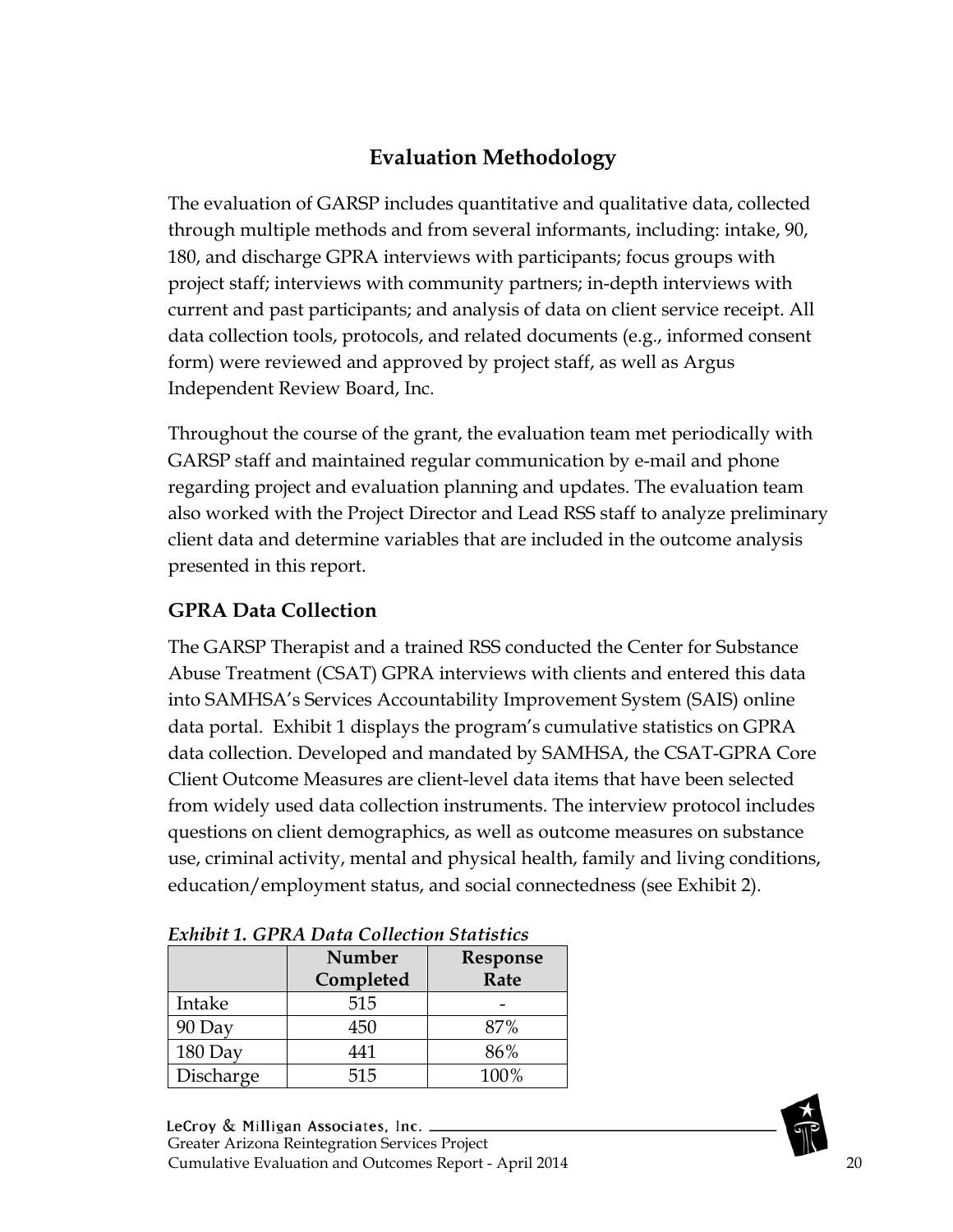#### *Exhibit 2. GARSP Evaluation Outcome Measures*

<span id="page-21-0"></span>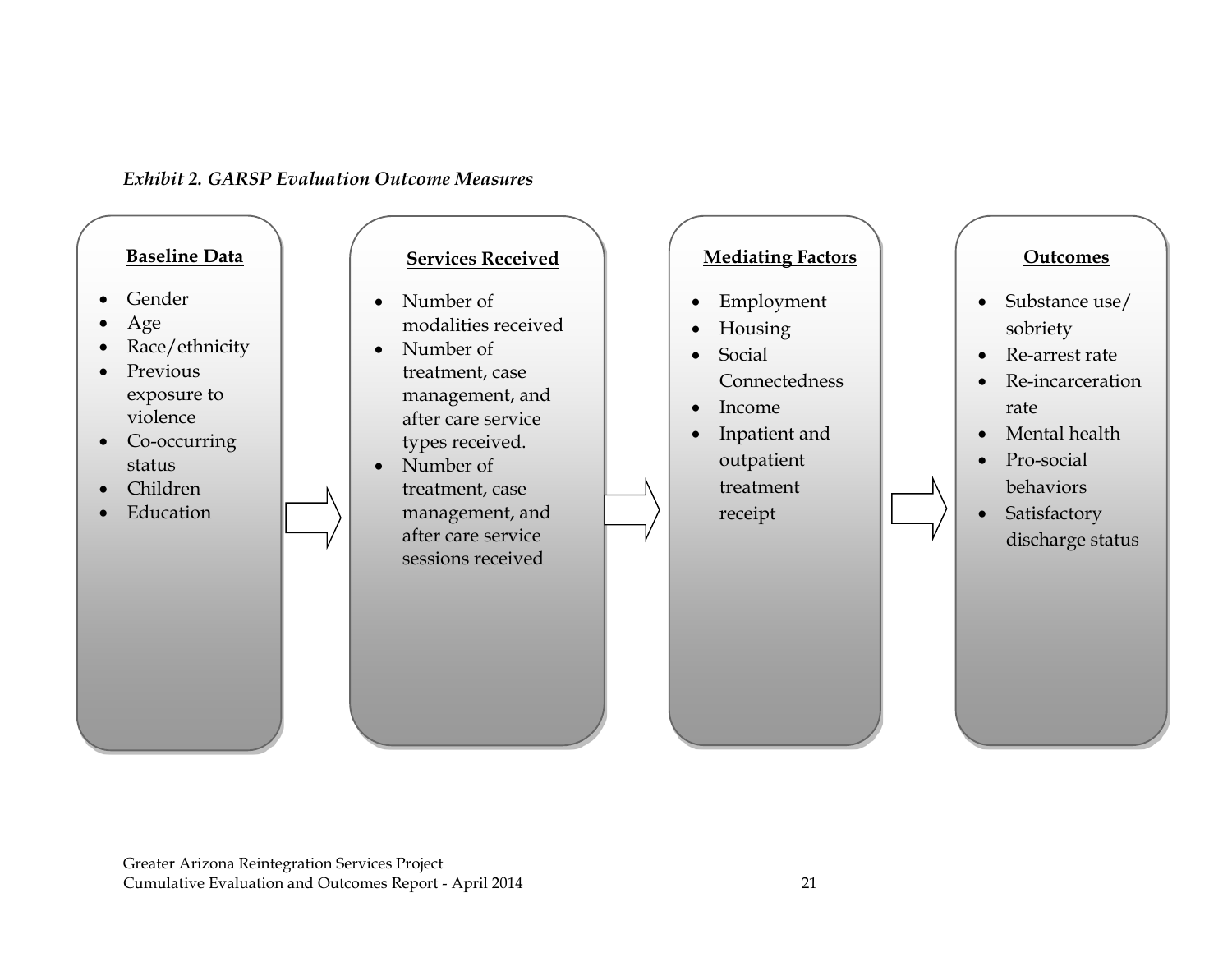### <span id="page-22-0"></span>**Stakeholder Interviews and Focus Groups**

The evaluation team gathered information-rich, qualitative data about project implementation from key stakeholders on an annual basis. During the last quarter of each year, the evaluation team facilitated 1.5-2 hour focus groups with GARSP staff to discuss project implementation strategies, successes, and challenges. The evaluation team also completed 30-45 minute interviews (individually, in person or by phone) with community partners including parole and corrections officers, halfway house managers, and employment service providers. Evaluation staff developed interview guides unique for each type of partner to gather information on their role and experience in working with both GARSP staff and participants. Additionally, in the third year of the project, the team conducted 30-45 minute individual interviews with four current and one graduate of GARSP (several attempts were made to interview a total of four graduates and six current participants). The client interview guide included questions on their recruitment, service use, helpfulness of services, resources, and referrals, and feedback on project staff.

### <span id="page-22-1"></span>**Service Utilization Data**

The Project Director and Lead RSS staff developed and maintained internal databases to track client use of services and resources, such as bus pass and food card receipt, and homeless court outcomes. Service utilization data was also entered into SAIS upon completion of a client's discharge GPRA. The Primavera Foundation, a key project partner, also maintained a database on service use and client outcomes from their employment services.

### <span id="page-22-2"></span>**Data Analysis**

Quantitative data was analyzed using the Statistical Package of the Social Sciences (SPSS 21) [\(Wagner & Wagner, 2012\)](#page-101-1). Descriptive statistics were performed, including frequencies, percentages, and central tendencies. Bivariate statistics were also performed, including cross tabulation and chi square tests and means comparison and paired samples t-tests. Finally, the evaluation team completed a logistic regression analysis, which is useful for predicting the dependent variable (recidivism), based on predictor independent variables. Statistical results were deemed significant if the p value was .05 or less, indicating that the possibility of the relationship occurring by chance is less than 5%.

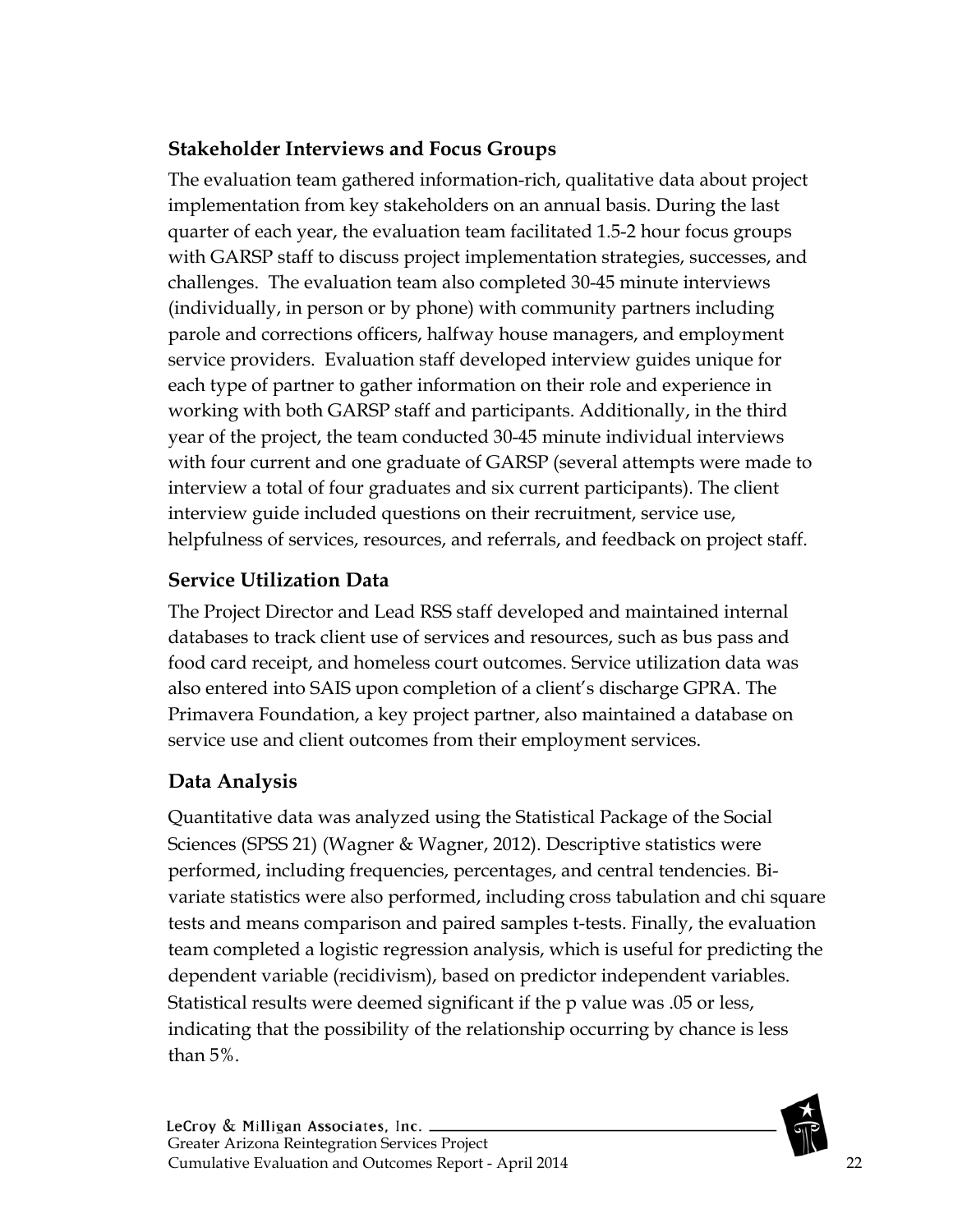Qualitative data was analyzed using content and thematic analysis techniques (Glesne, 2010; Patton, 2005). Key concepts were coded based on the framework of the interview questions and patterns that emerged from the data. Verification of codes and common and divergent themes was achieved through investigator triangulation. Additional members of the evaluation team then reviewed the findings to verify the validity of the analysis.

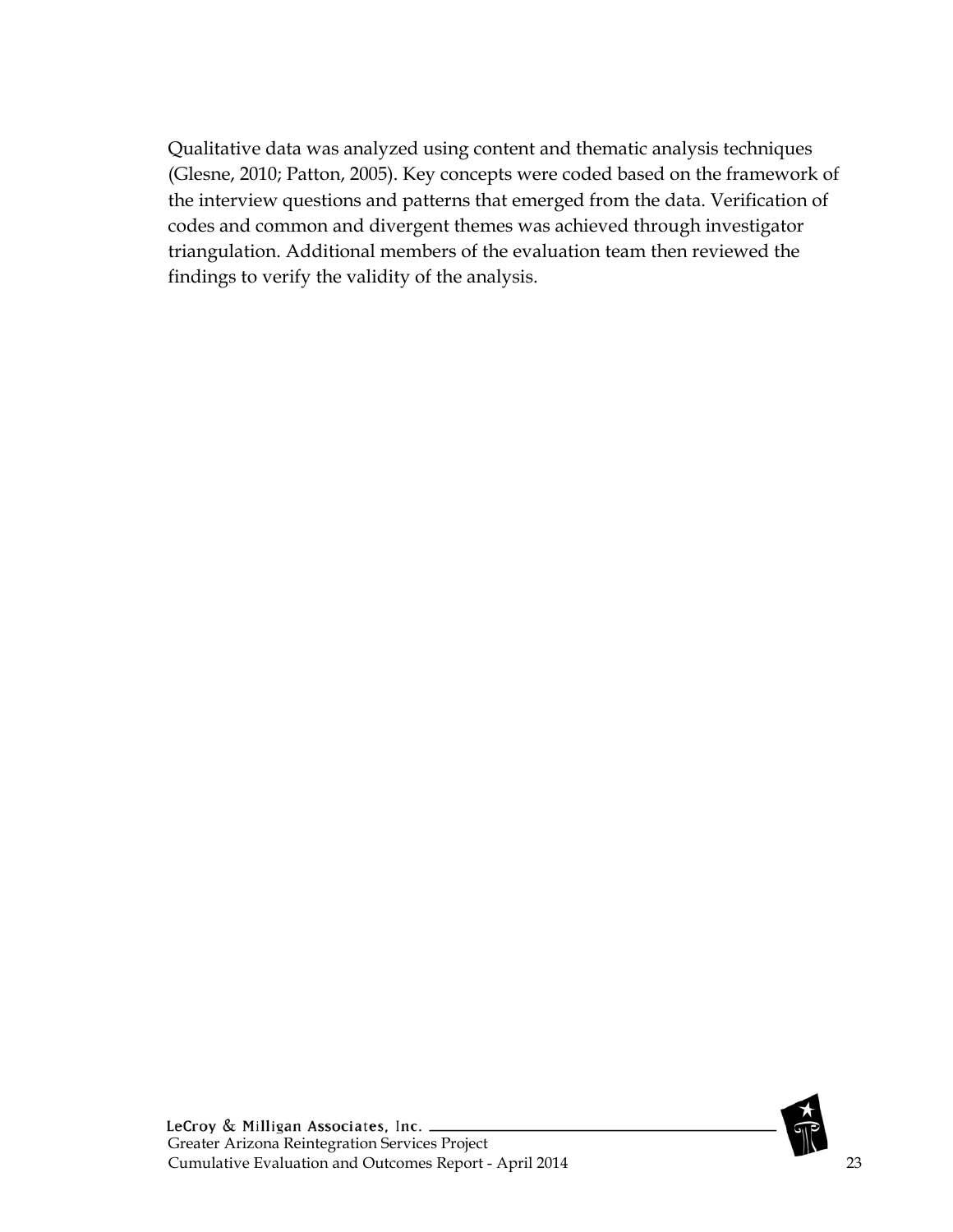## **Client Participation and Demographics**

<span id="page-24-0"></span>This section of the report presents information on client participation in GARSP, including enrollment, duration of participation, and status at grant closure. This section also presents demographic information of the clients served, as collected at intake to the program.

### <span id="page-24-1"></span>**Client Participation**

#### <span id="page-24-2"></span>*Enrollment*

A total of 517 participants completed their GPRA intake interview with staff between March 1, 2011 and December 31, 2013. Exhibit 3 shows the number of participants enrolled each month over the course of the grant and Exhibit 4 displays quarterly enrollment figures. The grant originally proposed to enroll 1,140 clients into the program, for an average monthly enrollment of approximately 32 participants. The majority of participant enrollment occurred between the third quarter of the first year and the third quarter of the second year; this timing reflects the need for adequate grant start-up and relationship building with referring institutions prior to enrollment.

During the time period from March 2011 to June 2012, GARSP enrolled an average of 22 participants per month. In the third year of the grant, enrollment averaged 10 participants per month, as staff placed greater emphasis during this period on completing 90, 180, and discharge GPRA interviews. Enrollment continued into December 2013 and discontinued in January 2014, as staff focused on discharging and transitioning clients as the end of the grant approached.

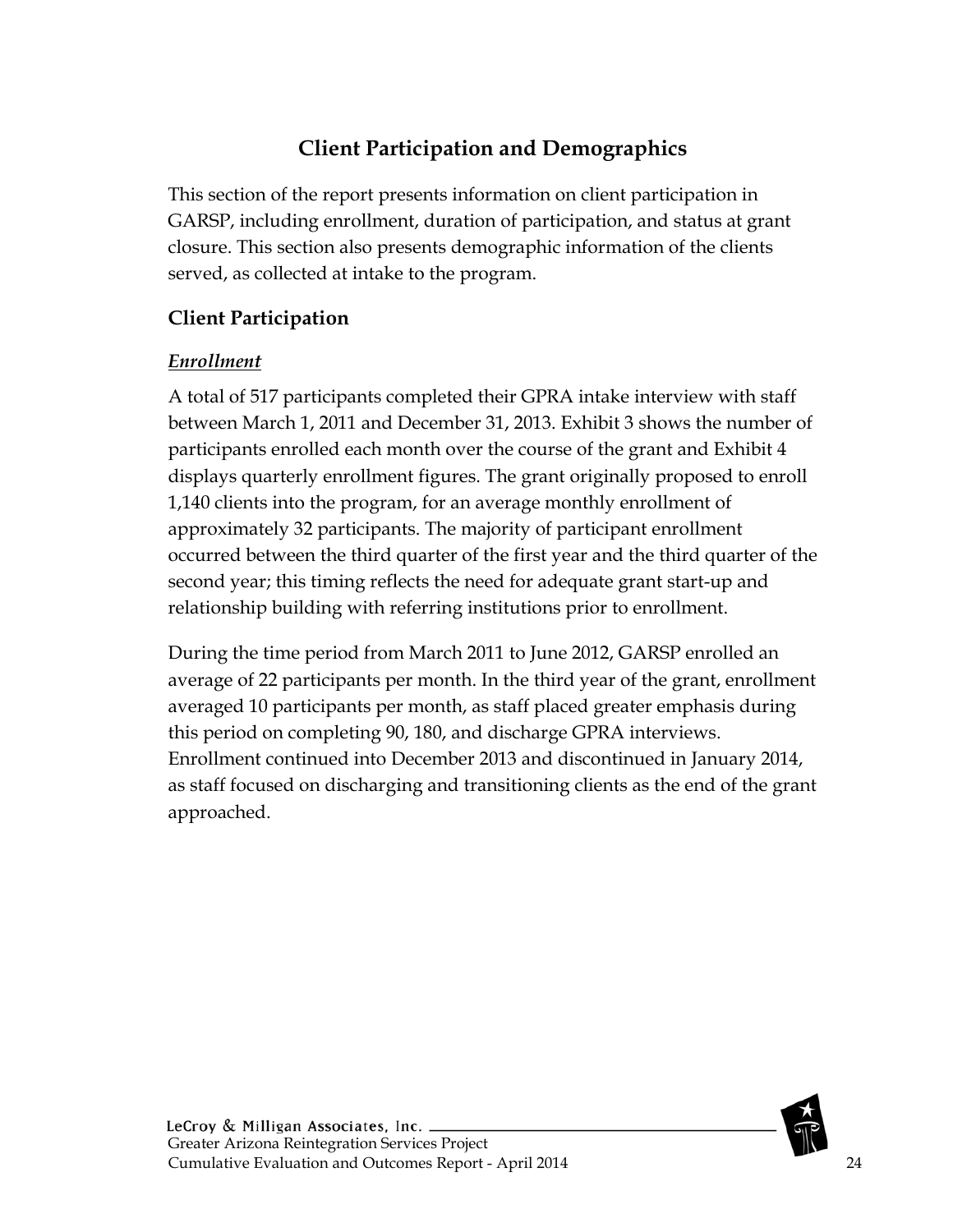<span id="page-25-0"></span>



<span id="page-25-1"></span>*Exhibit 4. Quarterly Participant Enrollment Data, 10/1/2010 – 1/31/2014*



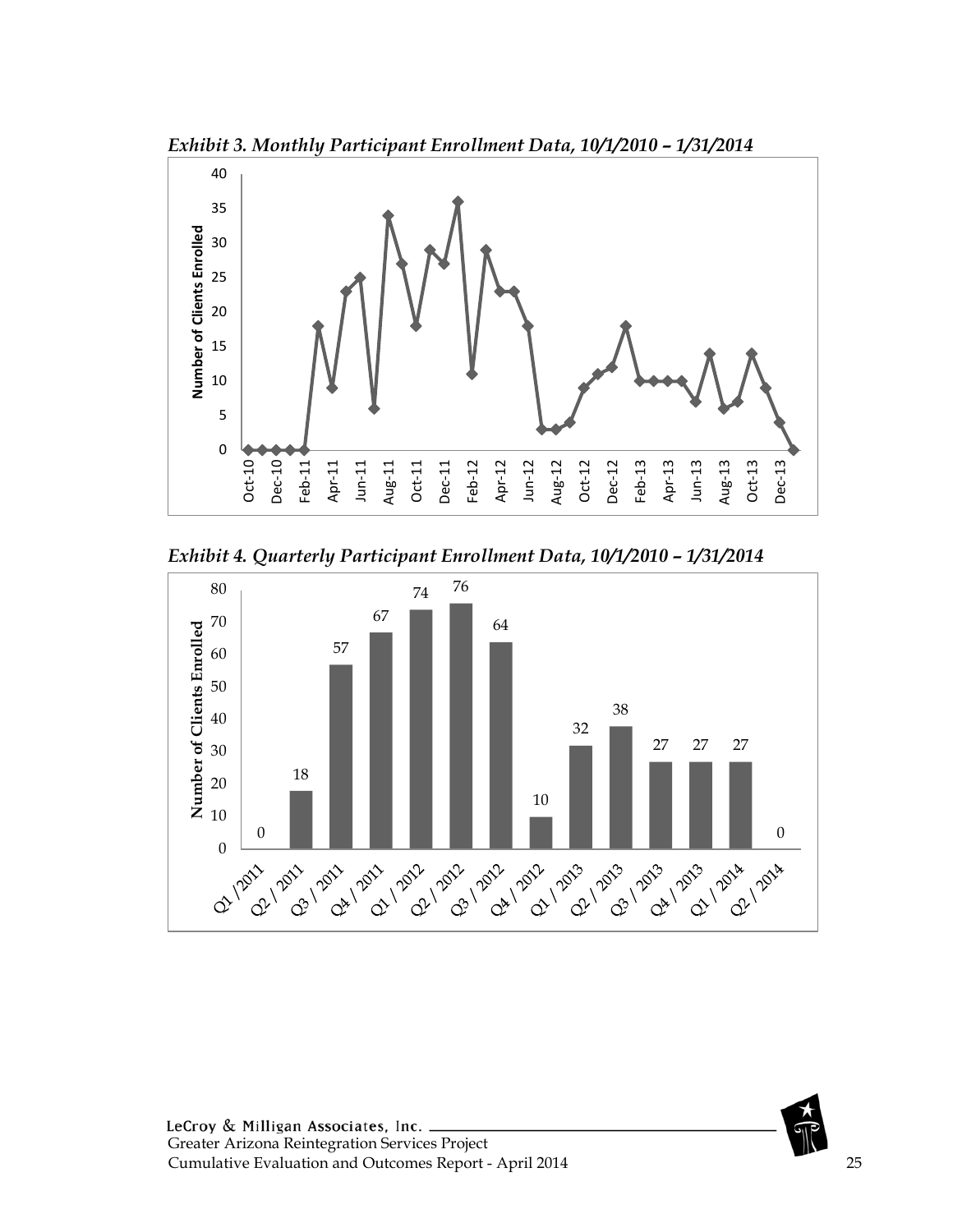### <span id="page-26-0"></span>*Duration of Participation*

Exhibit 5 displays a histogram of the number of days that GARSP clients (N=513) were enrolled in the project and eligible for receipt of service. The number of days that clients were enrolled ranged from 34 days to 953 days, with an average of 579 days and median of 651 days.



<span id="page-26-2"></span>

#### <span id="page-26-1"></span>*Client Status at Grant Closure*

Exhibit 6 displays the status of GARSP clients as of March 31, 2014. Approximately two thirds of clients (67%, N=343) of clients completed and graduated from the program; 26% (134) were terminated from the program involuntarily due to nonparticipation; and 7% were referred to another service or program with satisfactory progress.

<span id="page-26-3"></span>

| <b>Exhibit 6. Client Status Compared by Enrollment Statistics</b> |  |  |
|-------------------------------------------------------------------|--|--|
|                                                                   |  |  |

| <b>Client Status</b>                                           | Percent | N   |
|----------------------------------------------------------------|---------|-----|
| Completion/graduate                                            | 67%     | 343 |
| Terminated, involuntarily discharged due to nonparticipation   | 26%     | 134 |
| Referred to another program/service with satisfactory progress | 7%      | 38  |
| <b>Total</b>                                                   | $100\%$ | 515 |

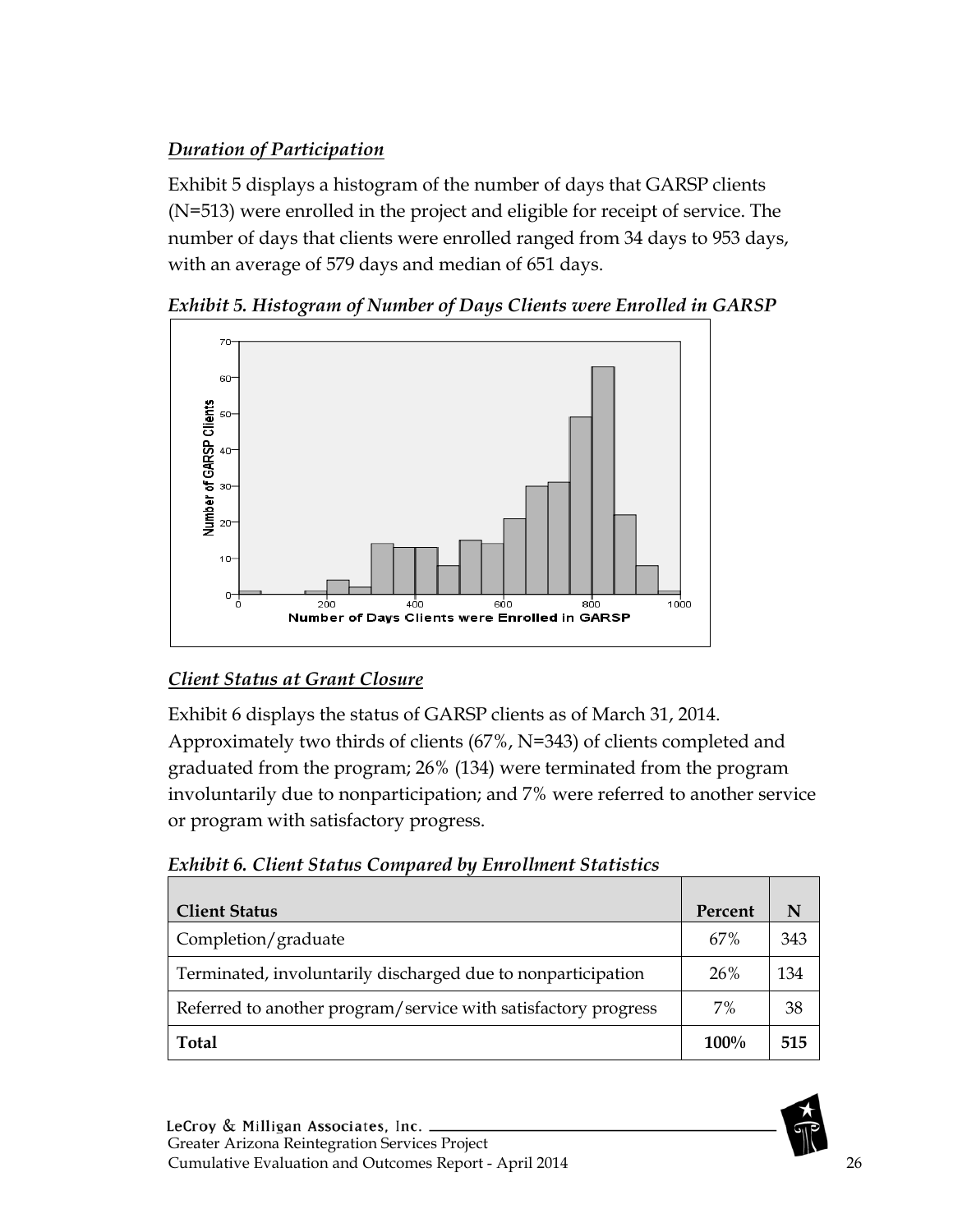### <span id="page-27-0"></span>**Client Demographics**

This narrative provides key demographic characteristics of the 517 participants served by GARSP. These data are captured during the GPRA interviews. The total number of clients is 517, unless otherwise noted.

### <span id="page-27-1"></span>*Gender*

Males constituted 58% (297) of the population served by GARSP and females made up 42% (219). One person identified as transgender (.02%).

### <span id="page-27-2"></span>*Race/Ethnicity*

Exhibit 7 shows that 54% (278) of clients self-reported as white, non-Hispanic and 29% (147) identified as Hispanic/Latino. Additionally, 16% (83) identified as black, 12% (61) as American Indian or other native persons, and one person is Asian (.02%).



<span id="page-27-4"></span>*Exhibit 7. Race and Ethnicity of Clients Served, 10/1/2010 – 1/31/2014*

### <span id="page-27-3"></span>*Age*

The average age of participants is 38 years (10.4 SD), with a range of 19 to 65 years of age. While there is a wide variance in ages of clients, Exhibit 8 shows that 83% of clients fall into the age range of 25 years to 54 years of age.

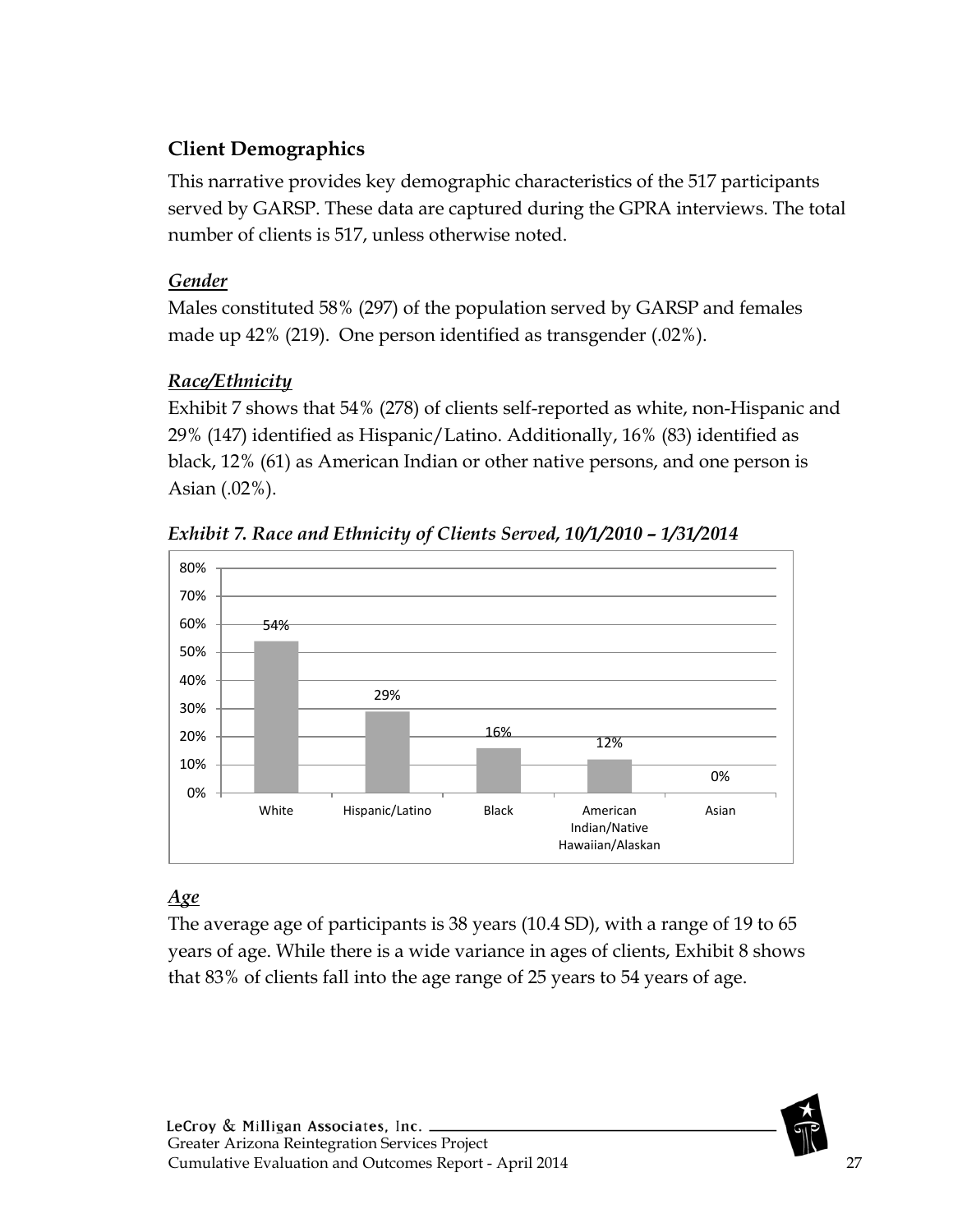| <b>Age Range</b>            | Percent | N   |
|-----------------------------|---------|-----|
| Age 18 to 24 years old      | 12%     | 60  |
| Age 25 to 34 years old      | 30%     | 154 |
| Age 35 to 44 years old      | 28%     | 146 |
| Age 45 to 54 years old      | 25%     | 128 |
| Age 55 to 64 years old      | 5%      | 28  |
| Age 65 years old or greater | $.02\%$ | 1   |
| <b>Total</b>                | 100%    | 517 |

<span id="page-28-1"></span>*Exhibit 8. Age of Clients Served, 10/1/2010 – 1/31/2014*

#### <span id="page-28-0"></span>*Education*

The highest level of education achieved by clients ranges from 4<sup>th</sup> grade to a bachelor's degree. Exhibit 9 shows that more than two thirds (68%, 347) of GARSP participants have a high school diploma/equivalent or less education. Eleven percent (58) enrolled in vocational or technical education after high school, of which 48 completed with a degree. Additionally, 19% (98) have taken some college courses and 2% (13) hold a bachelor's degree.

<span id="page-28-2"></span>*Exhibit 9. Education Completed by Clients Served, 10/1/2010 – 1/31/2014*



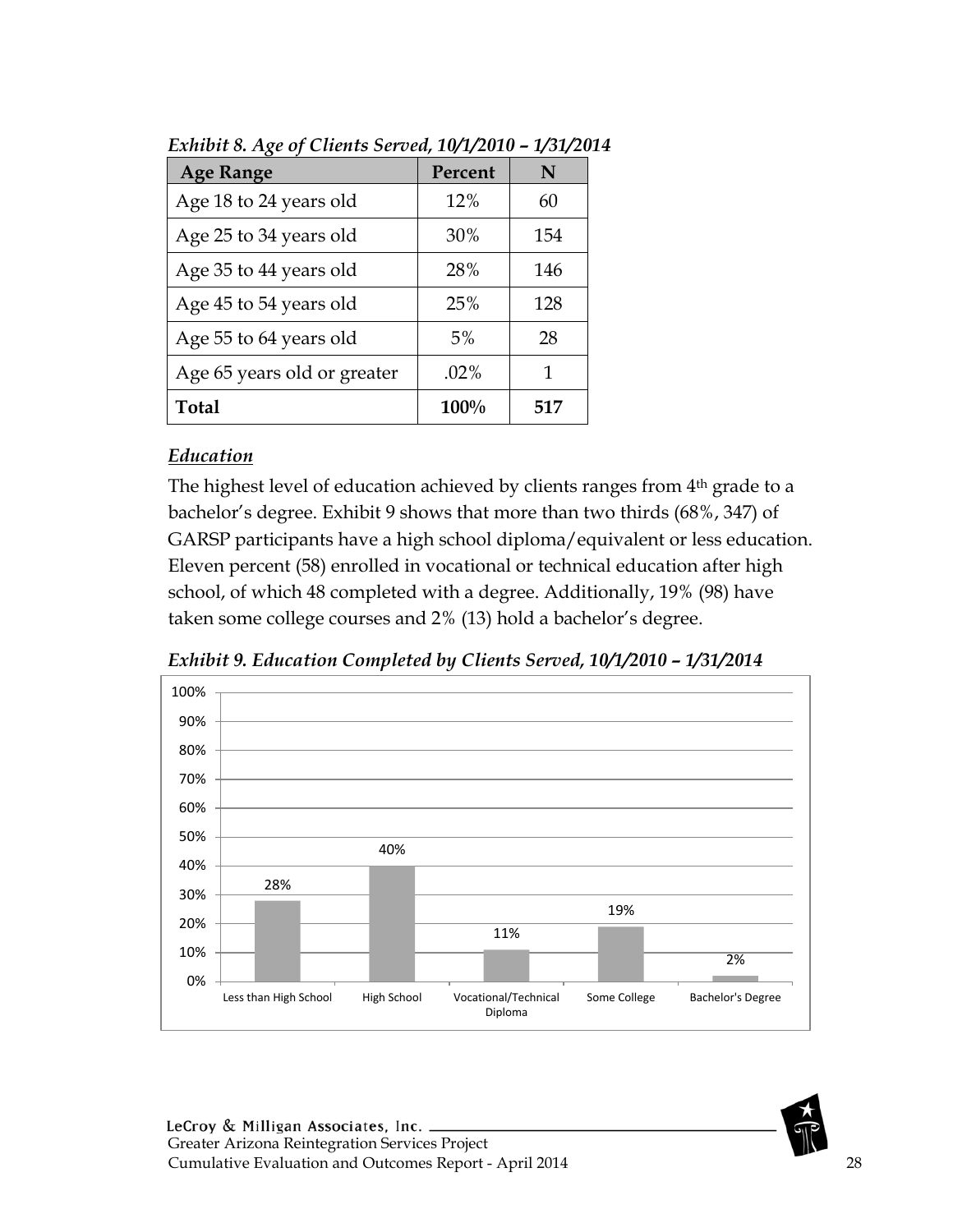### <span id="page-29-0"></span>*Children*

Almost three quarters or 74% (380) of GARSP participants served have children, with clients having a median and average of three children and a range of one to 18 children. Four women in GARSP were pregnant at the time of their intake. Of those with children, 24% (91) have children who are living with someone else due to a child protection order and 23% (85) have lost their parental rights for at least one child.

#### <span id="page-29-1"></span>*Co-Occurring Health Screen*

During the intake process, 99% (512) of participants were screened for cooccurring mental health and substance use disorders, of which 68% (350) screened positively, indicating presence of a co-occurring disorder.

#### <span id="page-29-2"></span>*Military Involvement*

SAMHSA added questions about military service during the course of the grant. Of the 267 people who were interviewed at intake after these questions were added, 5% (13) were military veterans (12 served in the Armed Forces and one served in the National Guard). Only one person was on active duty at the time of their interview. Of the 12 people who have served, five were deployed to a combat zone, including Iraq/Afghanistan (3) and the Persian Gulf (2).

#### <span id="page-29-3"></span>*Previous Exposure to Violence*

More than two thirds of GARSP clients (67%, N=168) reported having experienced or witnessed violence or trauma in any setting (including community or school violence; domestic violence; physical, psychological, or sexual maltreatment or assault within or outside of the family; natural disaster; terrorism; neglect; or traumatic grief). Exhibit 10 shows that women are significantly more likely to have experienced violence then men  $(x^2=18.130,$ p=.000). However, regardless of gender, the majority of these clients (N=166) reported that this violent experience has led to avoidance behaviors (83%) and caused them to have nightmares (74%), feel hyper vigilant (75%) and numb and detached (72%).

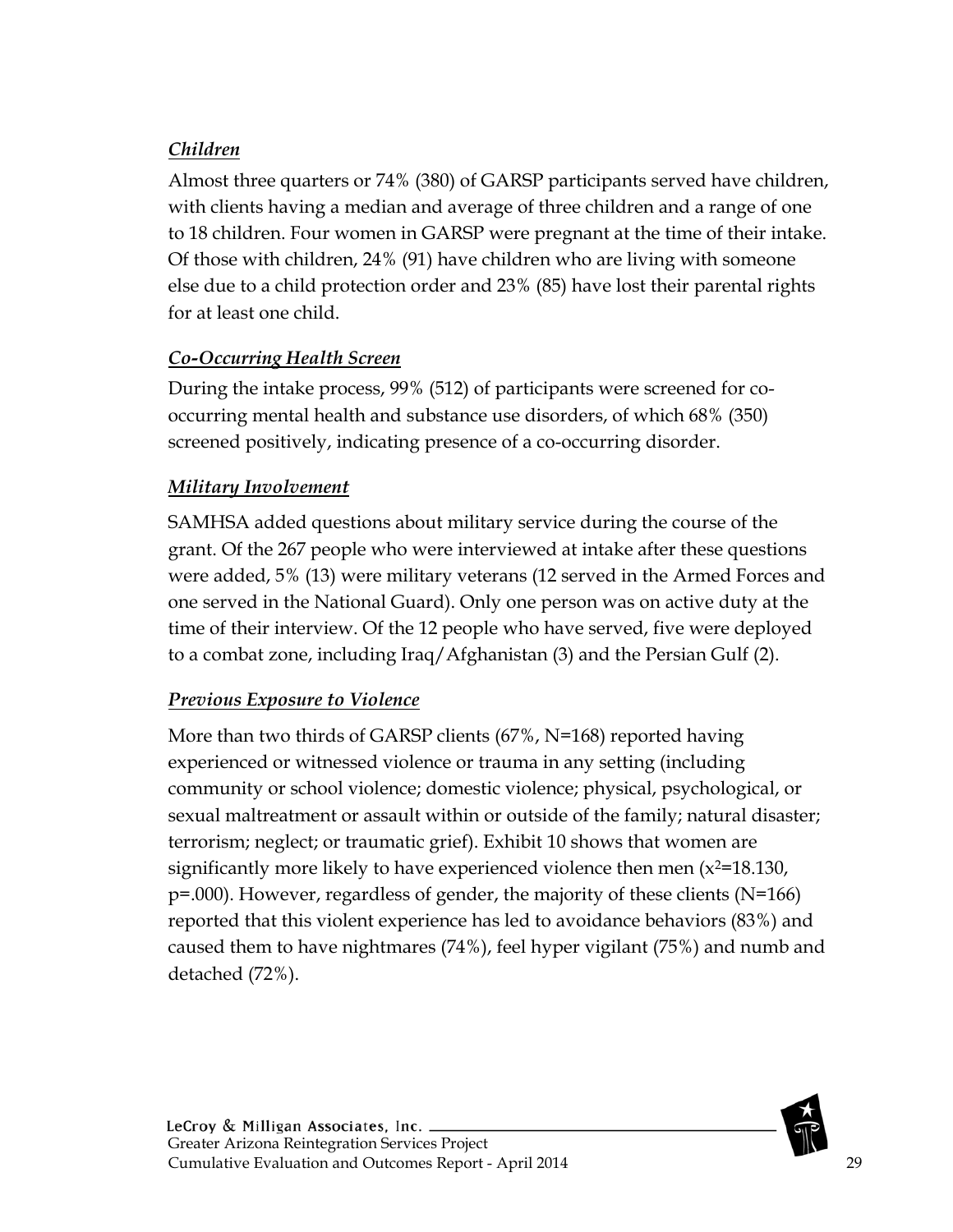

<span id="page-30-1"></span>*Exhibit 10. Previous Exposure to Violence by Gender*

#### <span id="page-30-0"></span>*Probation/Parole Status*

Slightly more than one third of GARSP participants (39%, N=202) were on probation or parole at their intake to the program.

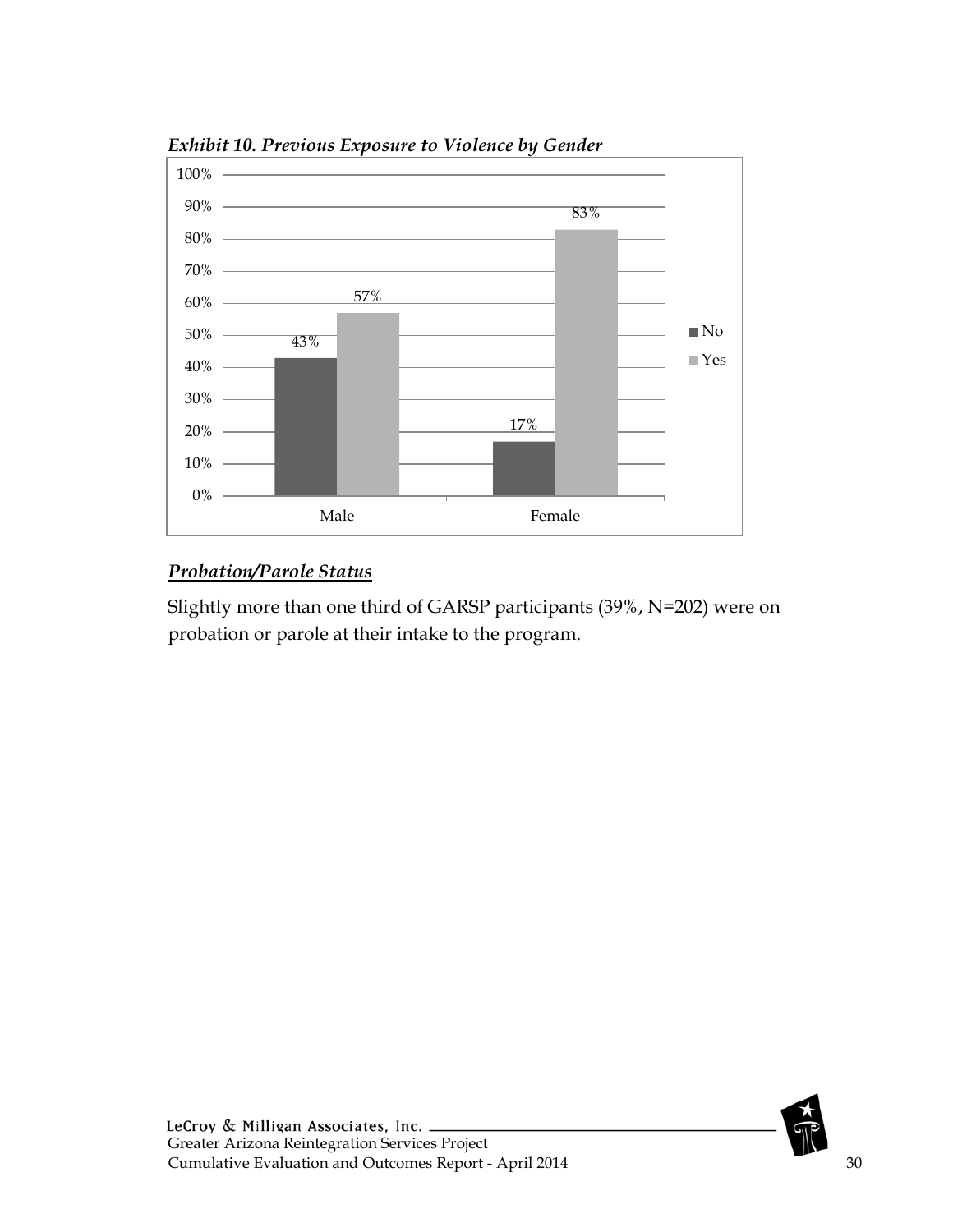## **GPRA Data Summary Information**

#### <span id="page-31-1"></span><span id="page-31-0"></span>**GPRA Interview Completion and Follow-up Rates**

Throughout the course of the grant:

- 517 clients were enrolled into the GARSP project and completed the GPRA intake interview;
- 450 clients completed their 3-month follow-up GPRA interview;
- 441 clients completed their 6-month follow-up GPRA interview; and
- 515 clients were discharged from the project.

It should be noted that the "window" for administering the 180-day (6-month) GPRA is from 150 to 240 days after project intake. Exhibit 11 shows the project's monthly completion rate of the 180 day (6-month) GPRA interview, beginning in March 2011 to the present, as documented by SAIS. SAIS calculates this percentage by dividing the number of interviews completed by the total number that were due and then multiplying by 100. The graph shows a steady increase in the project's 6-month completion rate over time, as indicated by the linear forecast trendline. SAMHSA sets a target 6-month follow-up completion rate of 80%.The project's average completion rate for all fiscal years was 62.1%, compared to the average of all grantees of 74.4%.



<span id="page-31-2"></span>*Exhibit 11. 180-day GPRA Interview Completion Rates, 2011-2014*

LeCroy & Milligan Associates, Inc. . Greater Arizona Reintegration Services Project Cumulative Evaluation and Outcomes Report - April 2014 31

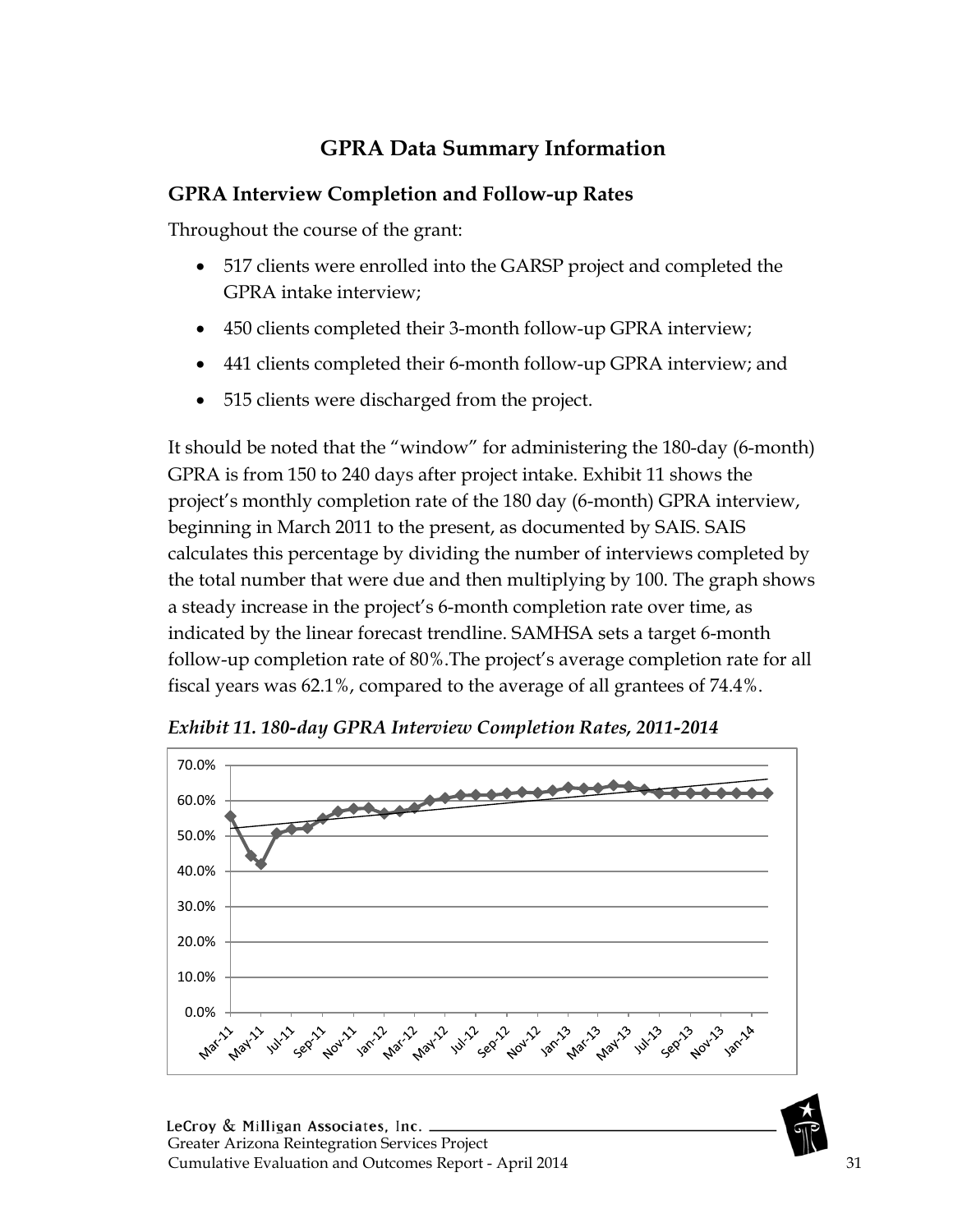### <span id="page-32-0"></span>**GPRA Summary Data**

The following information summarizes GPRA data collected from GARSP clients over the course of the grant, derived from the SAIS data portal. The section sub-headings mirror those required for the SAMHSA report.

#### <span id="page-32-1"></span>*How many clients did grantee plan to serve?*

Initially Compass-SAMHC proposed to serve 1,200 clients. Per request to the Project Officer, GARSP was granted a 5% reduction in proposed clients served to 1,140 clients, for an average monthly enrollment of approximately 32 participants.

#### <span id="page-32-2"></span>*How many new clients were actually served?*

Project staff defines service and treatment as beginning during GPRA intake interview and assessment because a therapeutic interaction occurs during this process. A total of 517 new clients were served in some capacity by GARSP over the course of the grant.

#### <span id="page-32-3"></span>*How many intake/admissions were completed?*

A total of 517 intake/admissions were completed.

### <span id="page-32-4"></span>*How many clients completed the intake/admissions GPRA assessment but did not receive treatment from project staff?*

All 517 clients that completed the intake/admissions GPRA assessment received treatment from project staff.

#### <span id="page-32-5"></span>*How many clients were discharged from the project before completion?*

Over the course of the grant, 134 clients were discharged from the project before completion, involuntarily due to nonparticipation. A total of 38 people were referred to another program with satisfactory progress at the end of the grant.

#### <span id="page-32-6"></span>*How many clients graduated from the project (i.e., clients who successfully completed the project)?*

A total of 343 clients graduated from the project.

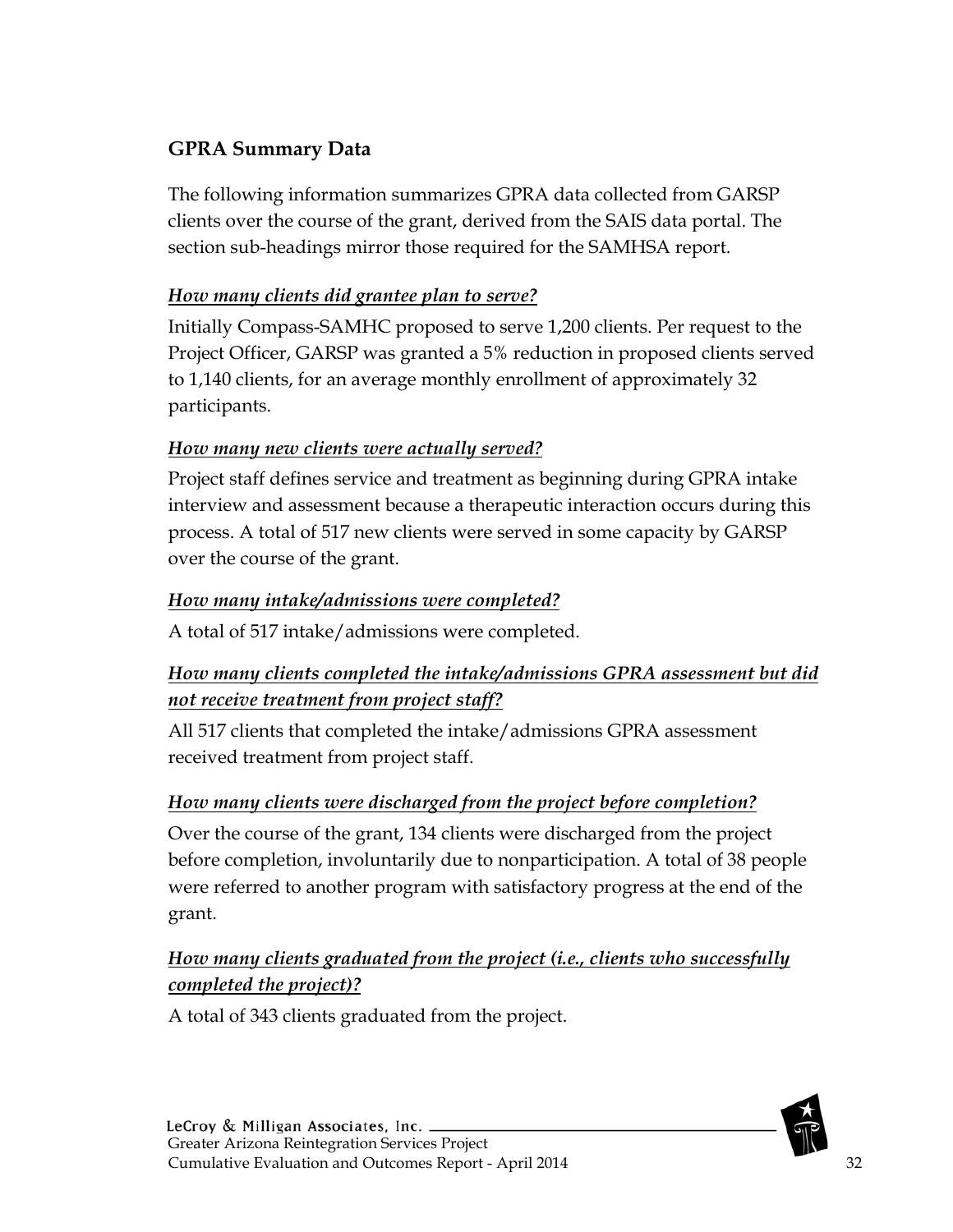## **Progress Towards Grant Goals**

<span id="page-33-0"></span>The GARSP project seeks to address four grant goals through provision of direct services offered by Compass-SAMHC, GARSP Therapists, and RSS case managers; as well as through coordination and collaboration with the Arizona Department of Corrections and other community organizations and service providers. This section reviews the grant's progress towards reaching its four goals:

- 1. Increase statewide collaborative efforts to reduce recidivism, substance abuse/use and increase self-sufficiency and stability among the offender population;
- 2. Promote sobriety and improved mental health status among participants;
- 3. Provide people with a continuum of treatment and supportive services designed to promote sobriety and prevent recidivism into the criminal justice system; and
- 4. Provide treatment and support services with evidence-based practices to improve the ability of each individual to achieve self-sufficiency and stability.

#### <span id="page-33-1"></span>**Goal 1: Increase Statewide Collaborative Efforts**

The first goal of GARSP is to increase statewide collaborative efforts to reduce recidivism, substance abuse/use, and increase self-sufficiency and stability among the offender population. A critical statewide collaboration that GARSP Therapists developed in FY1 (October 1, 2010 – September 30, 2011) and maintained and strengthened in FY2 (2011-12) and FY3 (2012-13) is their relationship with referring correctional facilities throughout the state of Arizona. Additionally, GARSP staff forged relationships with probation officers, clerks and judges of the Tucson City Court, and Job Developers at the Primavera Foundation, in efforts to better serve clients. The GARSP Project Director and Lead RSS staff also participated in the Pima County Reentry Coalition.

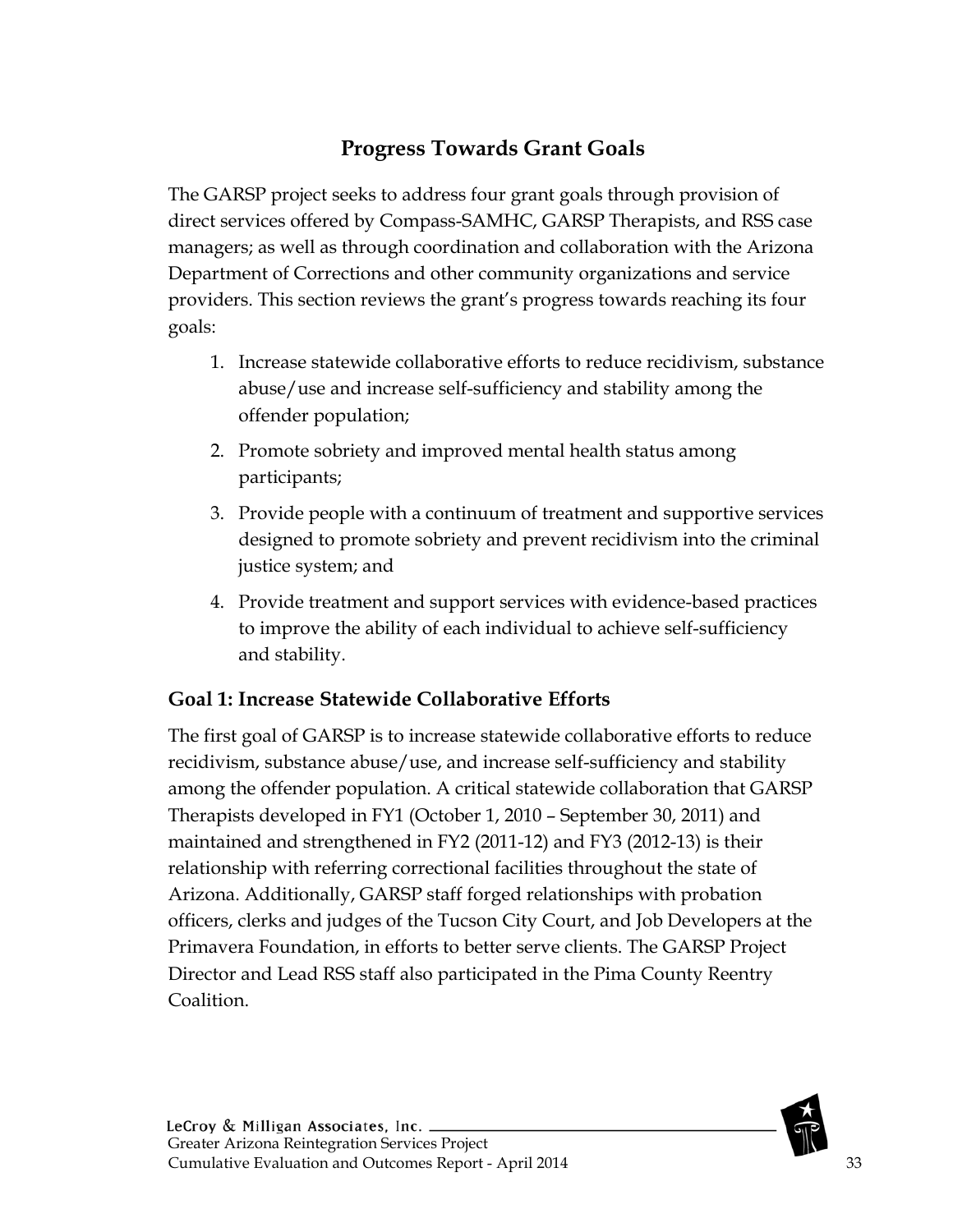#### <span id="page-34-0"></span>*Referring Correctional Facilities*

Over the course of the grant, GARSP therapists have built rapport and developed cordial, cooperative relationships with correctional facility staff. These relationships have contributed to efficient dissemination of information about the project and increased enrollment numbers over time. Exhibit 12 shows the number and percentage of client referrals to GARSP from different facilities for each fiscal year and in total. The majority of referrals came from ASPC Perryville (33%, N=166), followed by ASPC Tucson (18%), and ASPC Douglas (14%). The increase in enrollment at ASPC Perryville over time is in part a result of the movement of all female inmates from the Southern Arizona Correctional Release Center (SACRC) Unit of ASPC Tucson to that facility.

|                        | FY1          | FY2      | FY3      | Oct-Jan        | <b>Total</b> | $\%$ of      |
|------------------------|--------------|----------|----------|----------------|--------------|--------------|
| Facility               | N            | N        | N        | N              | N            | <b>Total</b> |
| <b>ASPC Perryville</b> | 35           | 69       | 49       | 13             | 166          | 33%          |
| <b>ASPC Tucson</b>     | 17           | 46       | 26       | 3              | 92           | 18%          |
| <b>ASPC</b> Douglas    | 11           | 35       | 19       | 6              | 71           | 14%          |
| <b>MCCTF</b>           | 27           | 10       | 16       | $\overline{2}$ | 55           | 11%          |
| <b>ASPC Florence</b>   | 9            | 22       | 8        | $\overline{2}$ | 41           | 8%           |
| <b>ASPC</b> Lewis      | 12           | 15       | 7        | 1              | 35           | 7%           |
| <b>ASPC</b> Safford    | 10           | 10       | 1        | $\theta$       | 21           | 4%           |
| PCI                    | 8            | 10       | $\theta$ | $\Omega$       | 18           | 4%           |
| <b>SACRC Unit</b>      | 3            | 3        | $\theta$ | $\Omega$       | 6            | $1\%$        |
| <b>ASPC</b> Yuma       | 1            | $\Omega$ | $\Omega$ | $\theta$       | 1            | 0%           |
| <b>ASPC</b> Eyman      | $\Omega$     | 1        | $\theta$ | $\Omega$       | 1            | $0\%$        |
| <b>ASPC Winslow</b>    | $\mathbf{1}$ | $\theta$ | $\theta$ | $\theta$       | 1            | 0%           |
| <b>Total</b>           | 134          | 221      | 126      | 27             | 508*         | 100%         |

<span id="page-34-1"></span>*Exhibit 12. Number and Percentage of Referrals from Facilities*

\*Data for nine clients was not available at the time of reporting.

#### *Arizona Department of Corrections*

Arizona Department of Corrections (ADC) provided referrals for 435 GARSP enrollees from the Arizona State Prison Complexes (ASPC) through the course of the grant. The GARSP Project Director and Therapists initially presented information on the project to prison management (e.g. Wardens), who allowed Therapists that received the appropriate clearance to enter the facilities. Once Therapists built good relationships with correction officers (CO), the COs

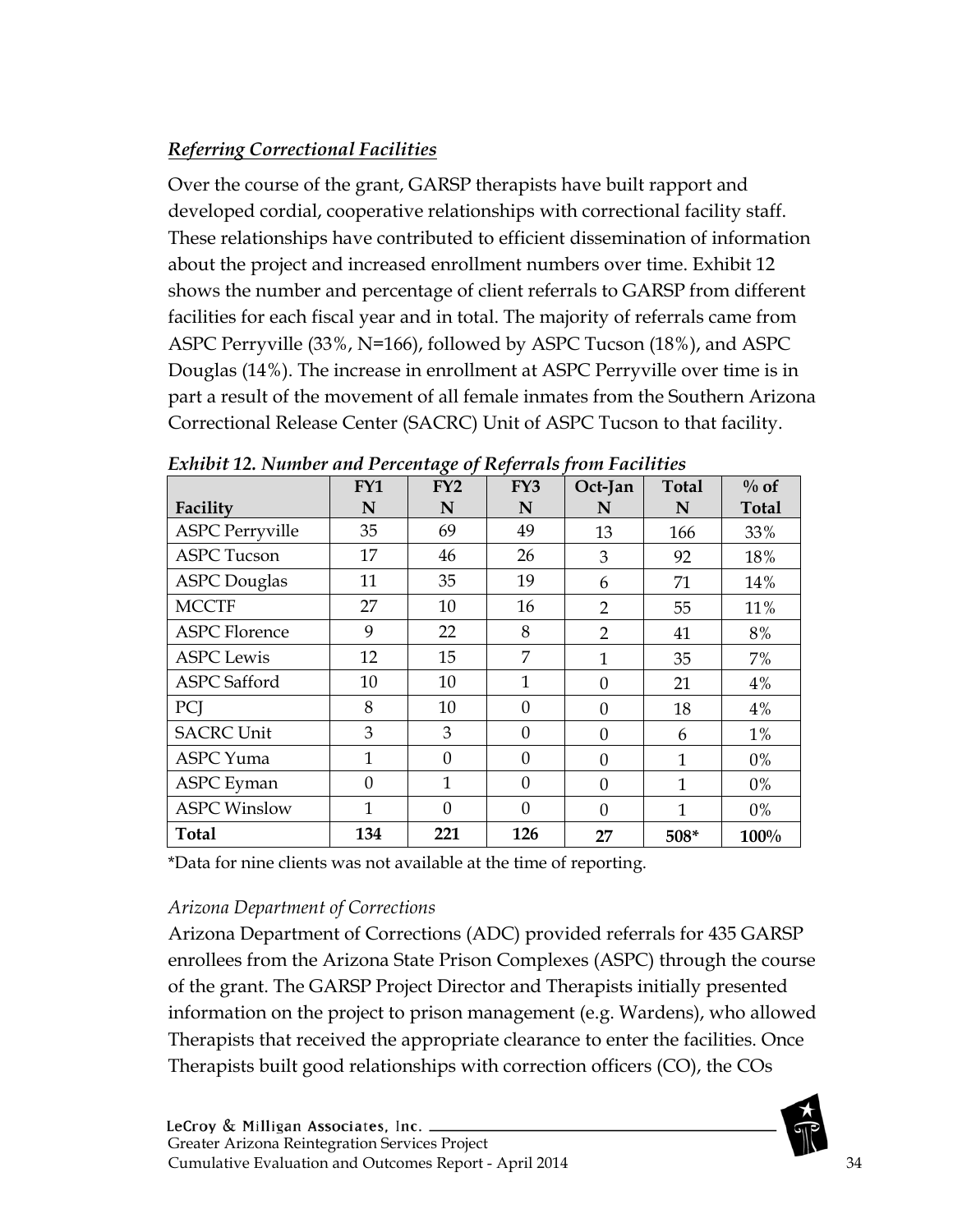would assess inmates for interest in the program and then arrange for a meeting with a GARSP Therapist on site. Therapists would meet with inmates directly, individually and as a group, to provide them with information about the project and screen them for eligibility. GARSP Therapists also noted that most inmates in ASPC facilities who sought out GARSP services did so based on word of mouth referrals from other inmates.

#### *Marana Community Correctional Treatment Facility*

Marana Community Correctional Treatment Facility (MCCTF) is a privately operated state prison located just north of Tucson, Arizona, and provided 11% (55) of GARSP client referrals to the project. It should be noted that beyond the control of the GARSP project, many inmates in this facility have shorter-term sentences and do not meeting the project's eligibility criteria.

#### *Pima County Jail*

Pima County Jail (PCJ) referred 4% (18) of participants, primarily during the first and second fiscal years. However in the third fiscal year, PCJ was not a referral source for GARSP because these inmates were served by another grant-funded project that worked with this specific population.

#### <span id="page-35-0"></span>*Collaboration with Corrections Officers*

The evaluator conducted phone interviews with two COs that collaborated with GARSP, one of whom works at the ASPC in Perryville and the second who works at ASPC in Douglas.

#### *ASPC Perryville*

John, currently a CO IV at Perryville, has been involved with GARSP almost from the beginning of the program. John decided to work closely with GARSP for three reasons: 1) He felt it offered a more needed services that other reentry programs he had previously encountered; 2) GARSP explicitly addressed the need for mental health services that many individuals leaving prison have; and 3) Related to reason #2, he recognized that the GARSP staff who came to the prison to present information to staff and recruit inmates were highly qualified behavioral health professionals and would be able provide the services participants needed.

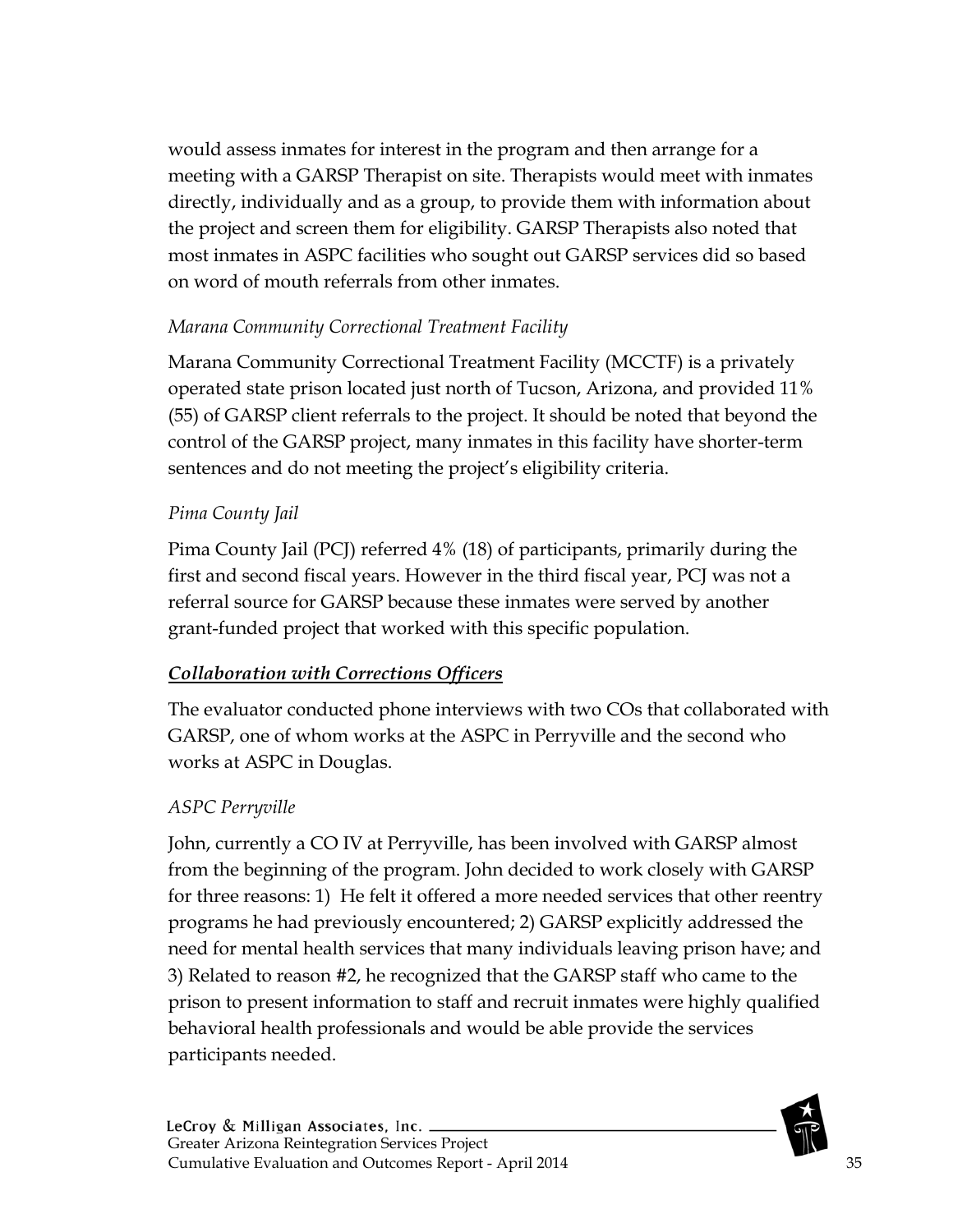In his earlier position as a CO III, John played a major role in participant recruitment, disseminating flyers to inmates and helping identify inmates who were sincerely interested in committing to the program. Although flyers about the program were posted on dorm bulletin boards, John believes that information about the program spread by word of mouth also played an important role in program recruitment. In addition, information about GARSP was included on one of the TV channels available to inmates. Beyond assisting GARSP in the yard in which he worked, John spread information about GARSP to all of the other Perryville yards.

John identified two challenges GARSP faced at Perryville. One challenge was that it was more difficult to conduct recruitment activities with inmates at higher (i.e., Max and Close) custody levels. Such inmates have greater restrictions on their movement around the prison than those at lower custody levels. Thus, GARSP staff could not arrange to meet with them in locations such as a CO III's office and instead had to put on a protective vest and meet with them in a locked down yard or by their cells.

A second challenge identified was obtaining cooperation from CO IIIs who were not familiar with GARSP or GARSP staff. Corrections staff are charged with maintaining security on their units – they are extremely hesitant to give entry to their units to individuals with whom they are not familiar. In this way, both CO IIIs and, even more so, CO IVs acted as de facto gate keepers to recruitment. John recounted that it took a few months for Perryville staff to become familiar enough with the visiting GARSP staff person to allow him access to the facility's yards. Cooperation of corrections staff is key in other ways beyond access – they are responsible for arranging a secure location for a meeting, preparing an inmate to be interviewed (e.g., handcuffing them, if needed), and moving them to the meeting location. John emphasized the importance of a program having the "right" person doing the recruitment and that it is vital that the same person come to the corrections facility every time in order to develop a good relationship with prison staff. As noted above, John thought GARSP fulfilled such requirements.

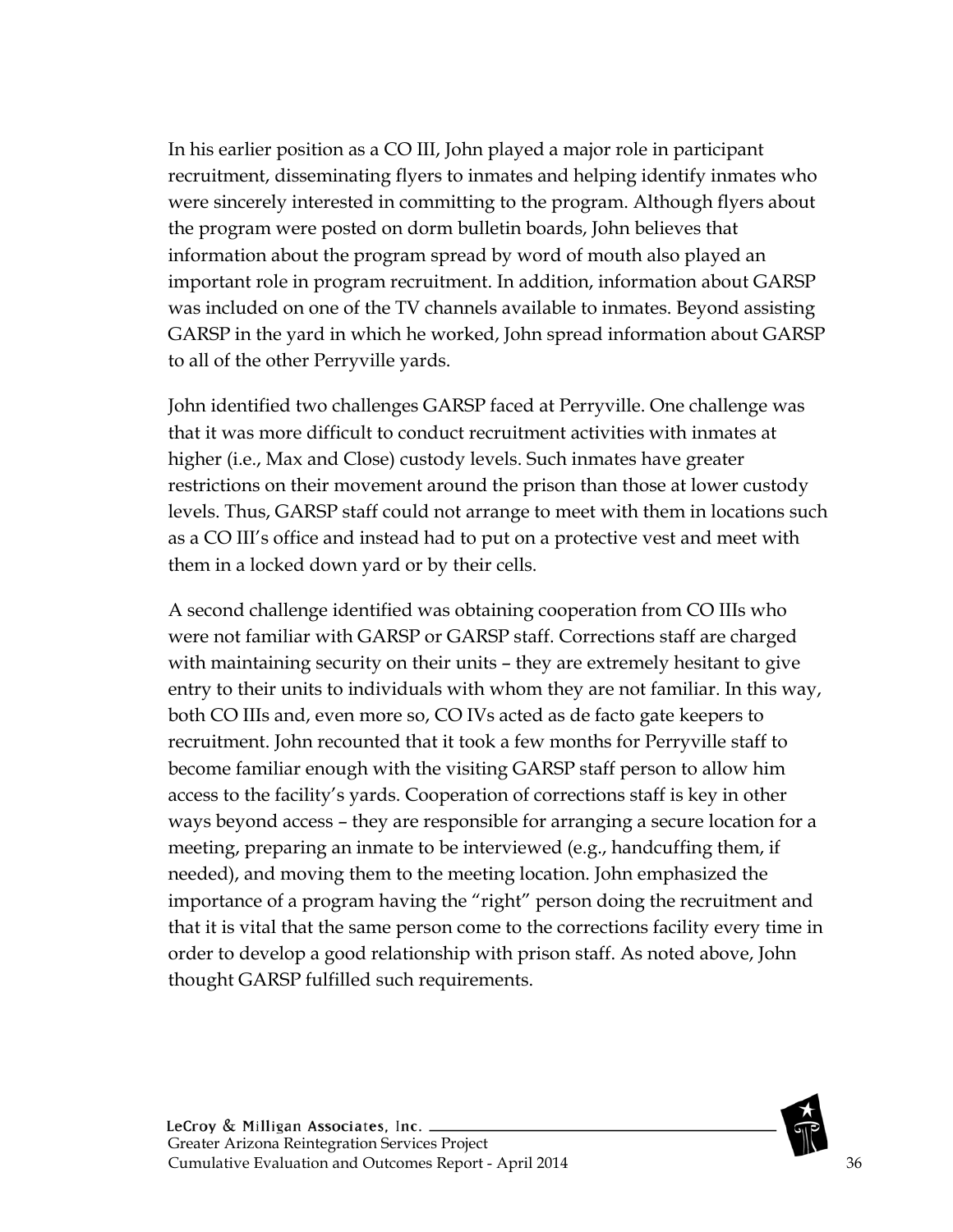John offered a few suggestions for ways to improve recruitment for GARSP or a future Compass-SAMHC re-entry program. He recommended that the program do an initial presentation to executive staff – Captains, the Community Corrections Liaison, Assistant Deputy Wardens, Deputy Wardens, and the Warden. After approval to recruit at the facility has been secured, he suggested that GARSP hold group meetings with lower custody inmates to which informational pamphlets could be distributed, which would help develop interest and spread information about the program at the prison. He also encouraged the use of pre-screening by corrections staff to ascertain if inmates are truly interested in participating in the program's activities.

#### *ASPC Douglas*

Samuel is a CO III at ASPC Douglas and has worked with GARSP for approximately 2 years. He learned about the program from a presentation GARSP made to the prison's staff at which GARSP staff members distributed a brochure about the program and their business cards.

Douglas inmates found out about GARSP through several means. As at Perryville, information about GARSP was posted on bulletin boards in areas frequented by prisoners. Word of mouth was also important. Samuel assisted GARSP in recruitment by talking about the program with inmates. He helped to screen out people who were planning on returning to Phoenix and, therefore, would not be eligible to participate in GARSP. However, even some who originally planned to return to Phoenix after release changed their destination to Tucson in order to utilize the assistance and services offered by GARSP. Others chose to enroll in GARSP and be released to Tucson to avoid returning to the gang-affiliated lifestyle they previously had in Phoenix. In his conversations with inmates, Samuel also learned that some inmates had no outside sponsor to help them find a place to stay upon release. He would give them a list of options, one of which was GARSP. GARSP was attractive to inmates because of the program's assistance in helping participants find a halfway house immediately upon release.

Samuel pointed out that getting assistance with transportation to the city to which they have been paroled is extremely important to people being released from ASPC Douglas, and is another enticement of GARSP. Transportation from

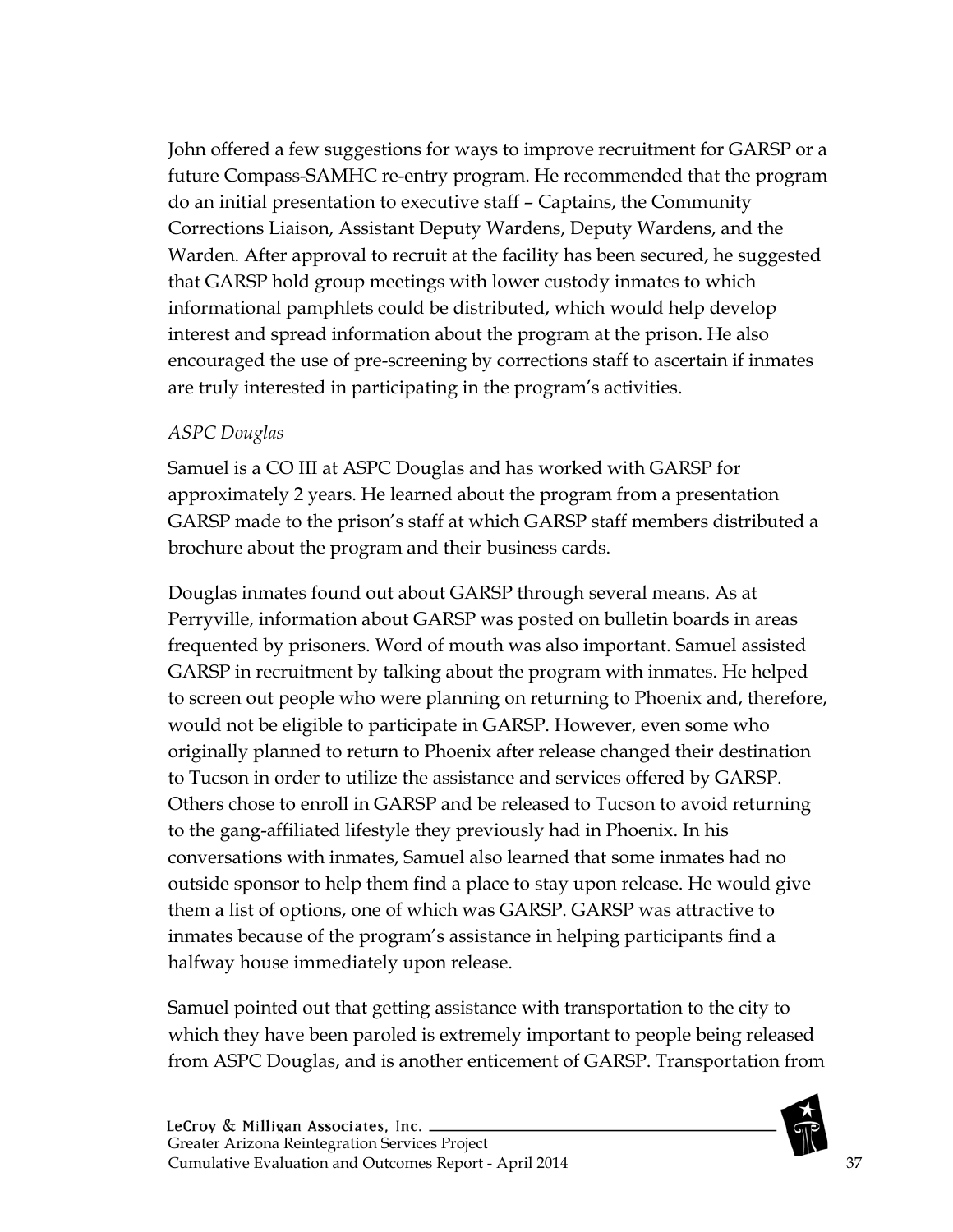Douglas to Tucson by a private company costs \$25-\$30; this fee is costly as a prisoner is only allowed to save a maximum of \$50 during their first incarceration and \$100 during a later incarceration. Samuel would mention to inmates that GARSP will help them with the transportation to Tucson, find a halfway house, and get them into a substance abuse treatment program.

If an inmate expressed interest in GARSP, Samuel would contact GARSP to set up a meeting. GARSP staff would keep Samuel informed about when they would be visiting the prisons and which yards they would be visiting. Samuel would help by putting a room aside where GARSP staff and inmates could talk and ensure that inmates had passes required to attend such meetings. Samuel noted that the inmates tended to trust the GARSP staff member who visited ASPC Douglas because he visited the prison on repeated occasions. Repeated visits seemed to instill confidence in the GARSP staff person, so that he would follow through with his promises. As Samuel noted, "they did not have to worry 'Is he going to pick me up?'"

Samuel's impression is that, in general, inmates think GARSP is a good program. They are aware that no halfway house would be willing to come and get them while GARSP will help them find a halfway house and provide employment assistance. Samuel, too believes GARSP is successful. He estimates he has referred between 25 and 50 inmates. He judges GARSP as having been successful by the fact that he doesn't see the inmates that join GARSP coming back to ASPC Douglas as he observes with inmates who leave but do not join GARSP.

Samuel's 2-year long collaboration with GARSP allowed him to be aware of challenges the program faced at ASPC Douglas. He noted that only a small percentage of Douglas CO IIIs came to the initial GARSP personation for a variety of reasons – some may taught the night before, some may been working, etc. Some only learned of the program by noticing inmates coming to his office. He noted that the CO IIIs have seen other programs to help inmates succeed fail and, therefore, tend to like to see the proof of success before supporting a new program. He also observed that CO IIIs have a large amount of paperwork – some may not want to get involved in supporting a program that will require any of their time. As to why he had gotten involved with assisting GARSP in recruitment while other CO IIIs had not, Samuel said, "I see as part of my job helping them be successful in reentry."

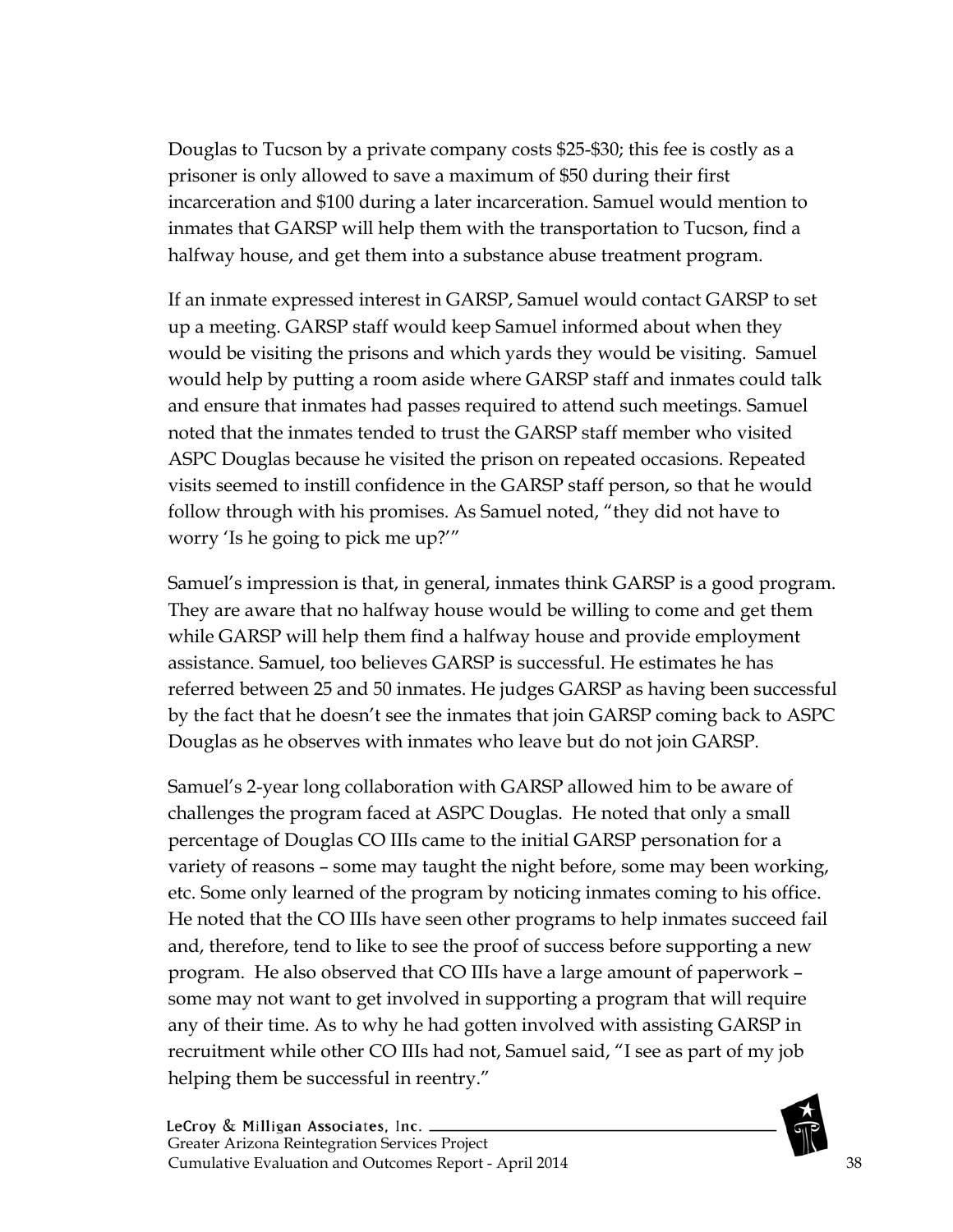Samuel offered a few suggestions for ways to improve recruitment for GARSP or a future Compass-SAMHC re-entry program. One suggestions, almost identical to a suggestion John made, was to work to get as many prison staff present as possible at the initial program presentation – the warden, assistant wardens, and CO IIIs. He advised that the presenters should be sure to provide their phone number and e-mail address to all present and to leave a lot of handouts about the program for distribution to inmates. He also felt it was important to convince get the "buy-in" of CO IVs on program. Unrelated to engaging corrections staff, Samuel suggested that the prison offer more occupational training to inmates so they may find work when they get out.

# *Collaboration with Parole Officers*

A parole officer was interviewed regarding his experience of collaborating with GARSP staff regarding mutual clients for about 2 ½ years (a second parole officer could not be reached for an interview by the time of this reporting). He became aware of GARSP when an RSS staff person transported a GARSP client to their initial parole intake appointment. Although he often saw RSS staff at appointment drop-offs, his main contact with GARSP staff occurred via e-mail and telephone. Through communication with GARSP staff, he would find out whether a client was fulfilling parole requirements through participation in GARSP. Depending on their crime, a parolee might have to participate in project activities for anger management or substance abuse prevention. The parole officer viewed GARSP as a benefit to parolees by offering assistance and resources from the outset of prison exit. He felt that obtaining such services on their own could be costly and difficult for clients. RSS staff would also support parolees during instances of substance abuse relapse, by attending meetings with the client and parole officer to discuss strategies for staying on track. Parole officers further supported RSS staff in doing their job, by helping them track down disengaged clients.

The parole officer interviewed had only positive things to say about the RSSs with which he came into contact. As an example of how GARSP assisted clients, he recounted how an RSS had made a great effort to assist a client experiencing a health crisis. This interviewee wished that more offenders were able to reenter society with a support system like GARSP and hoped the project could continue. He described GARSP clients as being "a step ahead at release from

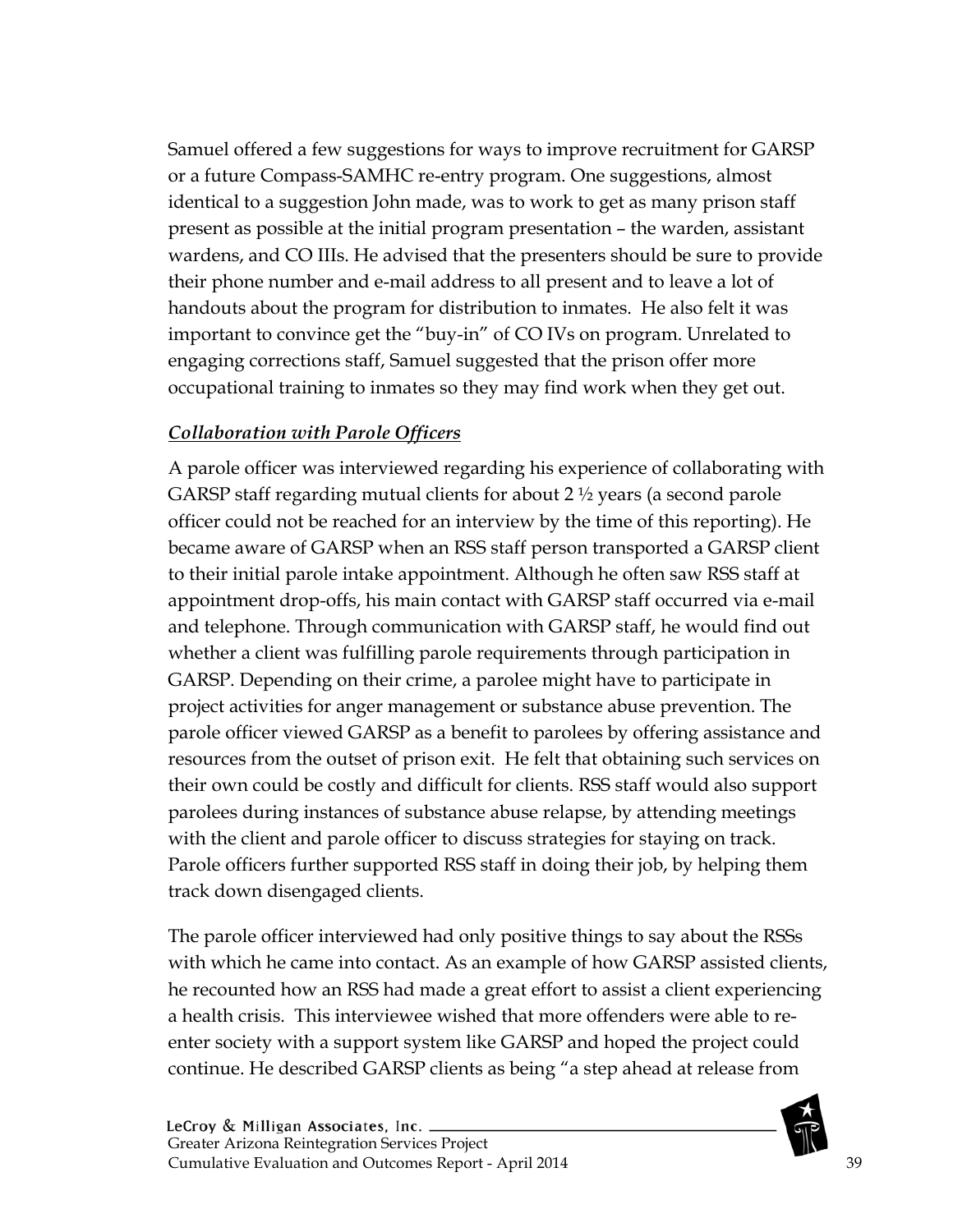prison" as compared to other parolees and having better success in community supervision. His only suggestion for project improvement was that parole officers be informed that an inmate was enrolled in GARSP prior to their release. This would preclude a parole officer having to spend time lining up the same resources for them (e.g., an anger management project) that GARSP would be providing.

# *Collaboration with Tucson City Courts*

With the hiring of a third RSS staff in September 2012, GARSP expanded its collaboration with the Tucson Homeless Court Project and built relationships with local judges. The Homeless Court Project of the Tucson City Court assists people who are receiving treatment services with paying for outstanding warrants, fines, and unresolved cases, without serving time in jail. GARSP's designated RSS staff helped clients navigate the Homeless Court process and clear their record through community service or scheduled payments.

# *Collaboration with the Primavera Foundation*

Of the organizations that GARSP staff referred clients, the most active project collaborator was the Primavera Foundation. The Primavera Foundation is a nonprofit organization with a mission of providing pathways out of poverty through safe, affordable housing, workforce development, and neighborhood revitalization. Job Developers kept regular contact with GARSP staff regarding mutual clients, through phone and email communication and by attending biweekly meetings at Compass-SAMHC.

# *Pima County Reentry Coalition*

The GARSP Project Director and Lead RSS participated in the county-wide collaborative effort, the Pima County Reentry Coalition (Pima County is the service area covered by Compass-SAMHC). The coalition includes 68 members from a range of social service agencies, government departments, and health and education institutions (see Exhibit 13). The Project Director attends monthly meetings at which connections are fostered and information is shared between providers about services and projects for and legislation affecting the reentry population. The Project Director and RSS staff gave several presentations about GARSP to the Coalition during this grant.

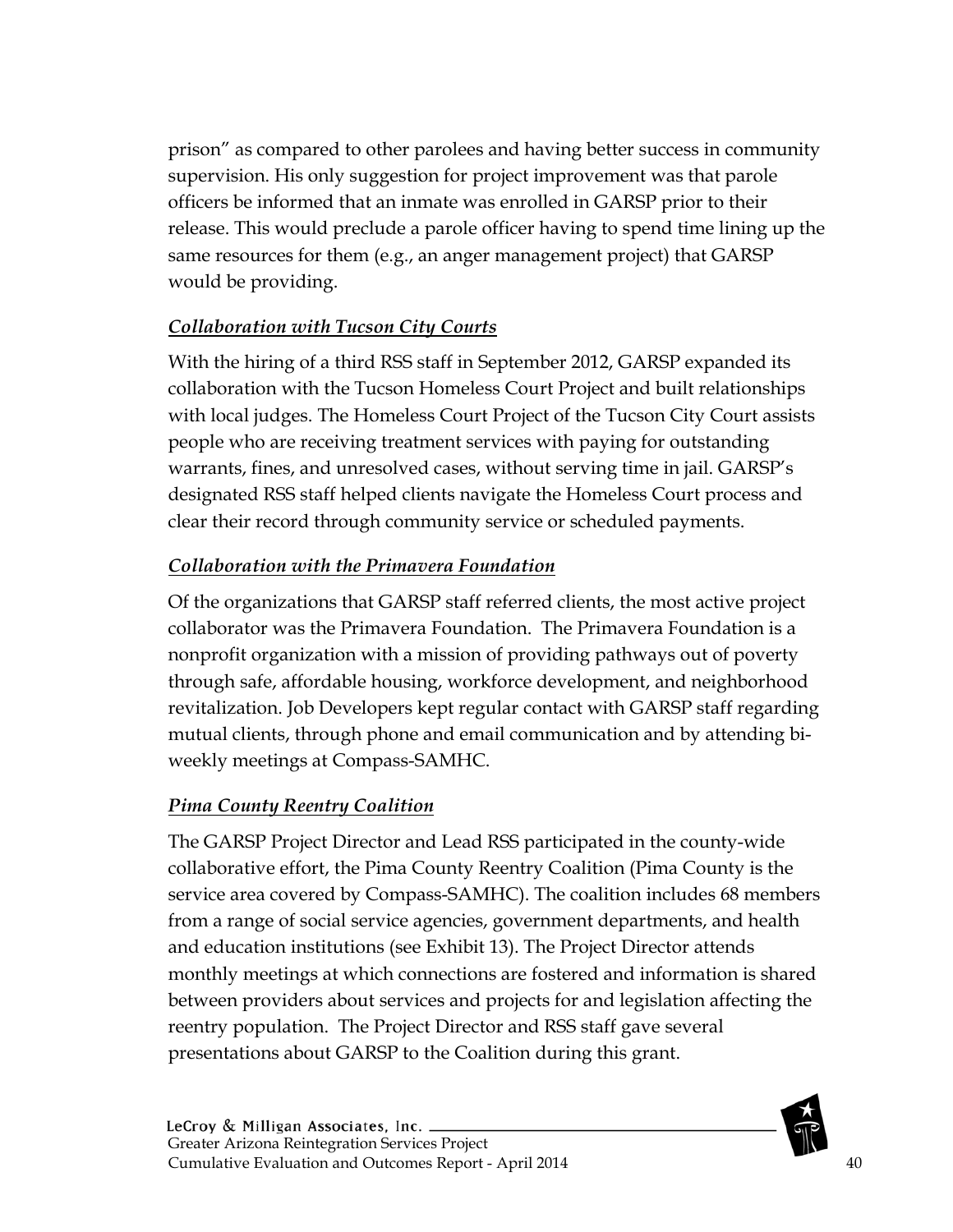| Name of Organization or Government Agency                              |                                                             |  |  |  |
|------------------------------------------------------------------------|-------------------------------------------------------------|--|--|--|
| Arizona Department of Corrections Work<br>Release Work Furlough Center | Old Pueblo Community Services                               |  |  |  |
| AmeriCorps VISTA Yavapai Reentry Project                               | Our Family Services, Inc.                                   |  |  |  |
| Amistades, Inc.                                                        | Pascua Yaqui Nation One Stop Division                       |  |  |  |
| Amity Circle Tree Ranch                                                | Peace Education Project                                     |  |  |  |
| Arizona Youth Partnership                                              | Pima Career Group                                           |  |  |  |
| Arizona State University, College of Public<br>Projects                | Pima Community College, Community Campus                    |  |  |  |
| Children's Protection Center and Shelter of<br>New Mexico              | Pima County Accommodations School District                  |  |  |  |
| Carondelet Health Network                                              | Pima County Adult Probation Department                      |  |  |  |
| Center for Applied Behavioral Health Policy                            | Pima County Attorney's Office                               |  |  |  |
| City of Tucson, Ward Five Office                                       | Pima County Behavioral Health Administration                |  |  |  |
| City of Tucson, Ward One Office                                        | Pima County Faith Based Office                              |  |  |  |
| Community Food Bank of Southern Arizona                                | Pima County Health Department                               |  |  |  |
| Compass Health Care, Inc.                                              | Pima County Juvenile Court Center                           |  |  |  |
| <b>COPE Community Services</b>                                         | Pima County Office of the Chief Medical Director            |  |  |  |
| Community Partnership of Southern Arizona<br>(CPSA)                    | Pima County Public Defender's Office                        |  |  |  |
| Diocese of Tucson/Catholic Social Services,<br>Inc.                    | Pima County Public Library                                  |  |  |  |
| El Rio Behavioral Health Center                                        | Pima County Sheriff's Department, Corrections<br>Bureau     |  |  |  |
| Federal Correctional Complex, United States<br>Penitentiary            | Pima Prevention Partnership                                 |  |  |  |
| Goodwill Industries of Southern Arizona                                | Portable, Practical Educational Preparation (PPEP,<br>Inc.) |  |  |  |
| Help Tucson, Inc.                                                      | Primavera Foundation                                        |  |  |  |
| Higher Ground                                                          | Reformers Unanimous                                         |  |  |  |
| HOPE, Inc.                                                             | Rising Star Baptist Church                                  |  |  |  |
| Inside/Out, Inc.                                                       | Shalom Ministries, Inc.                                     |  |  |  |
| Institute of Social Justice                                            | Social Service Career Alliance                              |  |  |  |

#### *Exhibit 13. Participants of the Pima County Reentry Coalition*

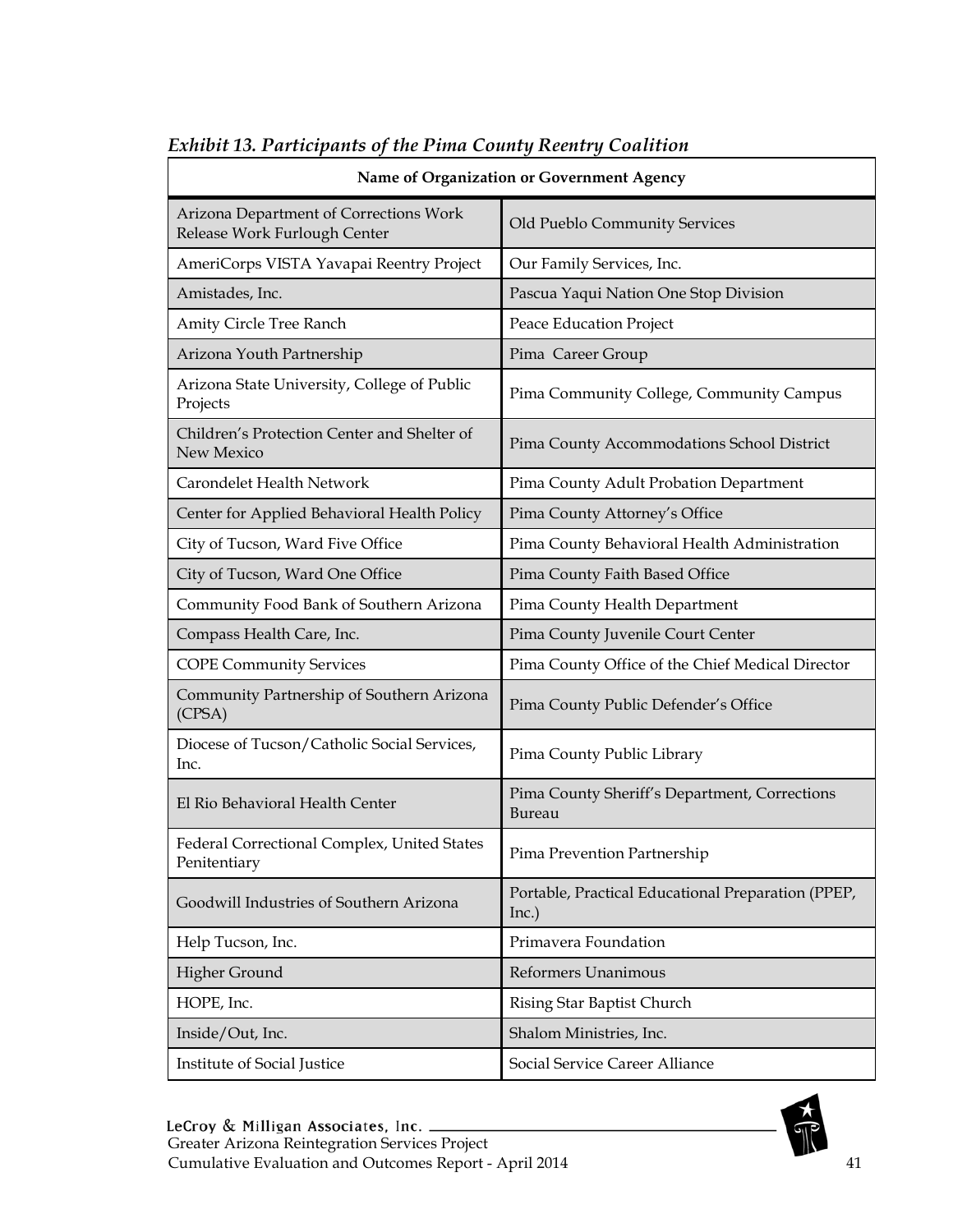| Name of Organization or Government Agency                             |                                                 |  |  |  |
|-----------------------------------------------------------------------|-------------------------------------------------|--|--|--|
| Judge Charles Pyle, U.S. Dist. Ct., Dist. of<br>Arizona               | Sullivan Jackson Employment Center              |  |  |  |
| Judge Mike Pollard, Tucson City Court                                 | Sunnyside School District                       |  |  |  |
| Judge Ron Wilson, South Tucson, Community<br><b>Justice Court</b>     | Tohono O'odham Nation One Stop Division         |  |  |  |
| Judge Carmen Dolney, Pima County<br><b>Consolidated Justice Court</b> | U.S. Department of Justice                      |  |  |  |
| La Frontera, Inc.                                                     | U.S. Attorney's Office                          |  |  |  |
| Law Ministries, Inc.                                                  | U.S. Probation                                  |  |  |  |
| Loved Ones of the Incarcerated                                        | University of Arizona, Civil Rights Restoration |  |  |  |
| Luz Social Services, Inc.                                             | University Physicians Hospital                  |  |  |  |
| Mayor's Office Successful Strategies for<br>Community Reintegration   | Veterans Administration Outreach Project        |  |  |  |
| Miracle Center                                                        | Wings for Women                                 |  |  |  |
| Oasis Family Life Center                                              |                                                 |  |  |  |

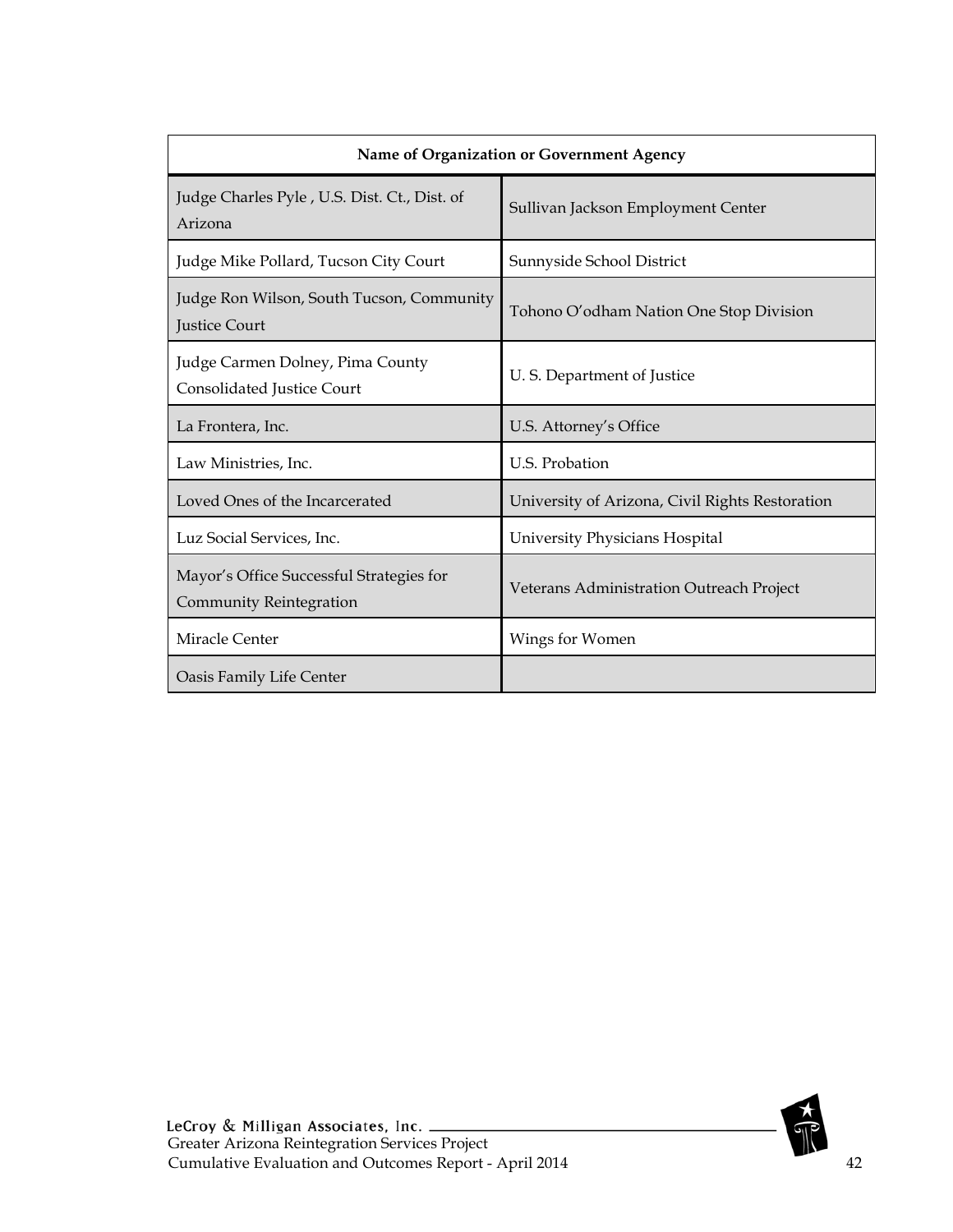# **Goal 2: Promote Sobriety and Improved Mental Health Status**

The second goal of GARSP is to promote sobriety and improved mental health status among participants. This section highlights clients' self-reported change in alcohol and drug use and mental health outcomes, from pre-incarceration (asked at program intake) and at 90 days and 180 days post release and with GARSP intervention.

## *Alcohol Use Outcomes*

The GPRA interview includes questions on alcohol use in the 90 days prior to incarceration (asked at intake) and at 90 and 180 days post release from prison. The interview asks about consumption of any alcohol (e.g., beer, wine, liquor, grain alcohol), as well as drinking to intoxication (five or more drinks in one sitting and four or fewer drinks in one sitting).

# *Change in Alcohol Use, General*

Summary statistics on clients' alcohol use at three points in time is shown in Exhibit 14. At their intake to the program, 47% (239) of GARSP clients reported having used alcohol in the **90 days prior to incarceration**, for between 1 and 90 days, an average of 41.4 days (35.9 SD), median of 36 days, and mode of 90 days (27%, N=64). At their **3-month (90 days)** follow-up interview, 91% (313) reported sobriety and 9% (33) reported alcohol use for between 1 and 30 days. Those who did consume alcohol did so in greater moderation compered to pre-incarceration, with an average of 6.5 (8.9 SD) days, median of 2, and mode of 1 day (33%, N=11). At their **6-month (180 days)** follow-up, there was a slight increase in alcohol usage, as 12% (40) reported alcohol use in the past 90 days and 88% (284) reported sobriety. Those who drank alcohol did so an average of 8.2 (9.2 SD) of the 90 days, median of 4, and mode of 2 days  $(25\%, N=10)$ .

| <b>Time Period</b> | Percent (N)<br><b>Utilization</b> | Range of<br>Days Used | Average<br>Days | Median<br>Days | Mode<br>Days |
|--------------------|-----------------------------------|-----------------------|-----------------|----------------|--------------|
| Pre-Incarceration  | 47% (239)                         | 1 to 90               | 41.4            | 36             | 90           |
| 90 Days            | 9% (33)                           | 1 to 30               | 6.5             |                |              |
| 180 Days           | 12% (40)                          | 1 to 30               | 8.2             |                |              |

*Exhibit 14. Alcohol Use in Past 90 Days at Pre-Incarceration, 90-Day, and 180- Day Follow-up*

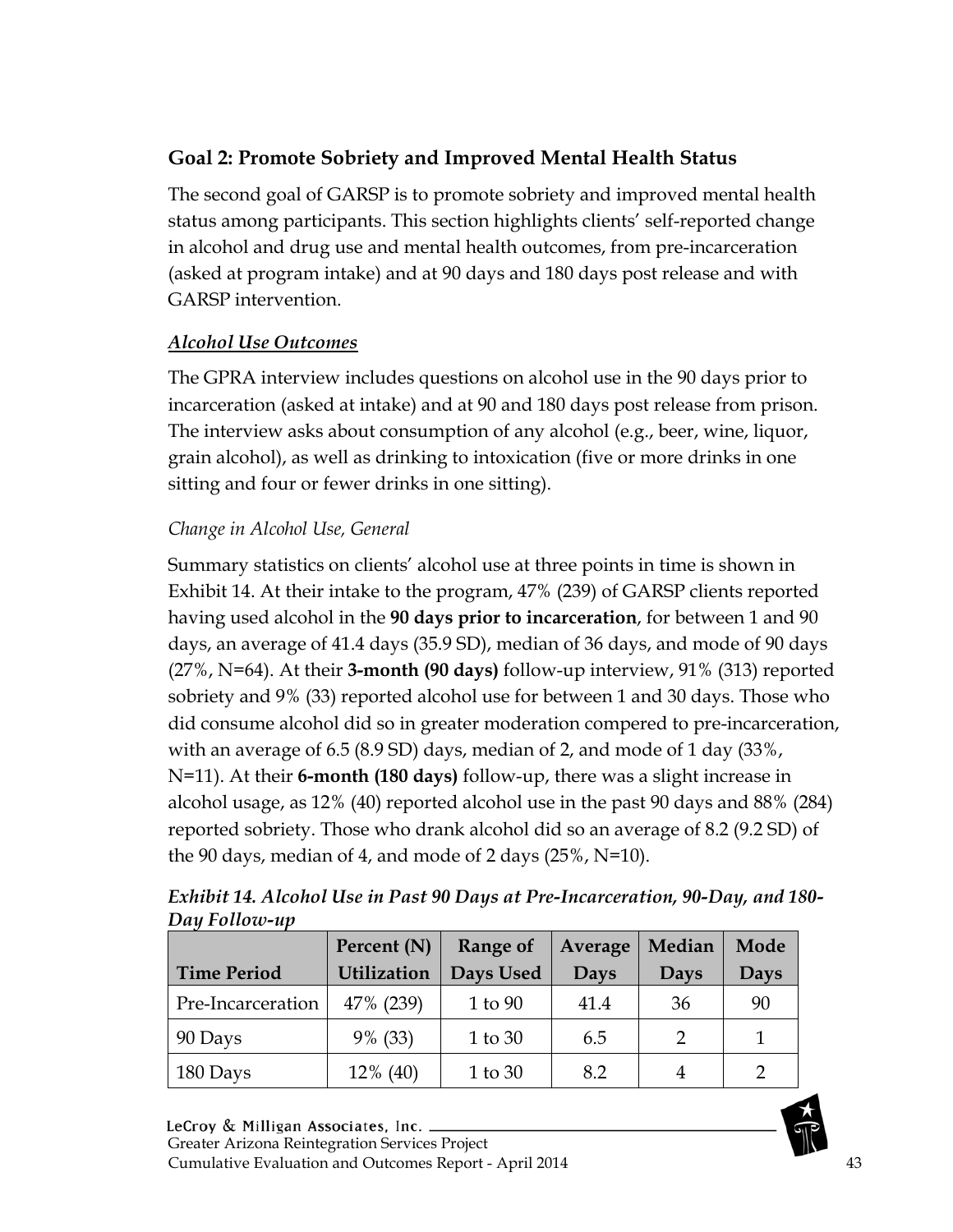A paired-samples t-test compared average days of alcohol use for 90 days prior, at pre-incarceration and at 90 and 180 days post release (see Exhibit 15). Results showed a significant drop in alcohol usage from both pre to 90 days (t=11.986, p  $=$  .000) and pre to 180 days (t=11.125, p  $=$  .000). No significant difference was observed in comparing 90 days to 180 days, due to the low averages for both time periods (t=-.028, p=.978). This finding suggests that changes made at 90 days were sustained through 180 days for the majority of clients.

*Exhibit 15. Average Days of Alcohol Use in Past 90 Days at Pre-Incarceration, 90-Day, and 180-Day Follow-up* 



# *Change in Intensity of Alcohol Use*

In addition to alcohol use, change in intensity of alcohol intake (i.e., drinking to intoxication) was examined from pre-incarceration to 6-month (180 days) follow-up. Of those who drank alcohol at **pre-incarceration**, 88% (213) drank to intoxication for an average of 41.7 days (36.0 SD), median of 36 days, and mode of 90 days (27%, N=58). However, at **6 months** post intake (180 days), only 10% (33) reported drinking alcohol in excess to intoxication for between 1 and 30 days, average of 7.9 (9.18 SD), median of 4, and mode of 1 day (27%,  $N=9$ ).

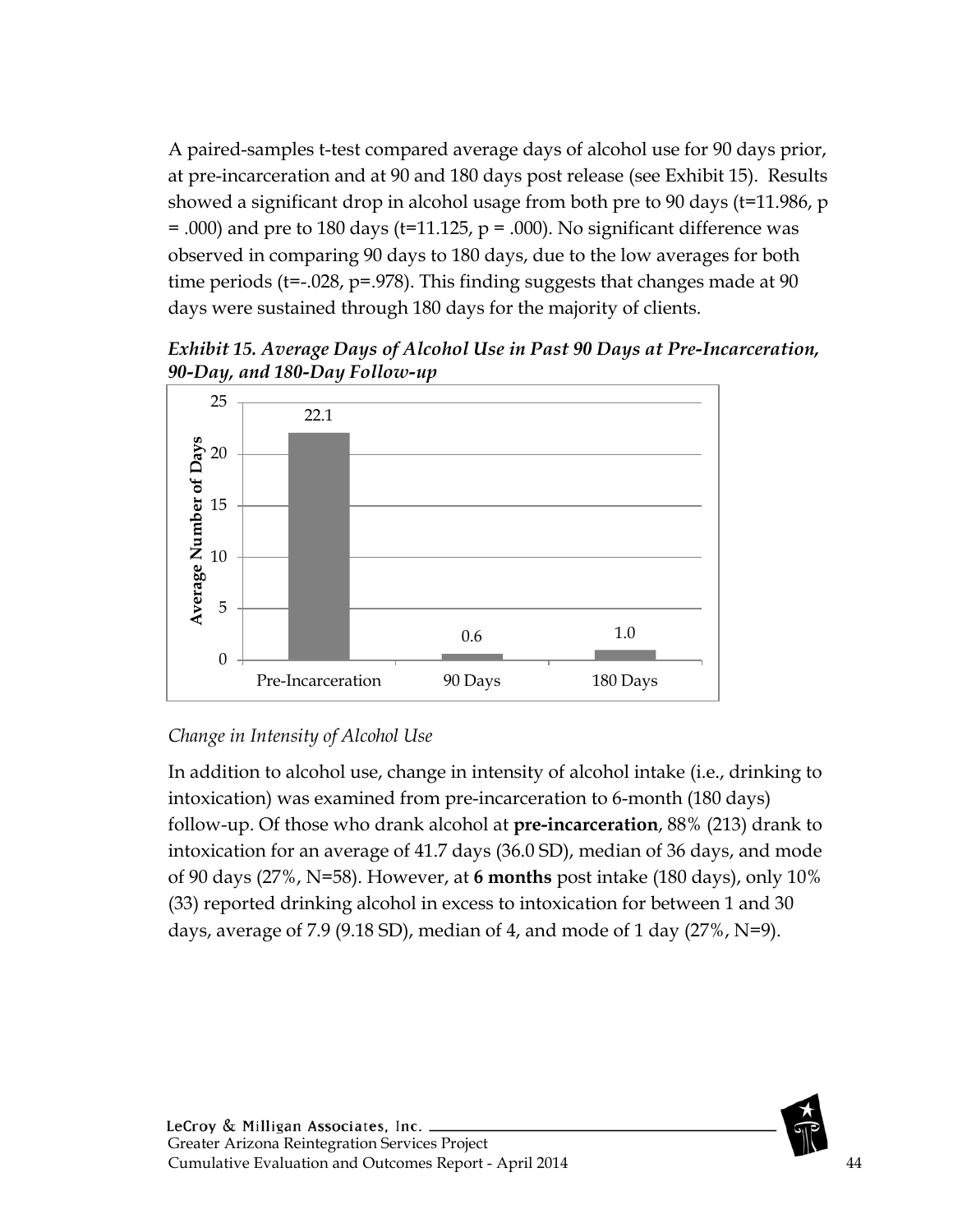A paired-samples t-test revealed a significant reduction in days of intoxication from pre-incarceration to 6-month follow-up. Exhibit 16 shows that clients drank alcohol to intoxication for a significantly fewer number of days at the 6 month follow-up, compared to alcohol use 90 days prior to their incarceration (all paired-sample t-tests were significant at the .000 level).

*Incarceration and 180-Day Follow-up* 19.7 10.6 9.1 5 10 15 20 25 Pre-Incarceration  $\blacksquare$  180 Days

*Exhibit 16. Average Days of Alcohol Consumption and Intoxication, Pre-*



# *Drug Use Outcomes*

Similar to alcohol use, the GPRA instrument examined drug use, in general and by type of drug and route of administration. Use of drugs includes un-prescribed use or misuse of prescription medication, misuse of over-the-counter medication or products, and use of illegal drugs.

# *Change in Drug Use, General*

Summary statistics on client drug use at three points in time is shown in Exhibit 17. At intake to the program, 57% (291) of GARSP clients reported having used drugs during the **90 days prior to incarceration**. Of those who used drugs **prior to incarceration**, the number of days used ranged from 1 to 90 days, with a mean of 66.4 days (32.6 SD), and median mode of 90 days (58%, N=169). At clients' **3-month (90 days)** follow-up interview, 91% (313) reported sobriety and 9% (33) reported drug use for between 1 and 27 days (of the past 90 days), an average of 8.9 days (8.9 SD), median of 5, and mode of 1 day (27%, N=9). At

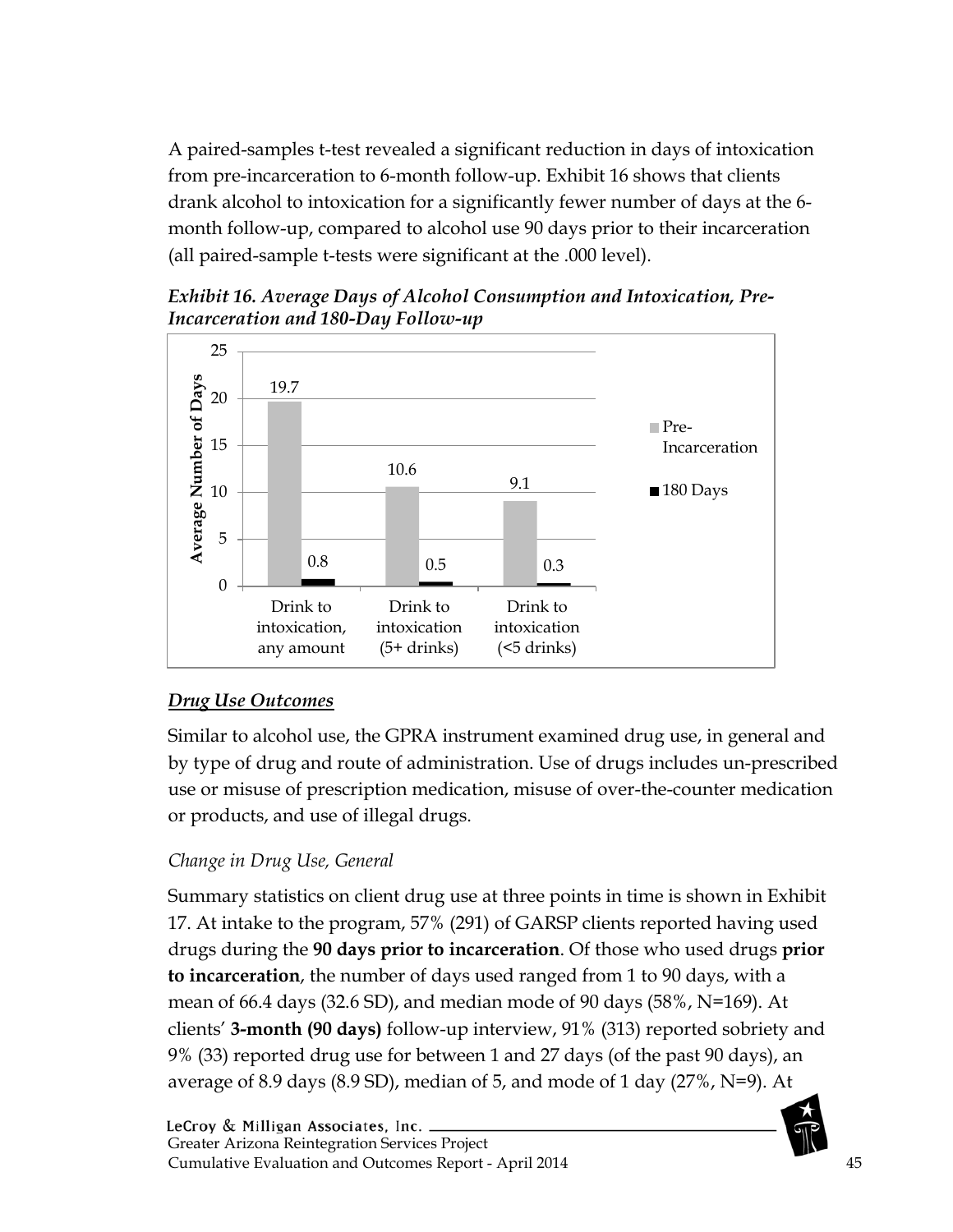clients' **6-month (180 days)** follow-up, there was a slight increase in drug use as 87% (281) reported sobriety and 13% (43) reported drug use for 1 to 30 days (of the past 90 days). Those who used drugs used for an average of 9.5 days (9.8 SD), median of 4 days, and mode of 2 days (21%, N=9). Five people seemed to have relapsed, as they reported drug use for 30 of the past 90 days at their 6 month interview.

| <b>Time Period</b> | Percent (N)<br><b>Utilization</b> | Range of<br>Days Used | Average<br>Days | Median<br>Days | Mode<br>Days |
|--------------------|-----------------------------------|-----------------------|-----------------|----------------|--------------|
| Pre-Incarceration  | 57% (291)                         | 1 to 90               | 66.4            | 90             | 90           |
| 90 Days            | 9% (33)                           | 1 to 27               | 8.9             | 5              |              |
| 180 Days           | 13% (43)                          | 1 to 30               | 9.5             |                |              |

*Exhibit 17. Drug Use in Past 90 Days at Pre-Incarceration, 90-Day, and 180- Day Follow-up*

A paired-samples t-test compared average days of drug use for 90 days prior, at pre-incarceration and 90 and 180 days post release (see Exhibit 18). Results showed a significant drop in drug usage from both pre to 90 days ( $t=18.229$ ,  $p =$ .000) and pre to 180 days ( $t=17.145$ ,  $p = .000$ ). No significant difference was observed in comparing 90 days to 180 days, due to the low averages for both time periods ( $t = .118$ ,  $p = .906$ ).

*Exhibit 18. Average Days of Drug Use in Past 90 Days at Pre-Incarceration, 90- Day, and 180-Day Follow-up*



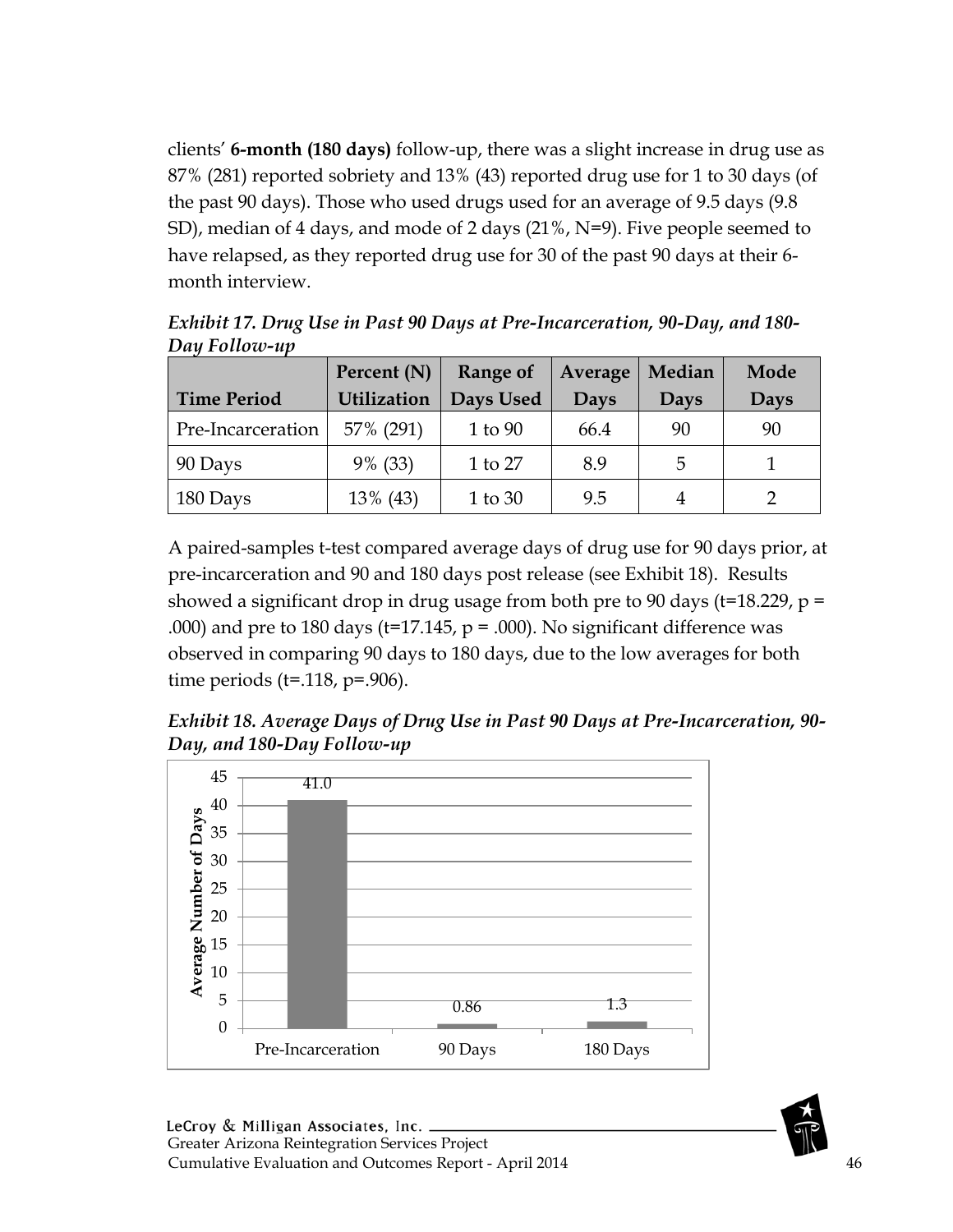## *Change in Drug Use by Drug Type*

Exhibit 19 shows the types of drugs that GARSP clients reported using in the past 90 days, at pre-incarceration (asked at program intake) and 90 and 180 days post exit from prison. **Prior to their arrest**, GARSP clients commonly smoked Marijuana/Hashish (34%), smoked or injected Methamphetamines (28%), smoked Crack or snorted Cocaine (25%), and injected Heroin (10%). Common types of prescription drug abuse included oral usage of benzodiazepines, Percocet, OxyContin or Oxycodone, and Morphine. Overall, every drug type examined by the GPRA interview was used by at least one GARSP client at pre-incarceration.

At **90 days post release** from prison, drug use dropped significantly, with between 2% and 5% of clients still using one of the four main drug types used prior to their arrest (Marijuana/Hashish, Methamphetamines, Crack/cocaine, and Heroin). Furthermore, GARSP clients discontinued use of most prescription drugs at 90 days post exit.

At **180 days post release** from prison, GARSP clients were still abstaining from prescription drug abuse. However, a slight increase was observed in use of both Methamphetamine (7%) and Marijuana/Hashish (4%), compared to the 90 day report.



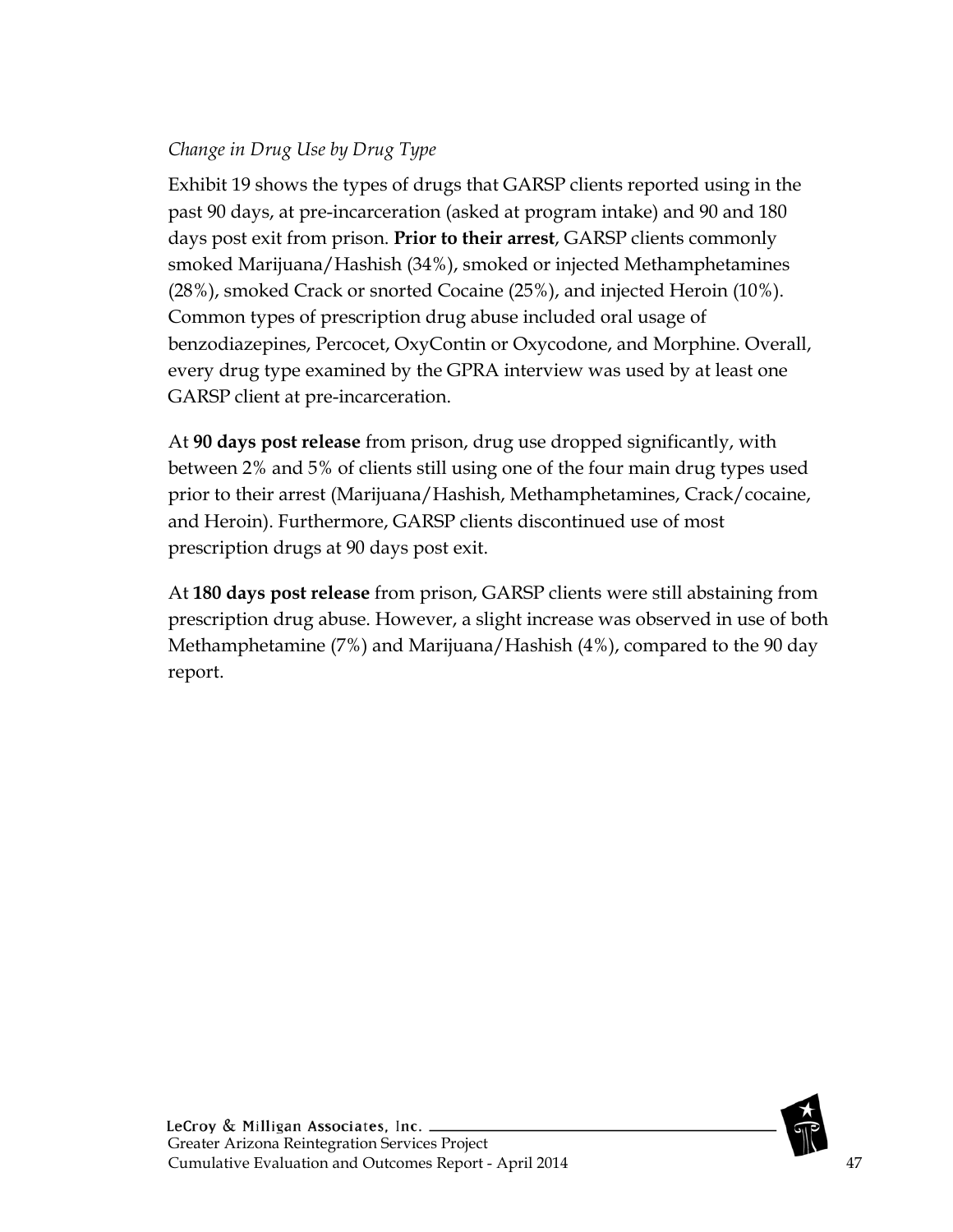|                            | Pre-          |                  | 180               |                     |
|----------------------------|---------------|------------------|-------------------|---------------------|
| Drug Type                  | Incarceration | 90 Days          | Days              | Primary             |
|                            | $\% (n)$      | $\% (n)$         | $\frac{0}{0}$ (n) | Route(s)            |
| Marijuana/Hashish          | 34% (175)     | $3\%$ (10)       | 4% (14)           | Smoke               |
| Methamphetamine            | 28% (139)     | 5% (17)          | 7% (21)           | Smoke/IV            |
| Cocaine/Crack              | 25% (127)     | $3\%$ (10)       | $3\%$ (10)        | Smoke/Nasal         |
| Heroin                     | 10% (50)      | $2\%$ (8)        | $3\%$ (10)        | <b>IV</b> Injection |
| Benzodiazepines            | 9% (47)       | $\overline{0}$   | $1\%$ (4)         | Oral                |
| Percocet                   | 7% (37)       | $.2\%$ (1)       | $.6\%$ (2)        | Oral                |
| OxyContin/codone           | 7% (35)       | $\overline{0}$   | $.3\%$ (1)        | Oral                |
| Hallucinogens/Psychedelics | (30)<br>6%    | $\boldsymbol{0}$ | $\boldsymbol{0}$  | Oral                |
| Morphine                   | 5% (23)       | $.2\%$ (1)       | $1\%$ (3)         | Oral                |
| Non-Rx Methadone           | 3%<br>(16)    | $\overline{0}$   | $1\%$ (3)         | Oral                |
| Dilaudid                   | $2\%$<br>(9)  | $\overline{0}$   | $.3\%$ (1)        | Oral                |
| Other tranquilizers        | $1\%$ (6)     | $\overline{0}$   | $\theta$          | Oral                |
| Codeine                    | $1\%$ (5)     | $.2\%$ (1)       | $\overline{0}$    | Oral                |
| Demerol                    | $.8\%$ (4)    | $\theta$         | $\overline{0}$    | Oral                |
| Non-Rx GHB                 | $.8\%$ (4)    | $\overline{0}$   | $\overline{0}$    | Oral                |
| Inhalants                  | $.8\%$ (4)    | $\boldsymbol{0}$ | $\overline{0}$    | Oral                |
| Ketamine                   | $.6\%$ (3)    | $\overline{0}$   | $\overline{0}$    | <b>Nasal</b>        |
| Tylenol 2-4                | $.4\%$ (2)    | $.2\%$ (1)       | $\boldsymbol{0}$  | Oral                |
| Darvon                     | $.2\%$ (1)    | $\overline{0}$   | $\overline{0}$    | Oral                |
| <b>Barbiturates</b>        | $.2\%$ (1)    | $\overline{0}$   | $\theta$          | Oral                |
| <b>Total N</b>             | 513           | 346              | 324               |                     |

*Exhibit 19. Type of Drugs Used in Past 90 Days at Pre-Incarceration, 90-Day, and 180-Day Follow-up*

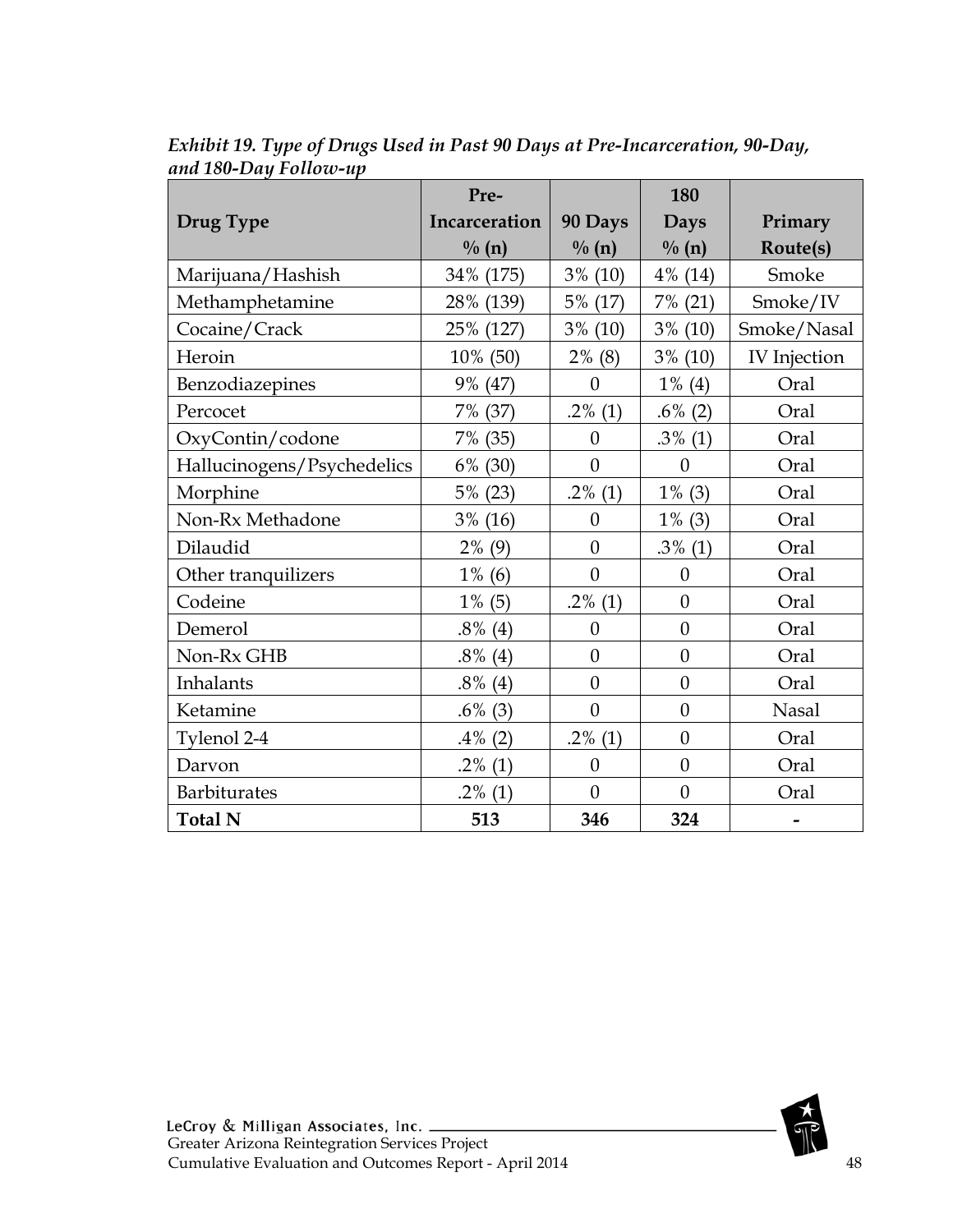Even though a few individuals continued to use drugs 180 days post release from prison, overall usage of the top five drugs used pre-incarceration declined significantly. A paired-samples t-test comparing average days of drug types used at pre-incarceration and 180 days post release shows a significant decrease in average drug use over time (see Exhibit 20). All paired-sample t-tests were significant at the .000 level.



*Exhibit 20. Average Days of Drug Use at Pre-Incarceration and 180-Day Follow-up*

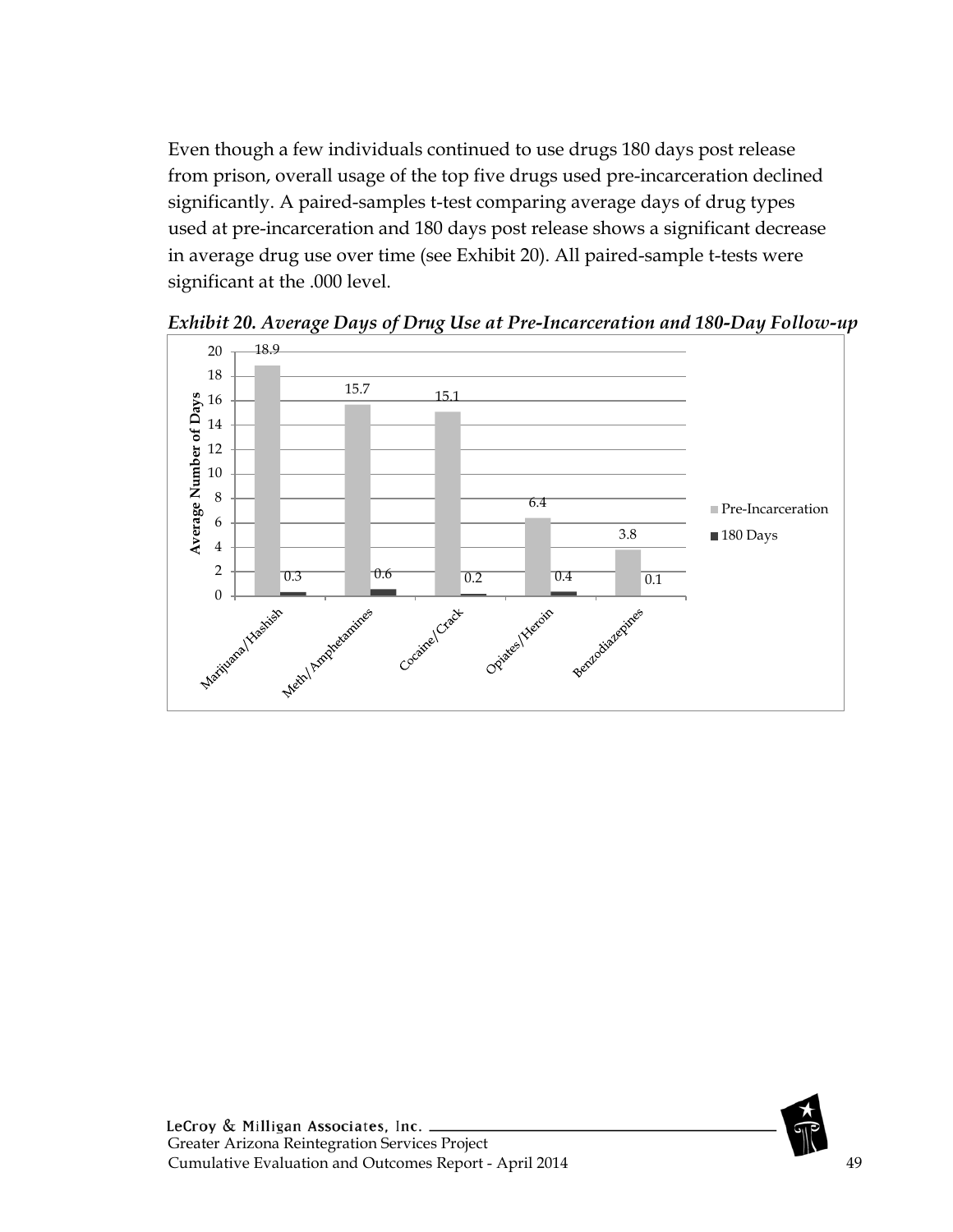#### *Change in Use of Drug Injection*

Exhibit 21 shows a significant decrease over time in percentage of GARSP clients who injected drugs in the 90 days prior to each reporting period (t=5.751, p=.000). Additionally, Exhibit 21 shows the percentage of those who injected drugs that reported sharing injection paraphernalia for each time point. Preincarceration, 13% (65) of GARSP clients reported injecting drugs in the 90 days prior and 19% (13) reported using needles, syringes, cookers, cotton, or water that someone else had used. At 90 days post release, only 3% (10) of clients were injecting drugs, however, 50% of those were sharing needles, etc. Injection of drugs remained at 3% (11) at the 180 day GPRA interview, with 36% of these people sharing needles. Interestingly, when comparing injection use from pre to post, those who injected drugs at pre-incarceration were significantly more likely to continue injecting drugs at the 180 day GPRA, compared to those who did not inject drugs initially  $(x^2=13.720, p=.000)$ .



*Exhibit 21. Injected Drugs and Shared Needles in Past 90 Days at Pre-Incarceration, 90-Day, and 180-Day Follow-up*

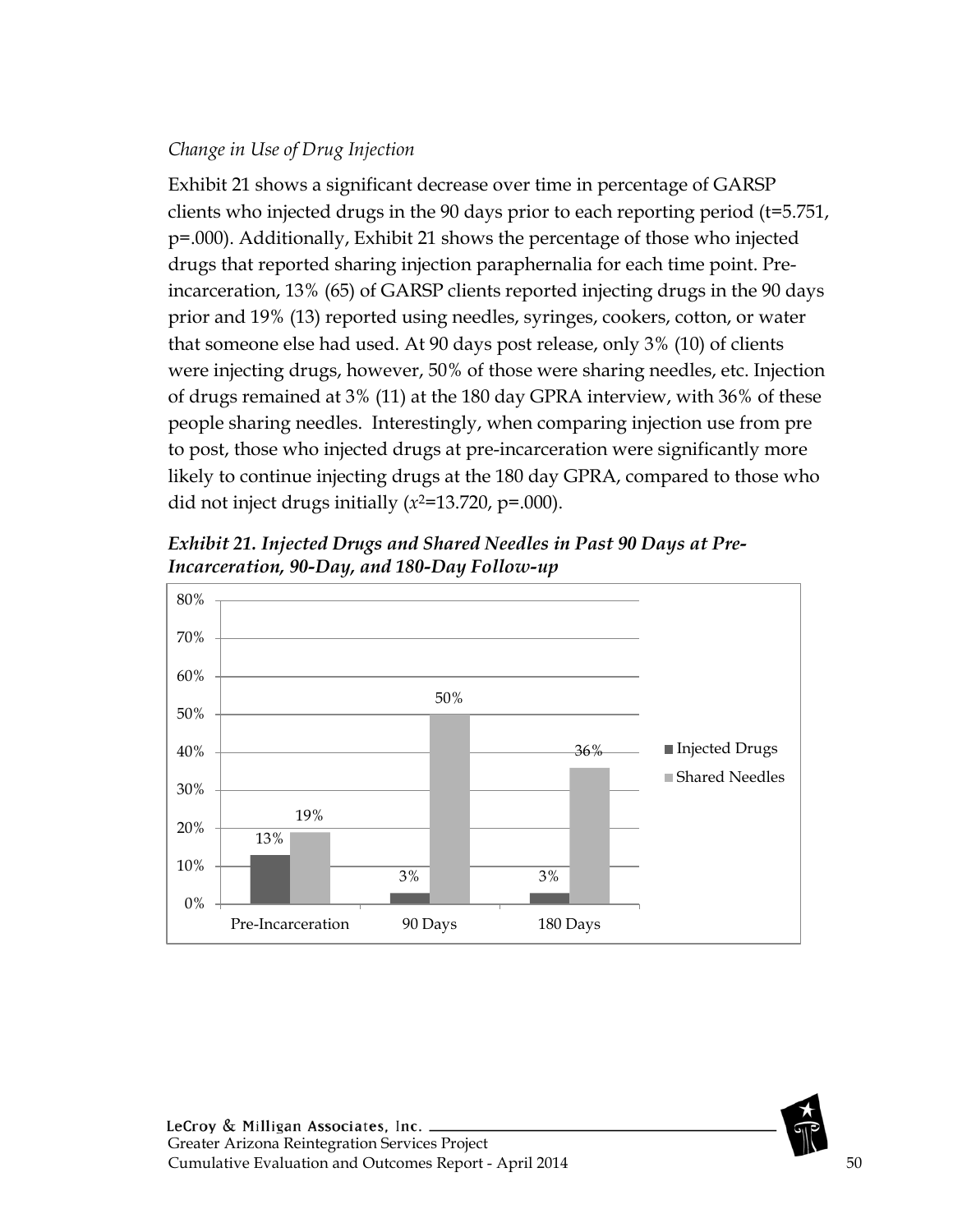# *Mental Health Outcomes*

At intake into the program, 68% (348) screened positively for a co-occurring substance abuse and mental health disorder. In addition to this screen, clients were asked at intake, 90 days, and 180 days post exit to rate their overall health status, including mental, emotional, and physical health. Exhibit 22 shows that, overall, the majority of clients reported consistently good or improved health at 180 days post return from prison ( $x^2$ = 28.664, p=.000). As shown in Exhibit 22, 87% of clients who reported good to excellent health at intake felt the same at their 180 day GPRA. Only 13% of those in good health at intake reported a shift to poorer health. Furthermore, 58% of those reporting fair to poor health at intake felt that their health had improved approximately 6 months later. However, 42% of those reporting poor health at intake also indicated poor health at 180 days. This portion of the GARSP population that did not report improved health over time is significantly more likely to have screened positively for a co-occurring disorder at intake  $(x^2=6.943, p=.008)$ 

|       |                          | Intake                   |                     |  |  |  |
|-------|--------------------------|--------------------------|---------------------|--|--|--|
|       |                          | <b>Good to Excellent</b> | <b>Fair to Poor</b> |  |  |  |
| 180   | <b>Good to Excellent</b> | 87% (222)                | 58% (38)            |  |  |  |
| Days  | <b>Fair to Poor</b>      | 13% (34)                 | $42\%$ (28)         |  |  |  |
| Total |                          | 100\% (256)              | 100\% (66)          |  |  |  |

*Exhibit 22. Health Status Report at Intake and 180-Day Follow-up*

 $(x^{2}= 28.664, p=.000)$ 

Exhibit 23 shows clients' use of medical services in the past 30 days, as reported at the 90 day and 180 day GPRA follow-up collection points. Cross tabulation of service use by co-occurring status at intake reveals that those who screened positive are more commonly the recipient of medical services (this finding was significant only for use of ER at 180 days).

At 90 days, almost half of clients reported utilizing outpatient treatment (of which 74% screened positive for a co-occurring disorder at intake). Similarly, at 180 days, 41% utilized outpatient treatment services (of which 74% screened positive for a co-occurring disorder). Inpatient treatment was utilized by a low proportion of GARSP clients, however nearly all clients that used this service screened positively for a co-occurring condition at intake (93% at 90 days, 88%

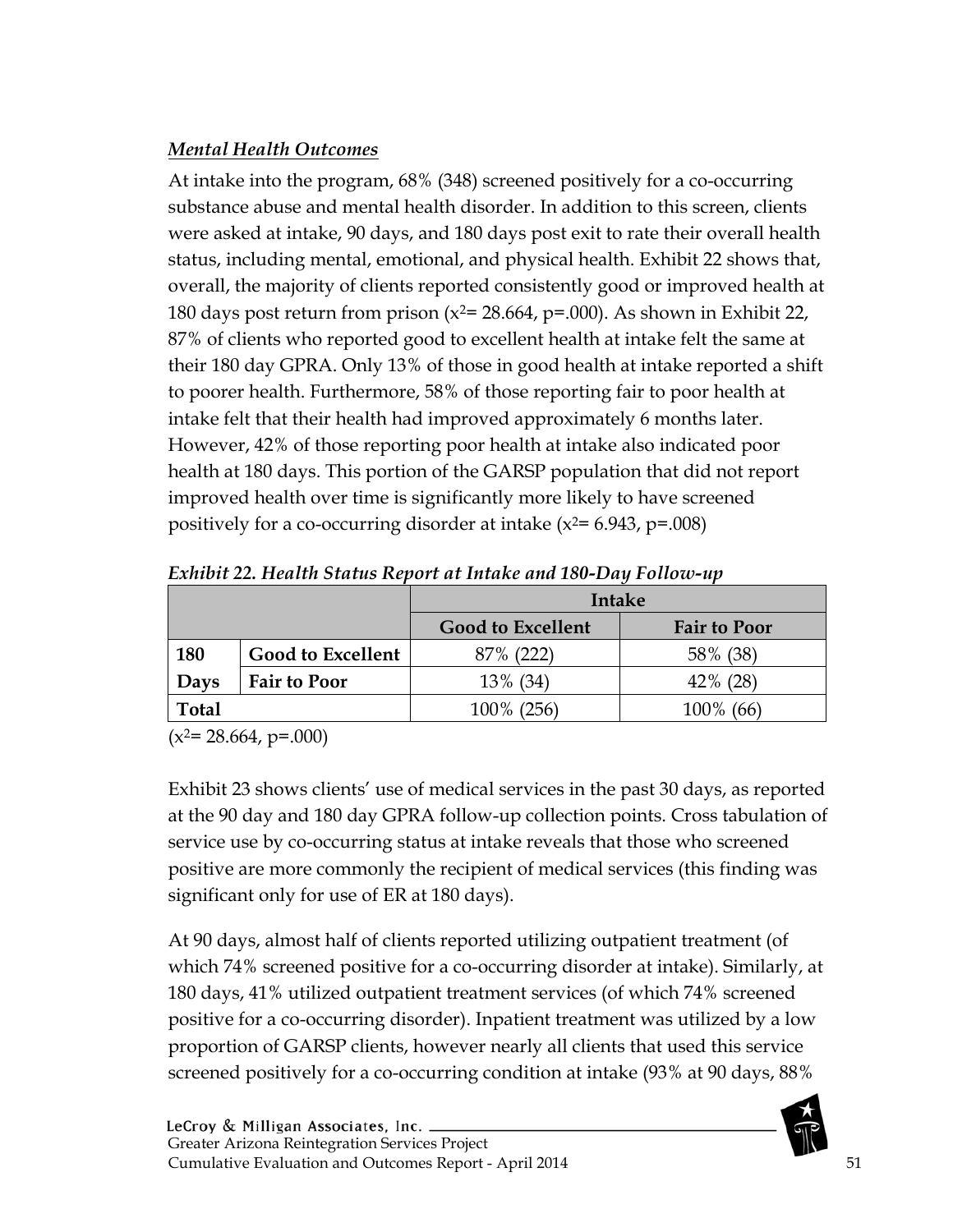at 180 days; note that significance could not be determined due to the small sample size). Regarding emergency room visits, 8% of clients at 90 days and 11% at 180 days reported use of the ER. At 180 days, clients who screened positively for a co-occurring disorder at intake were significantly more likely to visit the ER than those who did not  $(x^2=4.391, p=.04)$ .

| <b>Service Used</b>         | 90 Days    | 180 Days                 |
|-----------------------------|------------|--------------------------|
| <b>Outpatient Treatment</b> | 47\% (164) | 41\% (132)               |
| Inpatient Treatment         | $4\%$ (15) | $5\%$ (16)               |
| <b>Emergency Room</b>       | 8% (28)    | $11\%$ (34) <sup>*</sup> |

*Exhibit 23. Use of Medical Services in Past 30 Days at 90-Day and 180-Day Follow-up*

 $*(x^2=4.391, p=.04)$ 

Exhibit 24 shows the percentage of clients that self-reported experiencing various mental health conditions in the 30 days prior to their intake and 180 day follow-up interview. The P Value column displays the results of a pairedsamples t-test that compared average number of days the condition was experienced at the two points in time. A high proportion of clients reported symptoms of serious anxiety and depression at both intake and the 180 day GPRA, with little change reported by individuals over time. The two areas that showed a statistically significant decrease in activity over time are having difficulty concentrating and remembering and having received a prescription to address a psychological or emotional problem.

| <b>Condition Reported</b>              | Intake     | 180 Days    | P Value* |
|----------------------------------------|------------|-------------|----------|
| Experienced serious anxiety or tension | 60% (304)  | 54% (175)   | .57      |
| Experienced serious depression         | 41% (208)  | 41% (132)   | .12      |
| <b>Experienced hallucinations</b>      | 23% (117)  | 14% (46)    | .26      |
| Trouble concentrating, remembering     | 35% (180)  | 32% (105)   | .04      |
| Trouble controlling violent behavior   | 9% (45)    | $12\%$ (40) | .11      |
| Attempted suicide                      | $.2\%$ (1) | $.2\%$ (1)  | 1.00     |
| <b>Received Rx for medication</b>      | 33% (169)  | $28\%$ (90) | .00      |

*Exhibit 24. Self-Report of Medical Conditions in Past 30 Days at Intake and 180-Day Follow-up*

\*The P Value column displays the results of a paired-samples t-test that compared average number of days the condition was experienced at the two points in time. Areas that showed a significant change are represented in bold.

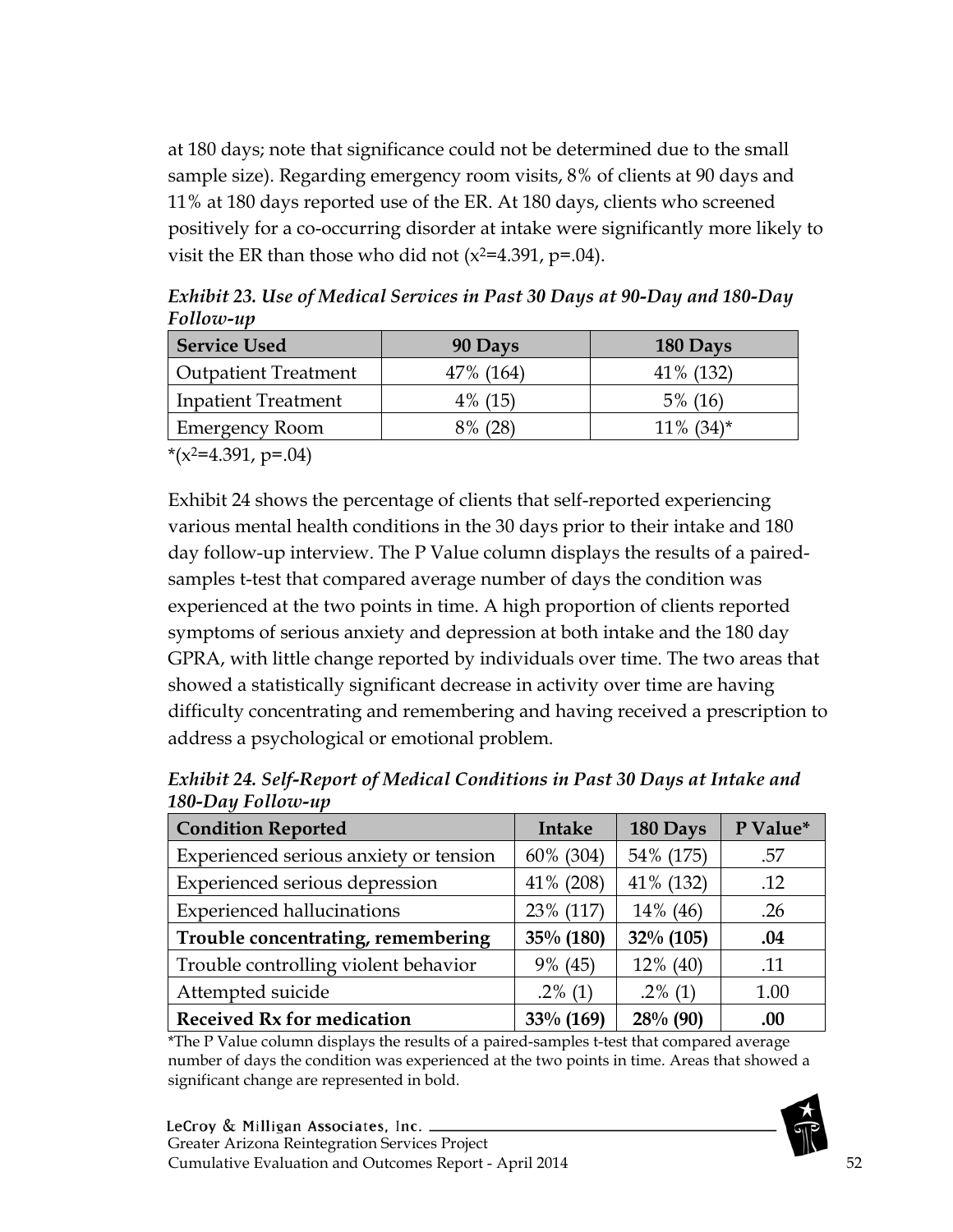## *Client Success Stories*

A GARSP project graduate and four current participants were interviewed by the evaluation team to gather information on their experiences and the impact of the project on their treatment and recovery process.

## *Project Graduate*

GARSP staff informed the evaluation team that there was project graduate who kept in touch and expressed interest in providing information for the evaluation from the participant perspective. GARSP staff verified with the former client that she was interested in being interviewed and the evaluation team contacted in her by phone in late September 2013. For this report, she is referred to by the pseudonym of Susan to protect her confidentiality.

Susan reported that she became aware of GARSP through a flyer posted in the prison where she was incarcerated. After submitting paperwork to prison staff, she was interviewed on two occasions at the prison by GARSP staff prior to her release. She remembers the interview including questions about her background, support system, and goals after release. GARSP staff also informed her of the project's willingness to provide transportation at time of release.

At release, a friend picked Susan up at the prison and allowed her to stay at her home. Susan reported that her early time out was spent doing post-release basics - completing required life skills classes, visiting her parole officer, and looking for work. A couple of weeks after release she made use of a GARSP referral to Primavera Foundation's job development specialist. In addition to getting assistance in updating her resume and gaining information about available jobs, she was able to get clothing assistance and a bicycle from other Primavera projects and participated in other Primavera workshops. She reports that one of the most important things she learned at Primavera was how to use a computer to complete on-line applications and send and receive e-mails. Within a month of her release Susan had found employment. She continued to speak regularly with her RSS and had individual therapy sessions twice a month; however, her daytime job precluded her participating in group therapy sessions.

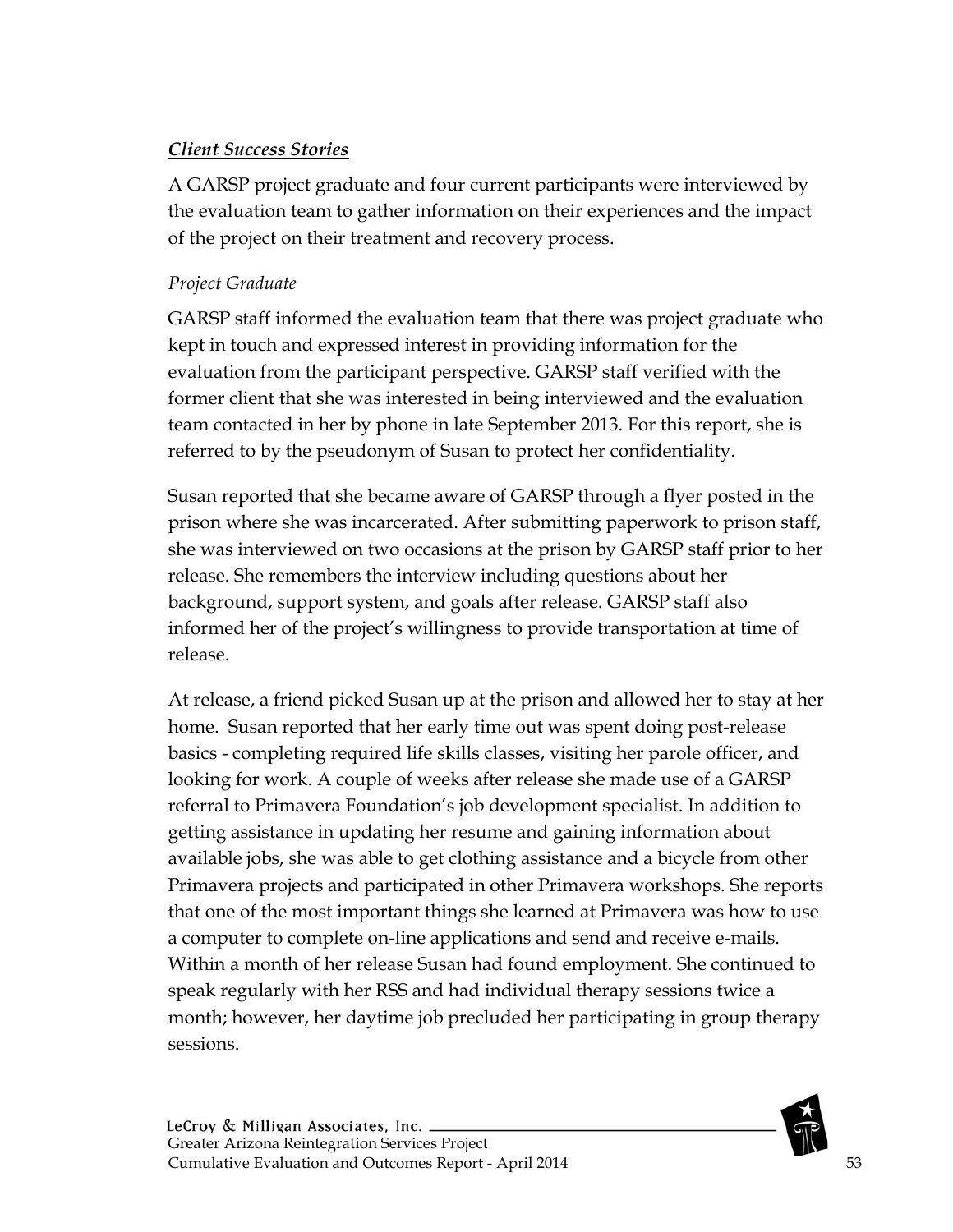Susan identified the assistance she received from her RSS, therapist, and Primavera as the aspects of GARSP that helped her the most. She felt more secure knowing the GARSP staff was there to help her with information or referrals about whatever she needed. Susan noted that her RSS asked her to report back if the referrals were successful so GARSP could know to use them with other clients. She especially appreciated that she could be honest with staff about how she was feeling and not be judged.

After leaving prison and joining GARSP, Susan maintained contact with and received emotional support from two women who interviewed at the same time as her to join the project. She continues to communicate with one of the women. She also periodically contacts her former RSS, continuing to feel a strong bond with her even after graduating from the project. Overall, Susan feels the services, resources, and referrals GARSP provided, especially Primavera, helped her make her transition back into the community a smooth one. She similarly credits the life skills, recovery, and budgeting classes she received through parole as helping her to successfully move forward in life. Susan could only suggest one way GARSP might be improved – to offer group therapy sessions for clients at night to make them accessible to those whose work in the daytime.

#### *Current Participants*

Individual interviews were conducted in person or by phone with two male and two female GARSP clients, to gather their feedback on the project and their experience. All individuals first heard about GARSP through word-of-mouth referrals from other inmates and meeting with a GARSP Therapist on site. Three people interviewed were specifically interested in receiving counseling for prior substance abuse, with the goals of preventing relapse, successfully completing parole, and getting one's life back on track. One participant also heard that the project provided people with bus passes and assistance with accessing halfway houses. The fourth participant was interested in GARSP initially to obtain a ride from prison back to Tucson; however he has since benefitted from both individual and group therapy.

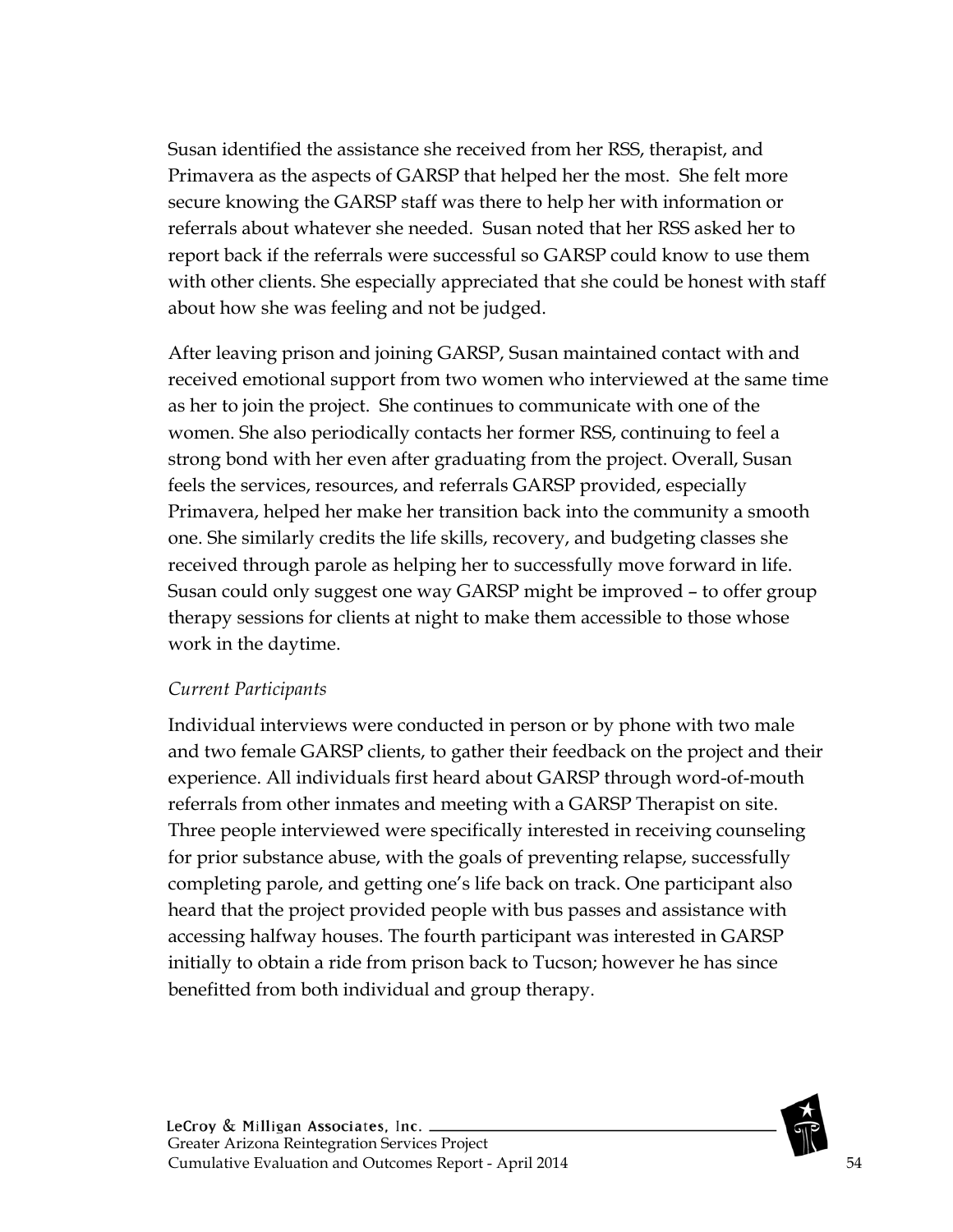The interviewees received a variety of GARSP services, including: individual and group therapy; bus pass and SunGo fare card receipt; utilization of the homeless court project to re-obtain a driver's license; and utilization of Primavera Foundation for pre-employment assistance.

A critical element of the project that three of the four interviewees noted as helping parolees make it on the outside is receipt of the bus pass to gain access to affordable and safe transportation. Bus passes are used to visit parole officers, travel to and from Compass-SAMHC for appointments, look for employment, and attend church.

Another critical element of the project is their work with the RSS staff. One person noted, their RSS "went out of his way" to help in her search for employment post release. He would conduct internet searches for jobs on her behalf, provide her with job leads, help her access professional clothing donations from a project called Angels Wings of Grace, and print out directions to employment locations. Both have found their RSS staff to be helpful, good listeners, and easy to talk to. One person specifically noted that GARSP has helped parolees to access services in the community more efficiently, such as halfway houses. Another woman specifically she made reference to the availability and helpfulness of GARSP staff, stating: "I could call them up at any time;" "They were helpful to my needs;" and "If you have a problem you can talk to them." All people interviewed look forward to talking with their RSS and Therapist and keep in touch in person or by phone at least once a week. Additionally, one of the men interviewed, who worked with both male and female RSSs, found that interacting with people outside of prison (as opposed to a CO or another inmate) has helped him to develop social and communication skills.

Furthermore, all have benefitted from individual and group therapy sessions. The people who lead the sessions facilitate discussion, listen, give advice, and help the group reflect on and process information gained. People in groups, specifically the women's group, speak openly and honestly about their experiences and the interviewees find it helpful to hear about coping strategies and how people make them work or struggle to make them work on a daily basis. One woman participated in some GARSP group sessions, but said she preferred individual counseling because she is a shy person. However, she

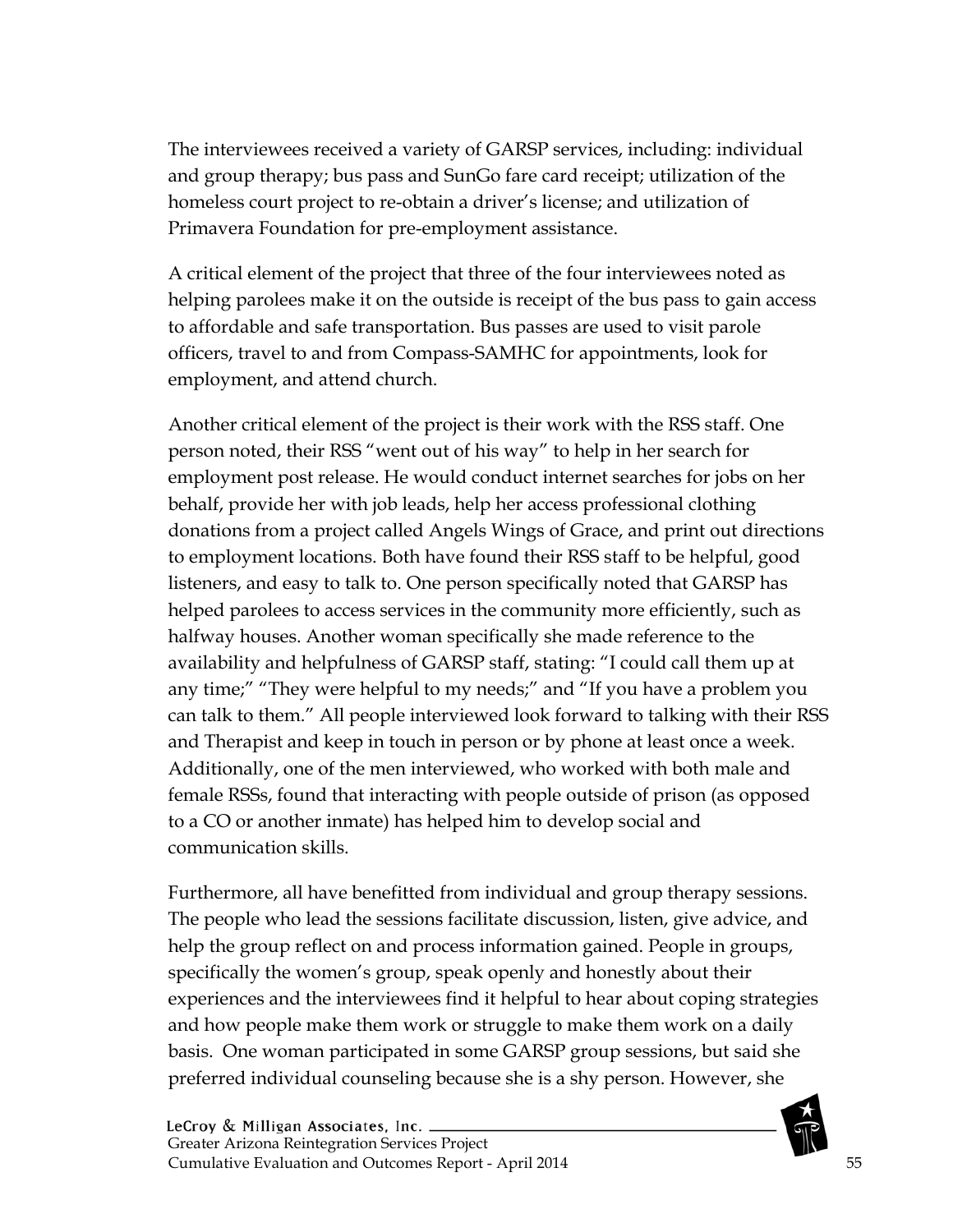talked about ways that group sessions were helpful. At first she also did not like to hear other group members talking about having had to stop associating with substance users, even a boyfriend or husband, in order to stay clean of drugs and achieve a successful reentry. She indicated, "I wasn't willing to change my friends. But I finally got it." She singled out relapse prevention information she received, such as tips about "triggers" and asking for help when it is needed, as being especially helpful in her recovery.

All participants interviewed have achieved positive outcomes from the project, including: scheduling job interviews; remaining sober (one person relapsed but is currently sober); participating in regular group and individual counseling; and finding stable housing and transportation (via bus pass and bicycle). Individually, one person is working on addressing anger issues and resolving conflict with family members. Another was recently reunited with family members, which has provided even greater motivation to successfully complete the remaining six weeks of parole.

Two interviewees provided recommendations for improving the project.

- Both people have a strong desire to but struggle to obtain employment. They suggest that GARSP should provide parolees with specific information on where to look online for employment; and provide them with a list of businesses that will hire ex-felons.
- Parolees could greatly benefit from taking a class or series that explicitly helps people build "life skills" so they can "function in the world" post prison and learn strategies to avoid relapse and have a successful reentry. Examples of life skills include dressing professionally, improving interactions and communications with people, and making better choices and decisions. Examples of strategies for successful re-entry include learning and identifying one's triggers, avoiding those triggers or learning to make better choices around them, and building a support system of positive people.
- In addition to group therapy, GARSP should host a social outing, such as a BBQ or a picnic, for group members. This type of interaction can help new people enter the group more easily and help everyone feel more comfortable talking openly and less guarded about sharing information.

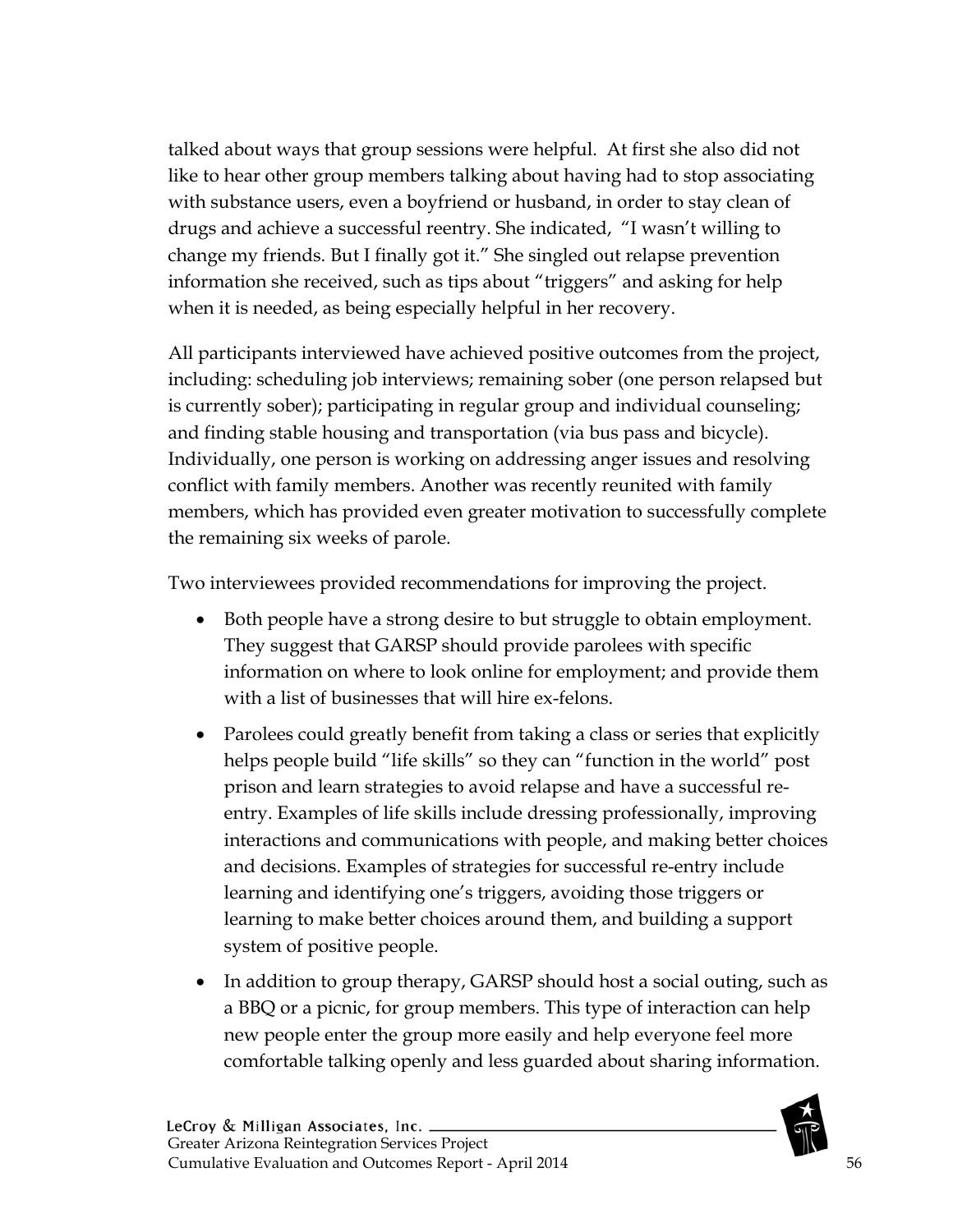# **Goals 3 & 4: Provide a Continuum of Treatment and Support Services**

The third goal of GARSP is to provide persons with a continuum of treatment and supportive services designed to promote sobriety and prevent recidivism into the criminal justice system. Likewise, the fourth goal of GARSP is to provide treatment and support services with evidence-based practices to improve the ability of each individual to achieve self-sufficiency and stability. This section describes the treatment and support services. This section describes the treatment modalities and services received by the 515 clients were discharged by the program as of 3/31/2014.

#### *Overview of Services Provided to GARSP Clients*

A total of 6 modalities and 27 treatment, case management, and education services were provided to clients over the course of the grant. GARSP staff utilized a range of 1 to 6 to six modalities with GARSP clients (an average of 5.7, .926 Std. and mode of 6), with 91% receiving 5 to 6 modality types as part of their treatment plan (see Exhibit 25). Out of the 27 services available, individual clients received between 1 and 19 services, with an average of 9.5 (3.118 Std.) and median of 10 services. Overall, 78% of clients received between 5 and 12 service types (see Exhibit 26).

# *Exhibit 26. Number of Modalities Used with GARSP Clients*



*Exhibit 25. Number of Services Used with GARSP Clients*



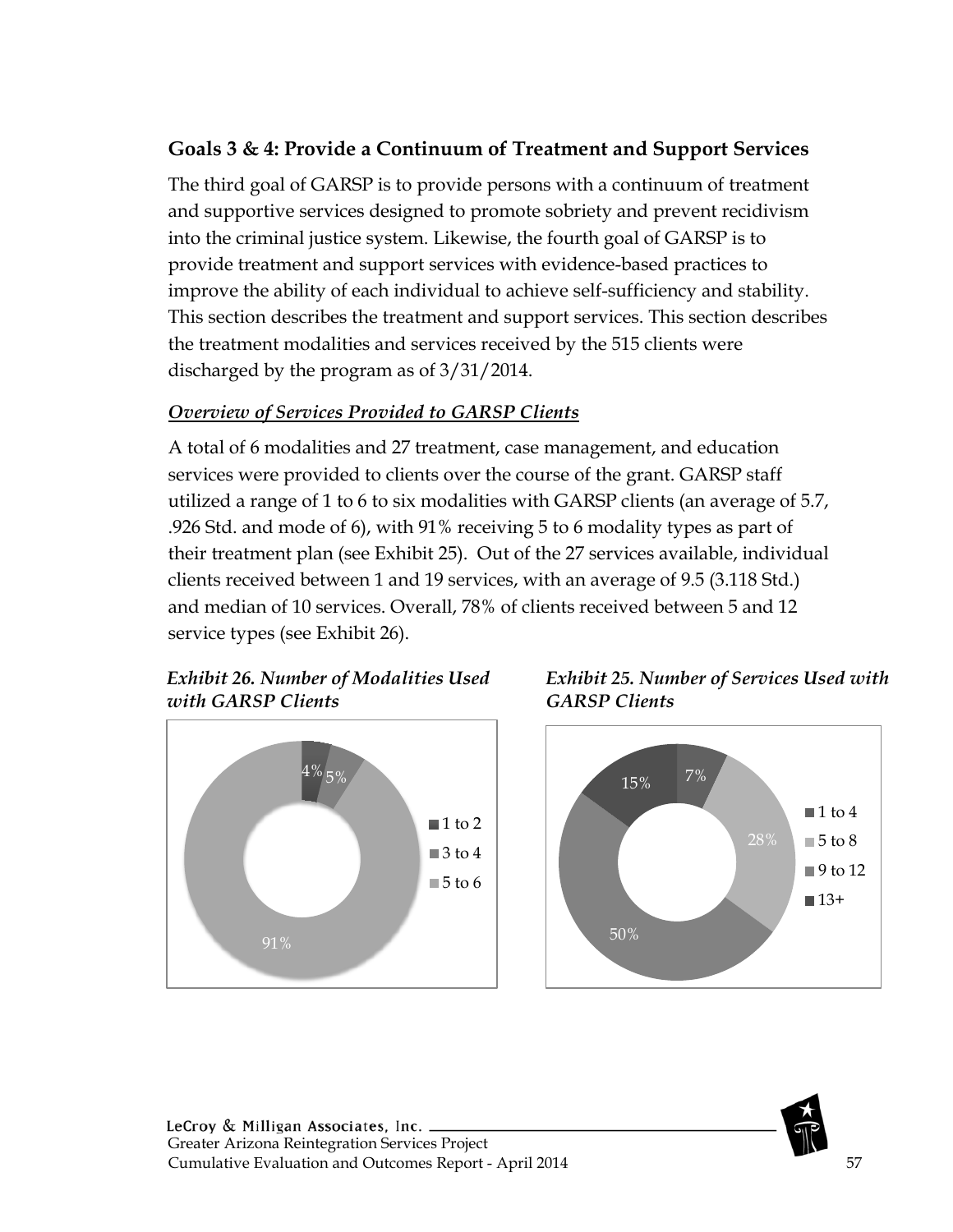## *Modalities*

Exhibit 27 shows the percentage of discharged clients who received at least one day each modality offered by the program.

- The modality type provided to all clients (N=515) was **case management**, defined by SAHMSA as identifying, initiating, and monitoring the medical, drug treatment, psychosocial, and social services provided for the client and the client's family.
- **Outreach** services were provided to 99% (514) of clients, defined as educational interventions conducted by RSS staff, face to face with high risk individuals in the clients' neighborhoods or other areas where clients' typically congregate.
- 96% (493) of GARSP clients received **outpatient treatment**, defined as admittance to a hospital or clinic for treatment that does not require an overnight stay.
- 94% (487) received **recovery support** services from RSS and Therapists who provided clients with assistance in:
	- Housing, educational, and employment opportunities;
	- Building constructive family and other personal relationships;
	- Stress management;
	- Alcohol- and drug-free social and recreational activities; and
	- Recovery coaching or mentoring to help manage the process of obtaining services from multiple systems, including primary and mental health care, child welfare, and criminal justice systems.
- Treatment modalities received to a lesser extent by approximately 92% of GARSP clients include: **after care services** (N=471) (treatment given for a limited time after the client has completed his/her primary treatment program) or treatment in a free-standing **residential detoxification** facility (other than a hospital) (N=470).

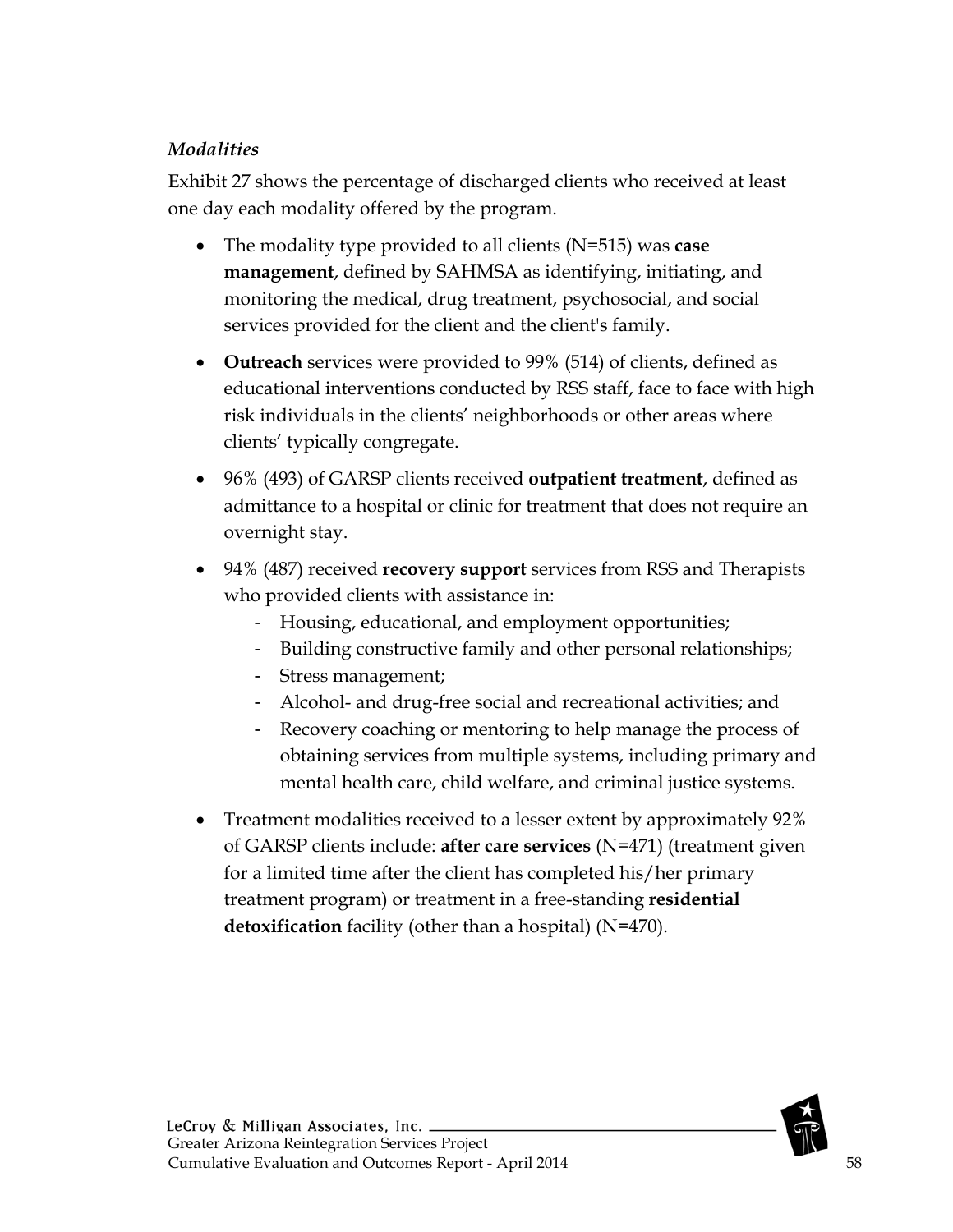

#### *Exhibit 27. Modalities Received by Discharged Clients*

#### *Treatment Services*

GARSP provided clients with 11 different types of treatment while in the program (see Exhibit 28); primary services included (N=515):

- **Assessment** (98%, 502) to examine systematically in order to determine suitability for treatment;
- **Screening** (94%, 482) a gathering and sorting of information used to determine if an individual has a problem with alcohol and drug abuse, and if so, whether a detailed clinical assessment is appropriate;
- **Individual Counseling** (59%, 306) professional guidance of an individual by utilizing psychological methods;
- **Group Counseling** (29%, 150) professional guidance of a group of people gathered together utilizing psychological methods; and
- **Co-occurring Treatment/Recovery Services** (20%, 101) assistance and resources provided to clients who suffer from both mental illness disorder(s) and substance use disorder(s).

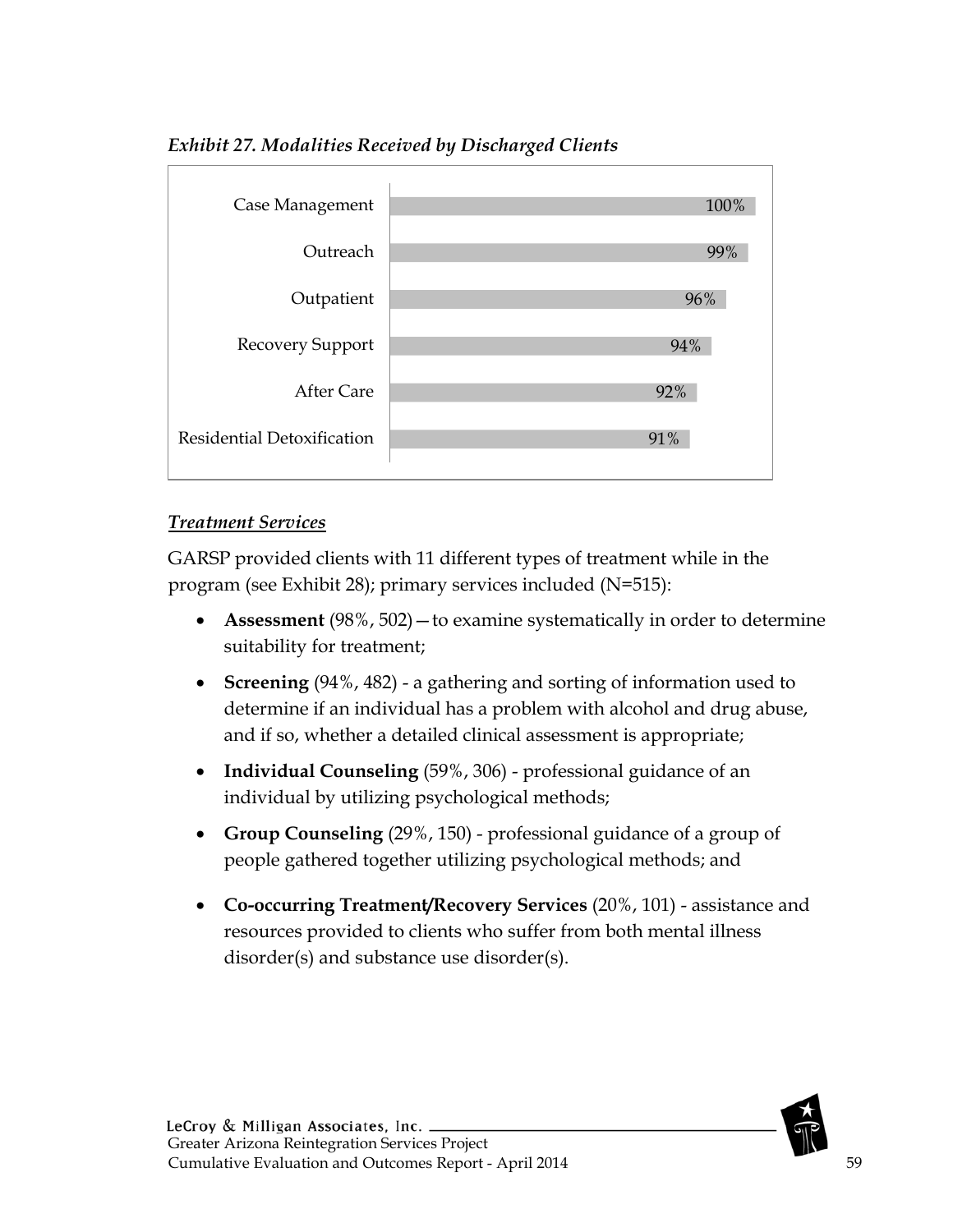

*Exhibit 28. Treatment Services Received by Discharged Clients*

Exhibit 29 presents the summary statistics for treatment services received by GARSP clients, including the number of clients that received this service, the minimum and maximum number of sessions received, the total number of sessions received by all GARSP clients, the average number of services received per client, and standard deviation. Services with the highest average number of sessions includes individual and group counseling, with an average of 6.6 and 6.1 sessions per client, respectively.

| <b>Treatment Service</b>        | N              | Min          | Max            | <b>Total</b> | Mean | Std. D |
|---------------------------------|----------------|--------------|----------------|--------------|------|--------|
| Assessment                      | 502            | 1            | 19             | 1,323        | 2.6  | 1.612  |
| Screening                       | 482            | $\mathbf{1}$ | 5              | 598          | 1.2  | .573   |
| <b>Individual Counseling</b>    | 306            | $\mathbf{1}$ | 50             | 2,008        | 6.6  | 7.043  |
| <b>Group Counseling</b>         | 150            | $\mathbf{1}$ | 32             | 913          | 6.1  | 6.311  |
| Co-Occurring Treatment/Recovery | 101            | 1            | 8              | 236          | 2.3  | 1.757  |
| <b>Brief Intervention</b>       | 62             | 1            | 17             | 164          | 2.7  | 2.959  |
| Referral to Treatment           | 34             | 1            | 13             | 72           | 2.1  | 2.371  |
| Family/Marriage Counseling      | 12             | 1            | 11             | 45           | 3.8  | 3.793  |
| <b>Brief Treatment</b>          | 4              | 1            | 10             | 21           | 5.3  | 4.031  |
| HIV/AIDS Counseling             | 3              | 1            | 5              | 7            | 2.3  | 2.309  |
| Treatment/Recovery Planning     | $\overline{2}$ | 1            | $\overline{2}$ | 3            | 1.5  | .707   |

*Exhibit 29. Summary Statistics of Treatment Services* 

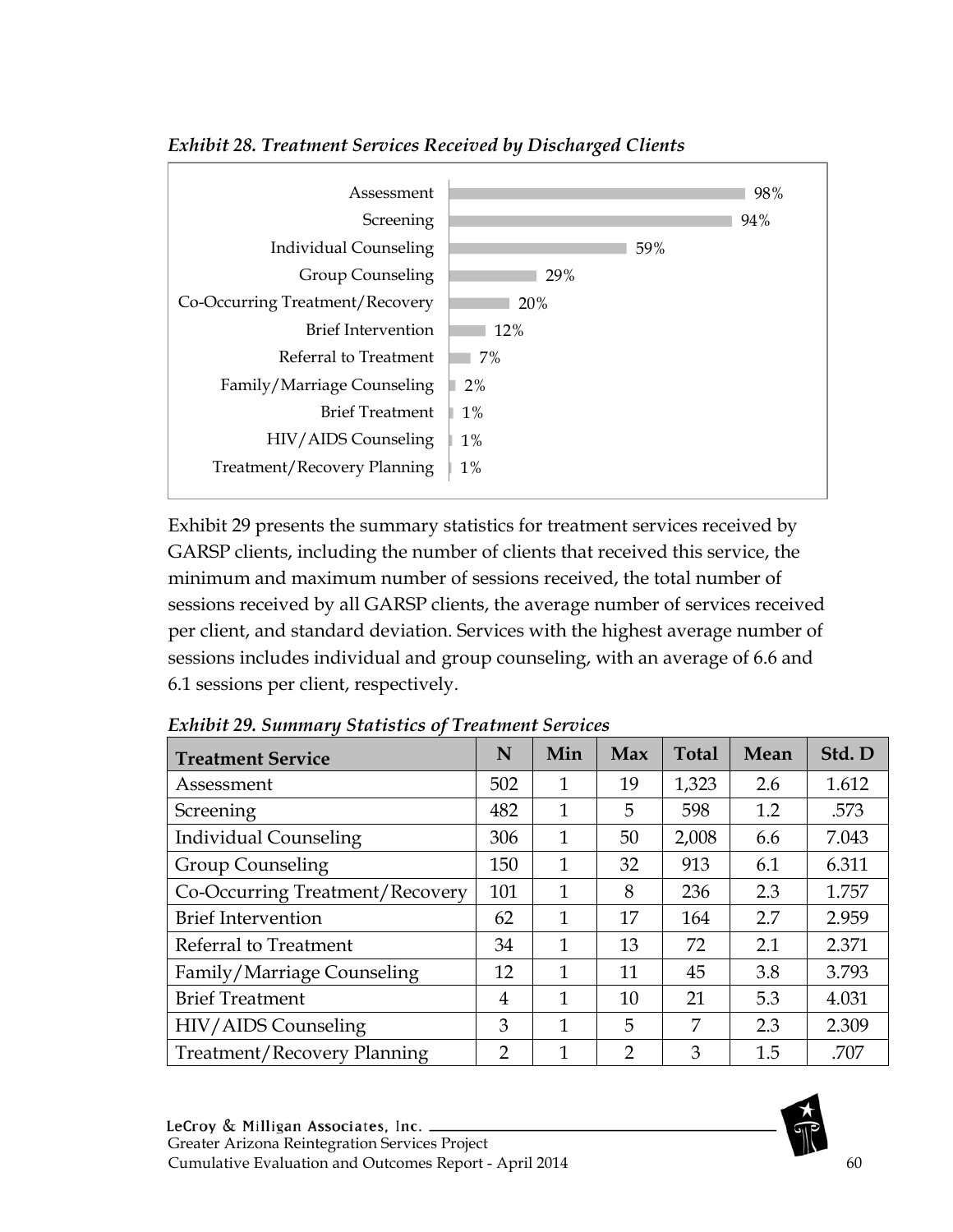# *Case Management and Other Services*

The RSS staff provided case management, education, and peer-to-peer recovery support services to GARSP clients, as shown in Exhibit 30. Seven categories of case management and other services were commonly provided to GARSP clients, discussed in detail below. Additionally, Exhibit 31 presents the summary statistics for case management services. Of the services received by 85 or more clients, peer coaching or mentoring received the highest average of 8 sessions per client, followed by transportation services, averaging 5.2 sessions per client.

## *Exhibit 30. Case Management and Other Services Received by Discharged Clients*



#### *Exhibit 31. Summary Statistics of Case Management and Other Services*

| <b>Service</b>                           | N            | Min | Max            | <b>Total</b> | Mean | Std. D |
|------------------------------------------|--------------|-----|----------------|--------------|------|--------|
| <b>Information and Referral</b>          | 461          |     | 19             | 1,754        | 3.8  | 3.069  |
| Peer Coaching or Mentoring               | 415          | 1   | 55             | 3,326        | 8.0  | 8.427  |
| Transportation                           | 412          | 1   | 54             | 2,155        | 5.2  | 5.513  |
| Housing Support                          | 402          | 1   | 63             | 1,399        | 3.5  | 4.129  |
| Pre-Employment                           | 361          | 1   | 19             | 1,043        | 2.9  | 2.715  |
| HIV/ AIDS Medical Support/Testing        | 316          | 1   | 11             | 349          | 1.1  | .636   |
| <b>Employment Coaching</b>               | 186          | 1   | 22             | 585          | 3.1  | 2.875  |
| <b>Substance Abuse Education</b>         | 85           | 1   | 19             | 347          | 4.1  | 4.411  |
| <b>Family Services</b>                   | 4            | 1   | 20             | 28           | 7.0  | 8.756  |
| Alcohol- and Drug-Free Social Activities | 4            | 1   | 12             | 16           | 4.0  | 5.354  |
| <b>Individual Services Coordination</b>  | 3            | 1   | 25             | 31           | 10.3 | 12.858 |
| HIV/AIDS Education                       | 3            | 1   | $\overline{4}$ | 6            | 2.0  | 1.732  |
| Alcohol/Drug Testing                     | $\mathbf{1}$ | 1   | 1              | 1            | 1.0  |        |

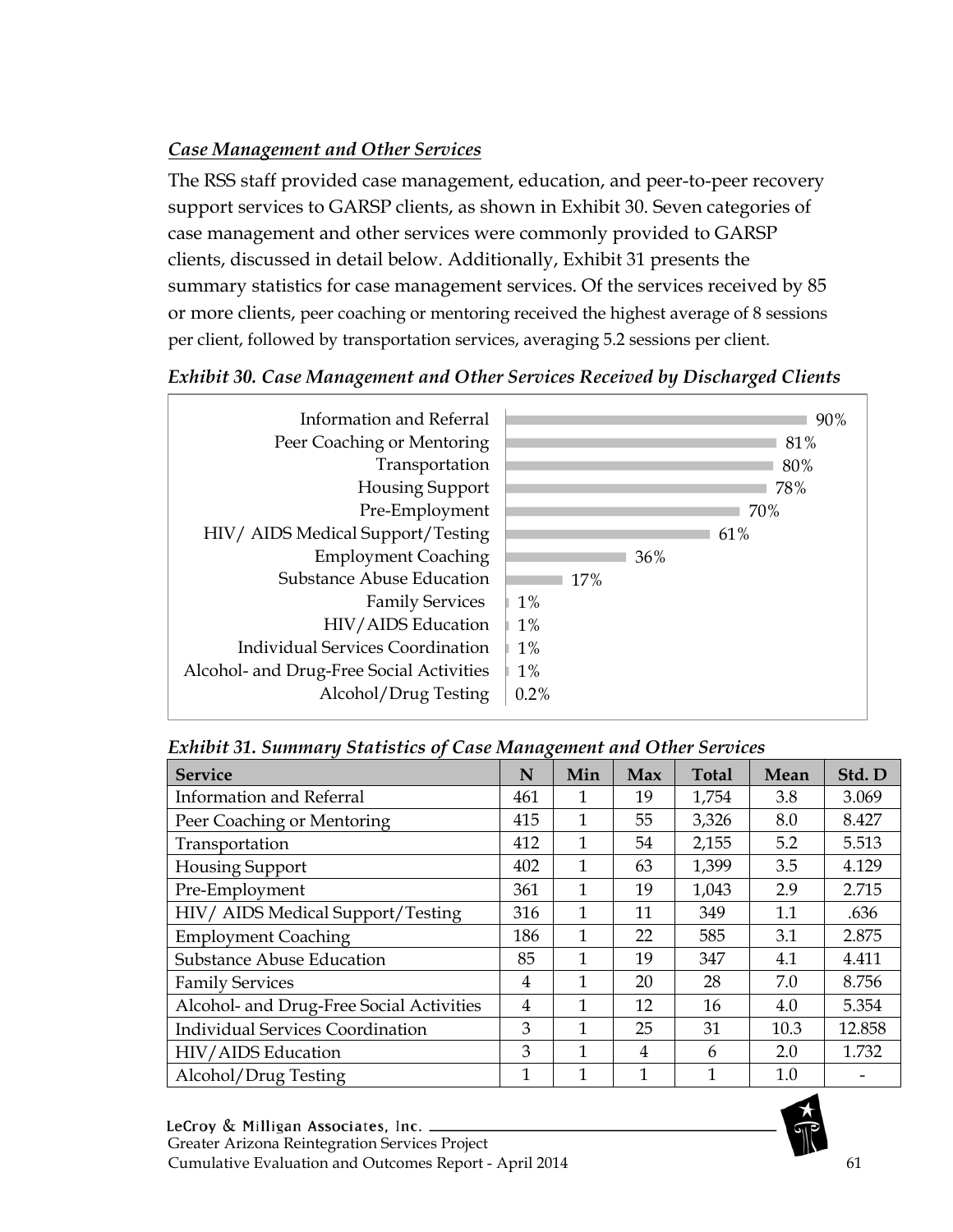#### *Information and Referrals*

Almost all GARSP clients (90%, 461) received information and referrals from their RSS and Therapists. This broad category is defined by SAMHSA as the provision of resources to a client that promotes healthy behavior and/or the direction of a client to other sources for help or information. GARSP Therapists and RSS case managers continuously linked clients to services at Compass-SAMHC and other community-based resources. In summary, out of GARSP clients who received information and referrals:

- The average number of client referrals provided was 3.8 (3.1 SD), median of 3, and mode of 1 service instance.
- 79% (366) received 1 to 5 instances of information and referrals.
- 21% (70) received a more intensive level of referrals, ranging from 6 to 19 instances.

Exhibit 32 provides an overview of the services GARSP participants have needed and organizations to which they were referred by RSS staff. Two notable information and referral services provided to GARSP clients include the Tucson Homeless Court and food assistance programs.

**Tucson Homeless Court and City Court.** With the hiring of a third RSS staff in September 2012, GARSP expanded its collaboration with the Tucson Homeless Court Project and built relationships with local judges. The Homeless Court Project of the Tucson City Court assists people who are receiving treatment services with paying for outstanding warrants, fines, and unresolved cases, without serving time in jail. GARSP's designated RSS staff helped clients navigate the Homeless Court process and clear their record through community service or scheduled monetary payments. A total of 48 people participated in Homeless Court and 94% (45) successfully completed this program to regain their driver's license and pay off fines. At grant closure, the RSS staff transitioned GARSP clients to the Tucson City Court.

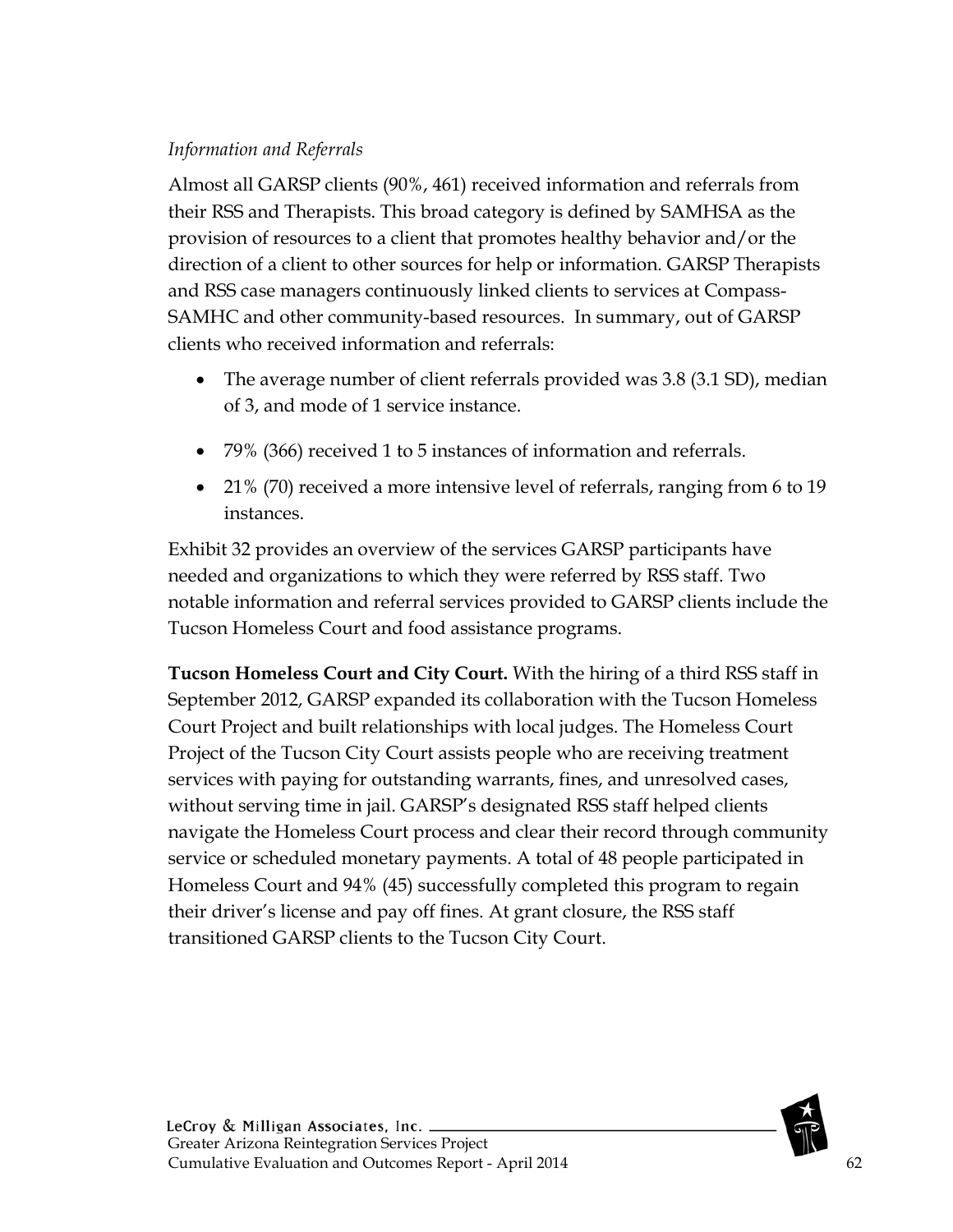| <b>Service Needed</b>                                                       | <b>Referred Organizations</b>                                                                                                                                                                                                                          |
|-----------------------------------------------------------------------------|--------------------------------------------------------------------------------------------------------------------------------------------------------------------------------------------------------------------------------------------------------|
| Housing and halfway houses                                                  | <b>Transitional Living Communities; Serving</b><br>Jesus with Joy; Galivan House; Salvation<br>Army; Exodus Ministries; Primavera Men's<br>Shelter; Gospel Rescue Mission; Church on<br>the Street; Clean and Serene; Brothers in<br>Recovery; Mi Casa |
| Pre-employment, employment,<br>resume development, job search               | Primavera Foundation; Pima County<br>OneStop Career Centers; Eagles Wings of<br>Grace                                                                                                                                                                  |
| HIV/AIDS testing and support                                                | Southern Arizona AIDS Foundation                                                                                                                                                                                                                       |
| Clothing and hygiene                                                        | St. Vincent de Paul; World Care; YWCA's<br>Your Sister's Closet; Turn Your Life Around;<br><b>Interfaith Community Services; Eagles Wings</b><br>of Grace; Casa Maria                                                                                  |
| House furnishings and household<br>goods                                    | Tucson Urban League (Starting Over<br>Supplies); St. Vincent de Paul; Gospel Rescue<br>Mission                                                                                                                                                         |
| Medical, behavioral health, dental,<br>and eye glasses (on a sliding scale) | El Rio; St. Elizabeth's of Hungary; Southern<br>Arizona Mental Health Corporation<br>(SAMHC); Lion's Club; Pima County<br>discount prescription card                                                                                                   |
| Assistance with funds for ID cards,<br>utility bills, bus passes            | Interfaith Community Services; Traveler's<br>Aid; Salvation Army                                                                                                                                                                                       |
| Computer use and resources                                                  | Pima County Public Library; Pima County<br><b>OneStop Career Centers</b>                                                                                                                                                                               |
| Services for women                                                          | The Pink House; YWCA's Your Sister's<br>Closet; Eagles Wings of Grace                                                                                                                                                                                  |
| Food                                                                        | Tucson Community Food Bank; Interfaith<br>Community Services; St. Joseph's Pantry;<br>Casa Maria                                                                                                                                                       |
| Cell phone                                                                  | SafeLink; Terracom                                                                                                                                                                                                                                     |

*Exhibit 32. Organizations to which Clients were Referred*

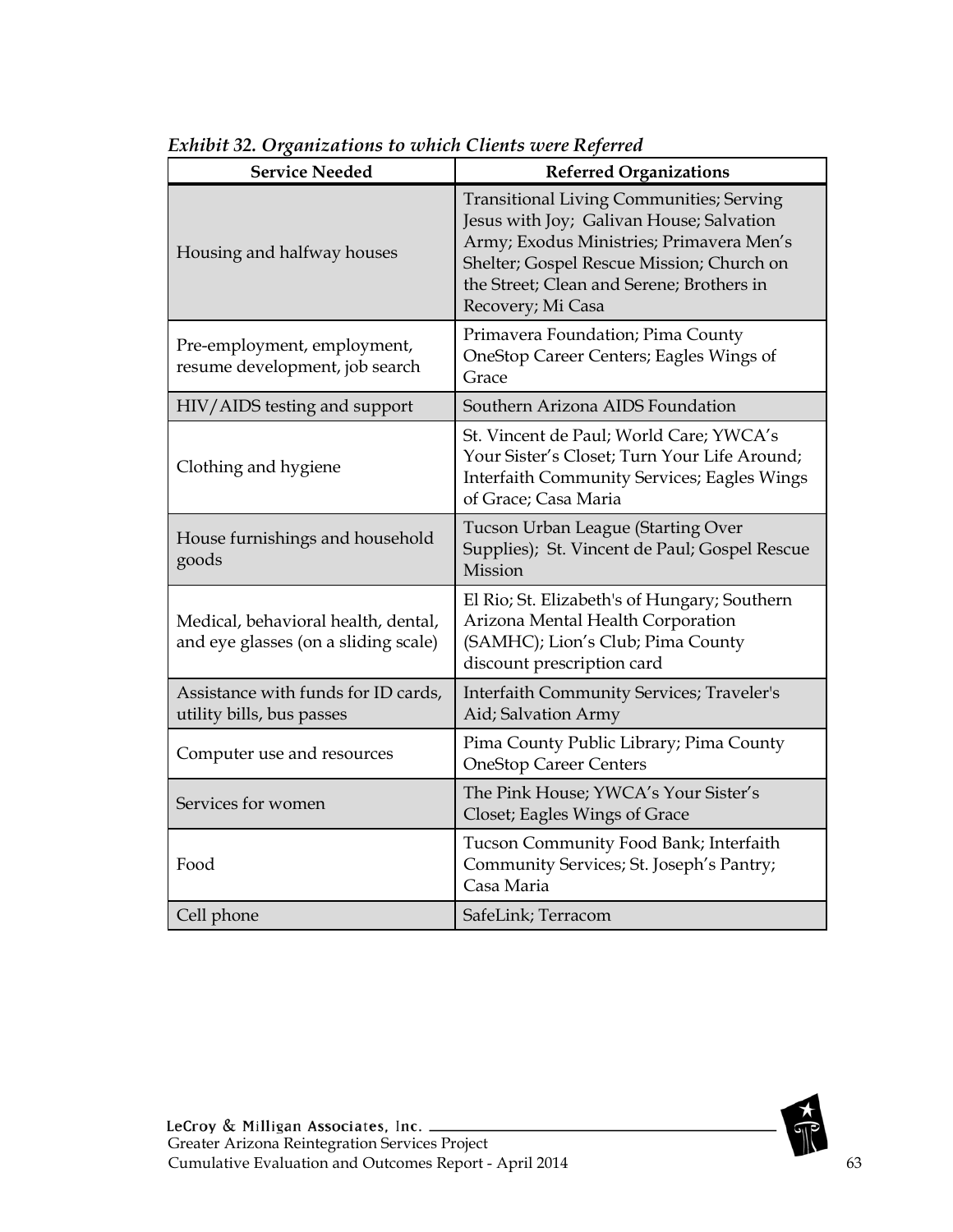**Food Assistance.** GARSP provided grocery story gift certificates as incentives to clients who completed the 180 day GPRA. Data available from 4/1/2013- 1/31/2014, shown in Exhibit 33, indicates that 37 people received this assistance during this time frame.



*Exhibit 33. Food Card Distribution for Clients, 4/1/2013 – 1/31/2014*

#### *Peer Coaching/Mentoring*

Peer coaching and mentoring services were provided to clients by RSS staff in support of the client's recovery; the RSS position requires that the employee has overcome similar life circumstances. In total, 81% (415) of GARSP clients received peer coaching and mentoring in the following ways:

- The average number of times clients were provided with peer coaching and mentoring support was 8.0 (8.4 SD), median of 5, and mode of 1.
- 75% (311) of clients received peer coaching and mentoring from RSS staff from 1 to 10 times during their participation in the program;
- 15% (63) received peer coaching and mentoring from 11 to 20 times; and
- 10% (41) received peer coaching and mentoring from 21 to 55 times.

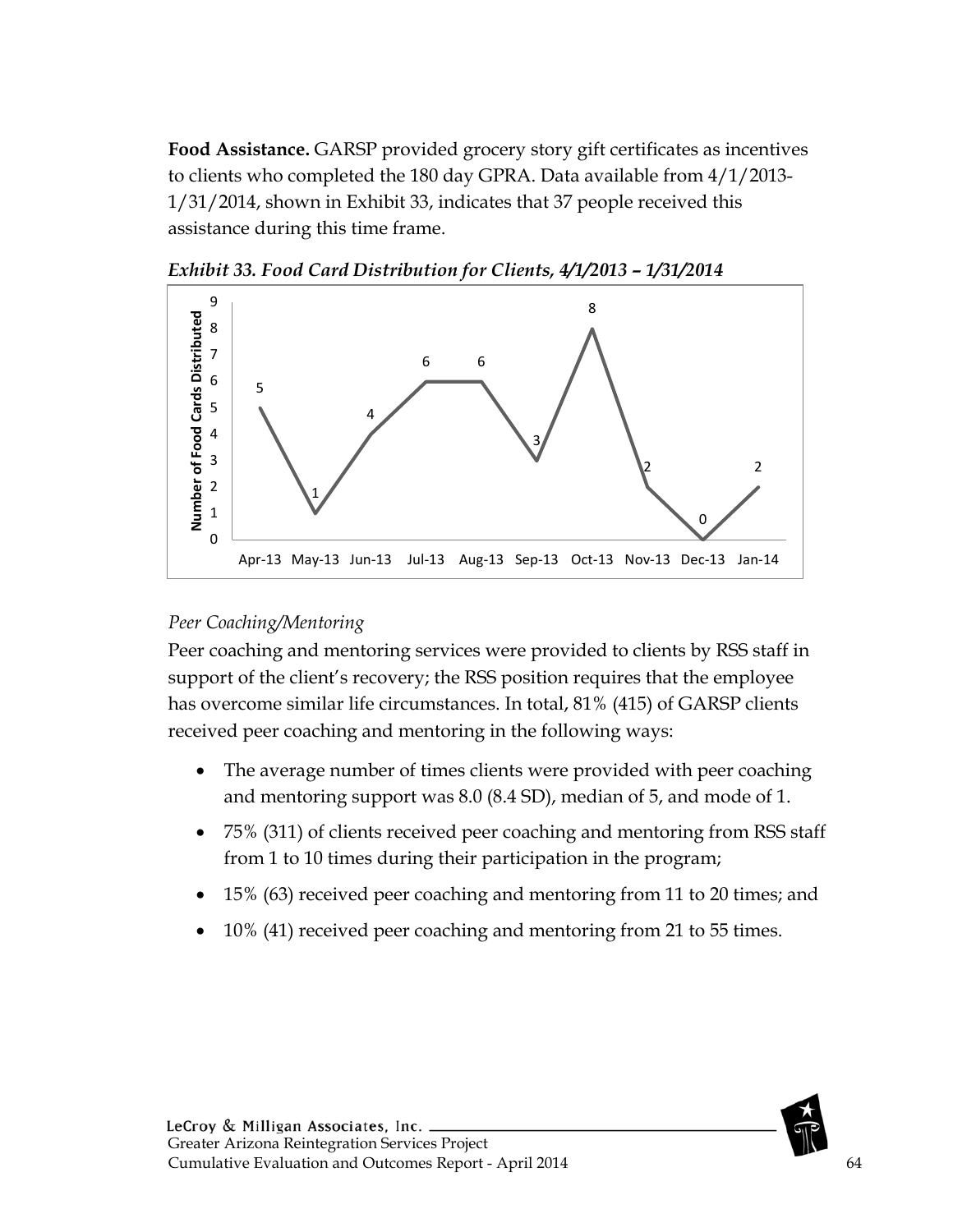## *Transportation*

In addition to helping participants access resources and support services, 80% (412) of GARSP clients received support for accessing transportation resources (including reinstatement of their driver's license through the Homeless Court program), ranging from 1 to 54 times during their participation in the program. In summary, of 412 clients:

- The average number of times clients were provided with transportation support was 5.2 (5.5 SD), median of 4, and mode of 1.
- 59% (243) utilized transportation services from 1 to 4 times during their participation in the program;
- 33% (137) received 5 to 12 transportation services; and
- 8% (32) received a high level of assistance with transportation access, ranging from 13 to 23 times; in three outlying cases, individuals were provided with 31, 40, and 54 instances of transportation support.

**Bus Pass Receipt.** From October 2012 to January 2014, the project provided participants who maintained active engagement with their RSS and Therapist with bus passes, purchased by GARSP from the Tucson's Sun Tran bus system. The project distributed a total of 507 monthly bus passes to clients from October 2012 to January 2014, an average of 32 cards per month. To meet short-term transportation needs, GARSP distributed 1,838 two-ride bus passes from October 2012 to June 2013 and 190 one-day bus passes (which replaced the two-ride option) from July 2013 to January 2014 (see Exhibit 32).

On June 30, 2013, the Sun Tran bus system instituted the use of the SunGO fare card, a reusable card with a photo ID that the user periodically reloads with money. GARSP staff provided clients with a letter that verified their lowincome status, so they could qualify for the monthly fare card at a reduced rate of \$2.00 per month (which the program then paid to load with unlimited monthly rides). The program's utilization of the SunGo fare card supports clients beyond the life of the grant as it is valid for up to four years from date of receipt and clients may re-load their card at the cost of \$.50 per ride or \$15 for 30 days of unlimited rides.

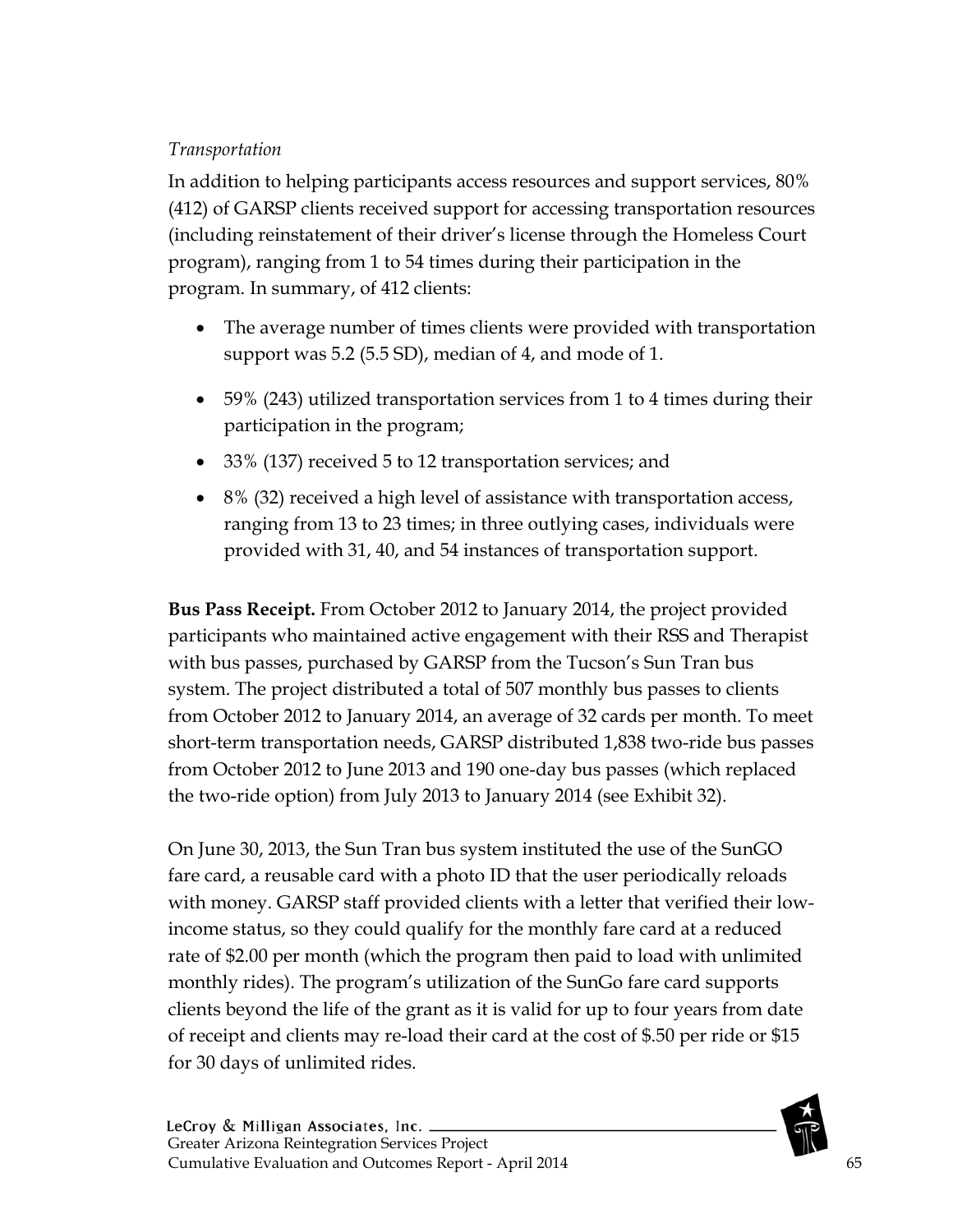



#### *Housing Support*

RSS case managers provided 78% (402) of GARSP clients with support to find and maintain living arrangements that were affordable, safe, and would best meet the needs of the individual. Halfway houses and other transitional housing programs, shown in Exhibit 30, were common referred resources. Of those who received housing support services,

- The average number of client referrals to housing was 3.5 (4.1 SD), median of 2, and mode of 1.
- Nearly two-thirds of GARSP clients, 64% (258), only required 1 to 3 instances of support for housing during the course of their participation in the program;
- 30% (122) utilized 4 to 8 instances of housing support; and
- 6% (22) received a high level of housing support, ranging from 9 to 19 instances of support, and, in one outlying case, one person received housing assistance 63 times.

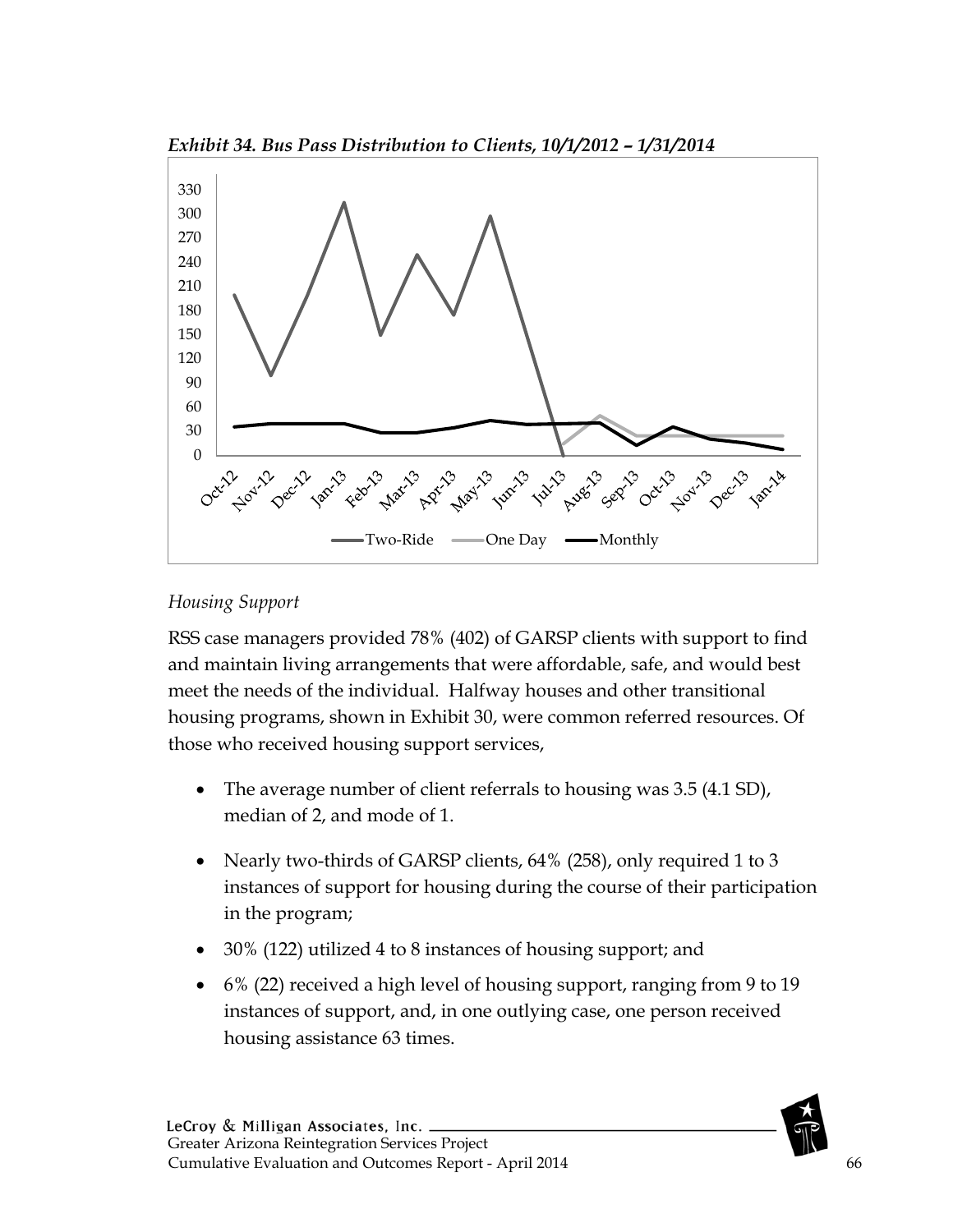**Reflections from a Halfway House Owner.** The evaluation team interviewed the owner of a halfway house for women to which RSS staff commonly referred GARSP clients. The house has 12 beds in four shared rooms and the cost of residence is \$100 per week. In addition to a bed, the house provides cable television and use of the house phone number as their contact number. Women apply to stay at the house by having a corrections officer e-mail an application on their behalf. Women are accepted into the house depending on their record in prison, such as disciplinary actions, how they seem to be doing overall, and perceptions of current residents. Although the women provide a date of release, in some cases for reasons beyond their control they do not show up on the designated day. Therefore, the owner keeps at least one bed open for women who may show up without a "reservation."

Anecdotally, the owner felt that GARSP clients typically have co-occurring substance and mental health issues; other than that, GARSP residents are not distinctively "different" from other residents. Her general impression of her residents is that some are very motivated to find work while others are not. Nevertheless, she expressed understanding of how difficult it is for women just out of prison to find work. She mentioned a fast food company that had changed its policy and no longer hired ex-felons.

To help residents, the owner gives the women two weeks to find work, before they need to begin paying off their accrued weekly rent; she will sometimes extend this deadline if a well-intending person has trouble finding employment. She is also willing to waive the 6:00 p.m. curfew if women are able to obtain evening employment. Furthermore, food and clothing left behind by former residents are made available to those who need them. In addition to monitoring their employment, the owner monitors whether residents are participating in recovery activities. She maintains a log meeting attendance, such as counseling sessions, Alcoholics Anonymous or Sober Project meetings, and other recovery activities in which they participate.

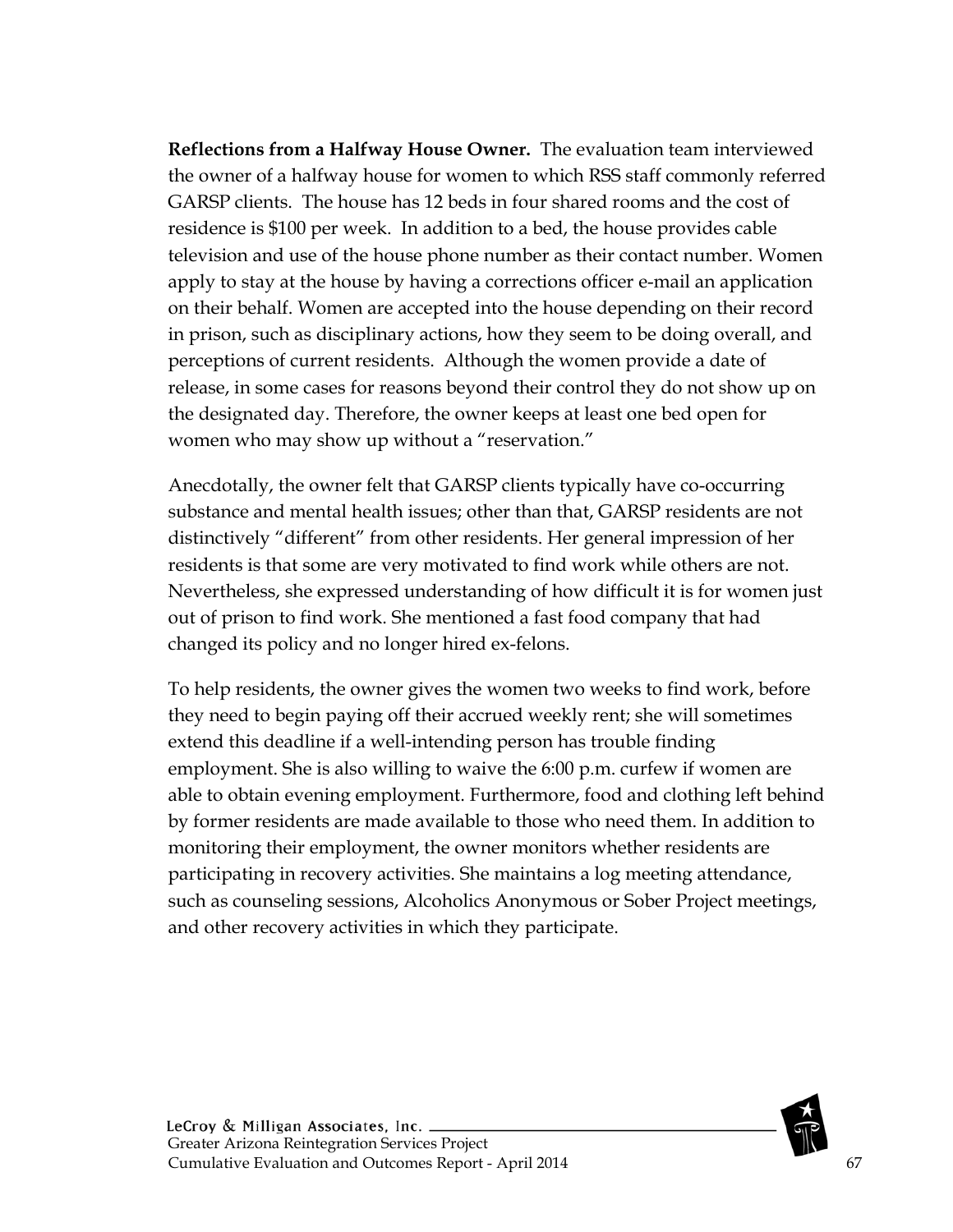#### *Pre-employment/Employment Services*

Data on client participation in employment services was maintained both by GARSP staff and Primavera Job Developers. Additionally, two Job Developers were interviewed to gather information about their services (one assisted clients from the launch of the project through the end of July 2013; the second took over this position in August 2013 to the present). Data collected by GARSP staff for the 515 discharged clients shows that:

- 70% (361) received pre-employment services, which SAMHSA defines as drug tests, assessments, and background checks to help employers identify prospective employees. Clients participated in an average of 2.8 (2.7 SD) pre-employment sessions, a median of 2, and mode of 1 session; and
- 36% (186) received employment coaching support, which SAMHSA defines as providing tools and strategies to assist clients in gaining employment. GARSP clients had an average of 3.1 (2.9 SD) employment coaching sessions, a median of 2, and mode of 1 session.

Exhibit 35 shows a summary of outcomes from client participation in Primavera employment services, from March 2011 to December 2013, as reported by the Primavera Job Developer.

|                                                                | Percent | N  |
|----------------------------------------------------------------|---------|----|
| <b>Favorable Outcomes</b>                                      |         |    |
| Completed master application/resume, and referred to job leads | 26%     | 60 |
| Obtained employment                                            | 25%     | 57 |
| Referred to other services                                     | 10%     | 23 |
| Hired by Primavera Works                                       | 6%      | 14 |
| Attended workshop                                              | 3%      | 7  |
| Returned to school                                             | $2\%$   | 4  |
| <b>Unfavorable Outcomes</b>                                    |         |    |
| Missed appointment/no contact                                  | 21%     | 47 |
| Probation revoked/relapsed                                     | 4%      | 10 |
| <b>Neutral Outcomes</b>                                        |         |    |
| Moved out of area                                              | 3%      | 6  |

*Exhibit 35. Employment Coaching Outcomes from the Primavera Foundation*

LeCroy & Milligan Associates, Inc. \_ Greater Arizona Reintegration Services Project Cumulative Evaluation and Outcomes Report - April 2014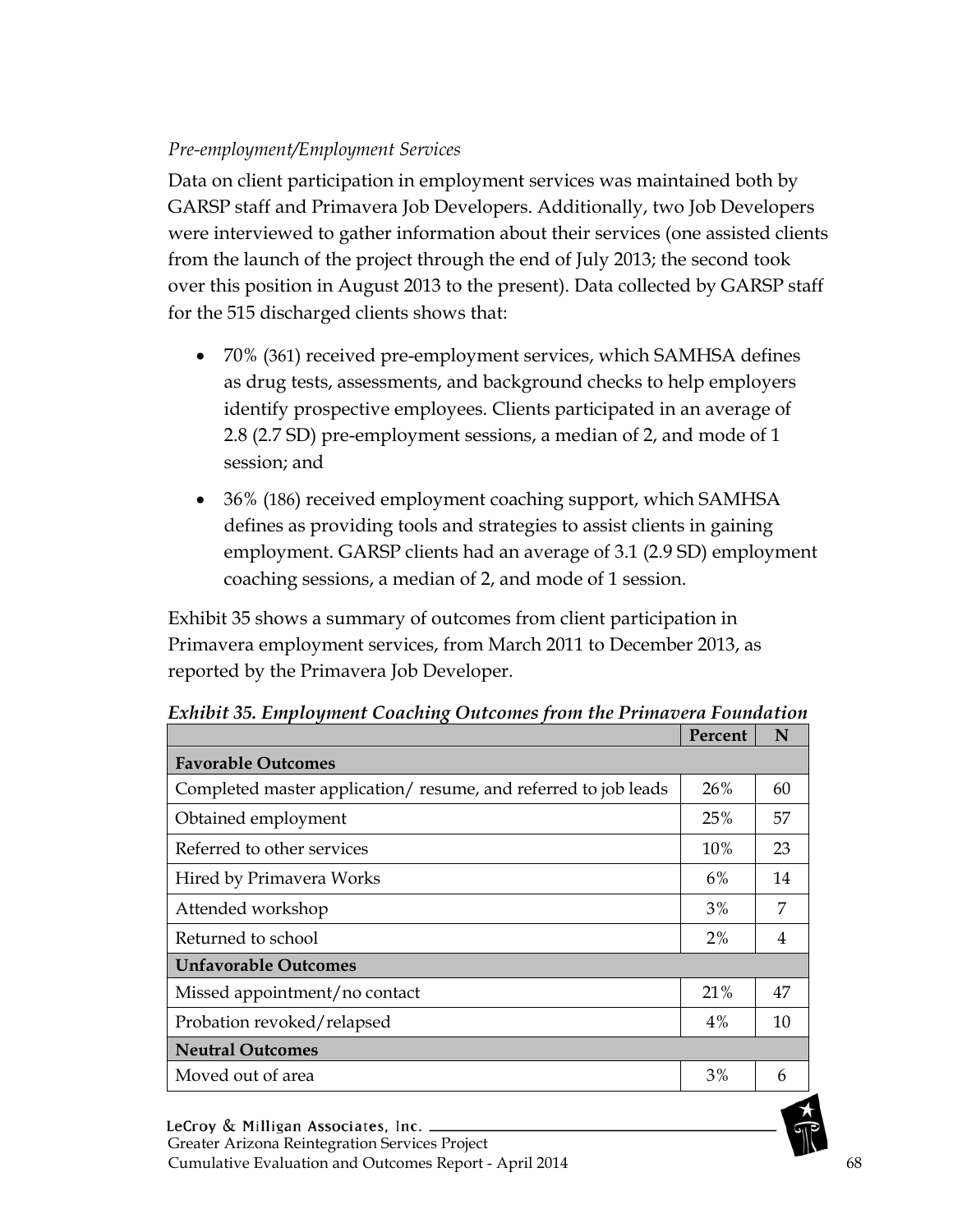A total of 228 clients were referred to Primavera in an average time of 27.7 days post release from prison (median of 17 and mode of 9), with a range in referral time from 1 day to 183 days (approximately 6 months post release). Clients were referred to Primavera in two main ways: 1) an RSS or Therapist would have a client call Primavera during a case management meeting or therapy session Compass-SAMHC, or 2) a Job Developer would attend group therapy sessions at the Compass-SAMHC outpatient office or spend time in the lobby before and after group sessions to build rapport and give clients contact information directly. One of the Job Developers interviewed also utilized time at the Compass-SAMHC office to follow up with individuals previously assisted. For example, she would bring clients copies of their finished resume or answer additional questions regarding a job search.

Job Developers reported that they would usually see about two GARSP clients at Primavera, twice per week; once for a first appointment and twice for a follow-up visit. The first appointment commonly takes about 2 hours and subsequent meetings last 60-75 minutes. During the first visit, the Job Developer completes an intake form that helps her get a variety of information about the client - convictions, barriers to employment, short and long-term goals, etc. The Job Developer then reviews a sample application and, if the client is willing to stay long enough, helps them piece together their work history for a resume. After the initial client meeting, the Job Developer is able to ascertain if a client has a strong enough work history and commitment to finding work to warrant writing a custom reference letter; for clients without such qualities the Job Developer will write a more general reference letter.

Overall, employment coaching services include: helping clients to identify their work skills and experience, build a resume, and search and apply for jobs; and providing clients with referrals to resources (e.g. clothing vouchers, low-income verification letter for bus pass, etc.). Some GARSP clients only seek assistance with building a resume. However, clients that want more assistance work with Job Developers to strategize on overcoming barriers employment: lack of skills, lack of transportation, lack of contact phone number or e-mail, etc. Job Developers also practice mock interviews with clients and, in particular, teach them effective ways to answer questions regarding a felony conviction. Job Developers also provide job leads and referrals to community resources such as

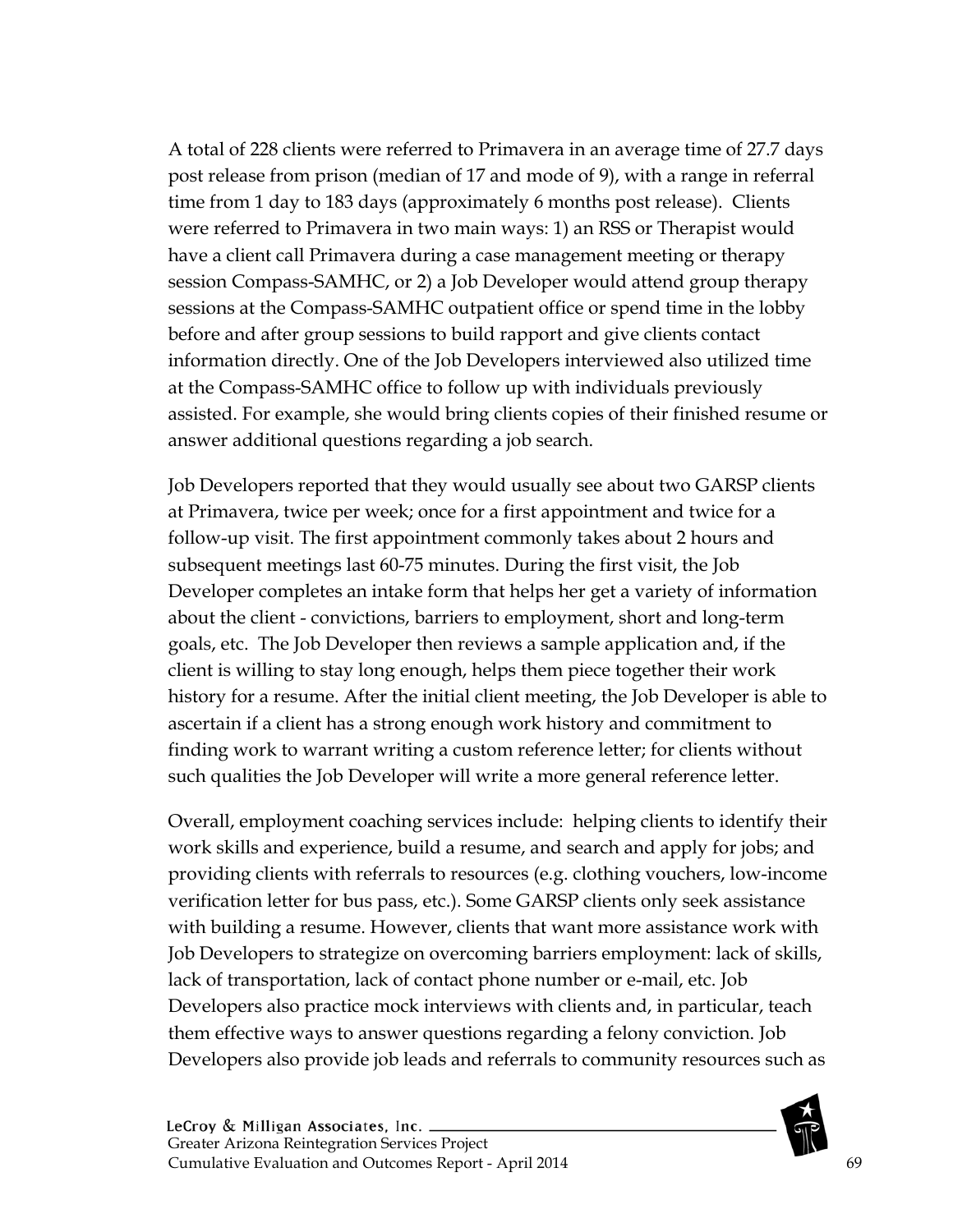for work clothing and food. Job Developers typically ask clients to schedule weekly in-person or phone check-in meetings, and usually give clients reminder calls about their appointments. In addition to individual meetings, they also offered workshops on job readiness at both Primavera and Compass-SAMHC. Job Developers commented that a client's success in finding work ultimately falls on the client and depends on their motivation and whether they are ready to make change in their life.

As shown in Exhibit 33, 72% (165) of clients experienced a favorable outcome from working with Primavera, including: obtaining employment (25%); being hired through Primavera Works (6%); completing an application/ resume and searching for job leads (26%); attending a Primavera workshop (3%); and returning to school (2%). Additionally, 10% were referred to other services to address more pressing needs, some of which limited their employability (e.g. SSDI benefits, Veteran's Affairs, housing, substance abuse, mental health issues.)

A quarter of clients that worked with Primavera had an unfavorable outcome, including missed appointments or no contact post referral (21%), and their probation was revoked or they relapsed in some way (4%). As shown in Exhibit 33, 21% (47) of GARSP clients would not make or keep appointments because of other issues, such a case before Child Protective Services, requirements from their parole officer, and limited access to transportation. If a client did not show up for an appointment, the Job Developer would try to contact them to reschedule. If they could not get in touch with the client, they would inform their RSS about it.

#### *HIV/AIDS Medical Services*

Almost two-thirds (61%, 316) of GARSP clients received testing for HIV/AIDS and, if needed, medical support for those who have HIV/AIDS through the grant partnership with Southern Arizona AIDS Foundation (SAAF).

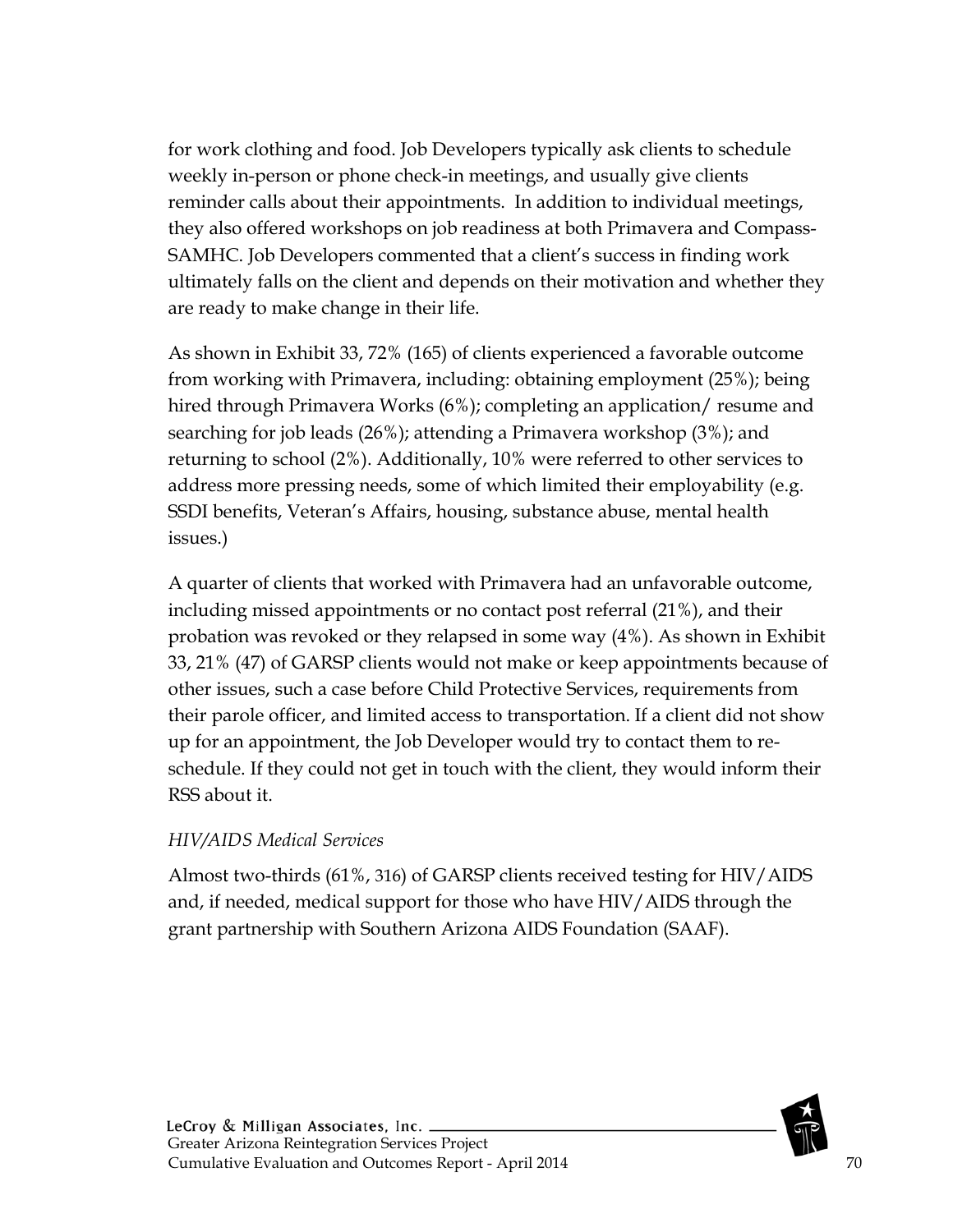# *After Care Services*

Various types of after care services are provided to GARSP clients, depending on their need post discharge from the program. After care services include:

- 60% (307) of discharged clients received between 1 and 20 sessions of **recovery coaching,** defined by SAMHSA as guidance involving a combination of counseling, support and various forms of mediation treatments to find solutions to deal with breaking the habit of substance abuse. In summary, clients received an average of 3.6 (3.5 SD) recovery coaching sessions, a median of 2, and mode of 1 session.
- 51% (261) of discharged clients received between 1 and 38 instances of **relapse prevention**, defined by SAMHSA as identifying a client's current stage of recovery and establishing a recovery plan to identify and manage relapse warning signs. Overall, clients received an average of 4.7 (4.9 SD) relapse prevention sessions, a median of 3, and mode of 1 session.
- One client received 25 sessions of **continuing care** services from GARSP post discharge, defined by SAMHSA as health care for extended periods.

# *Self-Sufficiency and Stability Outcomes*

The fourth goal of GARSP is to provide treatment and support services with evidence-based practices to improve the ability of each individual to achieve self-sufficiency and stability. This section describes client outcomes regarding self-sufficiency and stability, based on GPRA data.

# *Housing*

GARSP clients achieved some positive outcomes in terms of housing, when comparing their living situation reported at their first follow-up interview (either at 90 or 180 days) to their second follow-up interview (either at 180 days or discharge) (see Exhibit 36) (N=286). Of the clients who were **housed** at their first follow-up interview post release from prison, 85% remained in a housing situation at the time of their second follow-up; the remaining moved to an institution (11%) or a shelter/became homeless (4%). Of those living in an **institution** at their first follow-up, more than half (51%) remained in an institution and almost half (47%) moved into housing. Only a low proportion of 2% became homeless or was living in a shelter after leaving an institution. Of

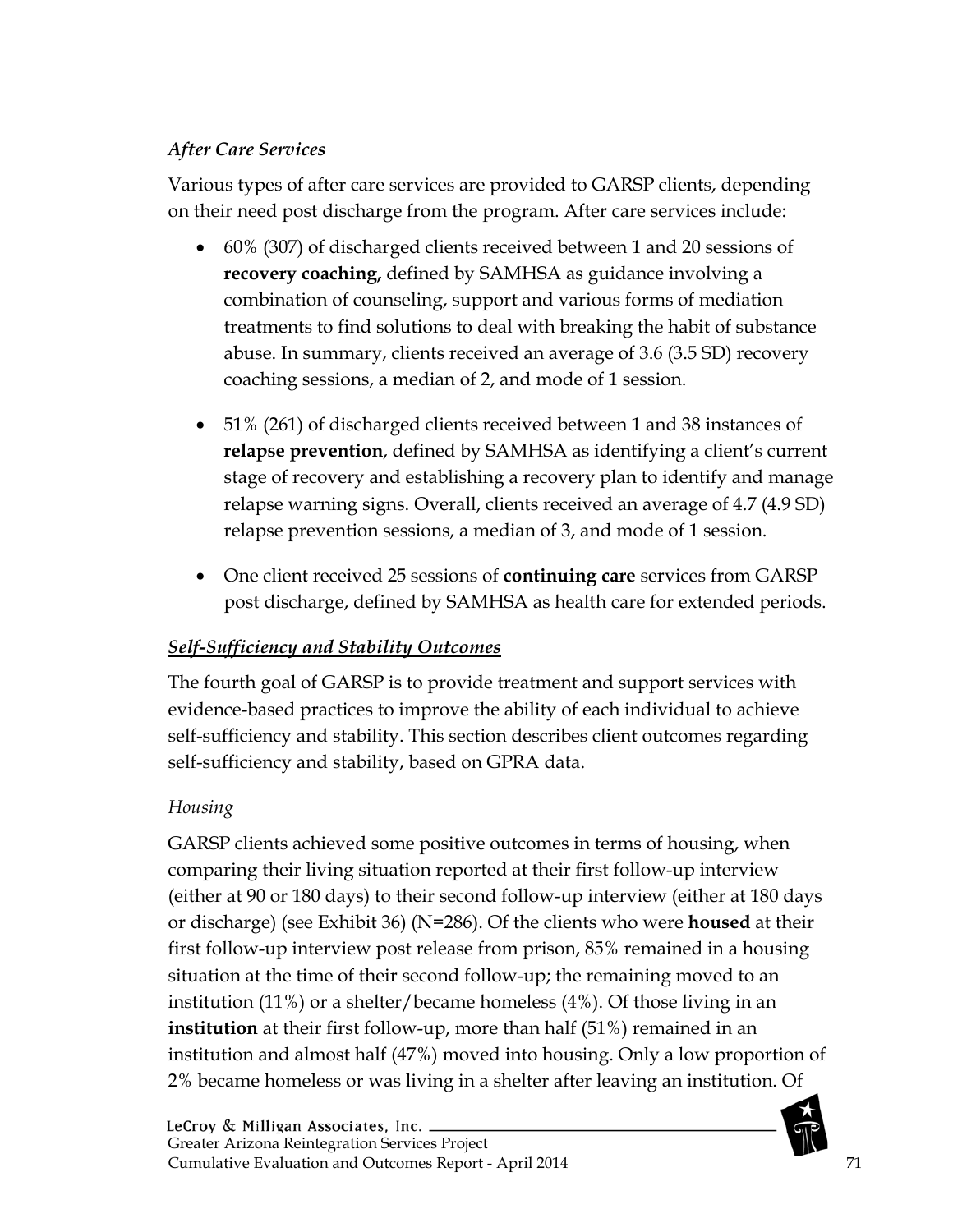those living homeless or in a shelter at their first follow-up, almost half (47%) moved into housing and 40% entered an institution, while two people remained in this unstable condition. Note that statistical significance could not be determined due to the small sample size of sheltered/homeless clients.

|                     |                | <b>Initial Follow-Up</b> |             |             |  |
|---------------------|----------------|--------------------------|-------------|-------------|--|
|                     |                | <b>Shelter/Street</b>    | Institution | Housed      |  |
| Second<br>Follow-up | Street/Shelter | $13\%$ (2)               | $2\%$ (3)   | $4\%$ (5)   |  |
|                     | Institution    | $40\%$ (6)               | 51% (66)    | $11\%$ (16) |  |
|                     | Housed         | $47\%$ (7)               | 47% (60)    | 85% (121)   |  |
| <b>Total</b>        |                | 100% (15)                | 100% (129)  | 100% (142)  |  |

*Exhibit 36. Living Situation Compared by Initial and Second Follow-up GPRA*

Overall, of the 385 people who completed a GPRA interview at least three months post reentry, 62% (240) were living in housing, while 34% (129) were living in an institution (including hospitalization and incarceration). Only 4% of GARSP clients were living in less stable conditions of a shelter (11) or homeless on the street (5).

## *Employment*

Of the 345 people who were at least three months post their release into the community, at the time of their last follow-up GPRA interview:

- 18% (71) were employed full-time (35+ hours a week);
- 12% (48) were employed part-time;
- 29% (110) were unemployed and looking for work;
- 41% (157) were unemployed and not looking for work; and
- 7% (26) were enrolled in a training project (part- or full-time).

Exhibit 37 shows the change in employment status of the 287 clients who completed both an initial follow-up interview (either at 90 or 180 days) and a second follow-up interview (either at 180 days or discharge). These results are statistically significant ( $x^2=94.866$ ,  $p=.000$ ). Over two-thirds (70%) of clients who were **employed** at their first follow-up interview maintained their employment by the time of their second interview; however, 30% became unemployed. More than a third (35%) of clients who were **unemployed** but looking for work at their first interview gained employment, however 65%

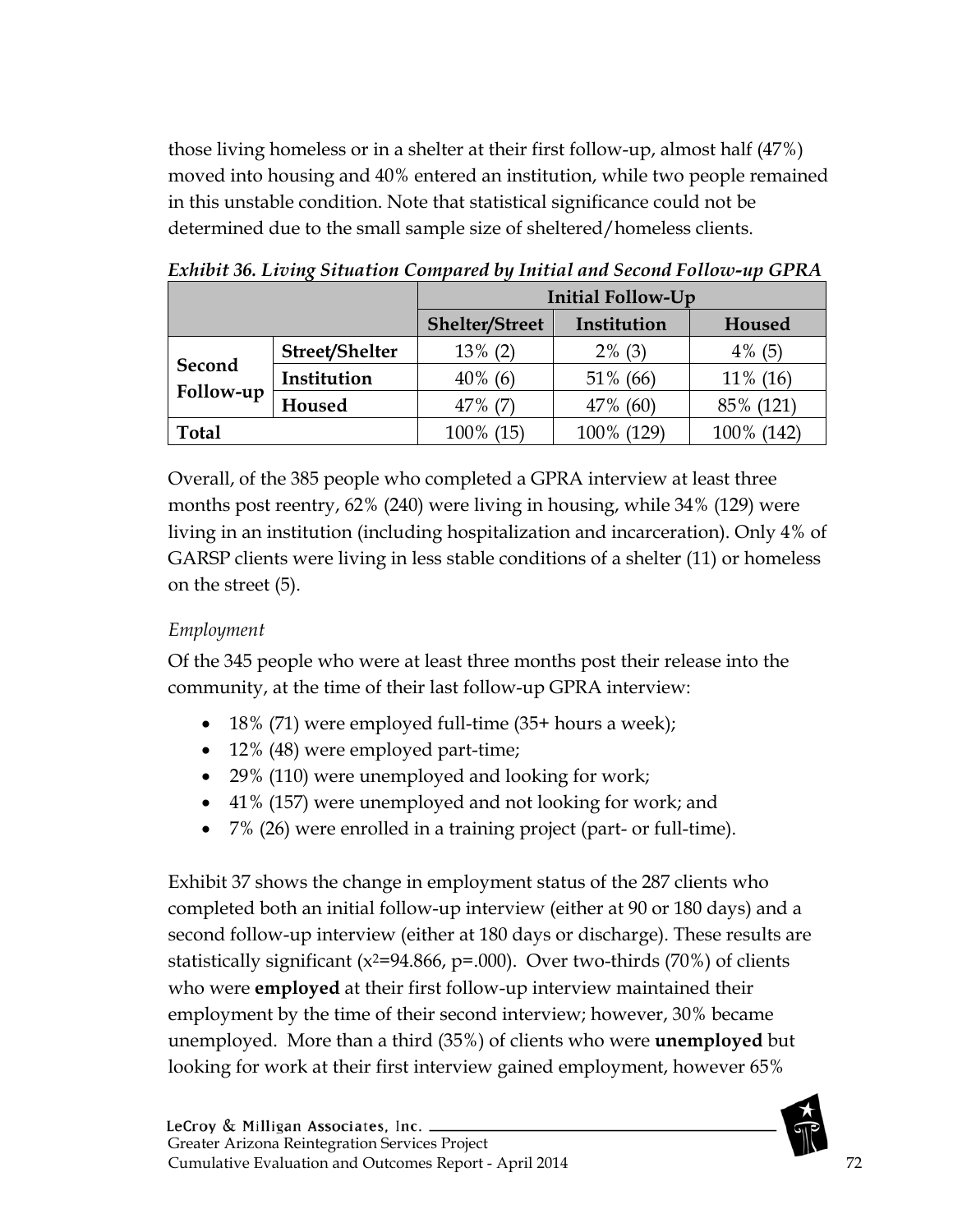remained unemployed. Finally, 11% of those **not looking for work** at the time of their first interview ended up gaining employment. Nevertheless, the remaining 89% remained unemployed. These results suggest that those were successful at finding employment after their reentry were more likely to keep their employment. However, those who could not find employment were more likely to remain unemployed.

|              |                    | Initial Follow-Up |             |                    |  |
|--------------|--------------------|-------------------|-------------|--------------------|--|
|              |                    | Employed          | Unemployed, | Unemployed,        |  |
|              |                    | (PT or FT)        | Looking     | <b>Not Looking</b> |  |
|              | Employed           |                   |             |                    |  |
|              | (PT or FT)         | 70% (43)          | 35% (32)    | 11% (15)           |  |
| Second       | Unemployed,        |                   |             |                    |  |
| Follow-up    | Looking            | 19% (12)          | 42% (39)    | 24% (32)           |  |
|              | Unemployed,        |                   |             |                    |  |
|              | <b>Not Looking</b> | $11\% (7)$        | 23% (21)    | 65% (86)           |  |
| <b>Total</b> |                    | 100% (62)         | 100% (92)   | 100% (133)         |  |

*Exhibit 37. Employment Status Compared by Initial and Second Follow-up GPRA*

#### *Income*

Exhibit 38 shows the sources of income that GARSP clients reported receiving in the 30 days prior to their intake, 90-Day GPRA interview, and 180-Day GPRA interview. At client intake, two thirds (66%) reported earning money from another source, with the majority specifying income earned or received in prison from gate fees, prison jobs, and the Women in Prison Project (WIPP). More than a third (36%) of clients received money from family and friends at the time of their release from prison. Money from family and friends and "other income sources" are the only categories of income that markedly decreased from program intake to 90 days post intake. Once clients were established in the community, a greater percentage of clients earned income from wages and public assistance, with a steady increase observed in both categories from 90 days to 180 days post intake.

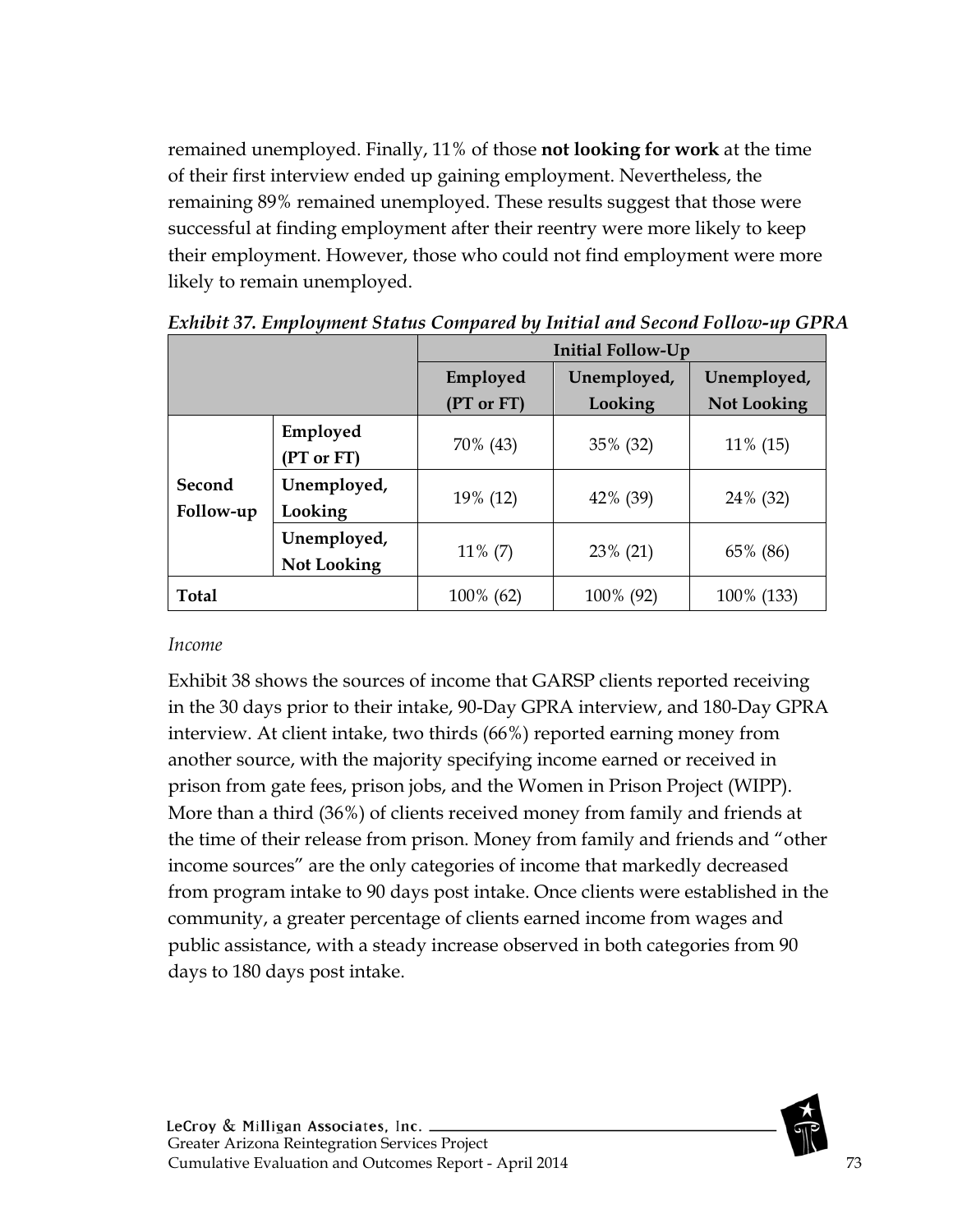|                          | Intake            | 90 Days           | 180 Days          |
|--------------------------|-------------------|-------------------|-------------------|
|                          | $\frac{0}{0}$ (n) | $\frac{0}{0}$ (n) | $\frac{0}{0}$ (n) |
| <b>Wages</b>             | $1\%$ (6)         | 30% (103)         | 38% (123)         |
| <b>Public Assistance</b> | $1\%$ (5)         | 29% (99)          | 35% (114)         |
| Retirement               | $.2\%$ (1)        | $.6\%$ (2)        | $.6\%$ (2)        |
| Disability               | $\Omega$          | $2\%$ (6)         | $5\%$ (15)        |
| Non-Legal Activity       | $.4\%$ (2)        | $2\%$ (8)         | $2\%$ (6)         |
| Family/Friends           | 36% (184)         | 25% (87)          | 25% (80)          |
| <b>Other Source</b>      | 66% (333)         | 28% (97)          | 14% (46)          |
| N                        | 504               | 346               | 324               |

*Exhibit 38. Sources of Income Earned in Past 30 Days at Intake, 90-Day, and 180-Day Follow-up*

Exhibit 39 displays the measures of central tendencies for total income earned, based on clients' self-report for the 30 days prior to data collection. A common trend across all three points in time is that the most frequently reported amount of income (mode) was \$0. However, a paired-samples t-test of income figures reported by clients who completed both the 90-Day and 180-Day GPRA (N=284), shows that clients earned a significantly higher average amount of income (\$448) at 180 days, compared to 90 days (\$362) (t=-2.054, p=.041)

*Exhibit 39. Total Income Earned in Past 30 Days at Intake, 90-Day, and 180- Day Follow-up*

|                | <b>Intake</b> | 90 Days     | 180 Days      |
|----------------|---------------|-------------|---------------|
| Average        | \$71.79       | \$365.53    | \$448.23      |
| Std. Deviation | \$118.56      | \$645.90    | \$588.75      |
| Median         | \$45          | \$108       | \$200         |
| Mode           | \$0           | \$0         | \$0           |
| Range          | \$0-\$1,500   | \$0-\$5,000 | $$0 - $3,500$ |
| N              | 502           | 346         | 324           |

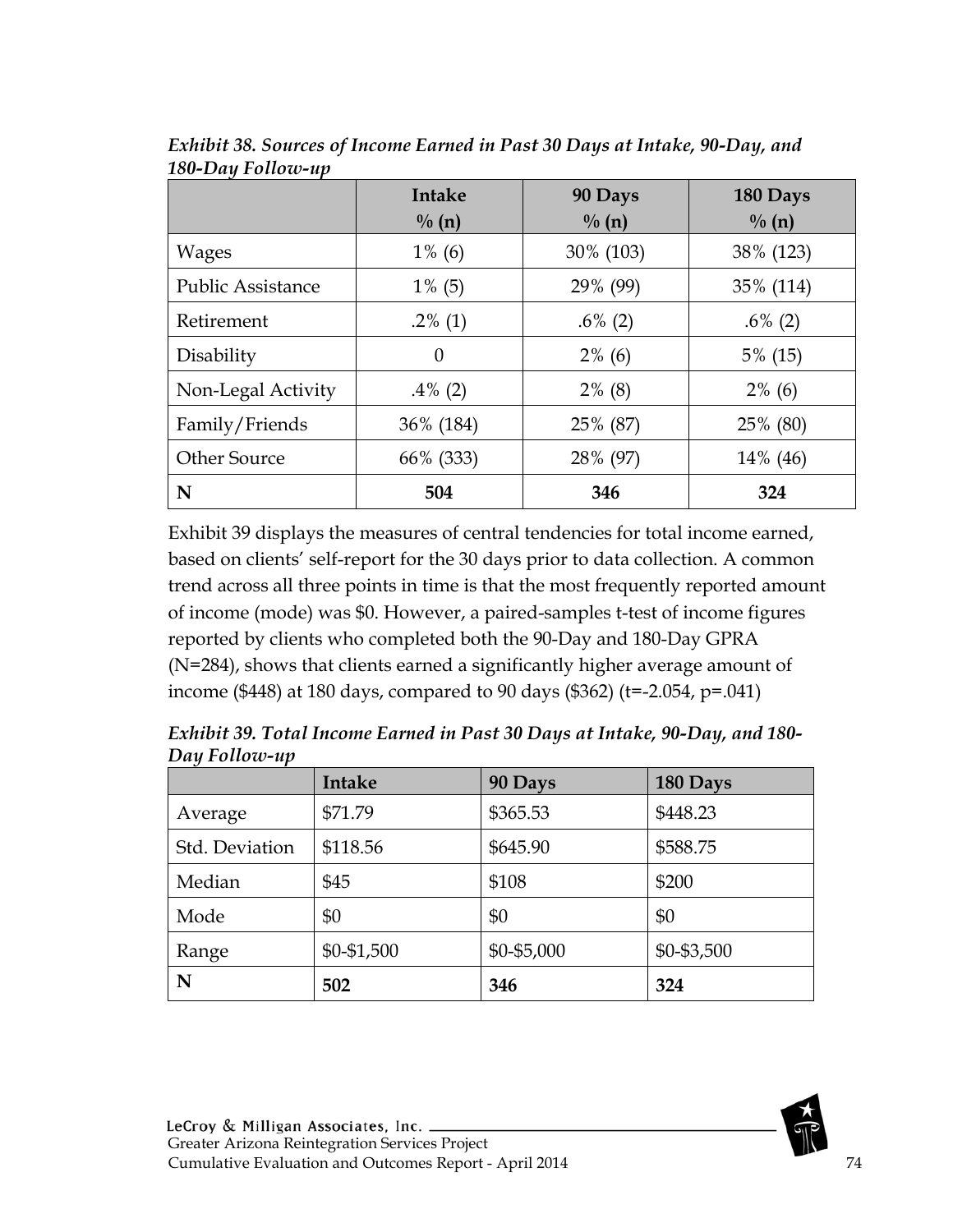#### *Social Connectedness*

Exhibit 40 shows that from intake to the program to 90 days post intake, clients increased their level of social connectedness through increased interactions with family and friends and increased attendance at support groups. For the majority of clients, these interactions were either maintained or increased at the 180-Day follow-up interview.

## *Exhibit 40. Social Connectedness of GARSP Clients at Intake, 90-Day, and 180-Day Follow-up*



## *Recidivism Outcomes*

The third goal of GARSP is to provide persons with a continuum of treatment and supportive services designed to promote sobriety and prevent recidivism into the criminal justice system. This section provides a summary of recidivism outcomes based on GPRA data (see the section on Goal 2 regarding sobriety). A report on recidivism by the Pew Center on the States (2011), documents the importance of understanding and analyzing recidivism – the rate at which offenders return to prison - due to the overcrowding of prison populations and growing state spending on corrections. The Pew Center report estimates that in 2008, one in 100 American adults was incarcerated. The rising prison population has resulted in the quadrupling of total state spending on corrections over the

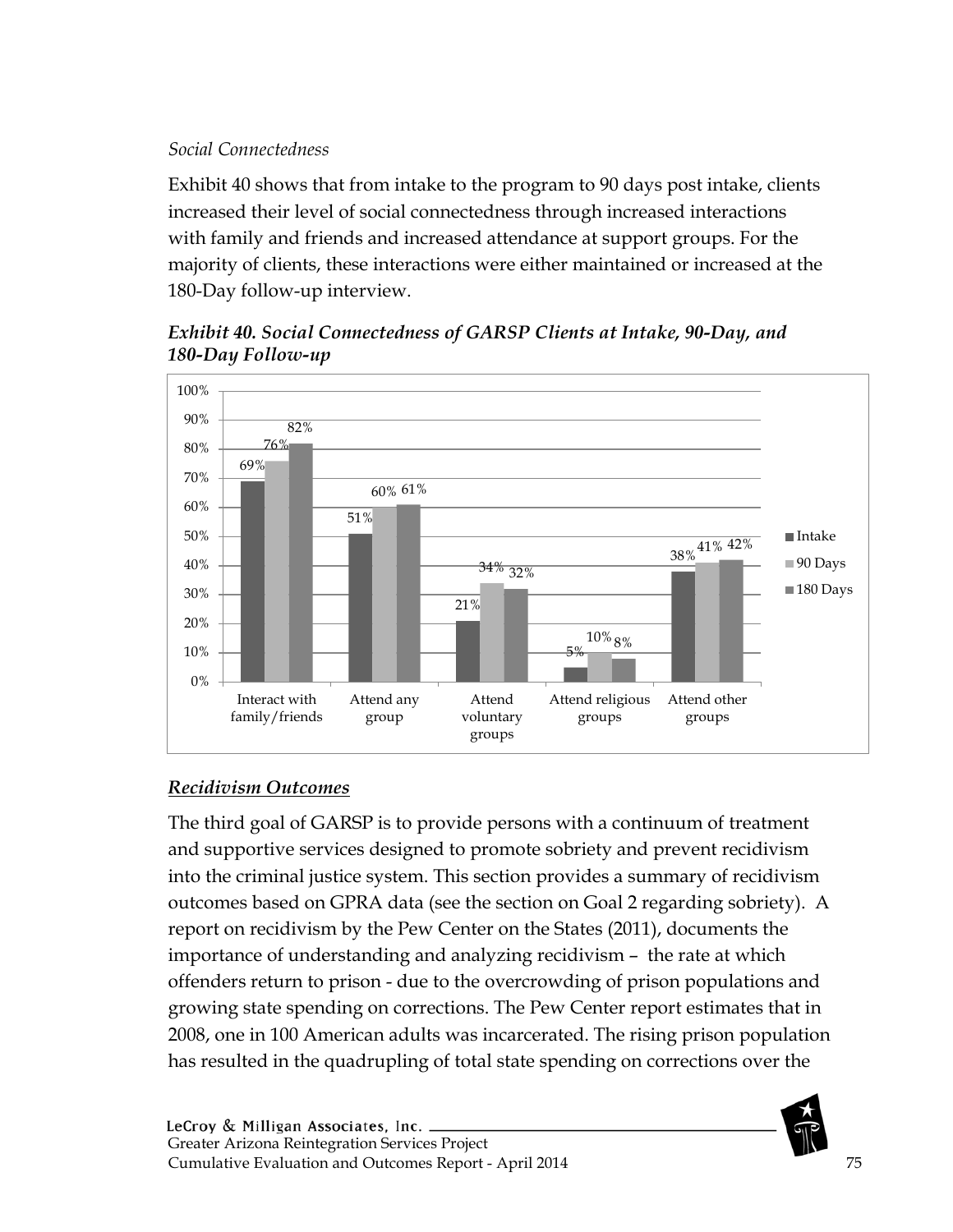past two decades, which topped \$52 billion in 2011. Given the nation's wilting economy, policy makers are scrutinizing corrections outcomes, of which recidivism is a key factor. A longitudinal study conducted by the U.S. Department of Justice's Bureau of Justice Statistics (2002) shows that 51.8% of offenders released from state prison in 1994 had returned to prison within three years, for violating the conditions of their release or committing a new crime. From 2004-2007, 15,795 prisoners from Arizona state prisons were released into the community, of which 39.1% recidivated. Data from this program on re-arrests and re-incarceration at 90 days post reentry and 180 days post reentry is presented below and shown in Exhibit 41.

#### *Re-arrests*

At 90 days post reentry, 97% (337) of 346 clients had not been arrested in the 30 days prior. Exhibit 41 shows that 3% (9) of GARSP clients had been arrested during this time frame. Eight were arrested once and one person was arrested 3 times; three were for a drug-related offense. At 180 days post reentry, 96% (310) of 324 clients had not been arrested in the 30 days prior. Only 4% (14) of clients had been arrested during this time frame, of which 10 were arrested once and four were arrested between 2 and 4 times. Twelve of these arrests were for a drug-related offense. No significant difference was observed in number of arrests from 90 to 180 days post intake, suggesting that the majority of people were not arrested for a new crime during this time frame.



*Exhibit 41. Rates of Re-arrest and Re-incarceration at 90-Day and 180-Day Follow-up*

LeCroy & Milligan Associates, Inc. \_ Greater Arizona Reintegration Services Project Cumulative Evaluation and Outcomes Report - April 2014 76

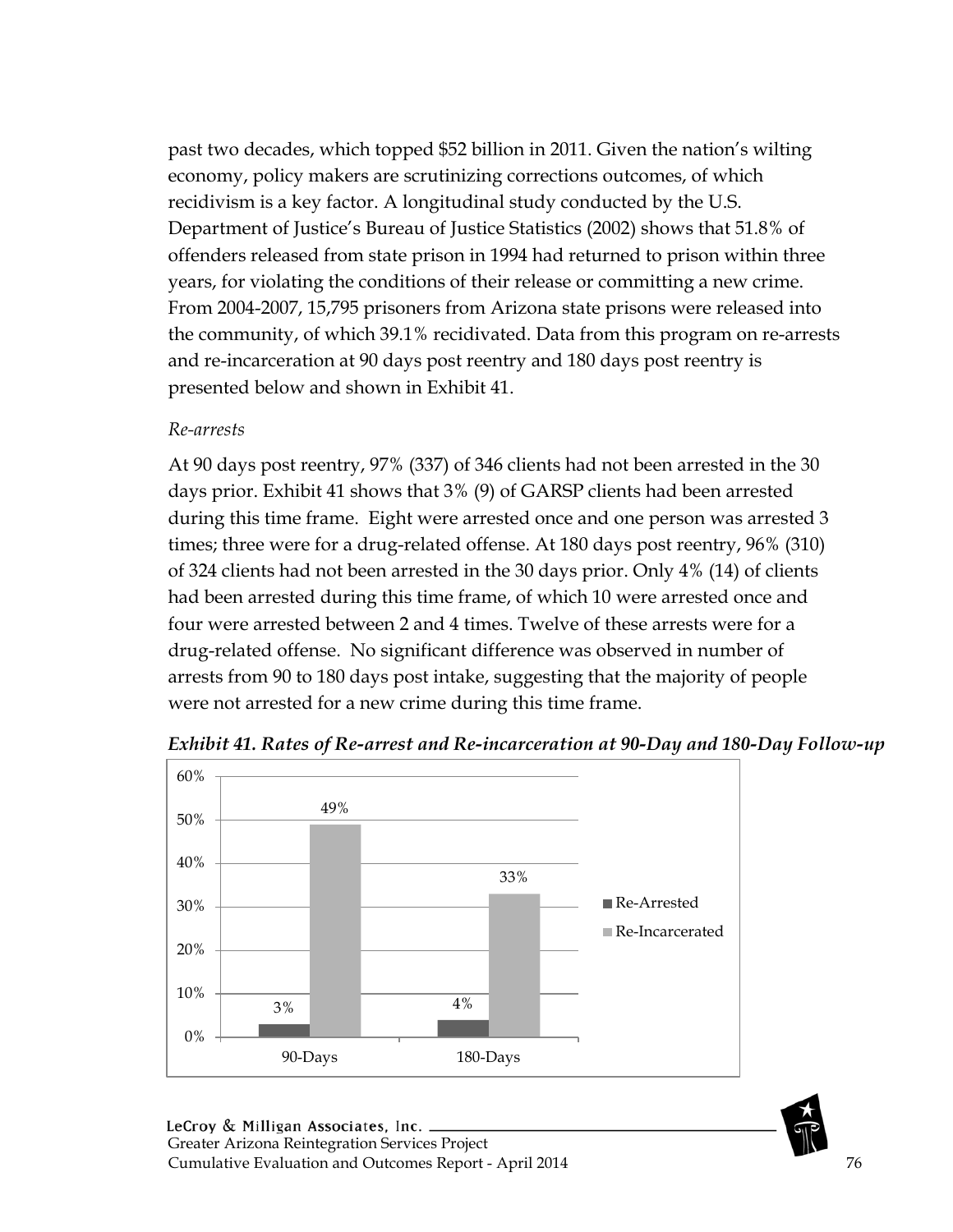#### *Re-incarceration*

At 90 days post reentry, 51% (177) out of 346 had not been re-incarcerated in the 30 days prior. However, Exhibit 36 above shows that 49% (169) of GARSP clients were re-incarcerated during this time frame. Time spent in jail ranged from 1 to 30 days, with an average number of 27 nights in jail (6.8 SD) and median and mode of 30. Almost three quarters (73%) of those re-incarcerated spent the entire 30 days prior to the 90-day reporting period in jail. However, at the 180-day follow-up, the percentage of respondents who had not been re-incarcerated in the 30 days prior increased to 66% (214) of 324. Exhibit 34 shows that 33% (110) of those interviewed at the 180-day GPRA spent between 2 and 30 nights in jail, with an average of 27 (6.8 SD) and median and mode of 30 nights. In summary, at six months post reentry, two-thirds of GARSP clients avoided returning back to jail.

# **GARSP Outcomes Study: Relationships between Client Characteristics, Service Utilization, and Re-Incarceration**

The evaluation team performed additional analyses to examine the impact of client characteristics, service utilization, and mediating factors, on whether or not a client was re-incarcerated in the 30 days prior to their follow-up GPRA interview (recidivism). Exhibit 2 displays the GARSP logic model and variables examined for this study. Variable types include:

- Data collected on client characteristics at entry to the program;
- Data on GARSP service receipt and intensity;
- Mediating factors that are both short-term outcomes and mediators of program level outcomes; and
- Program level outcomes.

The total population of clients served by GARSP is 517. This outcomes study utilizes data from a sub-sample of 385 clients, who completed both the intake GPRA interview and a follow-up GPRA interview at 3 months (n=61) or at 6 months (n=324). Three month survey data was included in the study in the 61 cases where a 6 month follow-up survey was not collected.

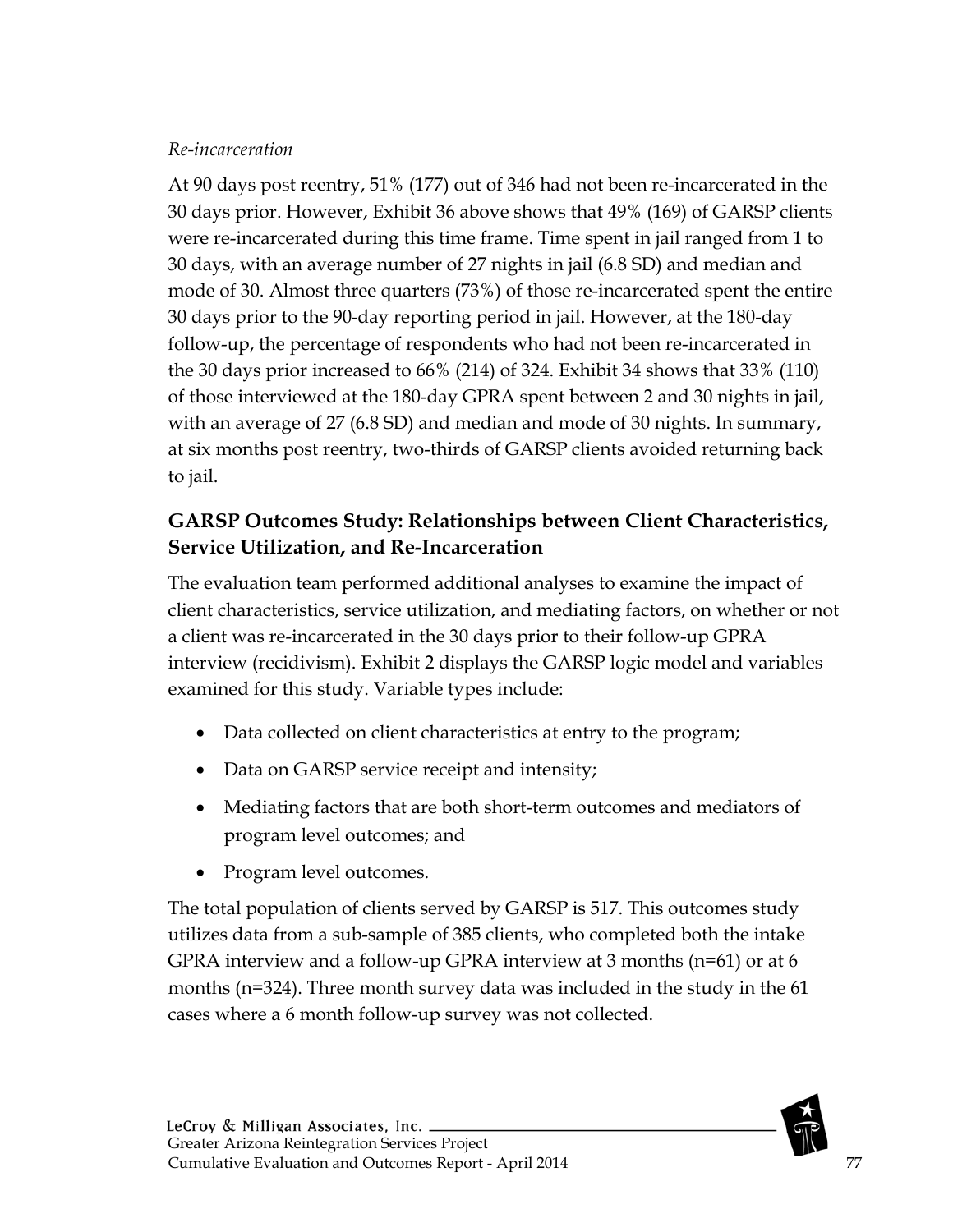## *Variables Examined in the Analysis*

The following variables are included in the analysis. These variables were included for several reasons: 1) based on the GARSP program theory and logic model (see Exhibit 2); 2) relationships suggested in the recidivism literature; 3) they have an adequate sample distribution across the two categories; and 4) exploratory statistical analysis revealed correlation.

#### *Dependent Variable: Re-Incarceration*

The dependent variable of this study is whether or not a client was reincarcerated at any time during the 30 days prior to their follow-up GPRA interview. Re-incarceration can be the result of a parole violation (n=128) and/or being arrested for a new crime (n=13). Exhibit 42 shows that 37% of GARSP clients were re-incarcerated for between 1 and 30 days of the 30 days prior to their 3 or 6 month follow-up GPRA interview. Whereas 63% were not incarcerated for any of the 30 days prior to follow-up. This 30 day time frame represents 60 to 90 days post release from prison and into the program for those who completed the 3 month (90 Day) follow-up GPRA; and 150 to 180 days post release for those who completed the 6 month (180 Day) follow-up GPRA interview. This dichotomous variable was chosen as the study dependent variable because it produces an adequate sample size and distribution across the two groups to allow for meaningful statistical analysis. For example being re-arrested or not was not a viable dependent variable for this study because only 4% (16) of follow-up interviewees were re-arrested for a new crime committed. Data analysis on this limited population would not yield meaningful findings.

| Reason              | N   | Percent |
|---------------------|-----|---------|
| Re-incarcerated     | 141 | 37%     |
| Not re-incarcerated | 245 | 63%     |
| <b>Total</b>        | 386 | 100%    |

*Exhibit 42. Re-Incarceration Status, 30 Days Prior to 90 Day or 180 Day Follow-up GPRA*

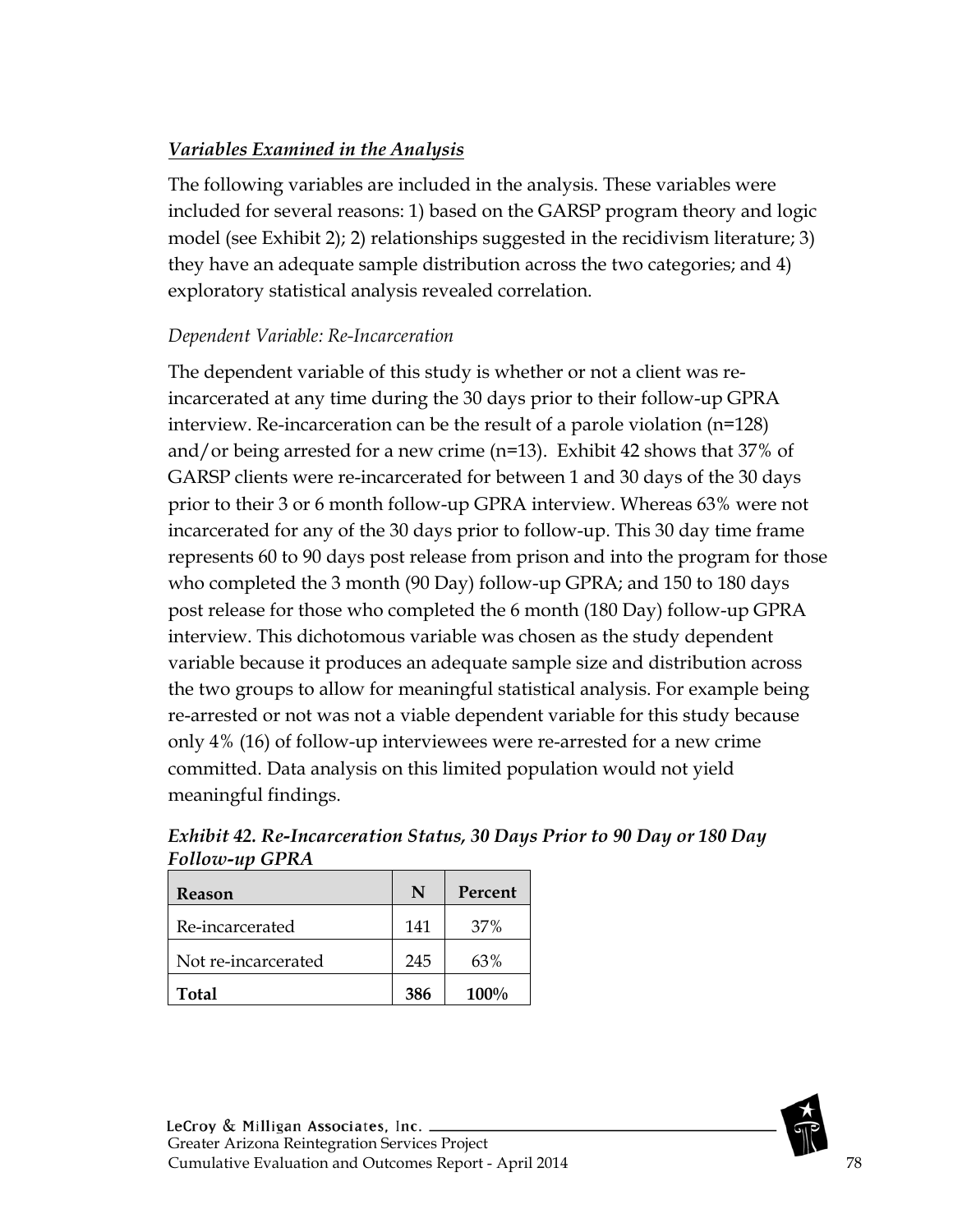#### *Independent Variables: Client Characteristics*

In an outcomes study, independent variables are used to predict the dependent variable. Exhibit 43 displays the categorical independent variables related to client characteristics that were examined as factors with a possible relationship to re-incarceration, based on the GARSP program theory and recidivism literature. For the purposes of this analysis, the variables were re-coded into dichotomous categories of 0/1, where the code of 0 represents the negative attribute or the untested condition (in the case of demographic variables of gender, race, ethnicity, and children) and 1 represents the desirable attribute or the tested condition. Frequencies for the desired attribute or tested condition of variables included in the analysis are shown in Exhibit 2.

| <b>Variables</b>                                                                               | $\frac{0}{0}$ (n) |
|------------------------------------------------------------------------------------------------|-------------------|
| Gender, male                                                                                   | 57% (297)         |
| Race, white                                                                                    | 54% (278)         |
| Ethnicity, Hispanic/Latino                                                                     | 29% (147)         |
| Has children                                                                                   | 74% (380)         |
| No involvement with Child Protective Services                                                  | 85% (440)         |
| No co-occurring substance abuse and mental health diagnosis                                    | 32% (167)         |
| Greater than a high school education                                                           | 35% (181)         |
| Employed                                                                                       | 30% (119)         |
| Attends a self-help or recovery support group                                                  | 60% (230)         |
| Has interactions with family and/or friends who support recovery                               | 81% (314)         |
| Self-reports that psychological or emotional problems are not at all to<br>slightly bothersome | 58% (222)         |
| Discharged from the program with satisfactory progress                                         | 74% (380)         |

|  | Exhibit 43. Client Characteristics Included as Independent Variables |  |  |
|--|----------------------------------------------------------------------|--|--|
|  |                                                                      |  |  |

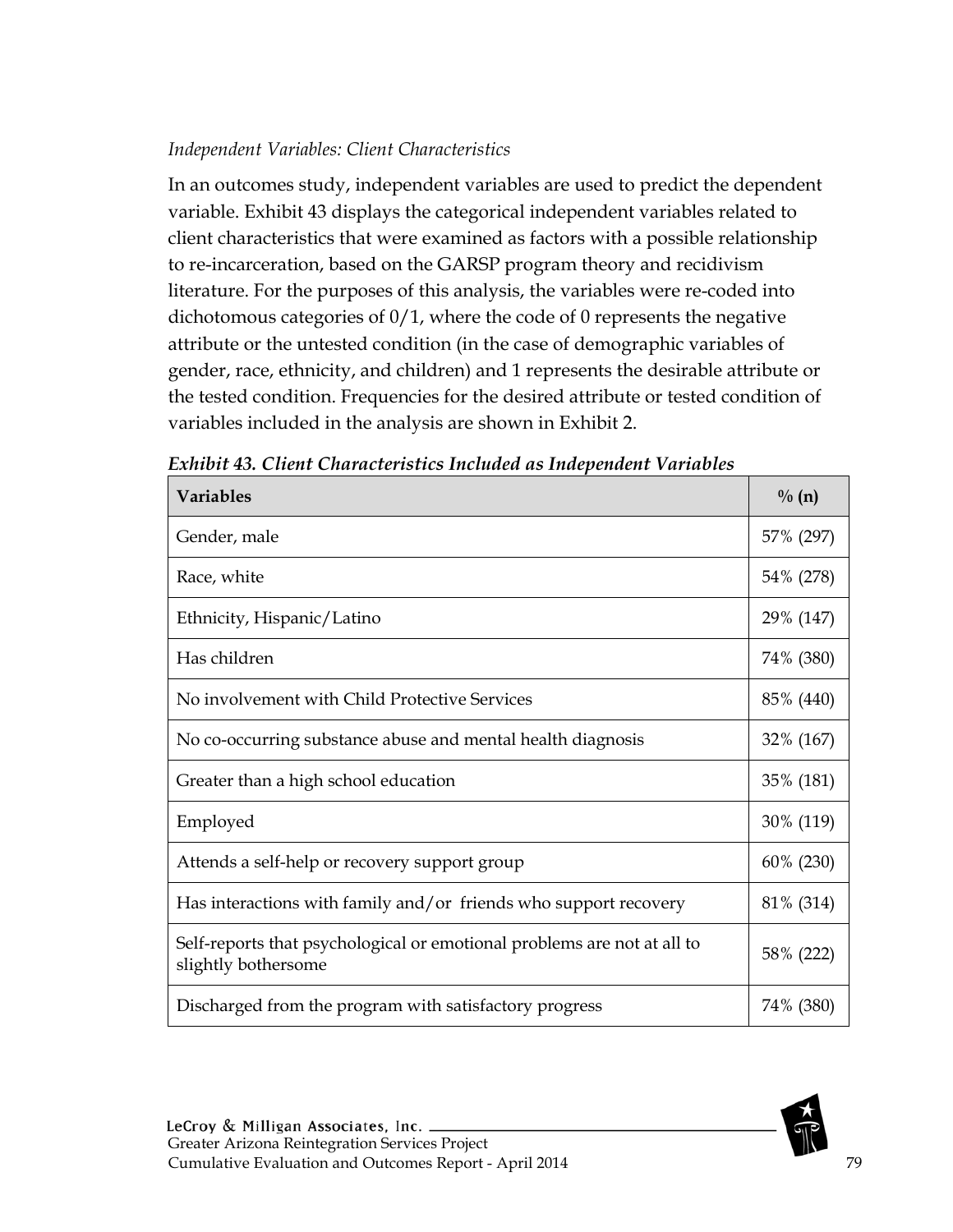#### *Independent Variables: Service Utilization and Dosage*

In addition to the categorical independent variables listed above, 16 continuous variables representing service receipt and dosage were also included in the analysis as possible predictors of re-incarceration (Exhibit 44). The first two variables are composite variables. The first is a calculation of the total number of services types received, out of the possible 27 treatment, case management, and education service types. The second one is a calculation of the total number of sessions received for all service types. The remaining variables represent the number of sessions received over the course of the grant for specific services. These services were selected from the range of services offered, because they were received by an adequate portion of the population and at varying levels of intensity. For example, screening services were not included because this is a standard service provided once to all clients; additionally, HIV/AIDS counseling was excluded because it was a service provided to only three clients. Descriptive statistics are presented in Exhibit 4, including the minimum and maximum number, as well as the average number of sessions and standard deviations.

|                                        |     | Minimum  | Maximum | Mean  |        |
|----------------------------------------|-----|----------|---------|-------|--------|
| <b>Variables</b>                       | N   | Value    | Value   | Value | Std. D |
| Total number of service types received | 515 | 1        | 19      | 9.5   | 3.118  |
| Total number of sessions received      | 515 | 1        | 245     | 36.5  | 33.586 |
| Assessment                             | 515 | $\Omega$ | 19      | 2.8   | 1.645  |
| Individual counseling                  | 515 | $\Omega$ | 50      | 3.9   | 6.312  |
| Group counseling                       | 515 | $\Omega$ | 32      | 1.8   | 4.383  |
| Co-occurring treatment and recovery    | 515 | $\theta$ | 8       | .46   | 1.209  |
| Pre-Employment                         | 515 | $\Omega$ | 19      | 2.0   | 2.630  |
| <b>Employment Coaching</b>             | 515 | $\Omega$ | 22      | 1.1   | 2.294  |
| Transportation                         | 515 | $\theta$ | 54      | 4.2   | 5.356  |
| Substance Abuse Education              | 515 | $\Omega$ | 19      | .67   | 2.341  |
| Peer Coaching or Mentoring             | 515 | $\Omega$ | 55      | 6.5   | 8.201  |
| Housing Support                        | 515 | $\Omega$ | 63      | 2.7   | 3.922  |
| Information and Referrals              | 515 | $\theta$ | 19      | 3.4   | 3.129  |
| After care: relapse prevention         | 515 | $\Omega$ | 38      | 2.4   | 4.235  |
| After care: recovery coaching          | 515 | $\Omega$ | 20      | 2.2   | 3.253  |

*Exhibit 44. Service Utilization Independent Variables*

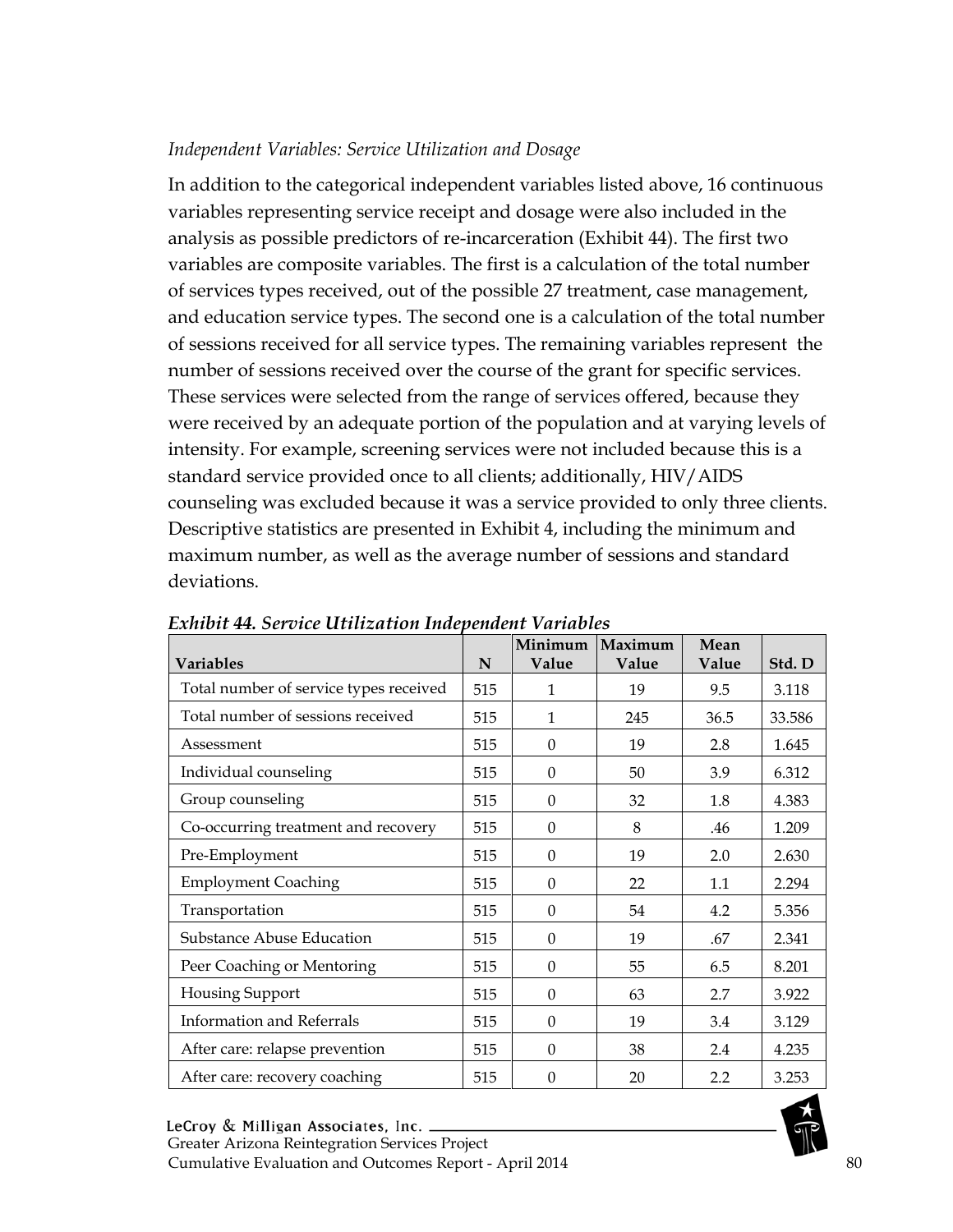## *Insignificant Relationships*

Bi-variate analyses performed to explore the relationship between the dependent and independent variables revealed several insignificant relationships, based on the results of a chi square  $(x^2)$  or t-test; therefore these independent variables were excluded in the subsequent analytical steps. The following demographic variables had no significant impact on a client's reincarceration status, shown in Exhibits 45 through 50:

- Gender;
- Race and ethnicity;
- Children and their interactions with CPS; and
- Education level achieved.

#### *Exhibit 45. Gender by Re-Incarceration Status*

| Area                | <b>Male</b> | Female      |
|---------------------|-------------|-------------|
| Re-Incarcerated     | 37% (80)    | $36\%$ (61) |
| Not Re-Incarcerated | 63% (138)   | 64% (107)   |
|                     | 218         | 168         |

 $(x^2=.006, p=.937)$ 

#### *Exhibit 46. Race by Re-Incarceration Status*

| Area                | White     | Non-White |
|---------------------|-----------|-----------|
| Re-Incarcerated     | 36% (75)  | 37% (66)  |
| Not Re-Incarcerated | 64% (132) | 63% (113) |
|                     | 179       | 207       |

 $(x^2=.017, p=.896)$ 

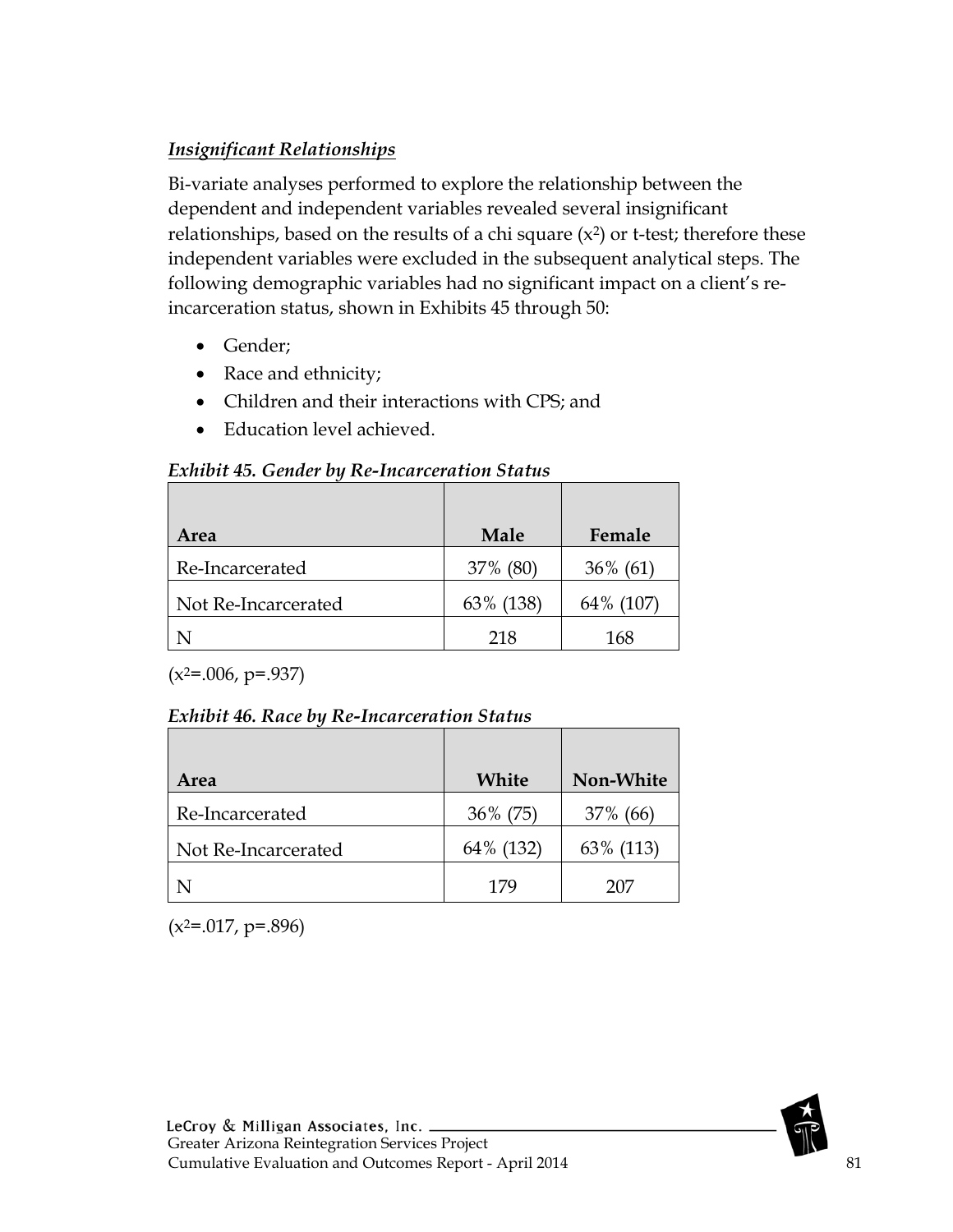| Area                | Hispanic  | Non-<br>Hispanic |
|---------------------|-----------|------------------|
| Re-Incarcerated     | 34% (36)  | 37% (104)        |
| Not Re-Incarcerated | 63% (175) | 66% (69)         |
|                     | 279       | 105              |

*Exhibit 47. Ethnicity by Re-Incarceration Status*

 $(x^2=.294, p=.587)$ 

#### *Exhibit 48. Children by Re-Incarceration Status*

| Area                | Children | No<br>Children |
|---------------------|----------|----------------|
| Re-Incarcerated     | 35% (38) | 37% (103)      |
| Not Re-Incarcerated | 65% (70) | 63% (175)      |
|                     | 108      | 278            |

 $(x^2=.117, p=.733)$ 

| Exhibit 49. Children in CPS Custody by Re-Incarceration Status |  |
|----------------------------------------------------------------|--|
|----------------------------------------------------------------|--|

| Area                | Children in<br><b>CPS</b><br>Custody | N <sub>0</sub><br>Children in<br><b>CPS</b><br>Custody |
|---------------------|--------------------------------------|--------------------------------------------------------|
| Re-Incarcerated     | 47% (28)                             | 35% (113)                                              |
| Not Re-Incarcerated | 53% (32)                             | 65% (213)                                              |
|                     |                                      | 326                                                    |

 $(x^2=3.149, p=.076)$ 

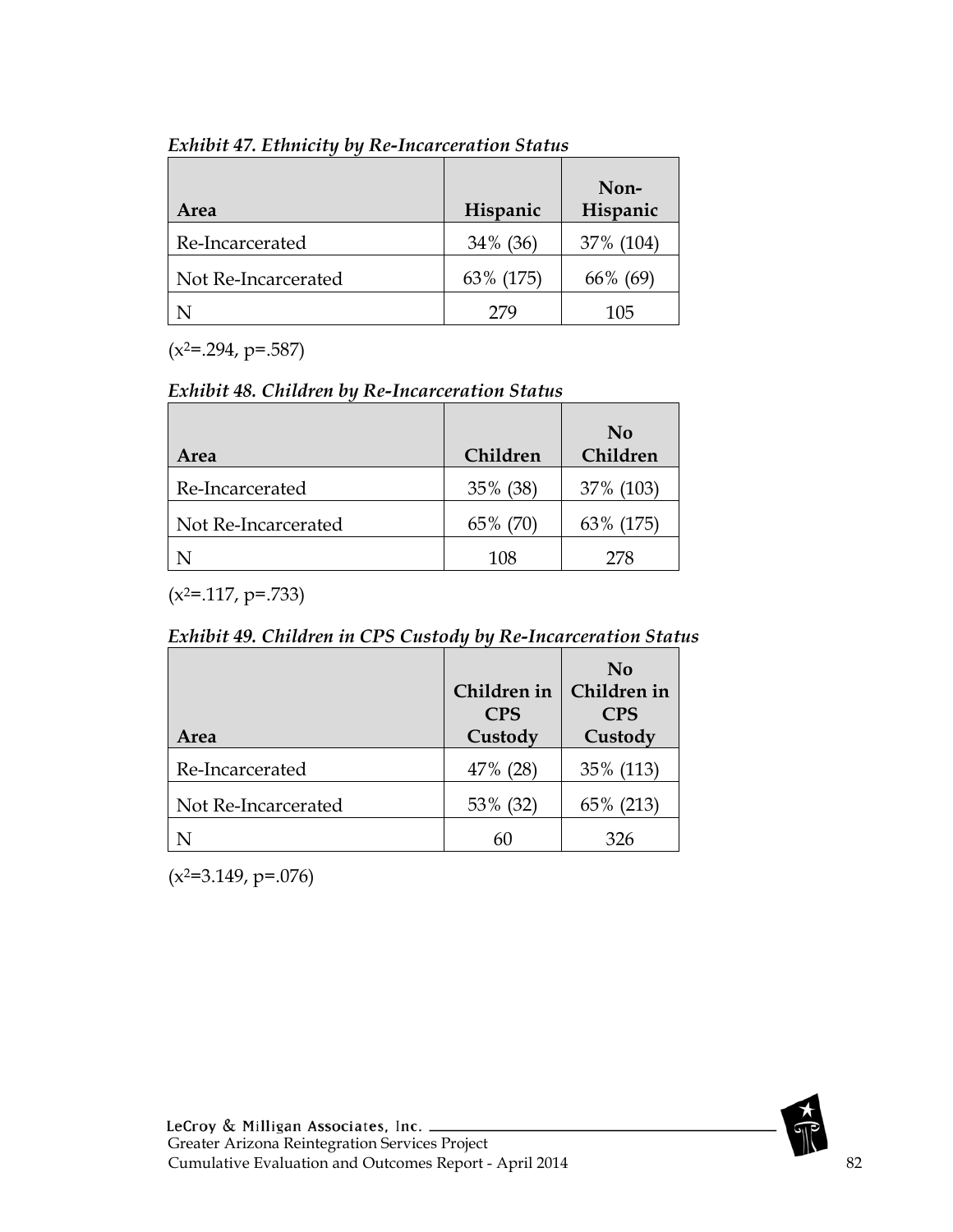| Area                | High<br><b>School</b><br>Degree or<br>Less<br>Education | More than<br>a High<br><b>School</b><br><b>Degree</b> |
|---------------------|---------------------------------------------------------|-------------------------------------------------------|
| Re-Incarcerated     | 39% (97)                                                | $32\%$ (44)                                           |
| Not Re-Incarcerated | 61% (153)                                               | 66% (92)                                              |
|                     | 250                                                     | 136                                                   |

#### *Exhibit 50. Education by Re-Incarceration Status*

 $(x^{2}=1.579, p=.209)$ 

Likewise, five types of service utilization showed no significant impact on reincarceration status, shown in Exhibit 51.

*Exhibit 51. Insignificant Service Utilization Variables*

| <b>Service Utilization Variable</b>    | $Re-$<br>Incarcerated<br>$(N=141)$ | Not Re-<br>Incarcerated<br>$(N=245)$ | $\mathbf{f}$ | P    |
|----------------------------------------|------------------------------------|--------------------------------------|--------------|------|
| Transportation                         | 4.46                               | 5.47                                 | $-1.639$     | .102 |
| Assessment                             | 2.80                               | 3.04                                 | $-1.631$     | .104 |
| Co-occurring treatment and<br>recovery | .49                                | .59                                  | $-0.743$     | .458 |
| Individual counseling                  | 5.34                               | 4.84                                 | 0.675        | .500 |
| <b>Housing Support</b>                 | 3.19                               | 3.25                                 | $-0.122$     | .903 |

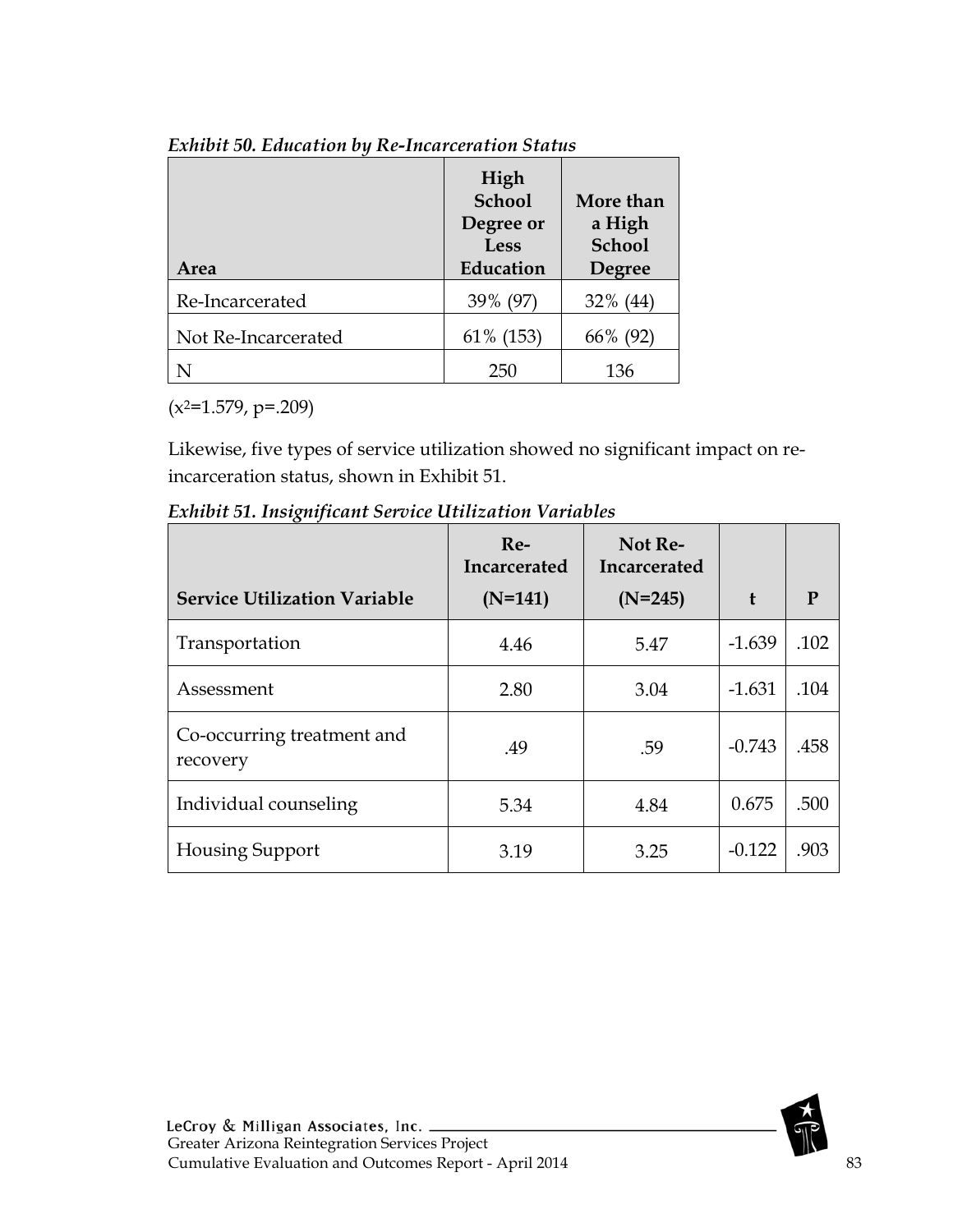## *Significant Relationships*

The following variables demonstrated a significant relationship to recidivism, based on results from a chi square  $(x^2)$  or t-test. Therefore, therefore these independent variables were included in the subsequent regression analysis. **Being employed** is significantly related to not getting re-incarcerated. Exhibit 52 shows that clients who were not employed at follow-up (51%) were significantly more likely to return to incarceration than those employed at follow-up  $(4\%)$ .

| Area                | <b>Not</b><br>Employed | Employed  |
|---------------------|------------------------|-----------|
| Re-Incarcerated     | 51% (136)              | $4\%$ (5) |
| Not Re-Incarcerated | 49% (130)              | 96% (115) |
|                     | 266                    | 120       |

*Exhibit 52. Employment by Re-Incarceration Status*

 $(x^2=78.658, p=.000)$ 

Having **stronger social connectedness** is significantly related to not getting reincarcerated. Exhibit 53 shows that clients who did not attend a voluntary, religious/faith-affiliated, and/or other self-help group for recovery (50%) were significantly more likely to return to jail compared to 27% of those who attended such groups. Exhibit 54 demonstrates this same relationship, with clients who lack interactions with family and friends that support their recovery being significantly more likely to return to jail than those who have supportive interactions.

| <b>Exhibit 53. Attends Support Group by Re-Incarceration Status</b> |  |  |
|---------------------------------------------------------------------|--|--|
|                                                                     |  |  |

| Area                | Does Not<br><b>Attend</b> | <b>Attends</b> |
|---------------------|---------------------------|----------------|
| Re-Incarcerated     | 50% (78)                  | 27% (63)       |
| Not Re-Incarcerated | 50% (78%)                 | 73% (167)      |
|                     | 156                       | ን3በ            |

 $(x^2=20.493, p=.000)$ 

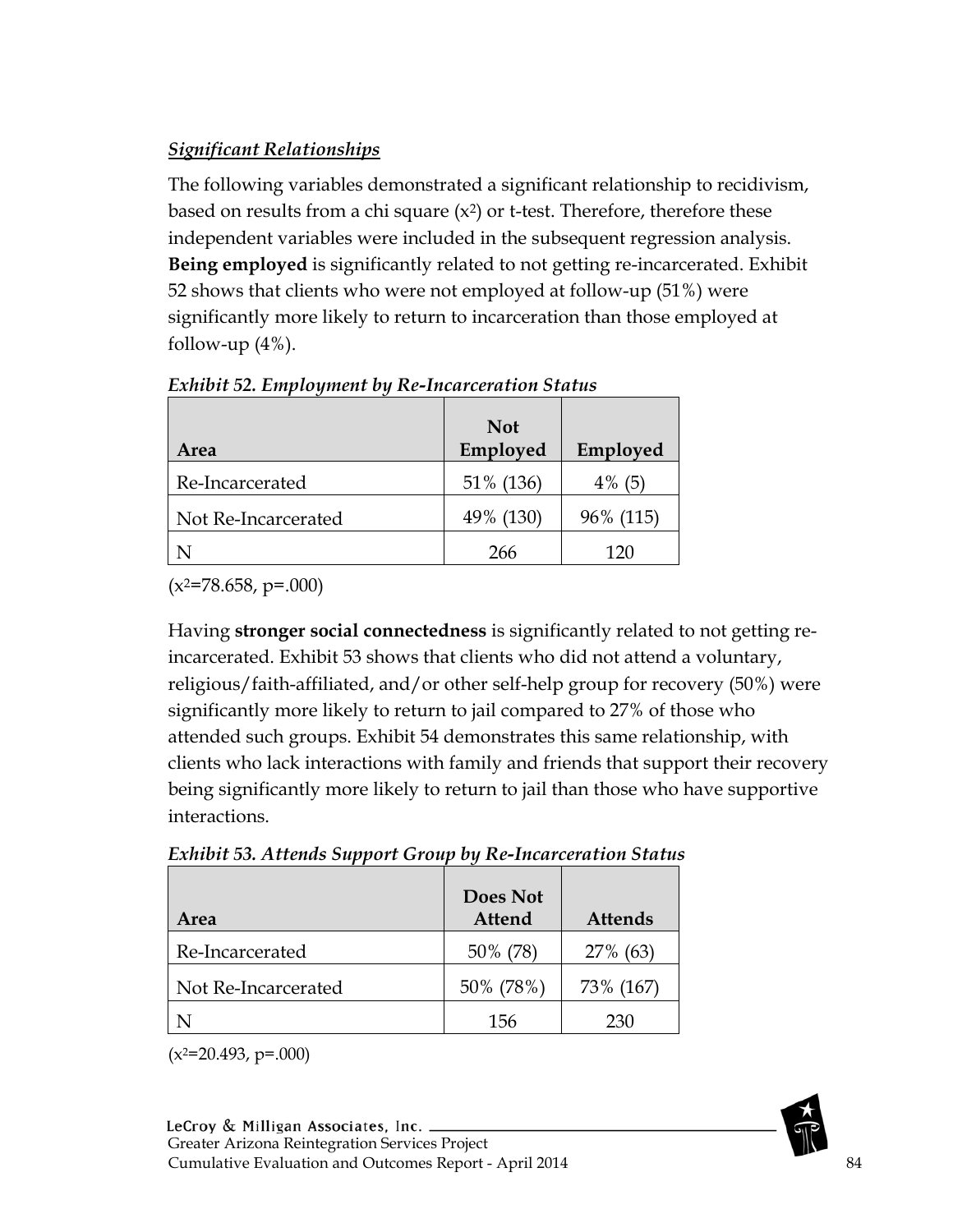| Area                | No interactions | <b>Has interactions</b> |
|---------------------|-----------------|-------------------------|
| Re-Incarcerated     | 67\% (48)       | 30% (93)                |
| Not Re-Incarcerated | 33% (24)        | 70% (221)               |
|                     | 77              | 314                     |

*Exhibit 54. Interactions with People who Support Recovery by Re-Incarceration Status*

 $(x^{2}=34.675, p=.000)$ 

**Successful completion of GARSP** is significantly related to not returning to jail. Exhibit 55 shows that more than half (54%) of clients who were discharged from the program with unsatisfactory completion returned to jail, compared to only a third of those who were satisfactorily discharged. Successful program completion was determined by GARSP therapists and RSS staff at the time of a client's exit from the program, whether it was due to graduation or referral to another program or involuntary discharge as a result of nonparticipation.

| Area                | <b>Discharged</b><br>Unsatisfactorily | <b>Discharged</b><br>Satisfactorily |
|---------------------|---------------------------------------|-------------------------------------|
| Re-Incarcerated     | 54% (30)                              | 33% (110)                           |
| Not Re-Incarcerated | $46\%$ (26)                           | 67% (219)                           |
|                     | 56                                    | 329                                 |

*Exhibit 55. Program Discharge Status by Re-Incarceration Status*

 $(x^2=8.386, p=.004)$ 

**Receipt of a greater level of service intensity from GARSP is significantly related to not being re-incarcerated**. Exhibit 56 displays the results of an independent-samples t-test, comparing average service utilization and client's age by re-incarceration status. All t-tests shown below produced statistically significant results. These findings reveal that not being re-incarcerated is significantly related to receiving a greater level of service intensity. For example, those who did not return to jail received a higher average number of service types of 10.7, compared to 9.4 of those who were re-incarcerated. Furthermore, clients who were not re-incarcerated received an average of 50.3

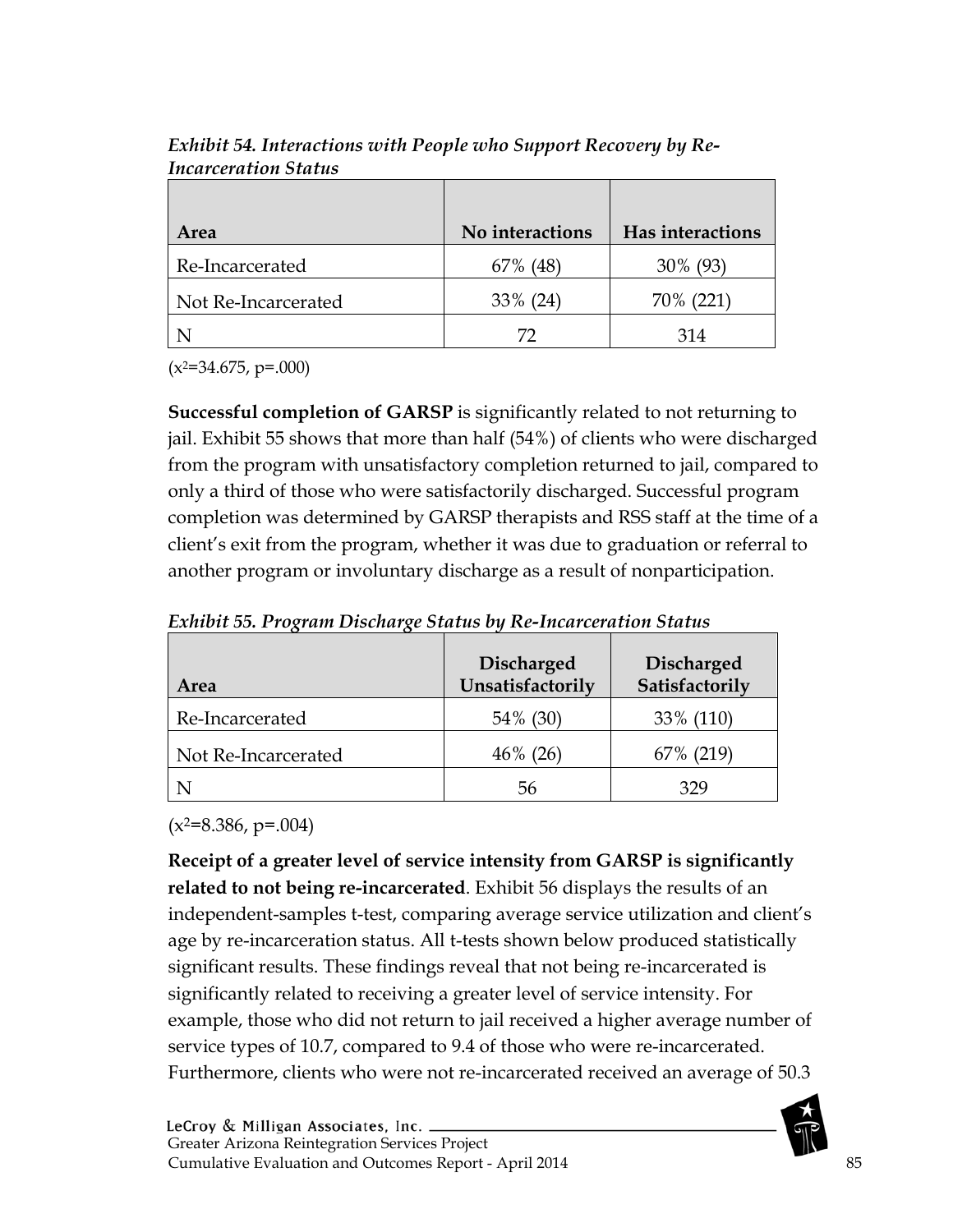sessions of various services, compared to 33.2 of the re-incarcerated. The specific service types are sorted in descending order by average of those who did not return to jail. **Notable services include: peer coaching or mentoring with RSS staff, receipt of information and referrals, after care services, group counseling, and pre-employment services.** Exhibit 56 also shows that age and, more specifically, being older is significantly related to not returning to jail.

|                                           | Re-<br>Incarcerated | Not Re-<br>Incarcerated |          |      |
|-------------------------------------------|---------------------|-------------------------|----------|------|
| <b>Independent Variable</b>               | $(N=141)$           | $(N=245)$               | t        | P    |
| Total number of service types<br>received | 9.4                 | 10.7                    | $-4.539$ | .000 |
| Total number of sessions<br>received      | 33.2                | 50.3                    | $-4.729$ | .000 |
| Peer Coaching or Mentoring                | 4.0                 | 10.1                    | $-7.950$ | .000 |
| <b>Information and Referrals</b>          | 3.6                 | 4.4                     | $-2.329$ | .020 |
| After care: relapse prevention            | 1.3                 | 3.7                     | $-5.967$ | .000 |
| After care: recovery coaching             | 1.7                 | 3.2                     | $-4.677$ | .000 |
| Group counseling                          | .9                  | 2.8                     | $-4.486$ | .000 |
| Pre-Employment                            | 1.7                 | 2.8                     | $-4.227$ | .000 |
| <b>Employment Coaching</b>                | .8                  | 1.8                     | $-3.948$ | .000 |
| <b>Substance Abuse Education</b>          | $\cdot$             | 1.0                     | $-2.578$ | .010 |
| Age                                       | 36.7                | 39.1                    | $-2.241$ | .026 |

*Exhibit 56. Significant Continuous Variables*

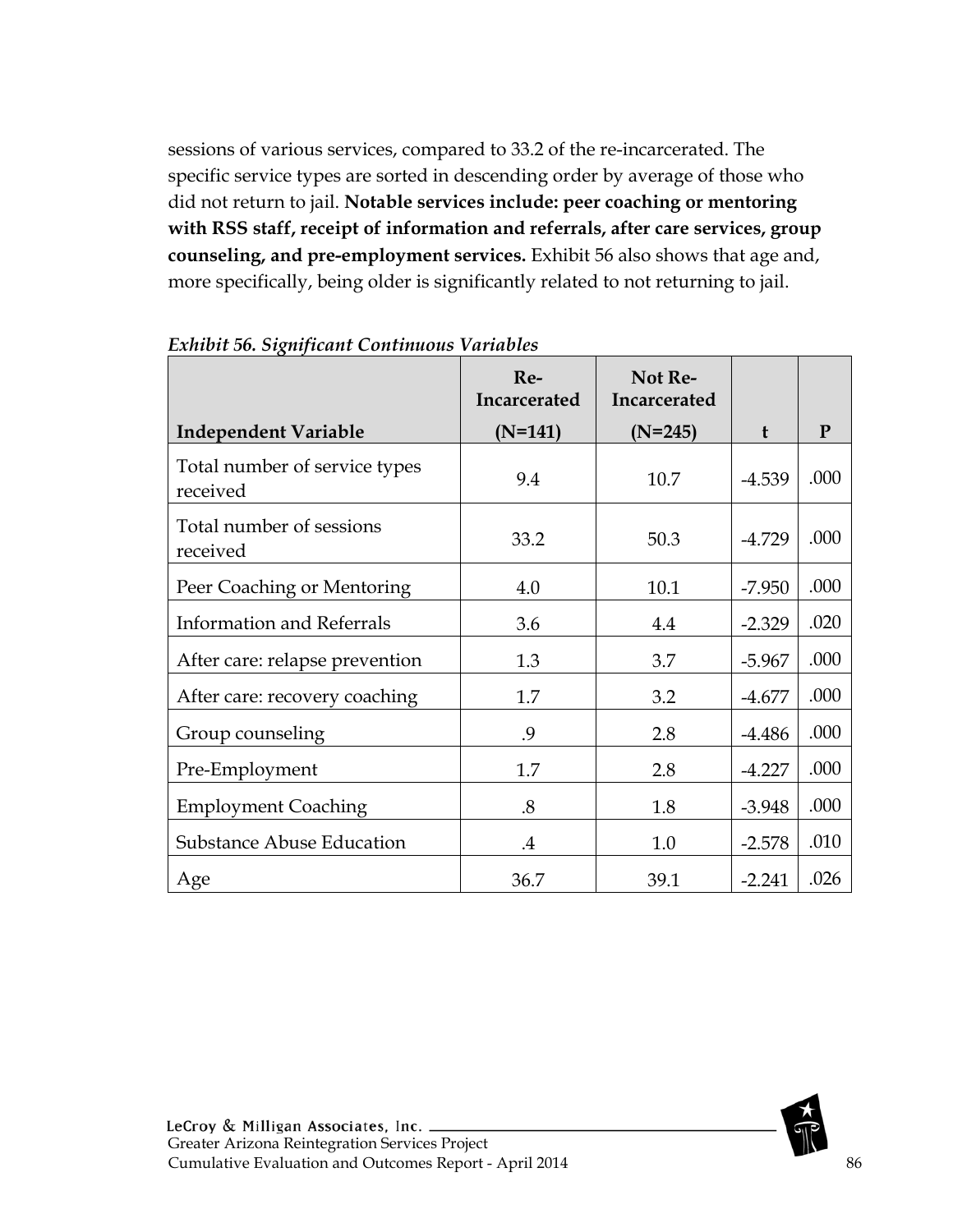## *Regression Analysis Findings*

Exhibit 57 shows the independent variables that are significant predictors of whether or not a GARSP participant returned to jail in the 30 days prior to their follow-up GPRA interview ( $r^2$  = .38). The significant factors account for 38% of the model that predicts re-incarceration, which is a limitation of this analysis. However, this model correctly predicted re-incarceration status in 81% of cases based on the variables included. The five variables in Exhibit 57 (excluding the constant) are significant predictors of re-incarceration, with a positive correlation (indicated by the positive values under the *Beta (B)* column). In other words, the presence of these desirable attributes predicts that a person will not be re-incarcerated; likewise, the absence of these attributes predicts that a person is more likely to be re-incarcerated. The *exp(B)* column shows the odds ratio or the likelihood that each desirable attribute will lead to not being reincarcerated.

| <b>Variable</b>                                              | B        | $\mathbf{p}$ | Exp(B) |
|--------------------------------------------------------------|----------|--------------|--------|
| Employed                                                     | 3.129    | .000         | 22.842 |
| Interactions with family and/or friends who support recovery | 1.329    | .000         | 3.776  |
| Satisfactorily discharged from the program                   | .888     | .027         | 2.431  |
| Attends a self-help recovery support group                   | .821     | .003         | 2.272  |
| Received peer coaching and mentoring sessions                | .118     | .000         | 1.125  |
| Constant                                                     | $-3.049$ | .000         | .047   |

*Exhibit 57. Logistic Regression of Re-Incarceration Status*

More specifically:

• Employment correctly predicts the probability of classification of a person in the "not re-incarcerated" group about 23 times more often than predicting the probability of classifying a person in the "reincarceration" group.

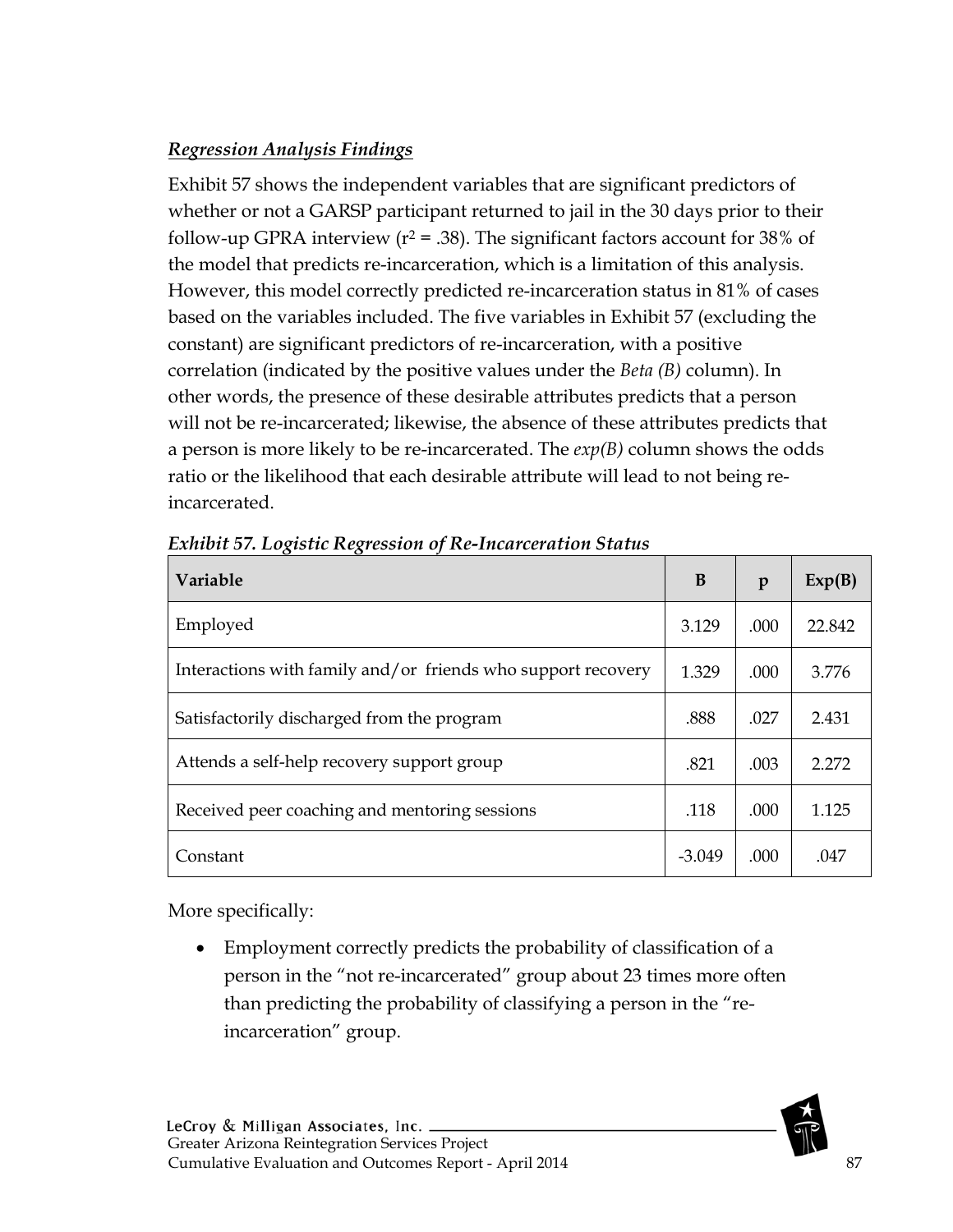- Participants with stronger social connectedness of having interactions with family and friends who are in support of their recovery are 3.8 time more likely to not return to jail. Likewise, those who attend a selfhelp recovery support group are 2.3 times more likely to not return to jail.
- Two variables related to GARSP services also showed statistical significance in predicting re-incarceration. GARSP participants who were satisfactorily discharged from the program are 2.4 times as likely to not return to jail, compared to those who were discharged unsatisfactorily. Furthermore, clients who received peer coaching and mentoring sessions with an RSS staff are 1.1 times as likely to not return to jail.

The results of this logistic regression reveals that five factors are significant predictors of re-incarceration for these study participants. These factors are; employment status, amount of interactions with family/friends, status at completion of program, attendance at support group, and receipt of peer coaching and or mentoring. Overall these factors in the model accounts for 38% of the variance in re-incarceration. This leaves the majority (62%) of the variance in the model not explained.

#### *Conclusions from the Outcomes Study*

This outcomes study utilized data from a sub-sample of 385 clients who completed both the intake GPRA interview and a follow-up GPRA to examine the relationship between client characteristics and service utilization with whether or not a client returned to jail by the time of their follow-up interview. Overall, 37% of these clients were re-incarcerated for between 1 and 30 days of the 30 days prior to their follow-up GPRA interview; whereas 63% were not incarcerated for the 30 days prior.

Results from the bi-variate statistical analyses (cross-tabulation and  $x^2$  test; means comparison and independent samples t-test) suggest that being older, employed, and having a support system in place (i.e. social connectedness) are significantly related to a client not being re-incarcerated at three to six months post their intake to the program. A client's successful discharge from the program and receipt of a greater level of GARSP service intensity are also

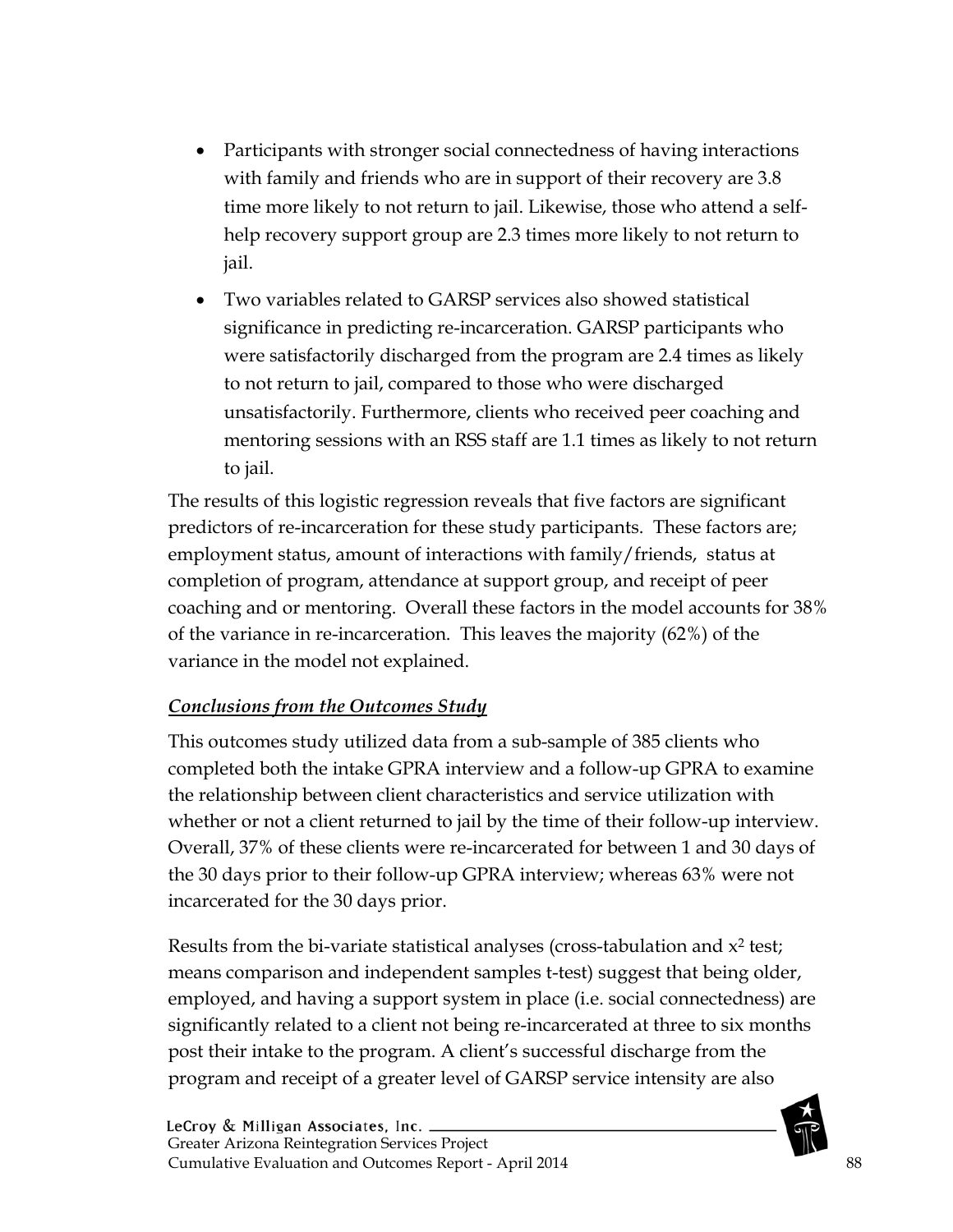significantly related to not being re-incarcerated at follow-up. Notable services include: peer coaching or mentoring with RSS staff, receipt of information and referrals, after care services, group counseling, and pre-employment services.

The logistic regression model tested variables that are associated with reincarceration status, with the exception of age. Being employed, having a strong social support system in place, successful discharge from the program, and receipt of peer coaching and mentoring sessions with an RSS staff are significantly associated with not returning to incarceration. These variables mirror key aspects of the GARSP program model. RSS staff work individually with participants, through peer coaching and mentoring, to help them connect with and build a social support system that is in favor of their recovery. Additionally, GARSP's primary grant partner, the Primavera Foundation, provided pre-employment services for clients, both individually and in groups. Employment counselors helped GARSP clients to build a resume, search and apply for jobs, learn and practice interviewing skills, and even acquire professional attire. Overall, participants who were discharged satisfactorily from the program, as determined by their therapist and RSS staff, were more likely to not return to jail by the time of their follow-up interview.

Exhibit 58 presents a summary of the key factors that are related to a client not returning to jail at three to six months post intake.

| <b>Factors Associated with Not Returning to Jail</b>                |
|---------------------------------------------------------------------|
| Being employed                                                      |
| Having Interactions with family and/or friends who support recovery |
| Attending a self-help recovery support group                        |
| Received peer coaching and mentoring sessions                       |
| Satisfactorily discharged from the program                          |

*Exhibit 58. Summary of Factors Related to Not Returning to Jail*

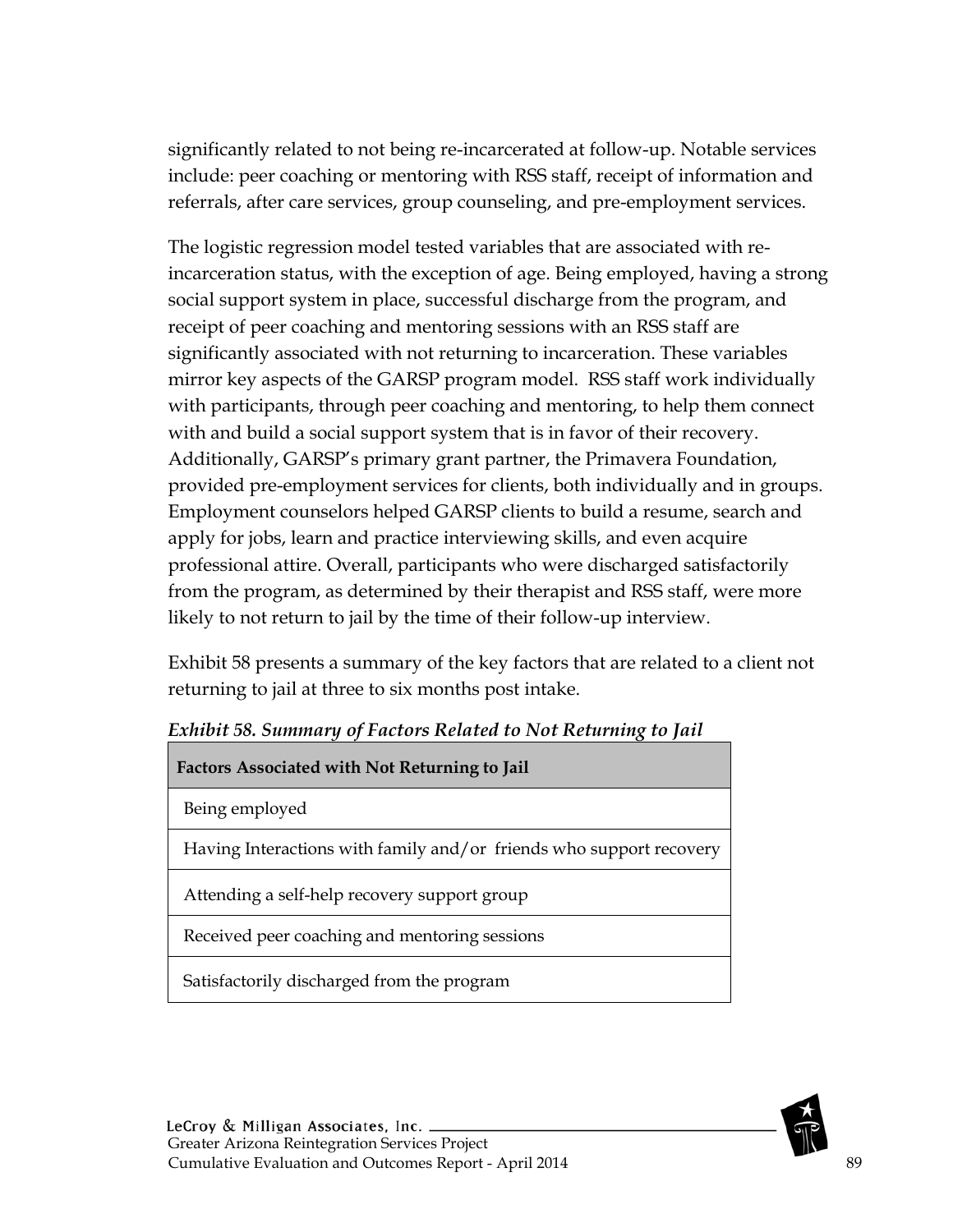#### *Factors Impacting Employment of GARSP Participants*

A notable finding of this study is that employment is an influential "protective factor" of not returning to jail; participants who were employed at follow-up were 22.8 times more likely to not be re-incarcerated than those who were unemployed. Anecdotally, GARSP staff have observed that employment keeps clients "out of trouble" in several ways, such as providing structure and routine, holding them accountable to performance, and providing a legitimate source of income. Unfortunately, a high percentage of GARSP clients reported being unemployed at their follow-up interview, with 70% (274) being unemployed and only 30% (120) being employed. The researchers further investigated the characteristics and service receipt of the 30% who obtained employment.

Interestingly, gender, race, ethnicity, age, children, and education status were not related to employment. Being employed was significantly related to having interactions with family and friends that support recovery and not being diagnosed with a co-occurring mental health and substance abuse disorder (p values were = .000). In fact, 90% of those who did not have supportive family and friends were not employed, compared with 64% of those who had positive interactions. Looking at the impact of mental health issues on employment, more than three out of four (79%) GARSP clients with a diagnosed co-occurring disorder were not employed at the time of their follow up; compared with 49% of those not facing mental health issues. Furthermore, 79% of those who reported feeling moderately to extremely bothered by their psychological or emotional issues stemming from mental health were unemployed at follow-up, compared to 62% of those who reported minimal to no concern.

Service utilization also had some impact on obtainment of employment. The following services showed a significant relationship to employment (p≤.05):

- Utilizing more service types (an average of 11 out of 27 types)
- Participating in peer coaching and mentoring (average of 9 sessions);
- Engagement in after care services of relapse prevention (average of 4 sessions); and
- Utilizing employment coaching (average of 2 sessions).

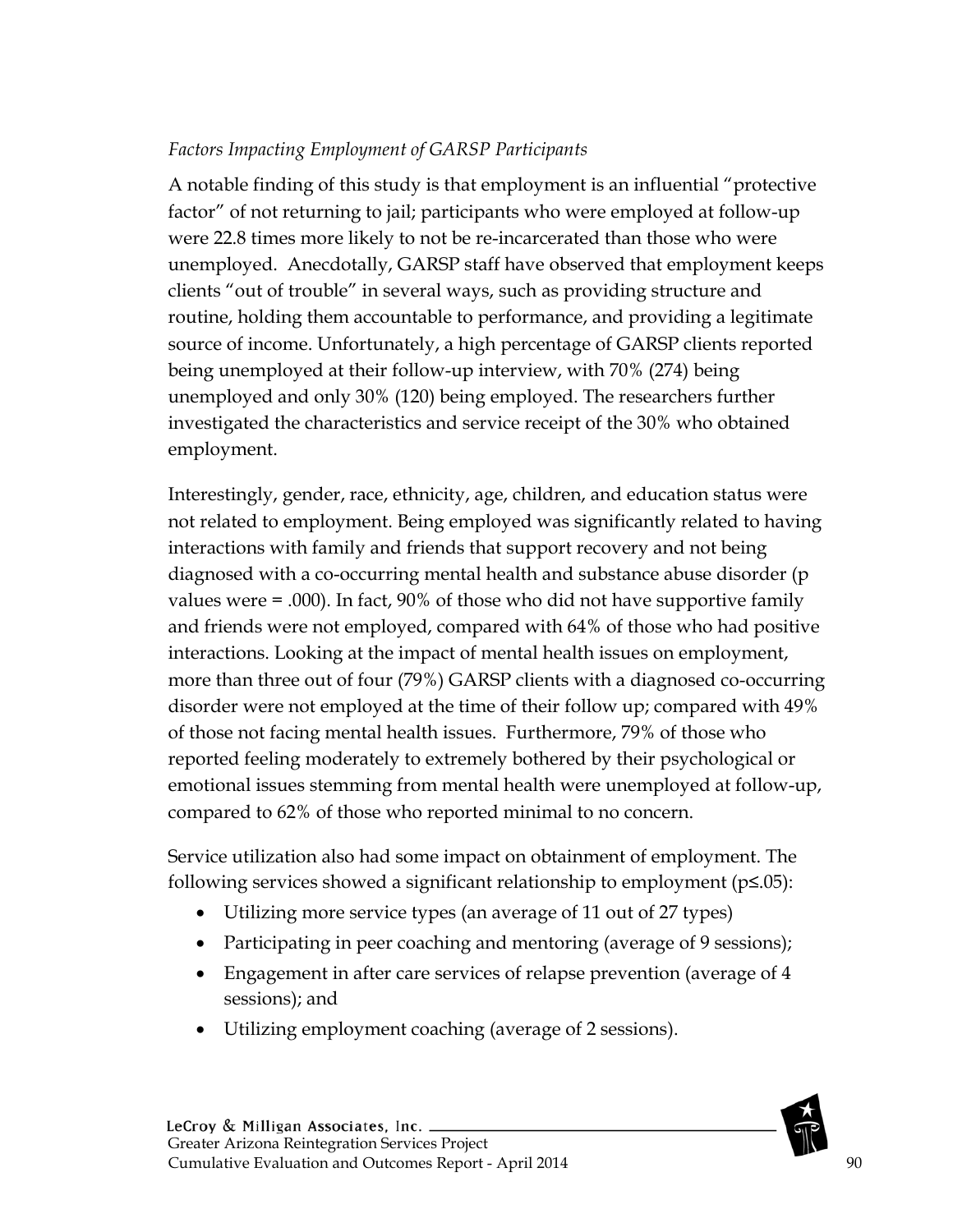#### *Limitations of this Analysis*

All research designs should be acknowledged in terms of their relative strengths and limitations. One limitation of this study is the sample of GARSP clients who completed a follow-up GPRA interview. The total population of clients served by GARSP is 517. This outcomes study utilized data from 385 clients who completed either a 6 month follow-up GPRA (n=324) or a 3 month follow-up GPRA interview (n=61). Three month survey data was included in the study in the 61 cases where a 6 month follow-up survey was not collected, to increase the sample size and improve the robustness of the data. Furthermore, the GARSP model did not include use of a control or comparison group; rather comparisons were derived from within the population served based on characteristics at intake and level of service receipt. A lack of comparison group makes it difficult to determine whether and to what extent the program caused the results observed. Additionally, the results of this logistic regression accounts for 38% of the variance in re-incarceration. This leaves the majority (62%) of the variance in the model not explained.

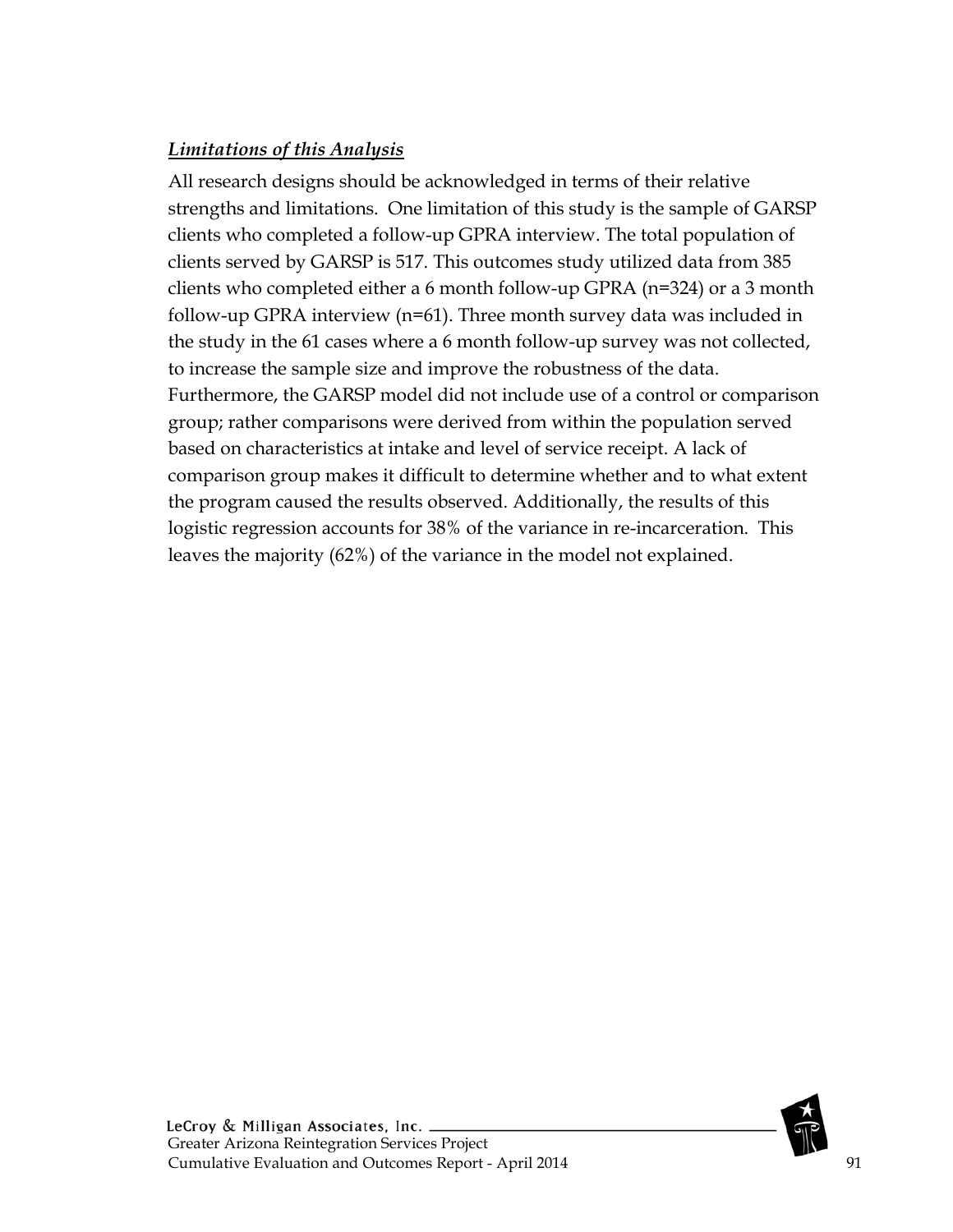# **Project Implementation**

This section highlights the key successes, lessons learned, and challenges in project implementation, identified through this evaluation over the course of the GARSP grant. Successes provide suggestions for "best practices" that future reentry projects should consider in project implementation; while challenges highlight areas that future reentry programs might work to mitigate.

## **Implementation Successes and Lessons Learned**

Results from the evaluation of the GARSP project implementation evaluation reveal numerous successes. In some cases, these successes build on previous accomplishments, which resulted from implementation made in earlier reporting periods. In some cases, an implementation success informs a lesson learned.

## *Ongoing Development of Efficiencies in the Enrollment Process*

The process of enrolling participants into GARSP post-release (e.g., 24-48 hours after release from prison) rather than while still incarcerated began in Year 2, under the advisement of the SAMHSA Project Officer and technical assistance providers as a strategy for improving GPRA follow-up completion rates. This revised process allowed GARSP therapists to better evaluate potential enrollees' fit with the project prior to enrolling them. Additionally, GARSP staff noted that enrollees who arrived at Compass-SAMHC to complete their GPRA interview within a day or two after their release, were more apt to commit to the program. Future reentry projects should consider adopting a similar recruitment process, if permitted by funders.

#### *Improved Procedures for Tracking and Completing GPRA Interviews*

GARSP staff developed and monitored client databases to track eligibility for 90-day and 180-day GPRA administration. These databases have proven to be valuable tools in prioritizing staff contacts with participants and obtaining completed GPRA interviews within the mandated window of time. Project staff updated a client contact information sheet (see Appendix A) whenever a participant visited the office for services. In Year 3, the lead RSS staff also received training from SAMHSA to administer the GPRA interview, which helped increase the project's capacity to maximize capture of GPRA data. In

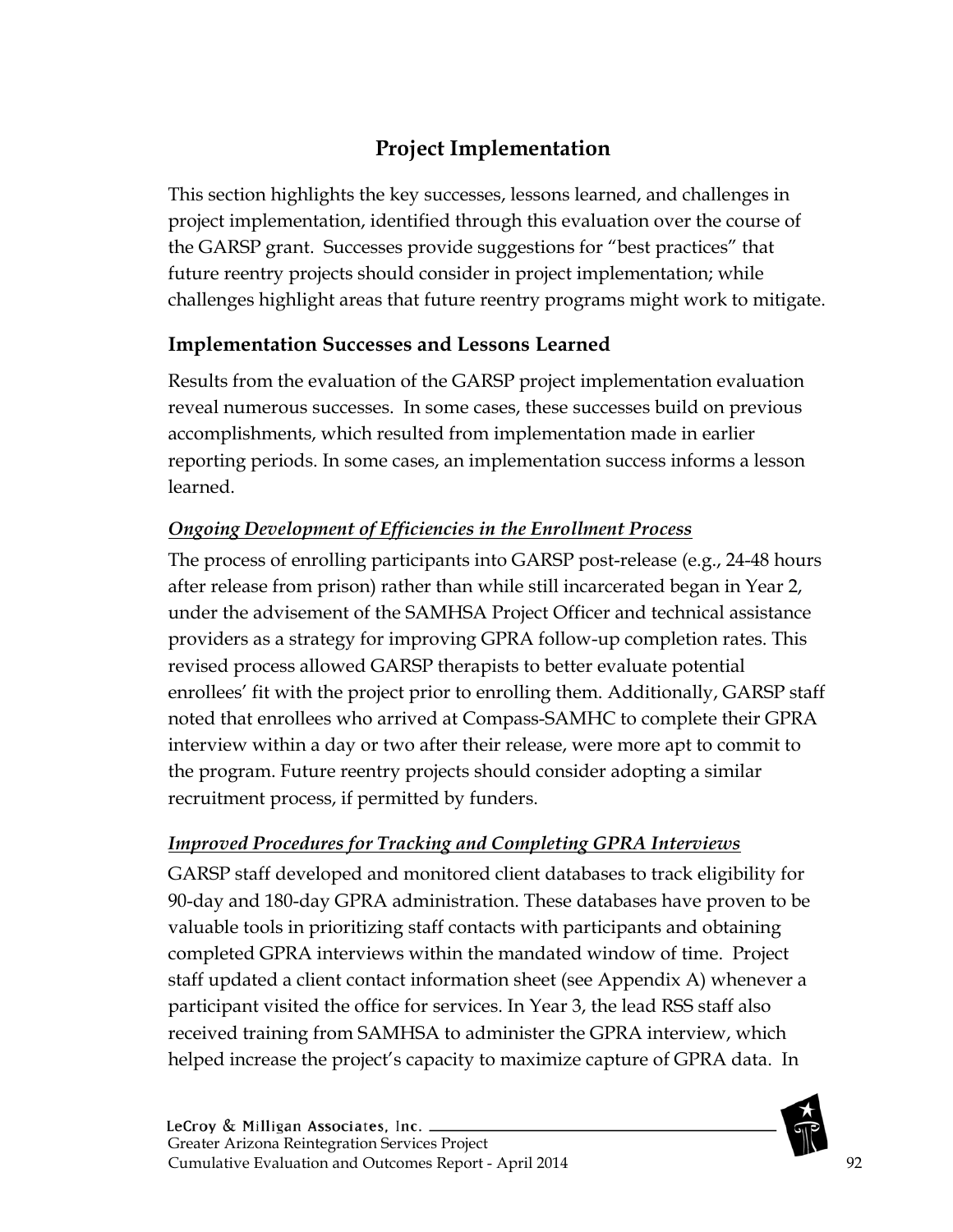addition, the project utilized \$20 grocery store gift cards as an incentive for participants to come to the project office to complete the 180-day GPRA within its time window. The increased rates of GPRA completion realized by the project points to the importance of using multiple methods to optimize GPRA completion: development of efficient GPRA tracking databases from the beginning of a project, ongoing efforts by case managers to keep participant contact information current, formal GPRA administration for staff, and effective budgeted incentives for participants who complete the final GPRA.

## *Ensure that Project Staffing Incudes Strong Administrative Skills*

The project continues to benefit from hiring an RSS staff person who has strong organizational skills and is proficient in database development and participant tracking. This RSS has helped to improve project data management in several areas, including tracking bus pass distribution, Homeless Court assistance, and participants due for GPRA administration. Staffing of future re-reentry projects that will have a large number of participants should include a staff member with broad administrative skills or at least have programs develop such processes and adequately train staff in using them.

# *High Level of Support by Correctional Facility Staff*

GARSP therapists built and nurtured a positive relationship with staff at the correctional facilities, from which they recruited participants since the beginning of the project. Many of the staff that the therapists collaborated with were periodically rotated through different units, raising the potential for decreased cooperation. However, therapists report that when their correctional staff allies were rotated to a new yard, they spread the word about the project to a new population of inmates. Data from interviews with GARSP and correctional facility staff support the view that it is vital that reentry project staff members visit prisons to make informational presentation to prison staff and talk directly to prisoners with have high-level "people skills." As the frontline contact point for the project, such reentry staff symbolize the project; cooperation with a project by corrections staff and inmate interest in joining a project appear to be strongly influenced by how that person is viewed. Even for the GARSP staff person who was praised by both corrections staff and GARSP participants, it initially took several months to get the recognition and interest needed to access yards from some corrections staff.

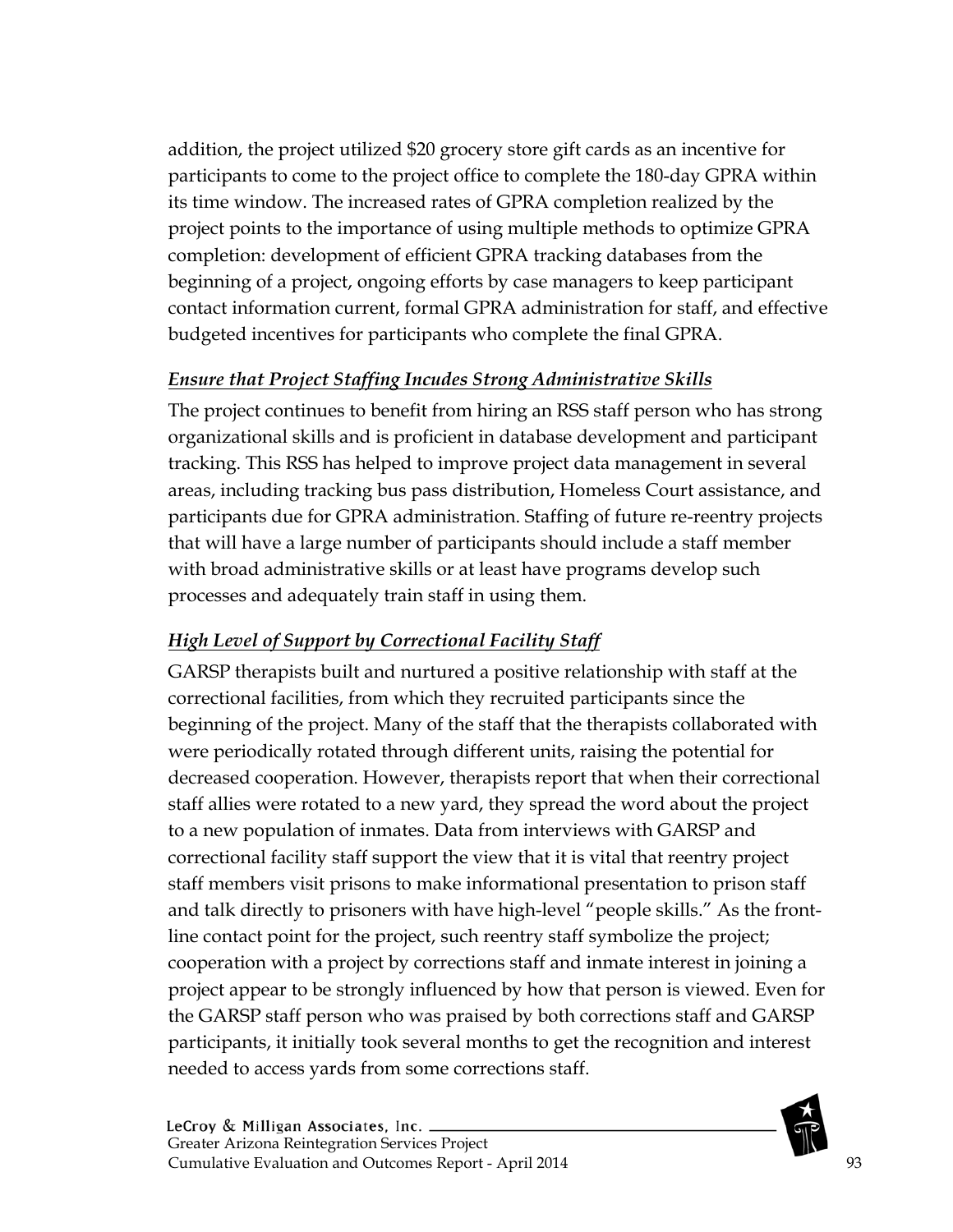## *Strong Support from Parole Officers*

The project garnered strong support from participants' parole officers. Most of the participants' parole officers willingly supplied participant contact information to RSSs, as needed, and some made completion of GARSP a condition of their parole. According the RSSs, participants and parole officers viewed GARSP as a support system that helped parolees to not violate their parole. Information from interviews with GARSP staff indicates that at least some parole officers became aware of GARSP connection with their clients by seeing RSS staff in the waiting room when parolees came to report. It may be useful for future reentry projects to use more formal channels to share information about the benefits of participation in the program by parolees and how cooperation with the program may also assist a parole officer in their work.

## *Transitioning of Clients from Homeless Court to Tucson City Court*

Since the Homeless Court process commonly required monthly court visits over a 6-month period, the RSS staff transitioned GARSP clients to the Tucson City Court, so that clients may receive this type of service prior to the end of grant funding. In this court, individuals may pay off their fines in a lump sum or pay \$25 to set up a payment plan and then pay off their fines over time. However, in the Tucson City Court, community service is not an option for paying off fines, which makes it more difficult for GARSP clients to clear their records. While assisting individuals in Homeless Court appears to be a useful reentry service, specifically for regaining one's driver's license, the process can be timeconsuming. Future reentry programs should consider the value of providing the service during initial decisions around budgeting and staffing.

## *Transitioning Clients to Other Service Providers*

RSS staff provided periodic reminders to clients about other services and resources available to them in the community. In particular, the RSS staff referred GARSP graduates to other behavioral health agencies operating in Pima County, with some already utilizing such services. Future projects should follow the GARSP lead and begin to identify alternative and transitional services before the project end date.

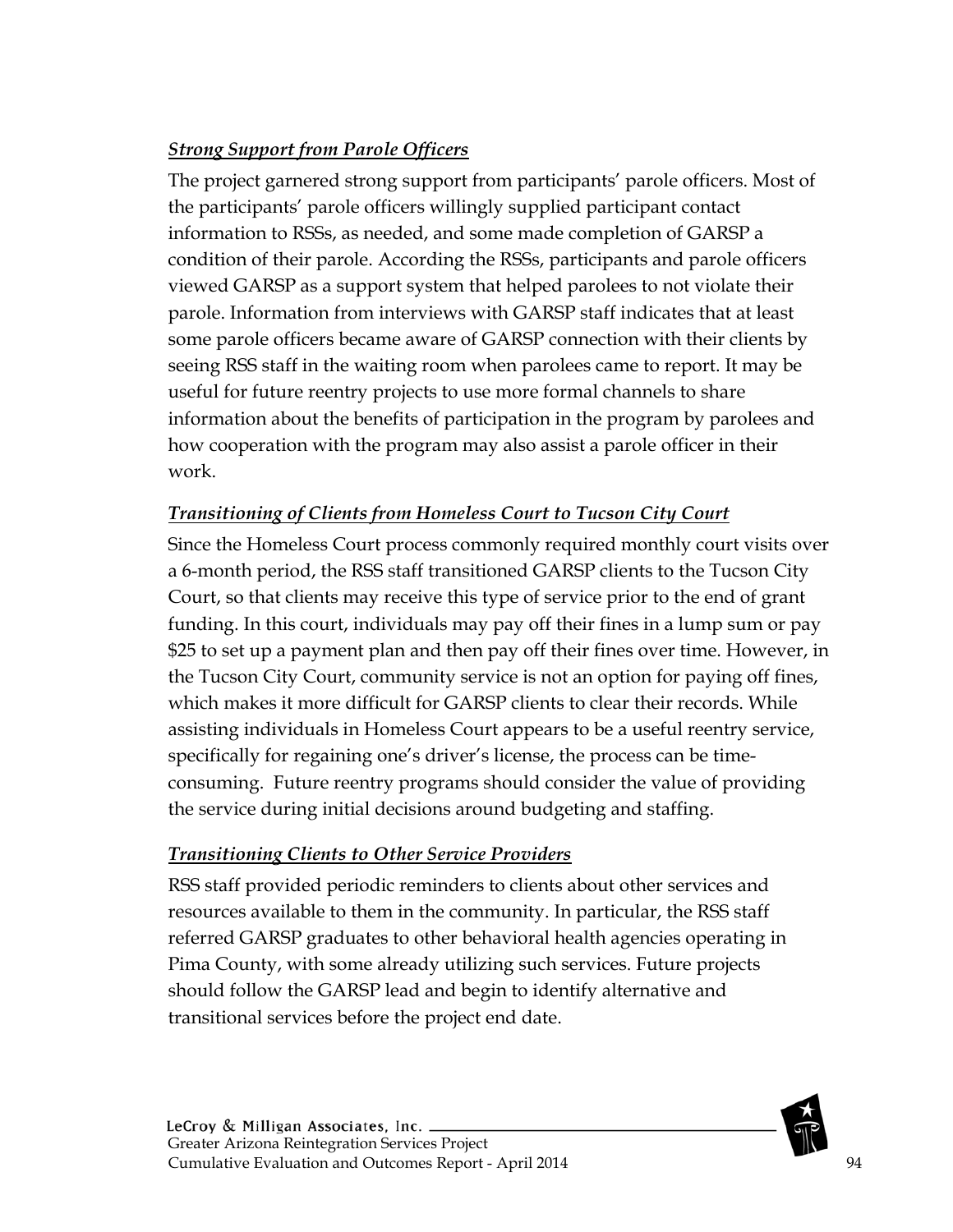# *Evidence of a Positive Client Culture*

GARSP offered four group counseling sessions for participants each week, two for males and two for females. Project staff reported that at one consistently well-attended session for women, seasoned GARSP participants acted as mentors for women new to the project. In an earlier interview, a GARSP client noted that the women in her group had forged a strong bond and that it was helpful for her to listen and learn from other's stories and experiences. It may be useful for future reentry projects to organize group social activities in addition to group therapy sessions to further such networks of social support.

# **Challenges and Barriers to Implementation**

Over the course of the grant, GARSP faced several challenges related to achieving grant targets and providing or referring services for clients. The following areas are potential pitfalls that future reentry projects should consider mitigating, when possible.

## *Gaps in Community and Mental Health Services*

RSSs found that some participants needed services that were not readily available through the current community resources available. Additionally, a portion of the re-entry population needed services beyond what GARSP could offer to successfully re-enter into the community, such as those with a serious mental illness or in need of certain types of controlled medication but who lack health insurance coverage to access regular medical care and cover the cost of medication.

## *Limited Economic Resources and Access to Housing at Release*

There is a wide range in the amount of money participants generally have available for housing and other needs at release from incarceration. For example, the owner of a halfway house who was interviewed for this evaluation noted that parolees feel stressed upon reentry because they quickly have to deal with obtaining housing, food, a bus pass, a job, and other necessities. She suggested that reentry projects should provide some initial housing assistance funding. She also suggested that agencies make jobs available for those getting out of prison, as many companies will not hire exfelons.

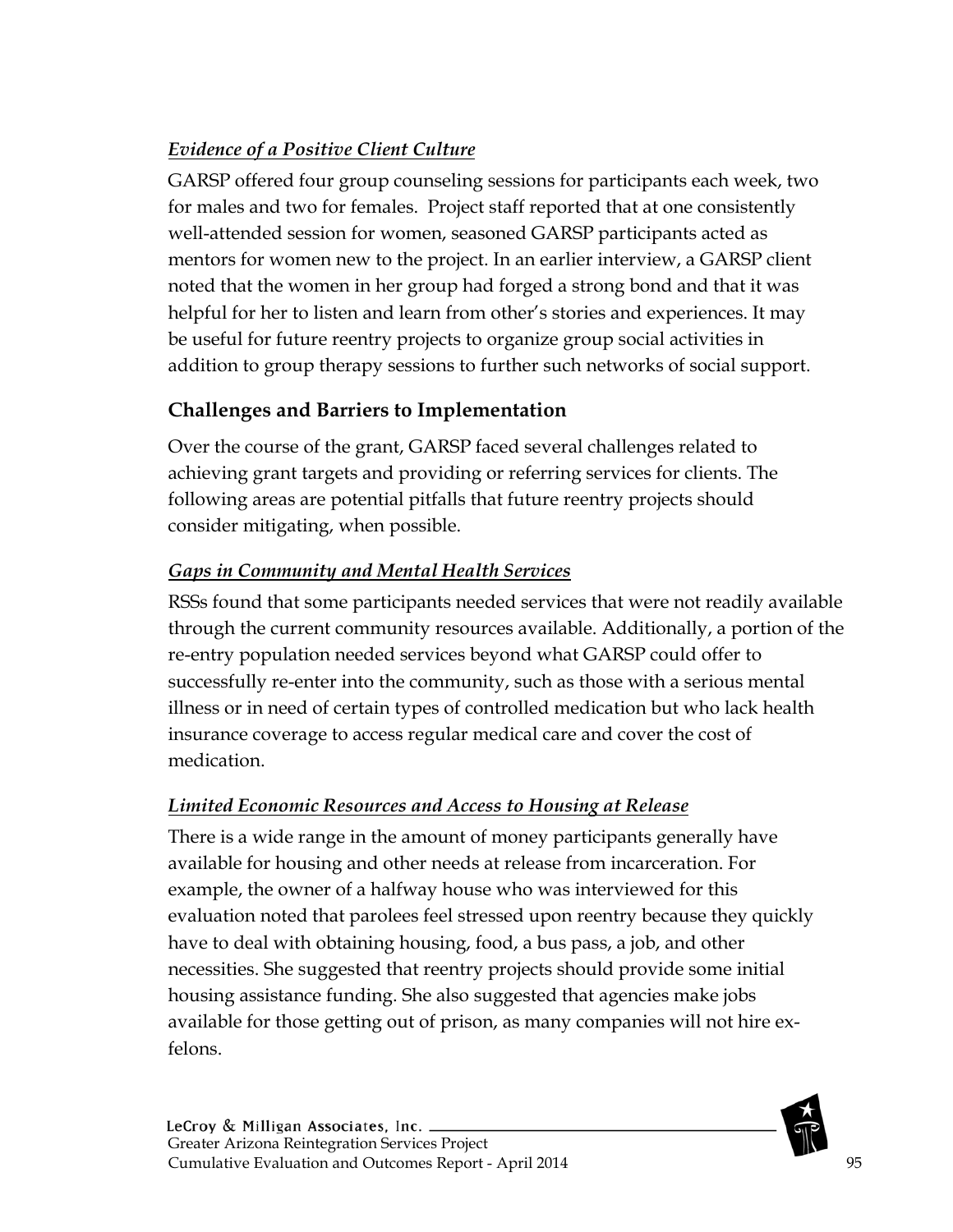## *Lack of Identification at Release*

Many participants lacked legal identification at release, such as a driver's license, identification card, or a social security card. Such identification is generally needed to access government and private services and show proof of citizenship when applying for jobs. A service provided to GARSP clients by both GARSP staff and the Primavera Foundation, a key project partner, was obtainment of legal identification. This service often included providing clients with a letter to verify their low or no-income status, in order to access income eligible rates for services.

#### *Primavera Foundation Services Not Used to Full Potential*

Below lists many reasons why clients did not use or discontinued use of Primavera Foundation services. This data was extracted from Primavera staff notes regarding their work with GARSP clients and interviews with Primavera staff. The main reasons noted in the reporting period and overall are the client never met with staff, the client met once with staff and never followed-up, and the client faces barriers to employment related to having a serious mental illness. The RSS agree that fewer participants are going to Primavera for help in their job search or attending Primavera workshops at Compass-SAMHC than the number of people who can benefit from this service. According to the RSSs, many clients feel they can handle the job search on their own. Clients also have to take the initiative to get to Primavera for individual assistance or to attend a workshop. GARSP is considering coordinating future Primavera workshops at Compass-SAMHC before or after a group therapy session so that participants who are already on site may take better advantage of Primavera service. Reasons why clients did not use or discontinued use of Primavera Foundation services include the client:

- was referred but never met with staff;
- met once with staff and did not follow-up;
- was less employable due to a serious mental illness;
- was re-incarcerated:
- moved out of the service area;
- relapsed back to drug/alcohol use;
- became a full-time student; and
- lacks documentation to obtain employment.

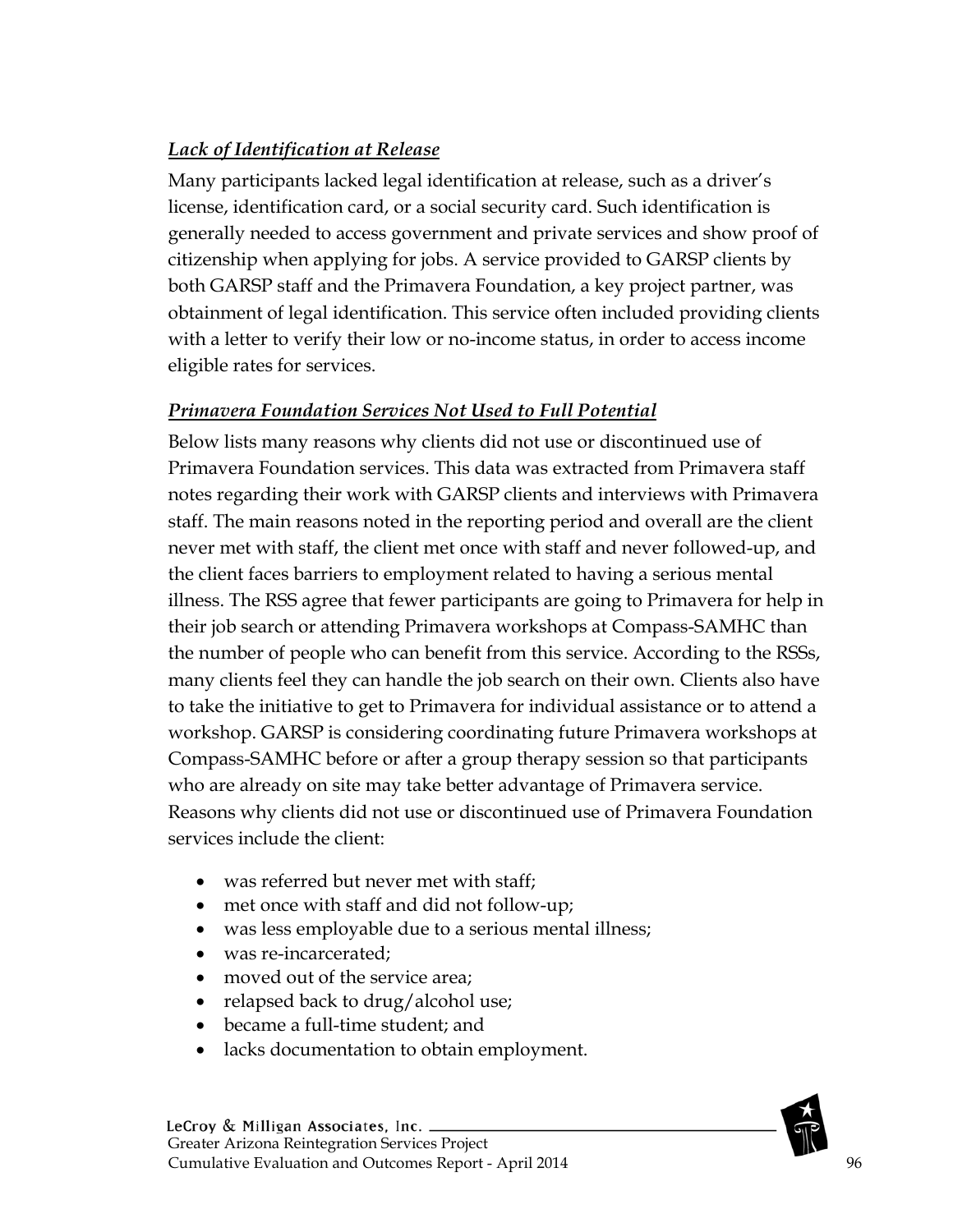## **Local Conditions**

Due to the poor economy in the GARSP service area, there are limited employment positions available for those who are attempting to reinte**g**rate into society. This condition may have an impact on client attrition, retention, and overall success with the project.

## **Dissemination Efforts**

GARSP's dissemination activities in this reporting period include attendance at Pima County Reentry Coalition Meetings and providing a presentation on project updates; RSS staff continuing to spread awareness about GARSP and forge positive working relationships with community partners; GARSP therapists continue to have a consistent presence at prisons, leader to greater word-of-mouth referral from corrections officers and inmates.

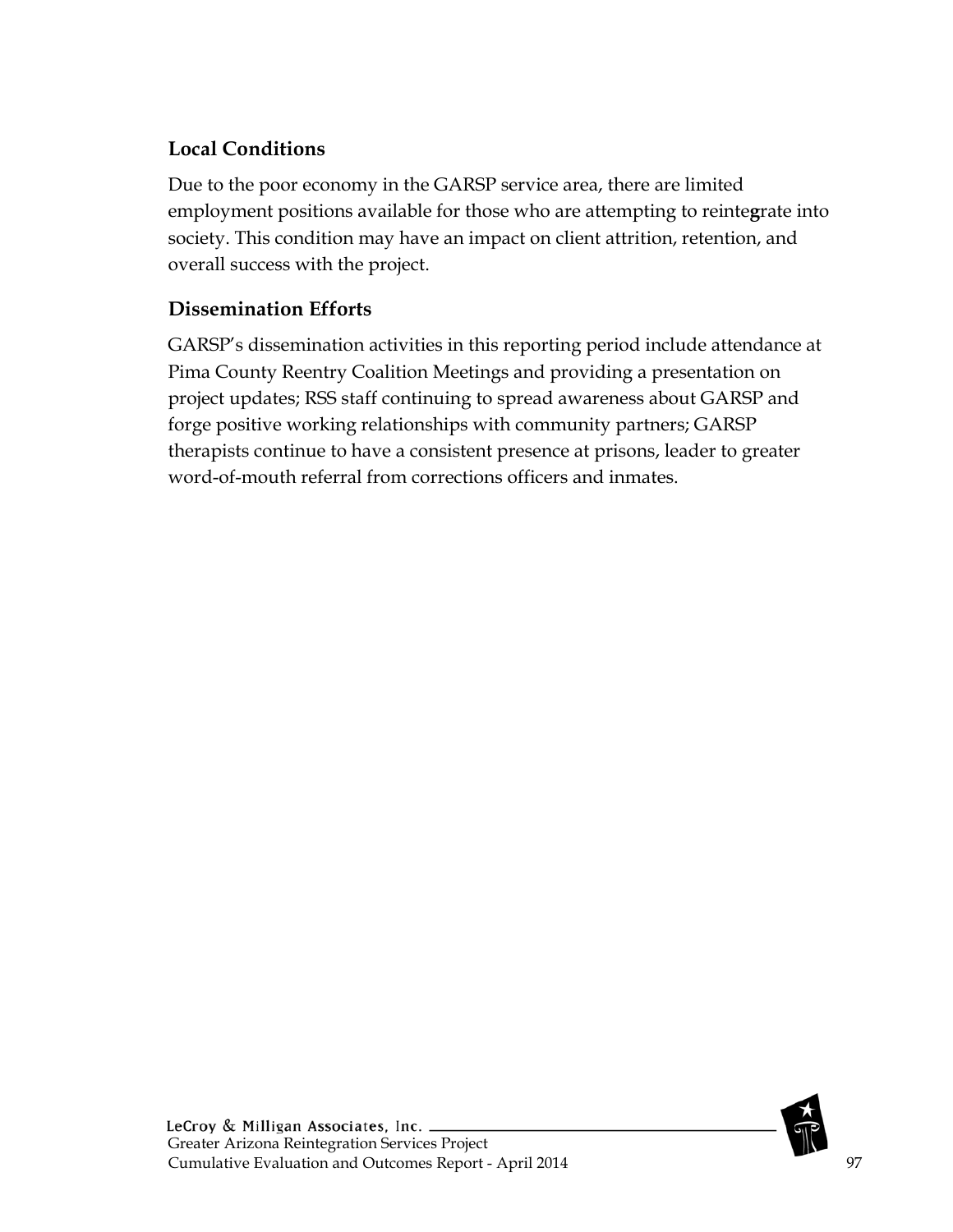# **Recommended Promising Practices for Future Reentry Projects**

Based on the lessons learned from the evaluation of GARSP, the evaluators suggest that future reentry project consider use of the following promising practices:

- Projects should enroll clients after their release from prison, rather than while incarcerated, to ensure commitment to the program and improve GPRA follow-up completion rates.
- Projects should use multiple methods to optimize GPRA completion: development of efficient GPRA tracking databases from the beginning of a project, ongoing efforts by case managers to keep participant contact information current, formal GPRA administration for staff, and effective budgeted incentives for participants who complete the final GPRA. GARSP should continue the practice of discharging and/or graduating clients from the project, as appropriate, and track the number that exit with and without completion of their treatment plan.
- Staffing should include a staff member with broad administrative skills or, at least, projects should develop such processes and adequately train staff in using them. Projects should also employ multiple RSS staff to allow for more intensive focus on clients. This type of support should also be provided 24/7 through shift work.
- Projects should continuously build and nurture relationships with key community partners to better serve client needs. GARSP staff forged strong and trusting relationships with corrections staff by consistently working with all levels of corrections staff. GARSP staff also formed relationships with parole officers and clerks and judges of local city courts. Through this project, staff also further built relationships with other community service providers, such as employment and housing services, to which clients were referred for resources and support. The Project Director and Lead RSS also attended meetings of the Pima County Reentry Coalition. These partnerships can provide a forum for disseminating information about projects and determining strategies to address gaps in services needed by clients.

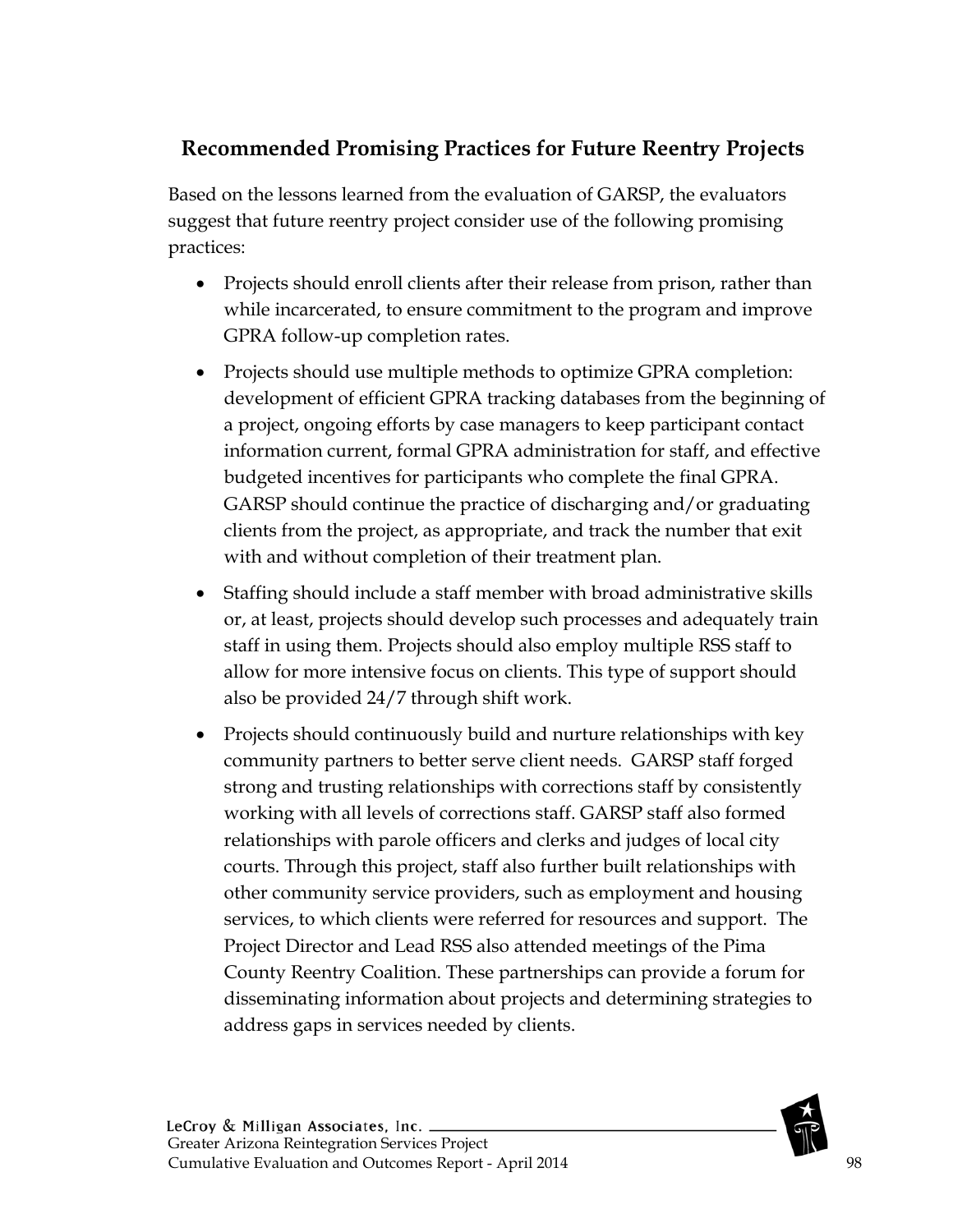- Projects should identify the conditions that signify a client has "graduated" (or should be terminated) from the program. Projects should implement the practice of discharging and/or graduating clients from the project, as appropriate, and track the number that exit with and without completion of their treatment plan.
- Projects should transition clients to work with other service providers in the community and encourage them to develop more long-term support systems, so they are in place upon graduation.
- Projects should partner with an employment services provider in the community to support clients' obtainment of employment post reentry. Primavera staff interviewed offered several recommendations that future projects should consider:
	- o Situate job assistance services at the location where primary project services are delivered to allow for greater accessibility, including "walk-ins."
	- o Hold job assistance workshops or individual sessions in a private space so that participants feel more comfortable attending and disclosing information.
	- o Offer clients pre-employment training and tools, such as computer literacy for conducting web-based employment searches.
- The results of the GARSP outcomes study suggest several areas that prisoner re-entry programs can emphasize to support clients in not returning to jail. Recommended areas include:
	- o Utilization of the RSS and peer-to-peer coaching model;
	- o Encouragement of clients to connect with and build a recovery support system through RSS mentoring and coaching, engaging in community based support groups, and connecting with family and friends who support recovery;
	- o Utilization of after care services, such as relapse prevention strategies;

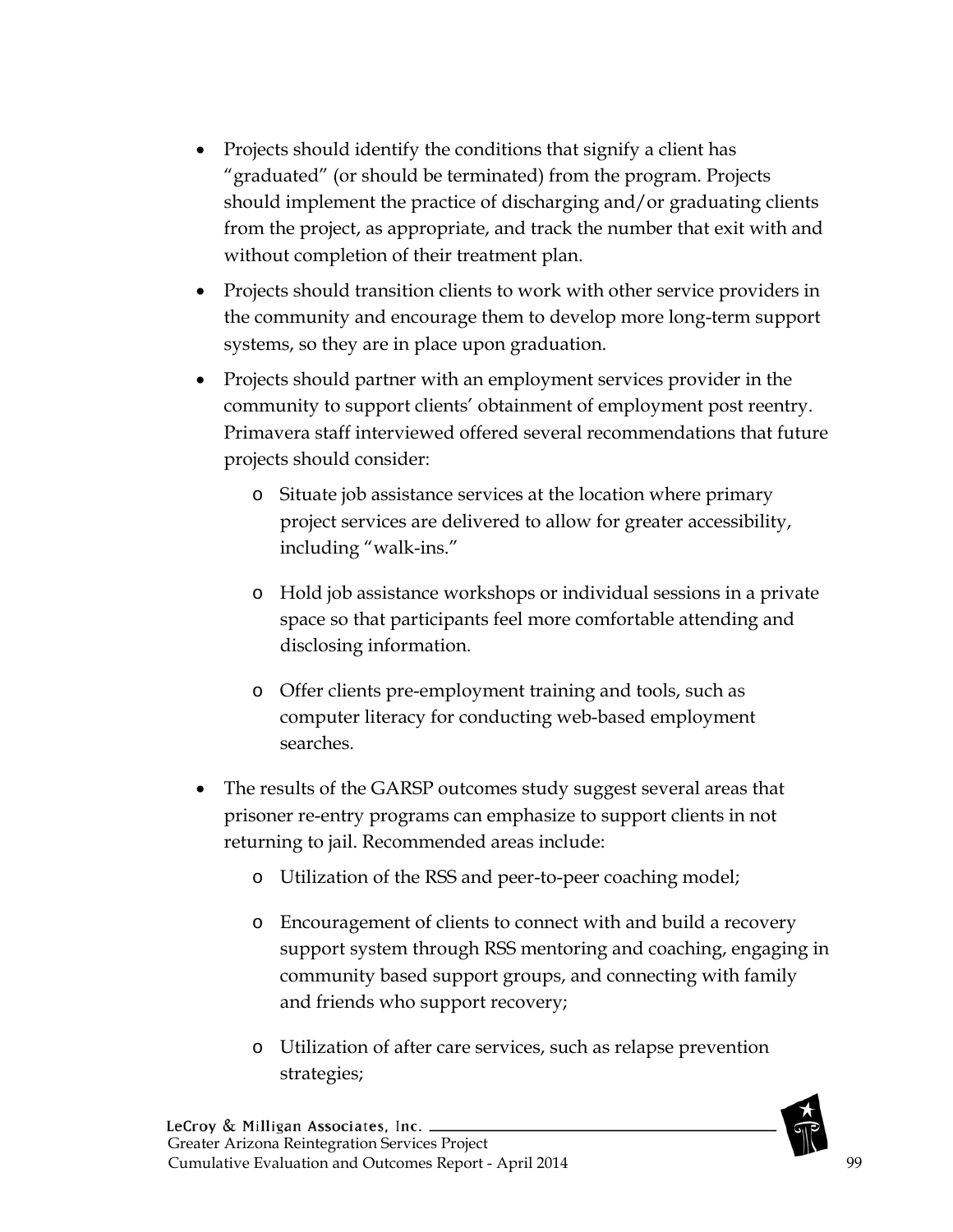- o Utilization of pre-employment and employment coaching services to assist clients in obtaining employment; and
- o Accurately identifying and diagnosing clients with co-occurring disorders; and
- o Providing clients who face mental health issues with extra clinical and therapeutic support, as well as referrals to external resources.
- Current and past GARSP participants provided the following recommendations that future projects should consider:
	- o All people interviewed had a strong desire to work but struggled to obtain employment. Projects should consider providing parolees with specific information on where to look online for employment; and provide them with a list of businesses that will hire ex-felons. Similarly, participants could benefit from gaining basic computer literacy skills to aid in applying for positions online and communicating via email.
	- o Projects should consider hosting a social outing for the group, such as a BBQ or a picnic, so that people can get to know each other better. This type of interaction can help new people enter the group more easily and help everyone feel more comfortable about talking openly and less guarded about disclosing information.
	- o Projects should consider offering parolees a class or series that explicitly helps people build "life skills" so they can "function in the world" post prison and learn strategies to avoid relapse and have a successful re-entry. Examples of life skills include dressing professionally, improving one's interactions and communication with people, and learning how to make better choices and decisions. Examples of strategies for successful re-entry include learning and identifying one's triggers, avoiding those triggers or learning to make better choices around them, and building a support system of positive people.

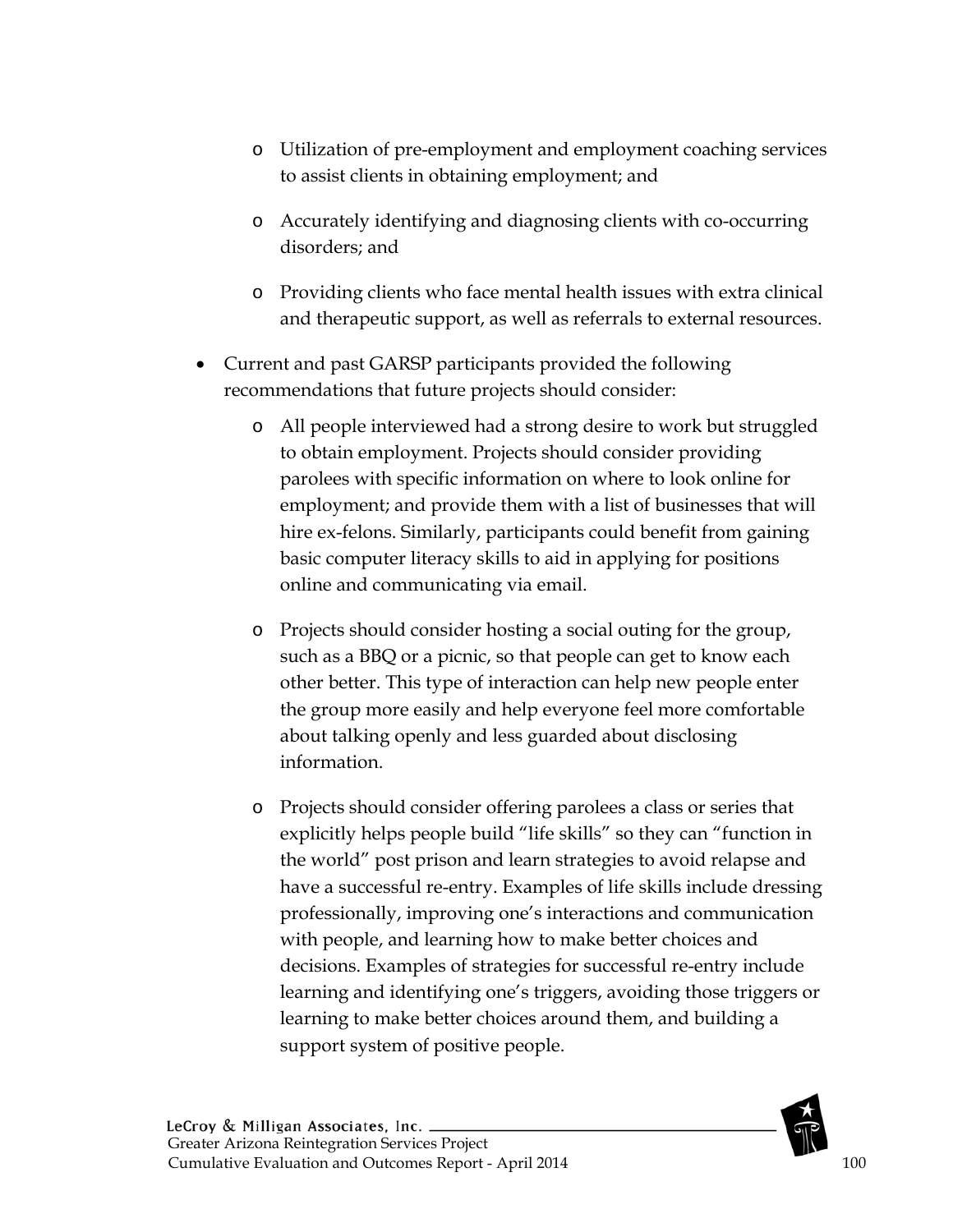## **References Cited**

- Beck, A.J., Karberg, J.C., & Harrison, P.M. (2002). *Prison and Jail Inmates at Midyear 2001.* Washington, DC: U.S. Department of Justice, Bureau of Justice Statistics.
- Glesne, C. (2010). *Becoming qualitative researchers: An Introduction* (4th Edition). Boston, MA: Pearson.
- Patton, M. Q. (2005). *Qualitative research*. John Wiley & Sons, Ltd.
- Pew Center on the States. (2011, April). *State of Recidivism: The Revolving Door of America's Prisons*. Washington, DC: The Pew Charitable Trusts.
- Wagner, W. E., & Wagner, W. E. (2012). *Using IBM® SPSS® Statistics for Research Methods and Social Science Statistics*: SAGE Publications.